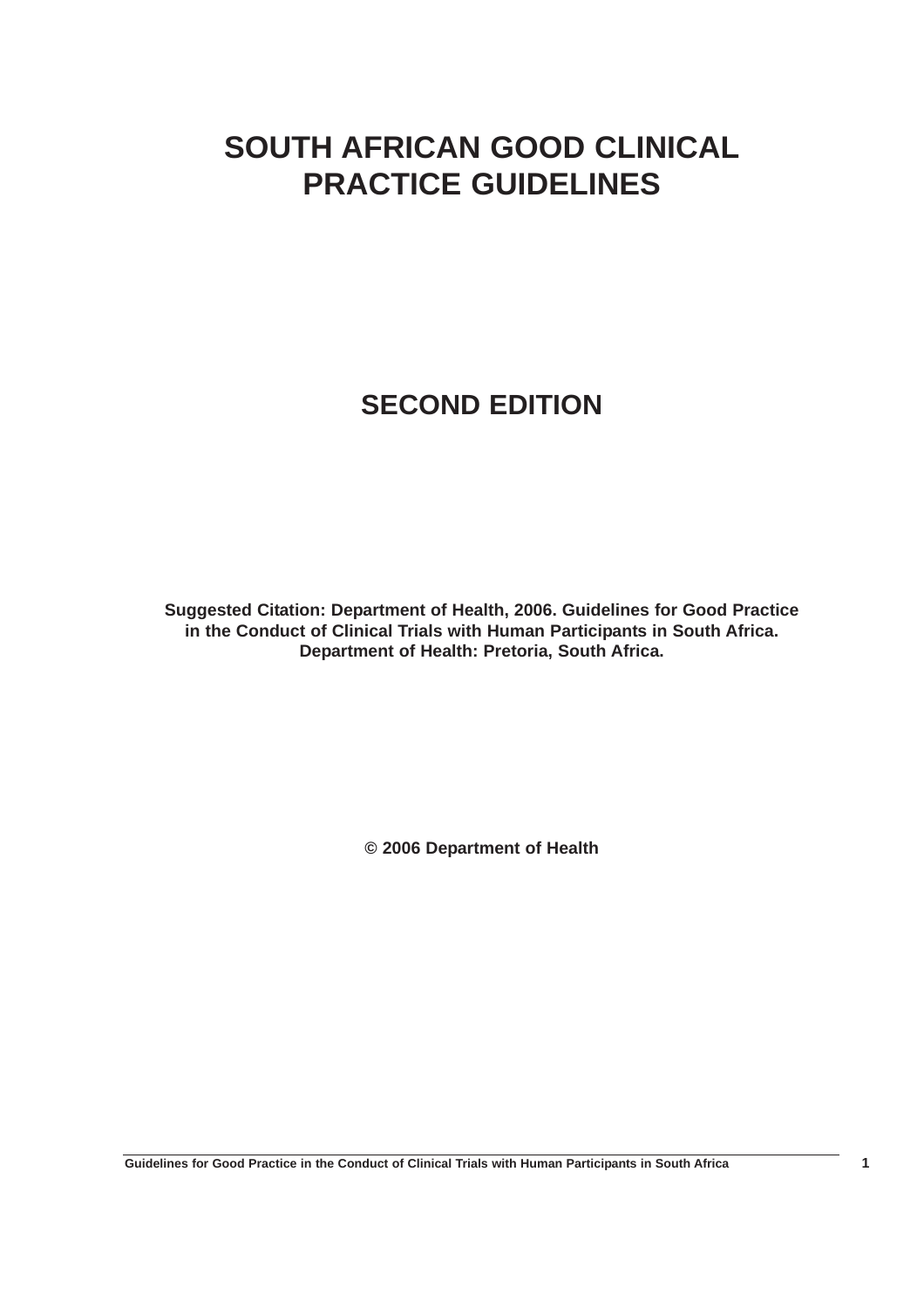#### **PREAMBLE**

This is the second edition of the Guidelines for Good Practice in the Conduct of Clinical Trials in Human Participants in South Africa following those published in 2000. They have been revised by a working group convened by the Director-General of the Department of Health that principally included representatives from the Department of Health, the Medicines Control Council and the Interim Ministerial Committee on Ethics in Health Research.

The Guidelines are addressed to investigators including ethics review committees, pharmaceutical manufacturers and other sponsors of research, drug regulatory authorities, the general public and all those who have an interest in clinical trials research in South Africa.

By providing a basis both for the scientific and ethical integrity of research involving human subjects and for generating valid observations and sound documentation of the findings, these Guidelines not only serve the interests of the parties actively involved in the research process, but protect the rights and safety of participants, including patients, and ensure that the investigations are directed at the advancement of public health objectives.

These Guidelines will support the regulatory requirements of the Medicines Control Council and regulations related to Health Research in the National Health Act. It is therefore critical that research ethics committees, researchers, trial participants, principal investigators of trials and sponsors use these guidelines so as to ensure a standardised and ethical approach to clinical trial activities in South Africa. The guidelines are also applicable to both academic and contract clinical research.

The Guidelines are intended to be applied during all stages of drug development -both prior to and subsequent to product registration and marketing, and they are also applicable, in whole or in part, to biomedical research in general. They should also provide a resource for editors to determine the acceptability of reported research for publication and specifically, on any study that could influence the use or the terms of registration of a pharmaceutical product. Not least, they provide an educational tool that should become familiar to everyone engaged in biomedical research and, in particular, to every newly trained clinician.

Mosbelda

**DR ME TSHABALALA-MSIMANG MINISTER OF HEALTH**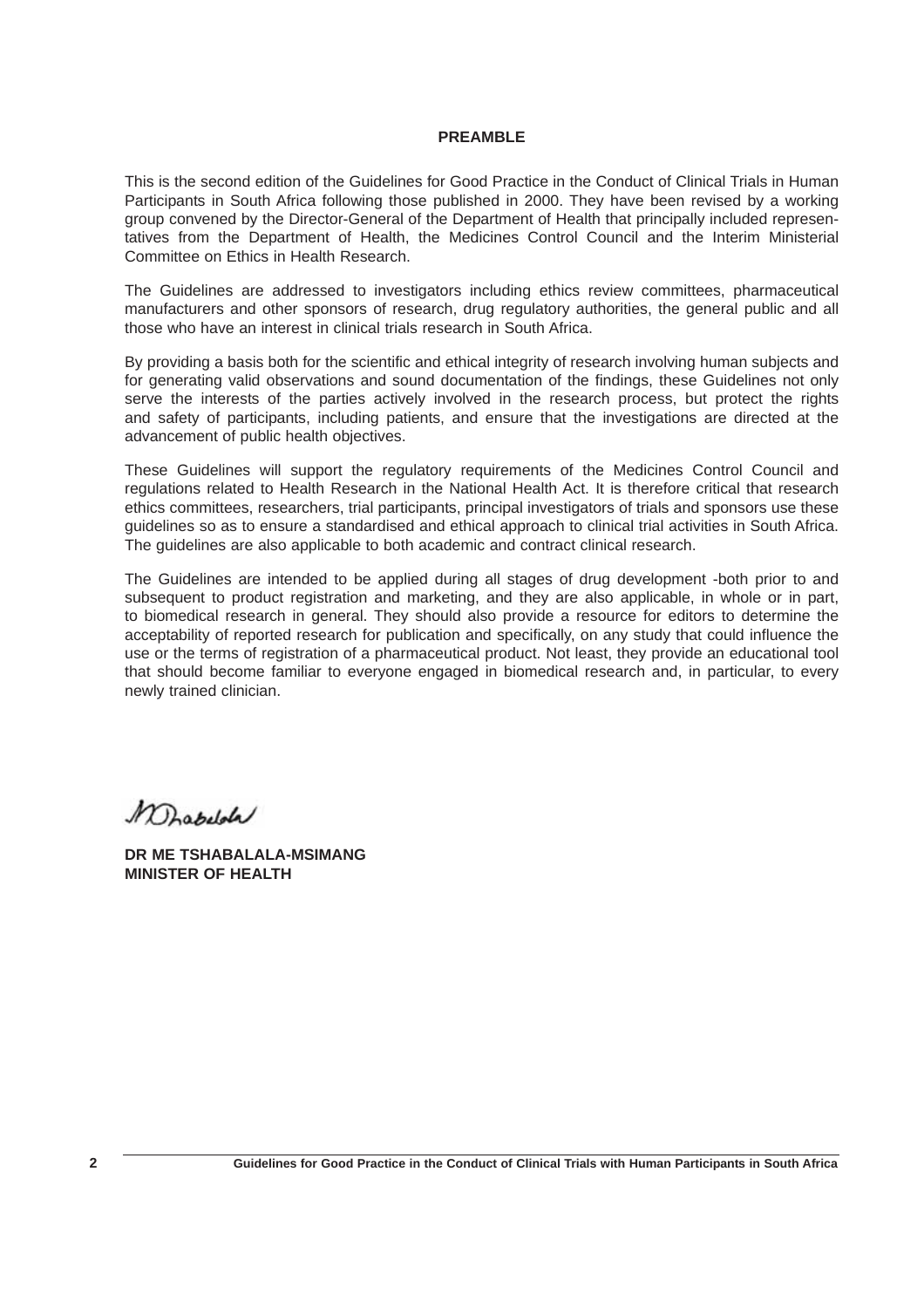#### **ACKNOWLEDGEMENTS**

These national guidelines have been developed to promote good practice in the conduct of clinical trials in South Africa. The revision process of these guidelines started in 2005 through a number of consultations with regulatory authorities, the pharmaceutical industry, Community Advisory Boards and the Department of Health.A smaller team was convened to compile and adjudicate contributions from respectable stakeholders.

The team members relied on their experiences and knowledge, experts' advice, available literature, various country experiences and a variety of internationally accepted standards and guidelines. I hereby thank all those who granted us permission to refer to their documents. I would like to express my sincere gratitude to all those who contributed to the drafting and writing of these guidelines; in particular Dr L E Makubalo (Chief Director), Ms P Netshidzivhani (Director) Ms M Ratsaka-Mothokoa and Mr K Hlongwa of the National Department of Health.

Thank you to the South African Drug Action Programme/World Health Organisation; Medicines Control Council; Medical Research Council; Universities of KwaZulu-Natal and Witwatersrand; Lawyers for Human Rights; and the National Department of Health Clusters: Health Information Evaluation & Research and Pharmaceutical Policy & Planning. I would like to thank various organisations for giving us special permission to draw from their documents which included the International Conference on Harmonisation (ICH), Council for International Organisations of Medical Sciences (CIOMS), World Medical Association and the UNAIDS.

I would further like to sincerely thank all persons and groups that reviewed and made constructive comments and inputs to the this second edition of the guidelines including the National Health Laboratory Services; the National Institute for Communicable Diseases; the Medicines Control Council of South Africa; the South African Pharmaceutical Clinical Research Association (SACRA); Quintiles Clindepharm; the Medical University of South Africa; the Universities of Cape Town; Free State and Pretoria; the HIV AIDS Vaccine Ethics Group; the Africa Centre for Population Studies and the site community members; Tshwane University of Technology; Durban University of Technology; Johannesburg University of Technology; Indian Ocean Triangle Quintiles; WHO/EURO Programme for Pharmaceuticals; the Health Professions Council of South Africa; Clinical Quality Concepts; WHO Collaborating Centre for Drug Policy; the University of Johannesburg, Pfizer Global Pharmaceuticals; GlaskoSmithKline Beecham (Southern African Region) and all other contributors.

Charles

**DIRECTOR-GENERAL: HEALTH**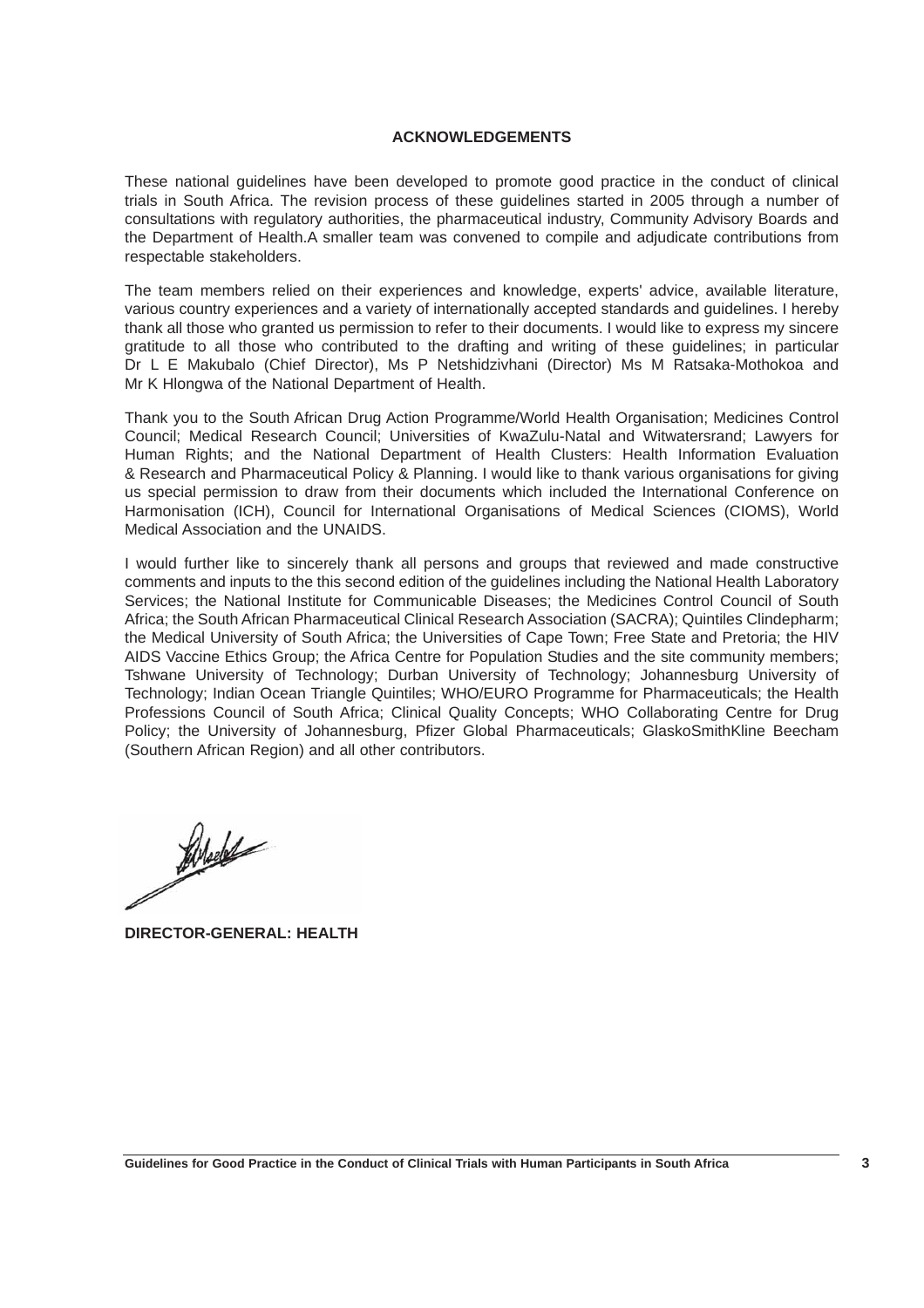# **CONTENTS**

|                  | Preamble            |       |                                                                                                                       |          |  |
|------------------|---------------------|-------|-----------------------------------------------------------------------------------------------------------------------|----------|--|
| Acknowledgements |                     |       |                                                                                                                       |          |  |
| Contents         |                     |       |                                                                                                                       |          |  |
| $\mathbf 1$ .    | <b>INTRODUCTION</b> |       |                                                                                                                       |          |  |
|                  | 1.1                 |       | <b>WHY GUIDELINES?</b>                                                                                                | 8        |  |
|                  | 1.2                 |       | <b>PRINCIPLES</b>                                                                                                     | 8        |  |
|                  |                     | 1.2.1 | Study Rationale and Motivation                                                                                        | 9        |  |
|                  |                     |       | 1.2.2 Study Designs                                                                                                   | 9        |  |
|                  |                     |       | 1.2.3 Investigator Competence                                                                                         | 9        |  |
|                  |                     | 1.2.4 | Balance of Harm and Benefit                                                                                           | 10       |  |
|                  |                     |       | 1.2.5 Transparency                                                                                                    | 10       |  |
|                  |                     |       | 1.2.6 Privacy                                                                                                         | 10       |  |
|                  |                     |       | 1.2.7 Ethical Review                                                                                                  | 10       |  |
|                  |                     |       | 1.2.8 Informed Consent                                                                                                | 11       |  |
|                  |                     |       | 1.2.9 Safety Monitoring                                                                                               | 11       |  |
|                  |                     |       | 1.2.10 Multi-centre Studies                                                                                           | 11       |  |
|                  | 1.3                 |       | SCOPE OF THESE GUIDELINES                                                                                             | 12       |  |
|                  | 1.4                 |       | <b>GUIDELINES AND LEGISLATION</b>                                                                                     | 12       |  |
|                  | 1.5                 |       | REGULATORY AUTHORITIES ROLES AND RESPONSIBILITIES                                                                     | 12       |  |
|                  |                     |       | 1.5.1 The Medicines Control Council (MCC)                                                                             | 12       |  |
|                  |                     |       | 1.5.2 South African Clinical Trial Register (SACTR)/Department of Health                                              | 13       |  |
|                  |                     |       | 1.5.3 The National Health Research Ethics Council (NHREC)                                                             | 13       |  |
|                  |                     |       | 1.5.4 Research Ethics Committees (REC)                                                                                | 13       |  |
|                  |                     |       | 1.5.5 The Principal Investigator (PI)                                                                                 | 13       |  |
|                  |                     |       | 1.5.6 The Sponsor                                                                                                     | 13       |  |
|                  |                     |       | 1.5.7 The Monitor<br>1.5.8 The Auditor                                                                                | 13<br>13 |  |
|                  |                     |       | 1.5.9 The Inspector                                                                                                   | 14       |  |
|                  |                     |       |                                                                                                                       |          |  |
|                  | 1.6                 |       | CLINICAL TRIAL APPROVAL IN SOUTH AFRICA                                                                               | 14       |  |
| 2.               |                     |       | <b>PROTECTION OF STUDY PARTICIPANTS</b>                                                                               | 15       |  |
|                  | 2.1                 |       | <b>GUIDING DOCUMENTS</b>                                                                                              | 15       |  |
|                  | 2.2                 |       | <b>ETHICAL REVIEW</b>                                                                                                 | 15       |  |
|                  | 2.3                 |       | RESEARCH REQUIRING ADDITIONAL ATTENTION                                                                               | 16       |  |
|                  |                     | 2.3.1 | Minors: Children and Adolescents                                                                                      | 17       |  |
|                  |                     |       | 2.3.1.1 Consent Requirements                                                                                          | 17       |  |
|                  |                     |       | 2.3.1.2 Assent Requirements                                                                                           | 18       |  |
|                  |                     |       | 2.3.1.3 Parental/Legal Guardian Permission                                                                            | 18       |  |
|                  |                     | 2.3.2 | Women                                                                                                                 | 18       |  |
|                  |                     |       | 2.3.2.1 Women and Pregnancy                                                                                           | 18       |  |
|                  |                     |       | 2.3.2.2 Foetuses In-Utero as Participants<br>2.3.2.3 Foetuses Ex Utero, Including Nonviable Foetuses, as Participants | 18<br>19 |  |
|                  |                     | 2.3.3 | People with Mental Disabilities or Substance Abuse Related Disorders                                                  | 19       |  |
|                  |                     | 2.3.4 | Persons in Dependent Relationships or Comparable Situations                                                           | 20       |  |
|                  |                     | 2.3.5 | Prisoners                                                                                                             | 21       |  |
|                  |                     | 2.3.6 | Persons Highly Dependent on Medical Care                                                                              | 21       |  |
|                  |                     |       | 2.3.6.1 Intensive Care Research                                                                                       | 21       |  |
|                  |                     |       | 2.3.6.2 Neonatal Intensive Care Research                                                                              | 22       |  |
|                  |                     |       | 2.3.6.3 Terminal Care Research                                                                                        | 22       |  |
|                  |                     |       |                                                                                                                       |          |  |

**4 Guidelines for Good Practice in the Conduct of Clinical Trials with Human Participants in South Africa**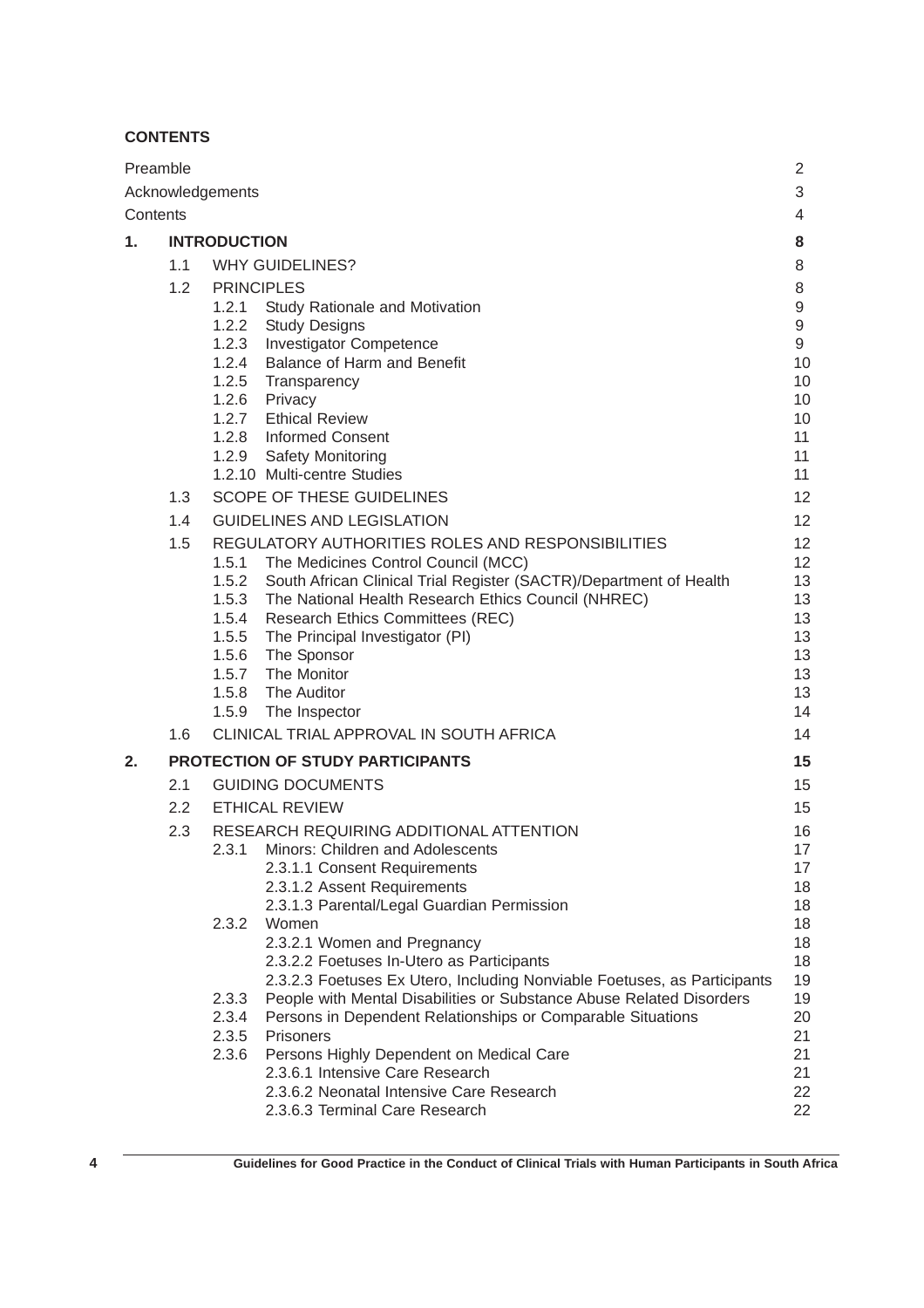|    |                  | 2.3.6.4 Research Involving Persons with Impaired Capacity to                                                        |          |
|----|------------------|---------------------------------------------------------------------------------------------------------------------|----------|
|    |                  | Communicate                                                                                                         | 22       |
|    |                  | 2.3.6.5 Research Involving Unconscious Persons                                                                      | 22       |
|    |                  | <b>Research Involving Collectivities</b><br>2.3.7                                                                   | 23       |
|    |                  | Research Involving Indigenous Medical Systems<br>2.3.8                                                              | 23<br>24 |
|    |                  | <b>Emergency Care Research</b><br>2.3.9<br>2.3.10 Research Involving Innovative Therapy or Intervention             | 24       |
|    |                  | 2.3.11 Research Involving Vulnerable Communities                                                                    | 24       |
|    |                  | 2.3.12 HIV/AIDS Clinical and Epidemiological Research                                                               | 25       |
|    |                  | 2.3.12.1 HIV Related Drug Trials                                                                                    | 25       |
|    |                  | 2.3.12.1.1 Access to HIV Related Medication                                                                         | 25       |
|    |                  | 2.3.12.1.2 Placebo and HIV Preventive Vaccine Trials                                                                | 26       |
|    |                  | 2.3.12.1.3 Patient Management after Withdrawal from a Study<br>2.3.12.1.4 Access to Study Medications Following the | 26       |
|    |                  | Completion of a Clinical Trial                                                                                      | 26       |
|    |                  | 2.3.12.2 HIV Testing                                                                                                | 26       |
|    |                  | 2.3.12.2.1 Confidential HIV Testing<br>2.3.12.2.2 Unlinked Anonymous HIV Testing                                    | 27<br>27 |
|    |                  | 2.3.12.2.3 Linked Anonymous HIV Testing                                                                             | 28       |
|    |                  | 2.3.12.3 Population Based Studies to Prevent HIV Transmission                                                       | 28       |
|    |                  | 2.3.12.4 HIV Vaccine Research                                                                                       | 28       |
|    |                  | 2.3.12.5 Involvement of People Living with HIV/AIDS (PWAs)                                                          | 29       |
|    |                  | 2.3.13 Other Special Groups                                                                                         | 29       |
|    | 2.4              | COMMUNICATION AND COMMUNITY INVOLVEMENT                                                                             | 30       |
| 3. |                  | <b>RESPONSIBILITY OF THE PRINCIPAL INVESTIGATOR (PI) AND PARTICIPATING</b>                                          |          |
|    |                  | <b>INVESTIGATORS</b>                                                                                                | 30       |
|    | 3.1              | COMPETENCIES AND RESPONSIBILITIES OF THE PRINCIPAL<br><b>INVESTIGATOR</b>                                           | 30       |
|    | 3.2              | PRINCIPAL INVESTIGATOR/INVESTIGATOR'S QUALIFICATIONS AND                                                            |          |
|    |                  | <b>AGREEMENTS</b>                                                                                                   | 31       |
|    | 3.3              | ADEQUATE RESOURCES                                                                                                  | 31       |
|    | 3.4              | MEDICAL CARE OF TRIAL PARTICIPANTS                                                                                  | 31       |
|    | 3.5              | <b>INFORMED CONSENT OF TRIAL PARTICIPANTS</b>                                                                       | 32       |
|    | 3.6              | INVESTIGATIONAL PRODUCT(S)                                                                                          | 33       |
|    | 3.7              | <b>COMPLIANCE WITH PROTOCOL</b>                                                                                     | 34       |
|    | 3.8 <sub>1</sub> | <b>MONITORING AND AUDITING</b>                                                                                      | 34       |
|    | 3.9              | CHANGE OF PRINCIPAL AND/OR SUB-INVESTIGATOR                                                                         | 34       |
|    |                  | 3.10 DATA MANAGEMENT                                                                                                | 35       |
|    |                  | 3.11 SAFETY ISSUES                                                                                                  | 35       |
|    |                  | 3.12 REPORTING OF SERIOUS ADVERSE EVENTS                                                                            | 36       |
|    |                  | 3.13 BREAKING THE TREATMENT CODE                                                                                    | 36       |
|    |                  | 3.14 PROGRESS REPORTS AND FINAL STUDY REPORTS                                                                       | 36       |
|    |                  | 3.15 TRIAL RESULTS                                                                                                  | 37       |
|    |                  |                                                                                                                     |          |
| 4. |                  | <b>RESPONSIBILITIES OF THE SPONSOR</b>                                                                              | 38       |
|    | 4.1              | SUBMISSION TO THE MCC FOR APPROVAL                                                                                  | 38       |
|    | 4.2              | CONFIRMATION OF REVIEW BY RESEARCH ETHICS COMMITTEE                                                                 | 38       |
|    | 4.3              | THE SOUTH AFRICAN CLINICAL TRIAL REGISTER                                                                           | 38       |
|    | 4.4              | QUALITY ASSURANCE AND QUALITY CONTROL                                                                               | 39       |

**Guidelines for Good Practice in the Conduct of Clinical Trials with Human Participants in South Africa 5**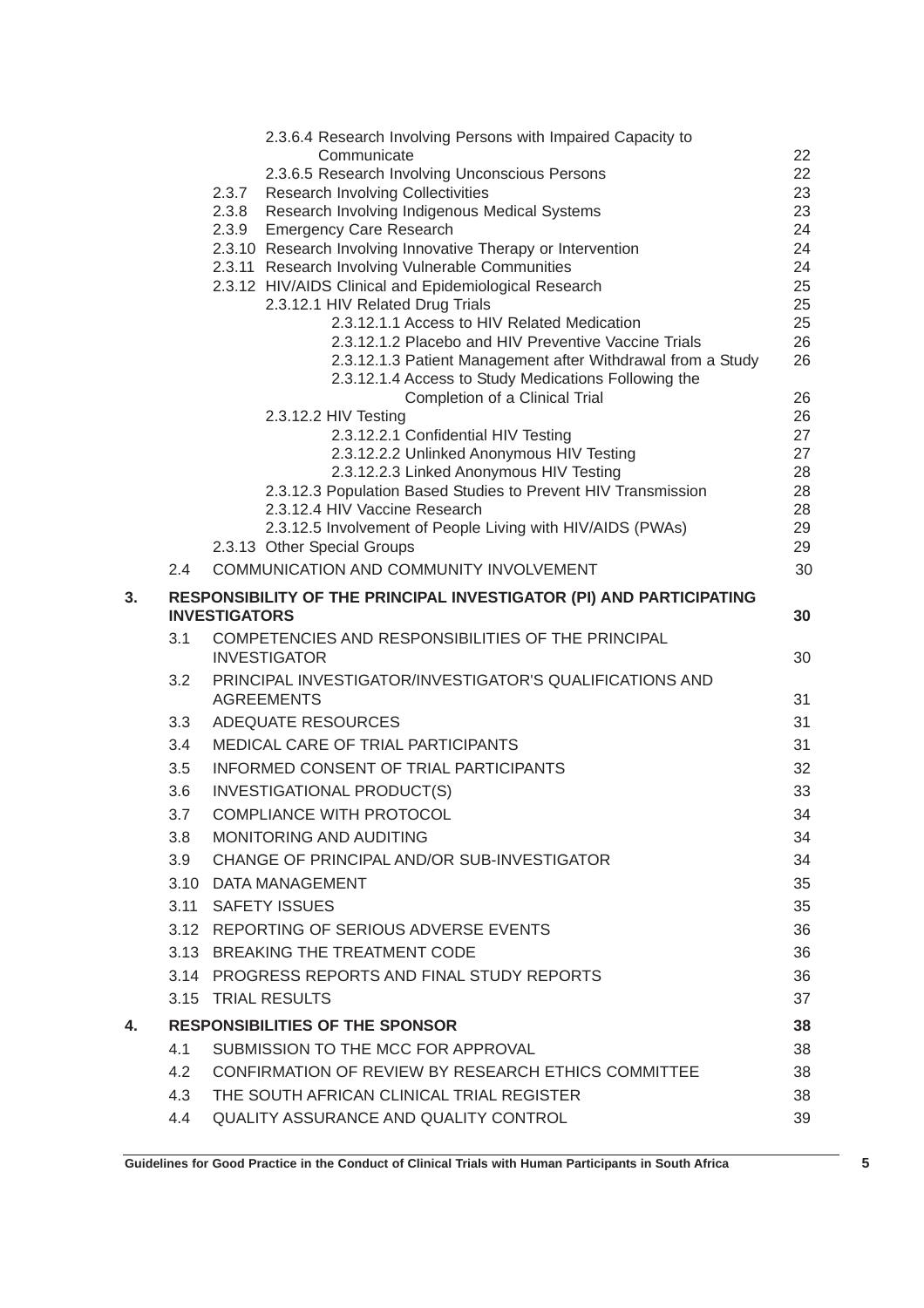|    | 4.5        | CONTRACT RESEARCH ORGANIZATION (CRO)                                                                         | 39       |  |
|----|------------|--------------------------------------------------------------------------------------------------------------|----------|--|
|    | 4.6        | <b>MEDICAL EXPERTISE</b>                                                                                     | 39       |  |
|    | 4.7        | <b>TRIAL DESIGN</b>                                                                                          | 39       |  |
|    | 4.8        | TRIAL MANAGEMENT, DATA HANDLING, AND RECORD KEEPING                                                          | 40       |  |
|    | 4.9        | <b>INVESTIGATOR SELECTION</b>                                                                                | 41       |  |
|    |            | 4.10 ALLOCATION OF RESPONSIBILITIES                                                                          | 41       |  |
|    |            | 4.11 COMPENSATION TO PARTICIPANTS AND INVESTIGATORS                                                          | 41       |  |
|    |            | 4.12 TRIAL INCENTIVES                                                                                        | 43       |  |
|    |            | 4.13 FINANCING                                                                                               | 43       |  |
|    |            | 4.14 INFORMATION ON INVESTIGATIONAL PRODUCT(S)                                                               | 43       |  |
|    |            | 4.15 MANUFACTURING, PACKAGING, LABELLING, AND CODING<br>INVESTIGATIONAL PRODUCT(S)                           | 44       |  |
|    |            | 4.16 SUPPLYING AND HANDLING INVESTIGATIONAL PRODUCT(S)                                                       | 44       |  |
|    |            | 4.17 RECORD ACCESS                                                                                           | 45       |  |
|    |            | 4.18 SAFETY INFORMATION                                                                                      | 45       |  |
|    |            | 4.19 ADVERSE DRUG REACTION REPORTING                                                                         | 45       |  |
|    |            | 4.20 PREMATURE TERMINATION                                                                                   | 46       |  |
|    |            | 4.21 REPORTING AND RELEASE OF TRIAL RESULTS                                                                  | 46       |  |
|    |            | 4.22 PUBLICATION OF TRIAL RESULTS                                                                            | 46       |  |
|    |            | 4.23 NON-COMPLIANCE PROCEDURES                                                                               | 46       |  |
| 5. |            | <b>QUALITY ASSURANCE</b>                                                                                     |          |  |
|    | 5.1        | THE MONITOR                                                                                                  | 47       |  |
|    |            | 5.1.1 Responsibilities of the Monitor                                                                        | 47       |  |
|    |            | 5.1.2 Prior to Commencing the Study<br>5.1.3 Contacts with the Principal Investigator and Co-Investigator(s) | 47<br>47 |  |
|    |            | 5.1.4 Contacts with Staff                                                                                    | 48       |  |
|    |            | 5.1.5 During the Course of the Study                                                                         | 49       |  |
|    |            | 5.1.6 After Completion of the Study                                                                          | 50       |  |
|    | 5.2        | <b>AUDIT</b>                                                                                                 | 50       |  |
|    |            | 5.2.1 Purpose<br>5.2.2 Selection and Qualifications                                                          | 50<br>50 |  |
|    |            | 5.2.3 Auditing Procedures                                                                                    | 50       |  |
|    |            | 5.2.4<br>Non-compliance                                                                                      | 51       |  |
|    |            | 5.2.5<br>Premature Termination or Suspension of a Trial                                                      | 51       |  |
|    |            | 5.2.6<br><b>Clinical Trial/Study Reports</b>                                                                 | 51       |  |
|    | 5.3        | <b>INSPECTIONS</b>                                                                                           | 51       |  |
| 6. |            | <b>DATA MANAGEMENT AND STATISTICS</b>                                                                        | 53       |  |
|    | 6.1<br>6.2 | <b>PROTOCOL</b>                                                                                              | 53       |  |
|    |            | <b>RANDOMISATION</b>                                                                                         | 53       |  |
|    | 6.3        | DATA MANAGEMENT<br>6.3.1<br>Data Integrity and Transfer                                                      | 54<br>54 |  |
|    |            | 6.3.2 Case Report Form (CRF)                                                                                 | 54       |  |
|    |            | 6.3.3 Data Quality Control                                                                                   | 54       |  |
|    |            | 6.3.4<br>Code Breaking for Data Analysis                                                                     | 55       |  |
|    | 6.4        | THE FINAL STUDY REPORT                                                                                       | 55       |  |
|    | 6.5        | PRESERVATION OF RECORDS                                                                                      | 55       |  |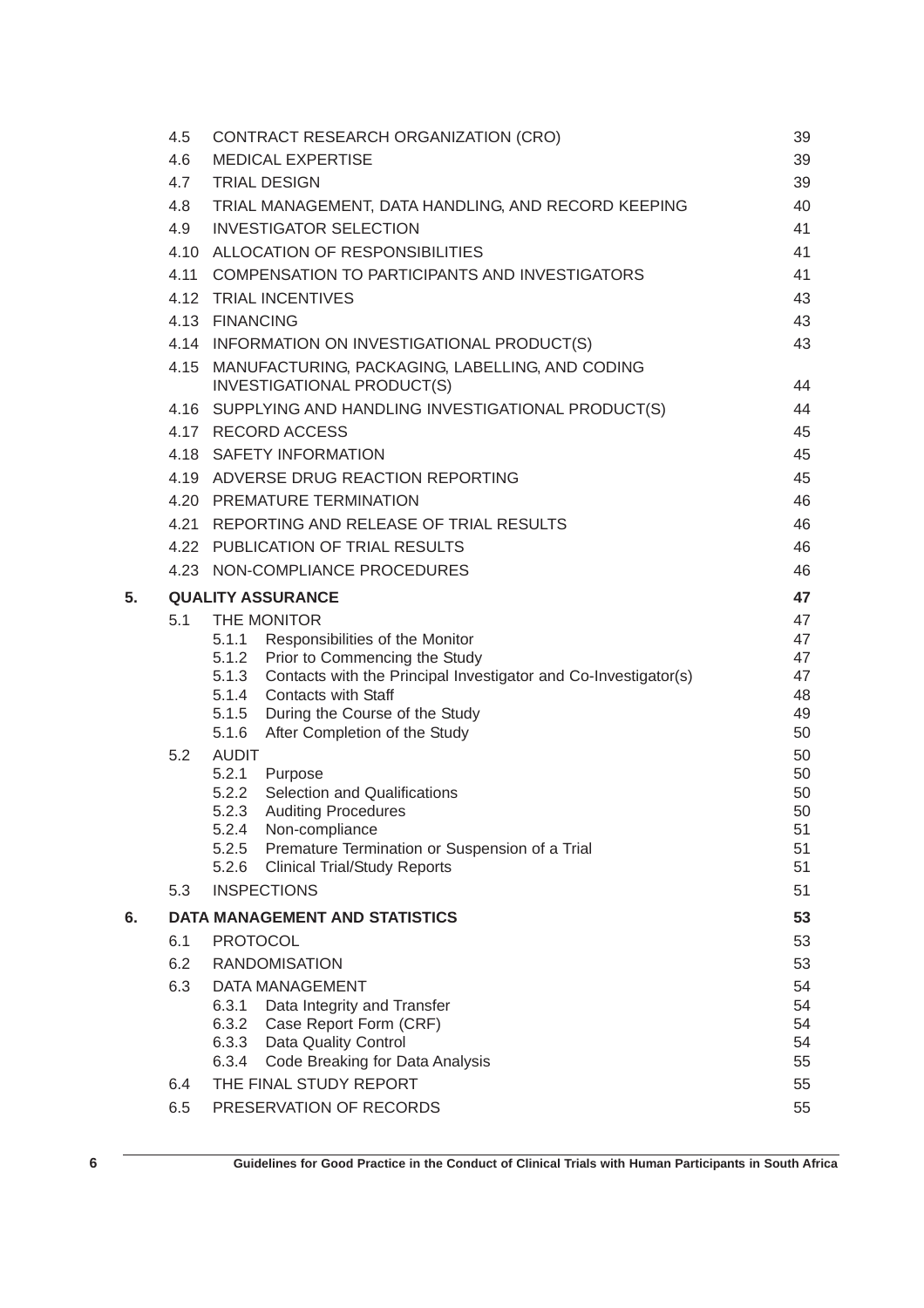|                                                | 6.6                               | ARCHIVING BY THE PRINCIPAL INVESTIGATOR                                                | 56 |  |  |
|------------------------------------------------|-----------------------------------|----------------------------------------------------------------------------------------|----|--|--|
|                                                | 6.7                               | ARCHIVING BY THE SPONSOR                                                               | 56 |  |  |
| 7.                                             |                                   | <b>MULTI-CENTRED STUDIES</b>                                                           | 57 |  |  |
| 8.                                             | <b>RESEARCH ETHICS COMMITTEES</b> |                                                                                        |    |  |  |
|                                                | 8.1                               | <b>RESPONSIBILITIES</b>                                                                |    |  |  |
|                                                | 8.2                               | <b>ETHICS AND LEGISLATION</b>                                                          | 58 |  |  |
|                                                | 8.3                               | <b>COMPOSITION</b>                                                                     |    |  |  |
|                                                | 8.4<br>APPOINTMENT OF MEMBERS     |                                                                                        |    |  |  |
|                                                | 8.5<br><b>PROCEDURES</b>          |                                                                                        |    |  |  |
|                                                | 8.6                               | ADVOCACY ROLE AND INTERPRETERS                                                         | 61 |  |  |
|                                                |                                   | 8.6.1 Advocacy                                                                         | 61 |  |  |
|                                                |                                   | 8.6.2 Interpreters                                                                     | 61 |  |  |
|                                                | 8.7                               | EXPEDITED REVIEWS FOR MAXIMAL PUBLIC BENEFIT                                           | 61 |  |  |
|                                                | 8.8                               | <b>RECORDS</b><br><b>MONITORING</b>                                                    | 61 |  |  |
|                                                | 8.9                               |                                                                                        | 61 |  |  |
|                                                |                                   | 8.10 COMPLAINTS                                                                        | 62 |  |  |
|                                                | 8.11                              | SUSPENSION OR DISCONTINUATION OF RESEARCH                                              | 62 |  |  |
|                                                |                                   | 8.12 DISCLOSURE OF POTENTIAL CONFLICTS OF INTEREST                                     | 62 |  |  |
|                                                | <b>REFERENCES</b>                 |                                                                                        | 64 |  |  |
|                                                |                                   | <b>RECOMMENDED READINGS</b>                                                            | 66 |  |  |
|                                                |                                   | APPENDIX A: ICH Guidelines for Good Clinical Practice; Declaration of Helsinki         | 67 |  |  |
|                                                |                                   | <b>APPENDIX B: Clinical Trial Protocol and Protocol Amendment(s)</b>                   | 72 |  |  |
|                                                |                                   | APPENDIX C: Details of an Inspection by the National Regulatory Authority              | 75 |  |  |
|                                                |                                   | APPENDIX D: National Regulatory Authority Clinical Trial Evaluation Check-List (Draft) | 84 |  |  |
|                                                |                                   | <b>APPENDIX E: Disclosure of Conflict of Interest</b>                                  | 85 |  |  |
|                                                | <b>APPENDIX F: Glossary</b>       |                                                                                        |    |  |  |
|                                                | <b>Writing Team</b>               |                                                                                        |    |  |  |
| <b>Revising Team</b>                           |                                   |                                                                                        |    |  |  |
| <b>Contact Details for Comments and Copies</b> |                                   |                                                                                        |    |  |  |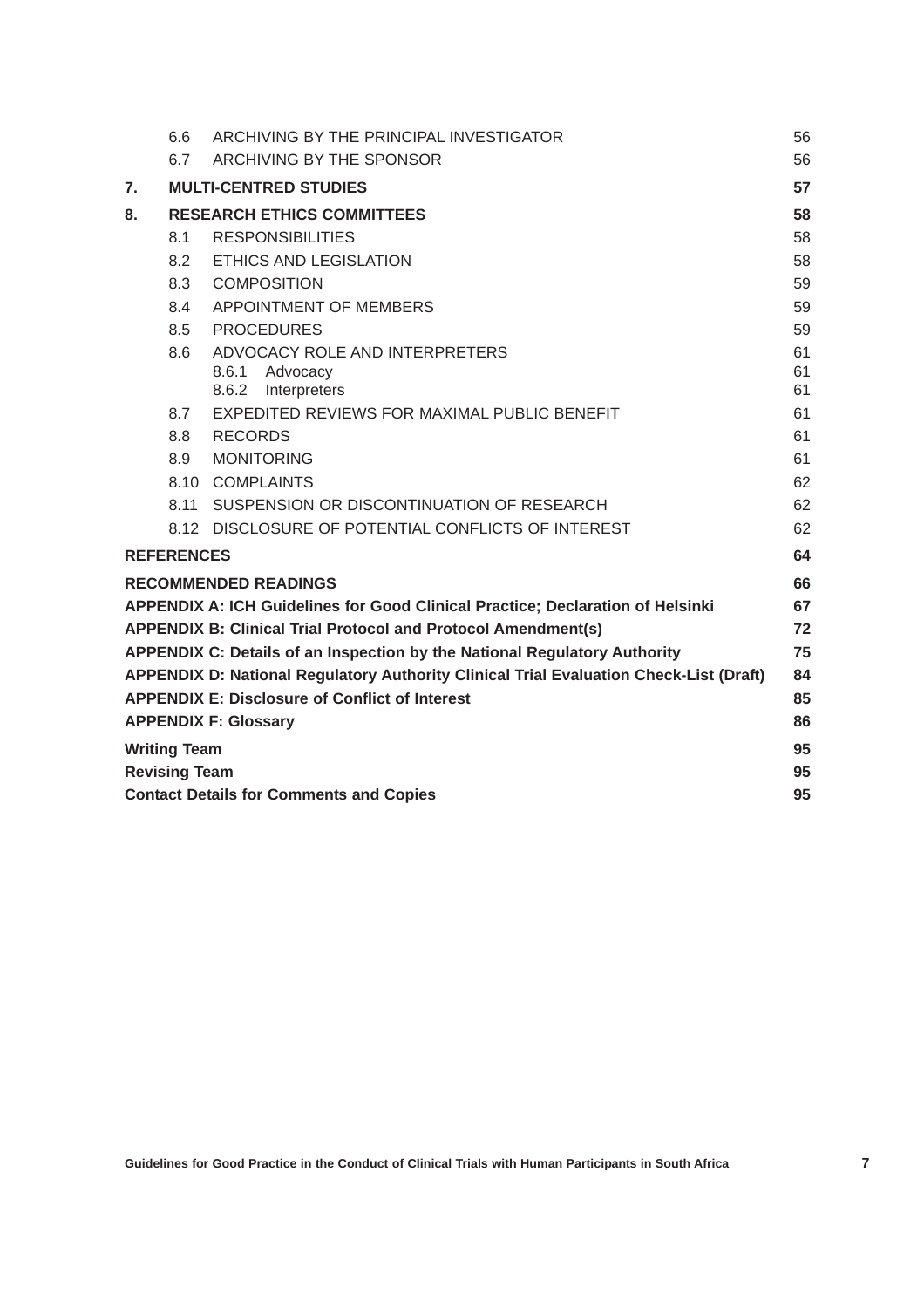# **1. INTRODUCTION**

The value of carefully constructed clinical trials as the optimum methodology for the testing and evaluation of new treatments and medicines is well recognised within the South African research community. South Africa provides a particularly unique research environment encompassing world class expertise in clinical trial research, modern health care facilities, a significant burden of disease, and a stable political environment. The racial – cultural diversity provides an opportunity to investigate racially specific disease traits, whilst the shift from rural to urban areas provides a wealth of participants to investigate emerging and re-emerging diseases lit up by urban deprivation.

It is estimated that the clinical trial industry in South Africa has grown by as much as 40% from 1997-1998<sup>1</sup> and yielded an estimated total budget of R826 million during 2000.<sup>2</sup> The value of the clinical trial industry is unquestionable. It is both a major source of foreign revenue and employment for the country. Moreover undertaking clinical trials in South Africa helps to retain and increase valuable research expertise.

Achievement of scientific goals however must be secondary to the protection of research participants. As such, the outcomes of clinical trials are only acceptable when conducted in an ethical way. It is widely accepted that all research participants are entitled to minimum guarantees that are transnational and non-negotiable.<sup>34</sup> These entitlements can be realized through incountry systems and structures that support and promote good clinical practice. An important component of these systems and structures are national ethics guidelines for good clinical practice.

In recognition of this a working group convened by the Director General of Health developed Guidelines for Good Practice in the Conduct of Clinical Trials in Human Participants.

# **1.1 WHY GUIDELINES?**

The purpose of these guidelines is to provide South Africa with clearly articulated standards of good clinical practice in research that are also relevant to local realities and contexts and to ensure that clinical trials conducted on human participants are designed and conducted according to sound scientific and ethical standards within the framework of good clinical practice. Compliance with these standards provides the public with assurance that the rights, safety and well being of trial participants are protected and that clinical trial data are credible.

# **1.2 PRINCIPLES**

Although well-designed clinical trials will undoubtedly fit in within these modern ethical sentiments, the potential to violate the rights of trial participants particularly in vulnerable communities necessitates the need to articulate ethical guidelines for clinical trials.

<sup>&</sup>lt;sup>1</sup> Christley (1998)

<sup>2</sup> Joffe (2000)

<sup>&</sup>lt;sup>3</sup> Studdert DM and Brennan T A (1998) Clinical trials in developing countries: scientific and ethical issues. Medical Journal of Australia, 169:545-548

<sup>4</sup> Minimum guarantees are: The study must have a valid scientific design and be performed by qualified persons; It must strike a reasonable balance between the predictable risks and foreseeable benefits to the subjects or others, with the proviso that the subjects' interests should never be subordinate to those of science and society; All study subjects must consent to participate, a decision that must be made without duress or coercion and only after details of the study are provided; and in multi-country studies/sites the research must hold the promise of direct, tangible and significant benefit to the host country, if not the study subjects themselves.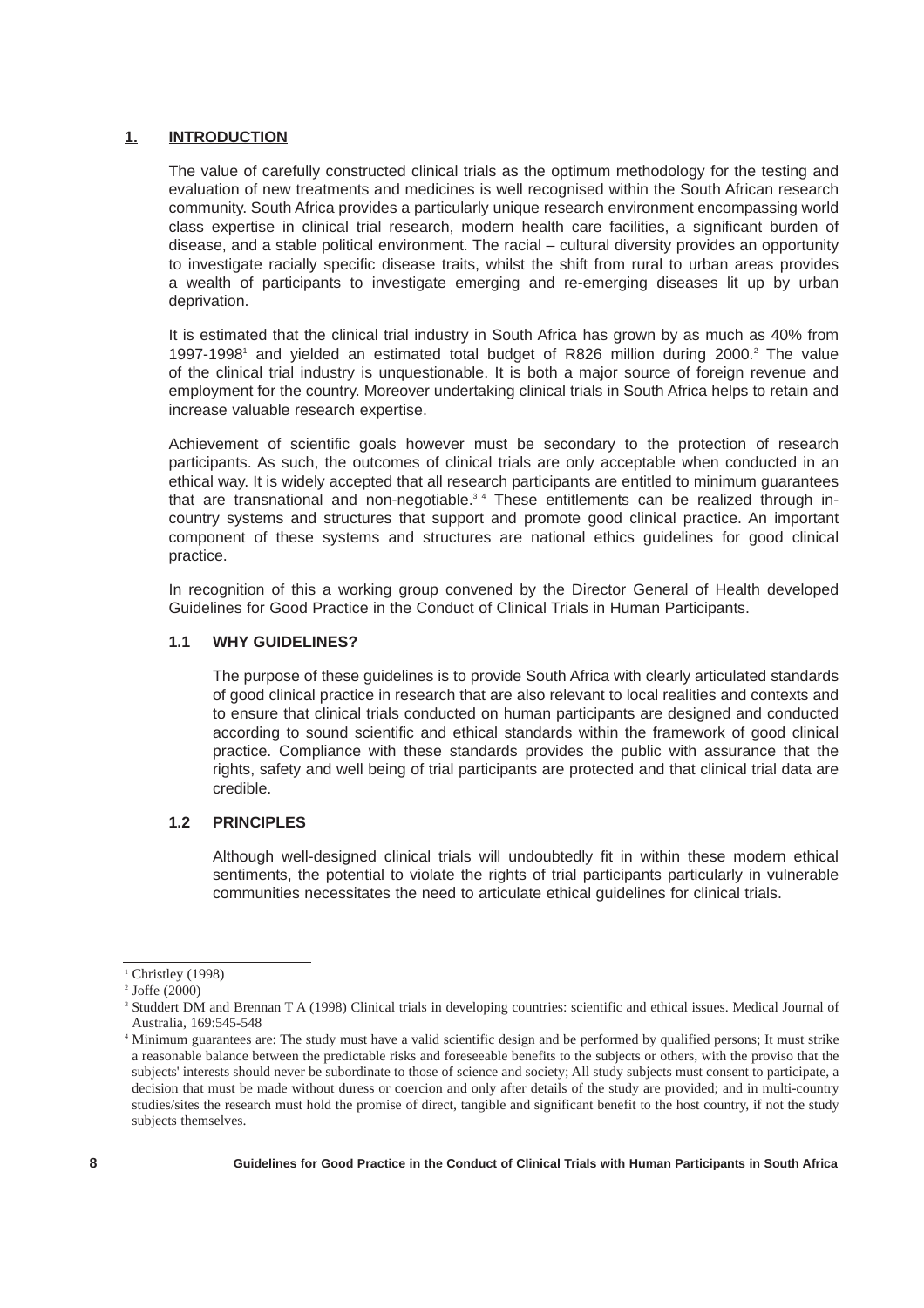These include the following:

- Respect for the dignity of persons
- Beneficence and non maleficence
- Justice

The practical application of these principles requires research studies to have distinct components built into them. These include relevant and appropriate study rationale, optimal study design, investigator competence, a balance of risks and benefits for participants, transparency, patient privacy, ethical review and impartial oversight of consent procedures. To follow is a brief discussion on some of these issues as they relate to South Africa.

**1.2.1. Study Rationale and Motivation:** A study rationale and motivation which does not ask relevant and important questions is unethical. The study rationale should demonstrate that the study question under consideration has not been substantially answered and that adequate systematic review of the subject under discussion was done. Relevant and important questions should also be problems that significantly affect local and regional populations.

Research and clinical trials however should be conducted within various settings and applied to communities with different social and economic circumstances. Research projects being undertaken in South Africa should be carefully evaluated and examined as to its current and future relevancy.<sup>5</sup>

The findings of the proposed study should be translatable into mechanisms for improving the health status of South Africans. Solutions should have the potential for implementation.

**1.2.2 Study Designs:** Appropriate study designs are critical in contributing to answering scientific questions. The study design must therefore demonstrate a high probability for providing answers to specific research questions. Adequate supporting information and explanation on the study sample size and study population must be provided.

The social context of a proposed research population that creates conditions for possible exploitation or increased vulnerability among potential research participants should be assessed, where this is relevant. Steps must be taken to overcome these conditions, and to promote and protect the dignity, safety and welfare of participants. The vulnerability factors and steps that will be taken to offset these should be addressed in the study design and clearly outlined in the research protocol.<sup>6</sup> It is imperative that sound study designs, and use of universally accepted ethical standards are applied in both vulnerable and non-vulnerable communities.

The design of the study should in no way prejudice the ongoing treatment and care of patients, nor should it in anyway undermine or confuse patients with respect to the best available local standard treatment practices and national policy approaches.<sup>7</sup> If these are not ensured, then the design is unethical.

**1.2.3 Investigator Competence:** The Principal Investigator's (and other investigators') competence is assessed by two major parameters: technical and humanistic. Technical competence which includes research competence is assessed by education, knowledge, certification and experience such that the investigator is able to assume responsibility for the proper conduct of a trial, should meet all the qualifications specified by applicable

**Guidelines for Good Practice in the Conduct of Clinical Trials with Human Participants in South Africa 9**

<sup>5</sup> E.g the science of HIV and AIDS is developing rapidly and proposed interventions, which may seem to be costly and inappropriate at present, may indeed become realistic options in the future.

<sup>6</sup> For a more detailed discussion on research in vulnerable communities see section 2.3.11.

<sup>7</sup> Where trials are in contradiction to standard national policy and treatment practices, a motivational statement within the protocol as to why this is the case is required. e.g. testing new vaccines which may disrupt current EPI schedules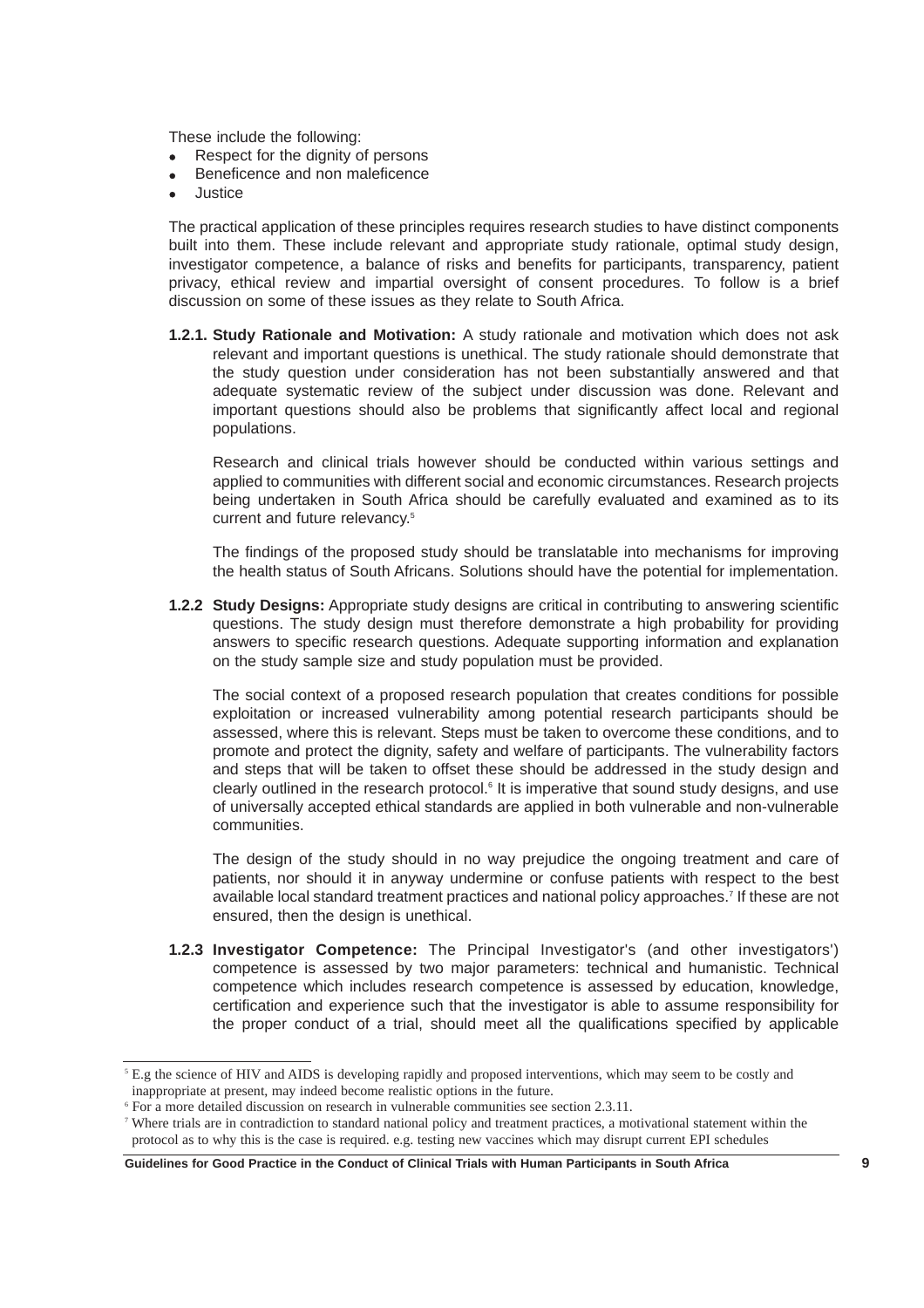regulatory requirement(s), and should provide evidence of such qualifications through an up-to-date curriculum vitae and/or other relevant documentation requested by the sponsor and / or regulatory authority(ies). Humanistic parameters require compassion and empathy. This is provided by a proper clinical and research environment, encompassing good research mentoring. In all cases the Principal Investigator for each site must be a South African-based scientist (resident in South Africa).

- **1.2.4 Balance of Harm and Benefit:** A risk benefit analysis of the study should precede the conduct of the research itself. The risk-benefit analysis should take full cognisance of benefits and harms beyond the life of the study itself, particularly in the case of chronic life threatening conditions. Alternative ways of providing benefits to the patients might be available without research; thus the distinction between the probability of harm and the possible benefits of the effects must be made. The principal investigator has the ethical duty of excluding participants who are at undue risk.
- **1.2.5 Transparency:** Clinical trialists have an ethical obligation to honestly report a trial's existence and findings. Publication bias among other things often serves as a barrier to this and can distort the body of evidence available for clinical decision making. The South African Department of Health in partnership with academia, industry and other key stakeholders, has established the South African National Clinical Trial Register (SANCTR) – a central publicly accessible clinical trial register.

Benefits of the SANCTR are numerous. It serves to: promote collaboration among researchers, the private sector and the community through the sharing of research information; assist people to identify clinical trials they can participate in; decrease publication bias; reduce duplication of research efforts; promote best use of limited research resources; and contribute to global efforts to reduce/eliminate disease (while preserving the confidentiality of commercially valuable information regarding the medicine during the development stage). Sponsors of trials conducted in South Africa are required to register their trials on the SANCTR at www.saclinicaltrials.gov.za. Where there is no sponsor, it is the responsibility of the Principal Investigator to register the trial.

- 1**.2.6 Privacy:** Participants' right to privacy must be protected at all costs. This is maintained via the use of appropriate precautions regarding participant identifiers. This will also include electronic/computerised records and access thereof of such information.
- **1.2.7 Ethical Review:**<sup>8</sup> Ethical review provides an objective appraisal of the research proposal as it affects the potential participants and the general day to day functioning of the health system. The following bodies are involved in ethical review in South Africa:
	- **Research Ethics Committees:** Research Ethics Committees are usually made up of lawyers, medical practitioners, bio-ethicists and community representatives. All clinical trials conducted in South Africa must undergo ethical review by an accredited ethics committee.
	- **Data and Safety Monitoring Committees:** These committees oversee ongoing clinical trials with respect to treatment, efficacy and safety. In the advent of clear evidence of efficacy or harm, prior to the end of the trial, premature termination can be recommended on ethical grounds.

<sup>8</sup> For more information on ethical review refer to Department of Health *Ethics in Health Research:* P*rinciples, Structures and Process, 2004.* ISBN: 1-920031-04-9, www.doh.gov.za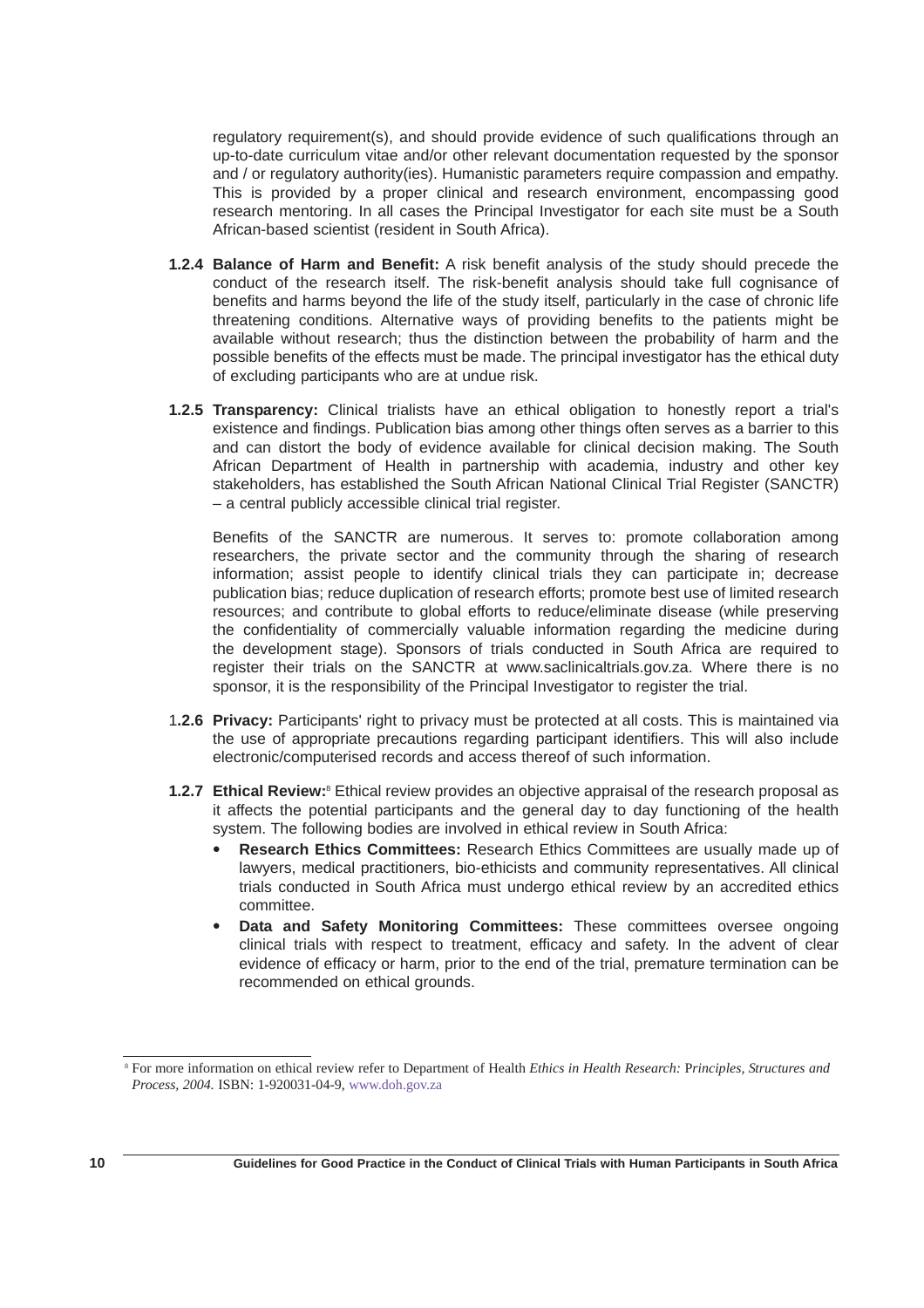- The Medicines Control Council (MCC): Whilst the MCC is not an ethical review committee it is responsible for reviewing the study design, and in so doing reviews all significant ethical questions.
- The National Health Research Ethics Council (NHREC): The NHREC is a central body which advises the Department of Health on the management of health research ethics in South Africa. Among other things it is responsible for overseeing and accrediting South African ethics committees.
- **1.2.8 Informed Consent:** Informed consent is an essential component of ethical research. Obtaining informed consent implies the provision of information to potential participants regarding the nature of the research procedure, scientific purpose and alternatives to study participation.

Informed consent may be difficult to achieve, especially when engaging people from disadvantaged and vulnerable communities where literacy and education opportunities are inadequate and where there are language barriers. However, every effort must be carried out to achieve informed consent.

Participants' comprehension is addressed by laying out this information in a clear and simple style. In South Africa, this must be achieved via the use of culturally acceptable practices including the use of the participant's language of choice. The conditions under which the consent is granted must be free of coercion, undue influence or incentives. Treatment for a given condition, which might be an attribute of the clinical trial design, should not be denied by the refusal to participate. Withdrawal from the clinical trial at any time will not result in undue clinical penalties to the participant.

- **1.2.9 Safety Monitoring:** Safety monitoring of participants during and for defined periods after a clinical trial is an ethical requirement. This involves the prevention, appropriate monitoring, prompt reporting and appropriate management of serious adverse events.
- **1.2.10 Multi-centre Studies:** The number of multi-centred clinical trials being undertaken in South Africa has increased dramatically in recent years. There is a need to ensure that designs of such studies are appropriate for the local setting and that particular modifications are made to the local study when required e.g. inclusion/exclusion criteria. Special attention should also be paid to the sampling strategy when reviewing multicentred clinical trials.

Furthermore, it is unacceptable for developed country participants to have better standards of care offered in the study when compared to South African participants. When South Africa is chosen for a clinical trial while the trial is not undertaken in the country of origin an explanation should be sought about why this is the case.

Other issues in multi-centre studies include the appropriateness of incentives packages to trial participants and remuneration packages for investigators. For further discussion on multi-centre studies refer to Section 7.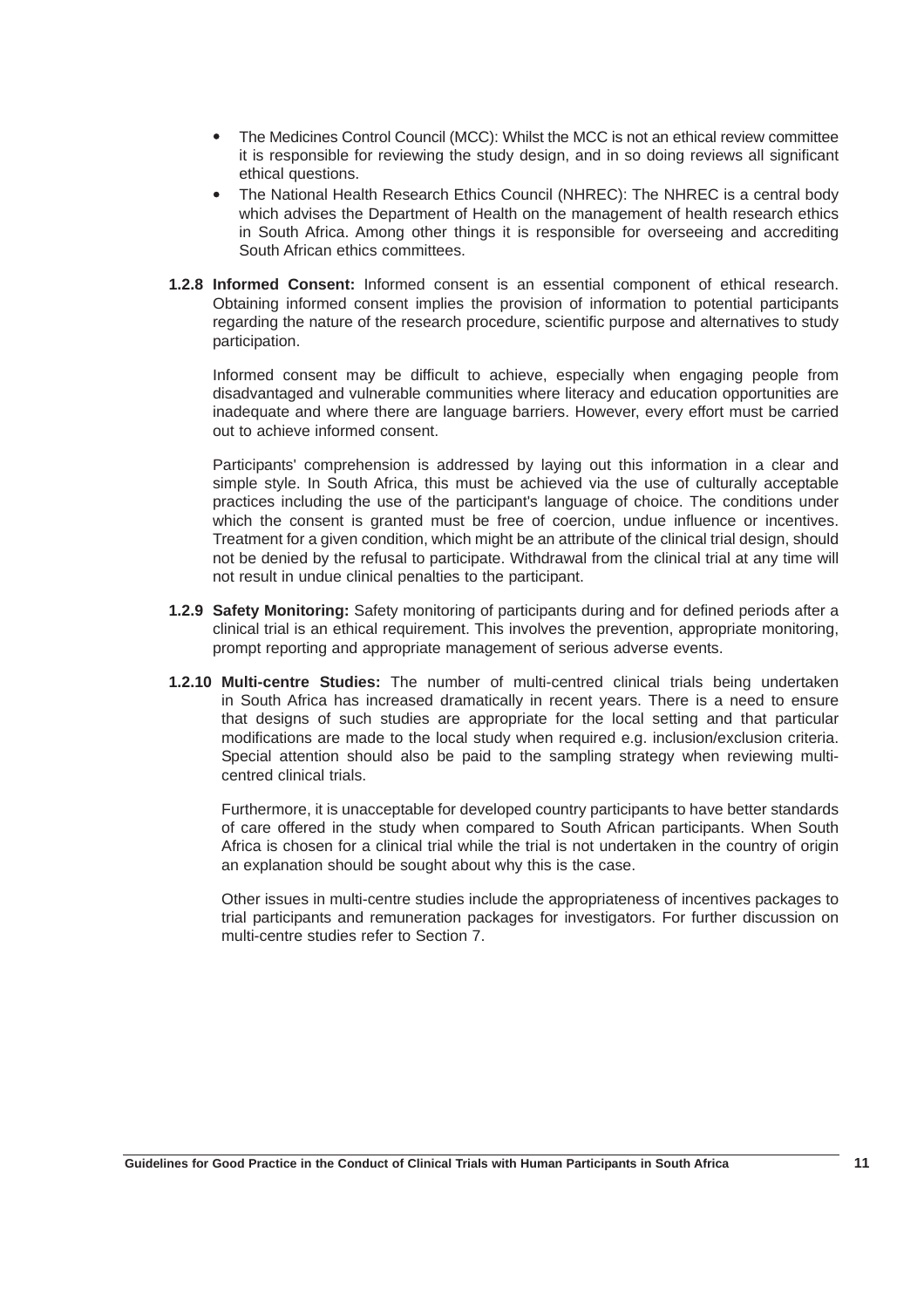# **1.3 SCOPE OF THESE GUIDELINES**

These guidelines focus on the management and regulation of drug trials on human participants. These guidelines have not specifically addressed clinical trials on complementary medicines, traditional medicines, non-pharmacological interventions including surgical procedures, medical devices and X-rays. However, these guidelines are such that, in the absence of alternatives, the basic principles outlined in this document may be used to guide any research involving human participants, particularly research involving experimental study designs.These guidelines have been guided by and based on the following documents:

- ICH Guideline for Good Clinical Practice, ICH Harmonised Tripartite Guideline<sup>9</sup> (Appendix A)
- Declaration of Helsinki (Appendix A)
- International Guidelines for Ethical Review of Epidemiological Studies, Council for International Organisations of Medical Sciences (CIOMS), 1991
- World Health Organisation, WHO Technical Report Series, No. 850, Guidelines for good clinical practice (GCP) for trials on pharmaceutical products, 1995
- World Health Organisation (2000) Operational Guidelines for Ethics Committees That Review Biomedical Research. Geneva. TDR/PRD/Ethics/2000.1
- MEDSAFE, New Zealand Regulatory Guidelines for Medicines, Volume 3: Interim Good Clinical Research Practice Guideline, August 1998
- Association of the British Pharmaceutical Industry Clinical Trial Compensation Guidelines, Issued January 1991, Reprinted March 1994
- Institutional Review Board (IRB) Guidebook.Office for the Protection from Research Risks – National Institutes of Health, USA, 1993

In the event that these Guidelines differ from any of the above texts, these Guidelines will apply. The responsibility for deviation with any of the above documents lies with the authors of these Guidelines.

# **1.4 GUIDELINES AND LEGISLATION**

Regulations established in terms of section 90 (s) of the National Health Act, Act No, 61 of 2003 enforces these guidelines.Compliance with these guidelines is compulsory under the direction of the Director-General of Health.In the event that both a legal requirement and the guideline apply to a particular issue or activity of the clinical trial, the legal requirement will always apply.

# **1.5 REGULATORY AUTHORITIES ROLES AND RESPONSIBILITIES**

This document outlines the roles and responsibilities of the various parties involved in clinical trials in South Africa.Specifically, these include:

**1.5.1 The Medicines Regulatory Authority (MRA)/Medicines Control Council:** All clinical trials of both non-registered medicinal substances and new indications of registered medicinal substances must be reviewed by the Medicines Control Council (MCC).The MCC has a statutory obligation to ensure that the drugs available in the country fulfil the necessary requirements for safety, quality and efficacy. In the case of an ongoing trial where there are serious breaches of Good Clinical Practice (GCP), the MCC can terminate the trial.The Medicines Regulatory Authority is secretariat to the MCC.

<sup>9</sup> Written permission to use the ICH guidelines on a non-commercial basis was given by the ICH secretariat.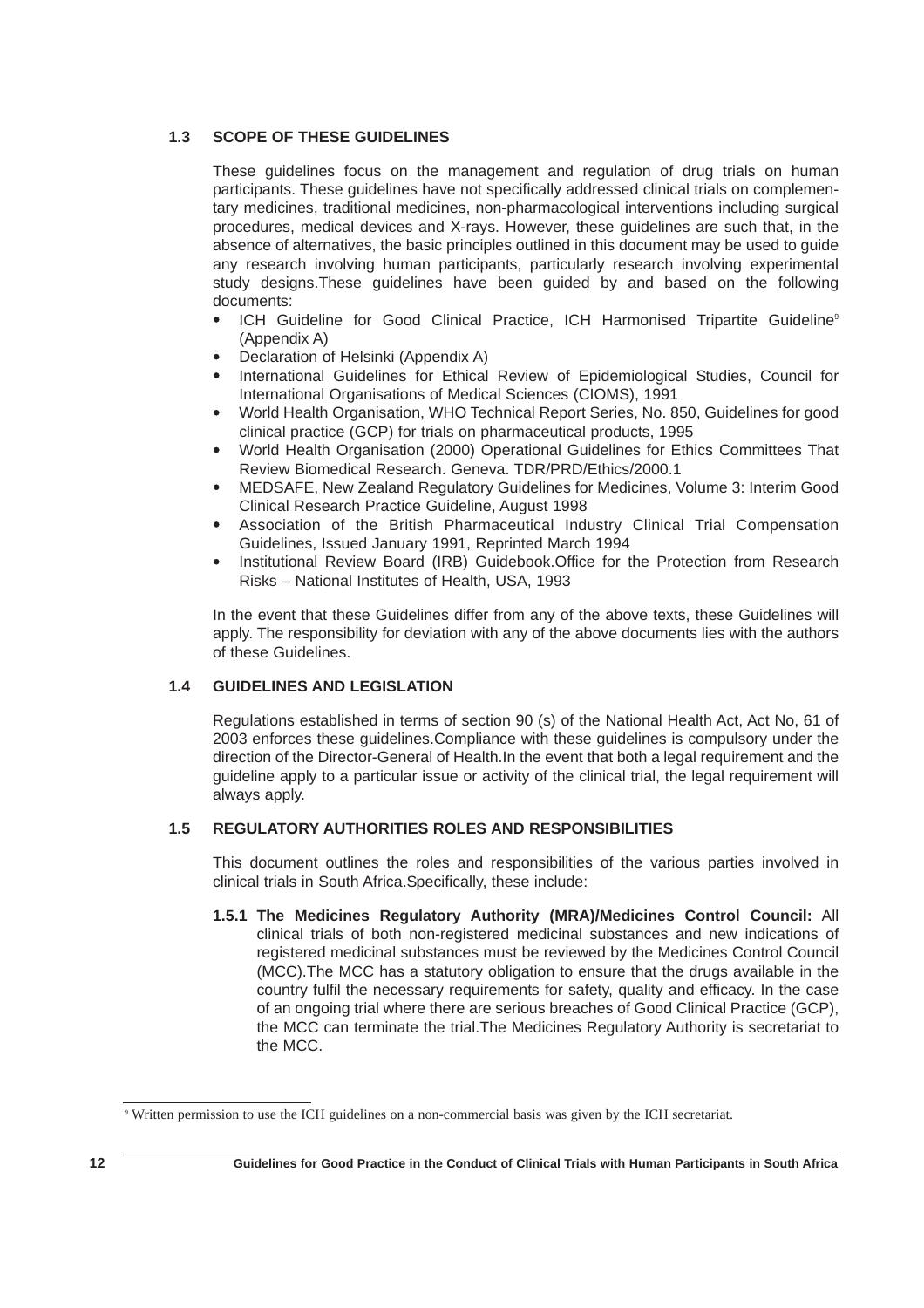- **1.5.2 South African National Clinical Trial Register (SANCTR)/Department of Health:** Sponsors are required to register all South African based trials on the South African Clinical Trial Register (SANCTR) managed by the Department of Health.If there is no sponsor, then it is the responsibility of the PI to register the trial.Once registered, the trial will be issued a unique study number within two working days of the application being received by the Department of Health.Trials should not commence without this number.Section 1.6 refers.
- **1.5.3 The National Health Research Ethics Council (NHREC):** This body will have overall responsibility to promote, ensure and monitor compliance by research ethics committees in South Africa with relevant legislation, regulations and guidelines. In so doing, the National Health Research Ethics Council will accredit and audit the performance of research ethics committees. It has been established under the National Health Act, Act No. 61 of 2003.This body reports directly to the Minister of Health and is provided with secretariat support from the research directorate of the Department of Health.
- **1.5.4 Research Ethics Committees (REC):** The main responsibility of Research Ethics Committees (REC) in South Africa is to ensure the protection of, and respect the rights, safety and well being of participants involved in a trial and to provide public assurance of that protection by reviewing, approving and providing comment on clinical trial protocols, the suitability of investigator(s), facilities, methods and procedures used to obtain informed consent.In the execution of these responsibilities committees should be guided by relevant South African ethical guidelines, professional standards and codes of practice. (See Section 8 for more information on Research Ethics Committees).
- **1.5.5 The Principal Investigator (PI):** The principal investigator is a South African based scientist who has a sole or joint responsibility for the design, conduct, delegation of trial responsibilities, analysis and reporting of the trial. The principal investigator is accountable to the sponsor and regulatory authorities as required by these Guidelines. The PI should be knowledgeable and have an understanding of the drug, its toxicology and safety. In the case of a multi-centred trial there must be a local principal investigator (PI) attached to each site.It is unacceptable to have an "absentee" PI who is based in another country.See Appendix F for definitions of investigator/sub-investigator.
- **1.5.6 The Sponsor:** An individual, company, institution, or organisation which takes responsibility for the initiation, management, and/or financing of a clinical trial.
- **1.5.7 The Monitor:** The monitor is appointed by and reports to the sponsor. The monitor is responsible for overseeing the progress of a clinical trial and ensuring that it is conducted, recorded and reported in accordance with the protocol, Standard Operating Procedures (SOPs), Good Clinical Practice (GCP), Good Laboratory Practice (GLP), Good Pharmacy Practice (GPP), these guidelines and other applicable legislation and regulations.
- **1.5.8 The Auditor:** The auditors are independent individuals appointed by sponsors, local and other regulatory authority(ies) to conduct a systematic and in-depth examination of trial conduct and compliance with the protocol, SOPs, GCP, GLP, GPP and the applicable regulatory requirements.An audit is separate from routine monitoring or quality control functions.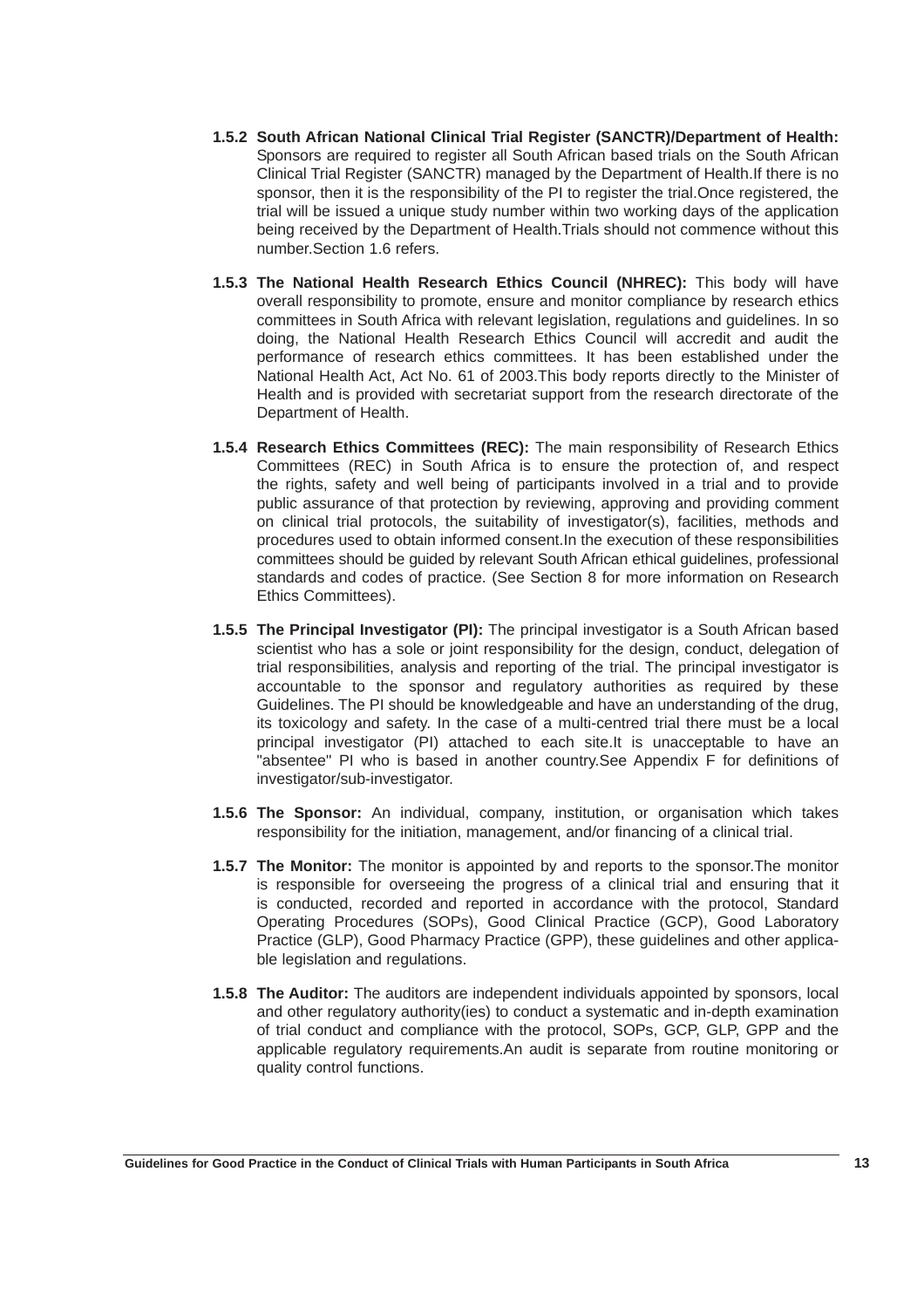**1.5.9 The Inspector:** The inspector is a qualified employee of local and international regulatory authority(ies) whose responsibility is to conduct announced or unannounced inspection visits at clinical trial sites/sponsors/CROs/bioequivalence facilities and research ethics committees as required/instructed by the regulatory authority(ies). Most inspectorate visits will be prearranged but some will not especially where there is suspected serious breaches of the GCP or malpractices. (See Appendix C for details of a MCC inspection).

# **1.6 CLINICAL TRIAL APPROVAL IN SOUTH AFRICA**

The following steps must be undertaken before a clinical trial can be conducted in South Africa:

- **National Regulatory Authority Approval:** A sponsor/principal investigator (PI) must apply to the MCC for approval to conduct a trial for a non-registered drug or a registered drug for new indications;
- **Research Ethics Committee Approval:** All clinical trials to be conducted in South Africa must apply for and receive ethical approval from an accredited research ethics committee based in South Africa (this is also applicable to multi-national trials);
- **Recording on South African National Clinical Trials Register (SANCTR):** Once the trial has obtained ethical approval, trial information must be forwarded to the Department of Health where the trial is allocated a unique SANCTR number – it is the responsibility of the sponsor/principal investigator to ensure that information is sent to the Department of Health. The number will be generated within two working days of the application having been received. Only once this number is received by the sponsor/PI can the trial begin.<sup>10</sup>

<sup>&</sup>lt;sup>10</sup> For more information on SANCTR go to http://www.doh.gov.za and use the clinical trials register link on the Department of Health home page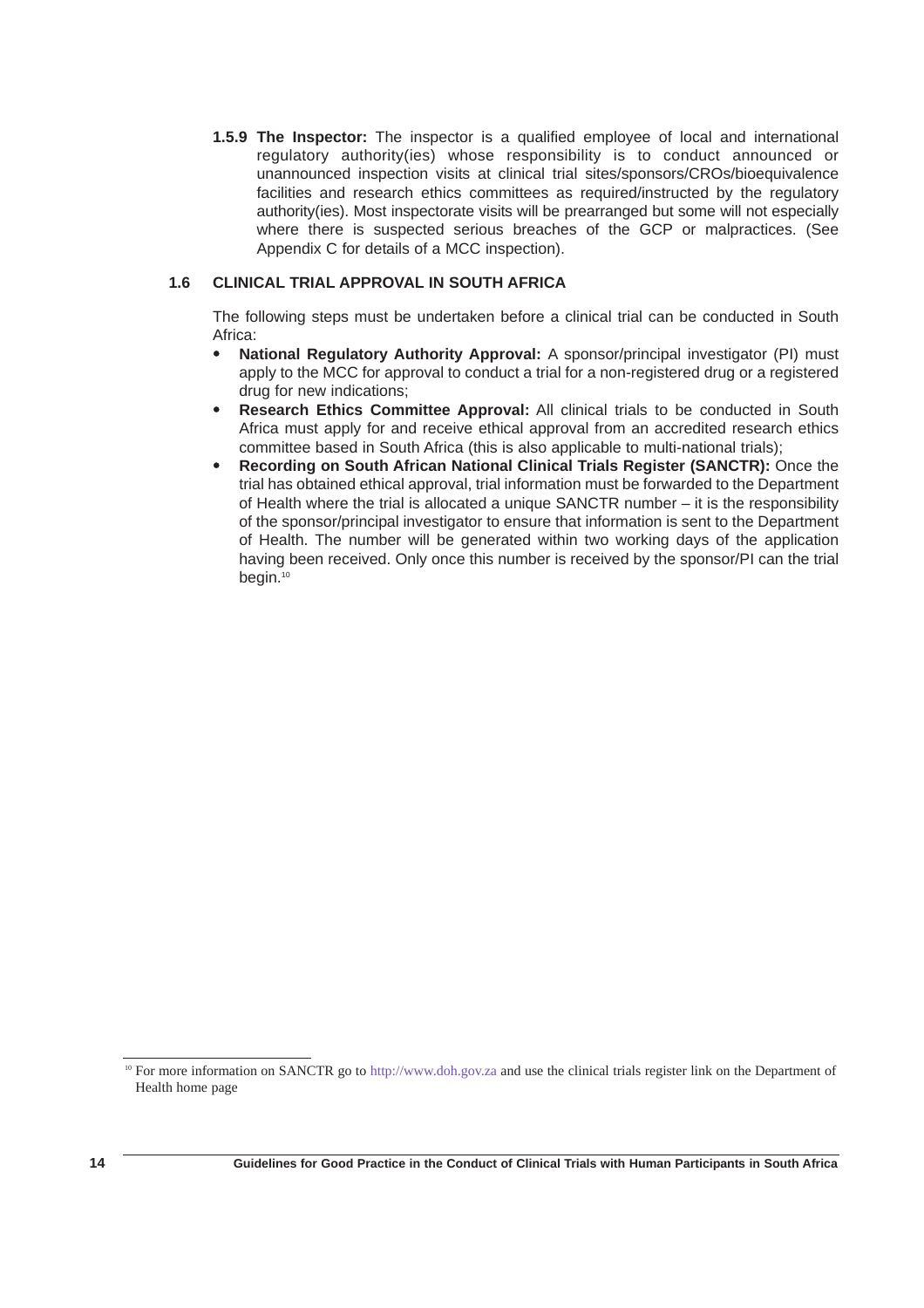# **2. PROTECTION OF STUDY PARTICIPANTS**

#### **2.1 GUIDING DOCUMENTS**

The welfare and personal integrity of the participants is the responsibility of the principal investigator. The principal investigator must follow fully the guidelines set out in these Guidelines, the Declaration of Helsinki, ICH Guidelines for Good Clinical Practice and the International Ethical Guidelines for Biomedical Research Involving Human Subjects, Ethics in Health Research: Principles, Structures and Processes, and the Guidelines on Ethics for Medical Research: HIV Preventive Vaccine Research.

# **2.2 ETHICAL REVIEW**

All medical research involving human participants must undergo an independent ethical review. The Research Ethics Committee which undertakes the review must be accredited by the National Health Research Ethics Council.<sup>11</sup> In the evaluation of clinical trial protocols or study applications, the Research Ethics Committee must ensure that participants are protected in accordance with international standards and guidelines.

The Research Ethics Committee should consider the following issues when reviewing a proposal for a clinical study:

- the scientific relevance of the clinical study;
- the suitability of the investigator(s) for the proposed study in terms of his/her availability, qualifications, experience, supporting staff, and available facilities;
- the relevance of the study rationale and the appropriateness of the inclusion/exclusion criteria to the South African context;
- the suitability of the study application in relation to the objectives of the study; i.e. the potential for reaching sound conclusions with the smallest possible exposure to risk of participants, and the justification of predictable risks and inconveniences weighed against the anticipated benefits for the participants and/or others;<sup>12</sup>
- the suitability of the study population, whether they constitute a vulnerable group, if so whether the study is justified and whether sufficient measures to protect their interest are in place;
- that the number of participants to be recruited is adequate to demonstrate the predicted effect;
- the risk-benefit analysis takes full cognisance of benefits and harms beyond the life of the study itself, particularly in relation to chronic life-threatening conditions;
- $\bullet$  if placebos are to be used, whether their use can be justified;<sup>13</sup>
- that by their participation in a clinical study the participants or other persons in the establishment or clinical centre are not denied timely access to medical personnel, investigations, equipment or procedures;
- the means by which initial recruitment is to be conducted and by which full information is to be given and informed consent is to be obtained. All written information for the participant and/or legal representative must be submitted in its final form;
- the adequacy and completeness of the written information to be given to the participants, their relatives, guardians and, if necessary, legal representatives;
- that the application allows the participants and/or their representatives adequate time to consider the patient information package before informed consent is sought;

<sup>11</sup> For more information on accreditation and ethical review refer to Department of Health Ethics in *Health Research:* Principles, Structures and Processes, 2004. ISBN: 1-920031-04-9, www.doh.gov.za

<sup>&</sup>lt;sup>12</sup> The research ethics committees should exclude trials exposing participants to substantial risks of serious harms. Thus, even if the participants exercise poor judgment, they are protected from research with unfavourable risk – benefit profiles. When reviewing research proposals, the research ethics committee must focus on ensuring that the research is ethical and present a favourable risk-benefits ratio

<sup>&</sup>lt;sup>13</sup> Only when there is no known effective treatment is it ethical to compare a potential new treatment with a placebo.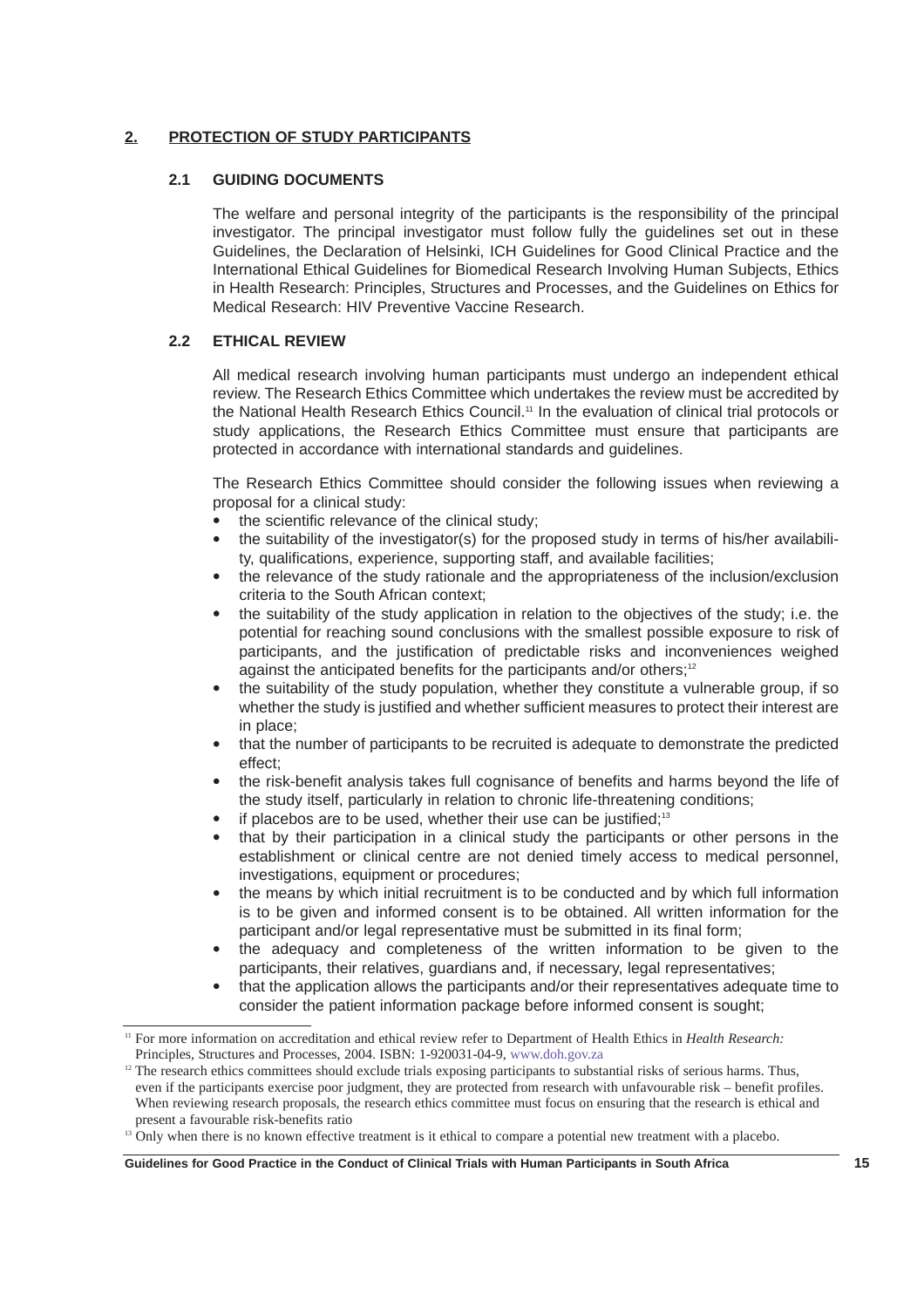- the content of any advertisements or public notices which will be used to recruit participants to a study;
- that the study protects participants' rights to privacy;
- the provision of compensation/treatment in the case of injury or death of a participant if attributable to a clinical study, and the insurance or indemnity to cover the liability of the investigator and sponsor;
- the extent to which investigator(s) and participants are to be compensated for participation;
- making specific recommendations regarding the continuation of treatments beyond the life of the study, or mechanisms to ensure that participants are fairly protected;
- the demographic information available to assess whether the patient population is adequate to support the study;
- whether there is any cost to the participant and no charges to medical aids or insurance for protocol specific procedures;
- whether the product will be made available to participants after the study ends, and if so whether there is any cost to the participant to continue treatment;
- whether any restrictions will be placed on the publication of results; (i.e. ensure there is a written commitment from investigators to publish the results of trials and there is no contractual clause which reserves the right of publication to the sponsor only);
- the adequacy of the statistical methods proposed to evaluate the data generated; and
- whether the study is advancing the body of knowledge on the subject.

#### **2.3 RESEARCH REQUIRING ADDITIONAL ATTENTION**

South African research ethics committees must pay special attention to protecting the welfare of certain classes of participants.<sup>14</sup> Research ethics committees may impose additional measures to protect the welfare of participants requiring additional attention. For example, research ethics committees may make it mandatory to conduct post-research investigations to review whether there was compliance with the additional measures imposed. If compliance was defective, research ethics committees may withdraw approval for the research investigation concerned.

Participants whose involvement needs additional attention include:

- Minors: Children and adolescents
- Women
- People with mental disabilities or substance abuse related disorders
- Persons in dependent relationships or comparable situations
- Prisoners
- Persons highly dependent on medical care

Types of research that need additional attention include:

- Research involving collectivities<br>• Research involving indigenous r
- Research involving indigenous medical systems
- **Emergency care research**
- Research involving innovative therapy or interventions
- Research involving vulnerable communities
- HIV and AIDS clinical and epidemiological research

<sup>14</sup> For further, more detailed, discussion on special classes of participants, refer to CIOMS *International Ethical Guidelines for Biomedical Research Involving Human Subjects* (2002) Guidelines 13-17, http://www.cioms.ch/guidelines\_nov\_2002\_blurb.htm; US Department of Health & Human Services, Office for Human Research Protections, http://www.hhs.gov/ohrp/.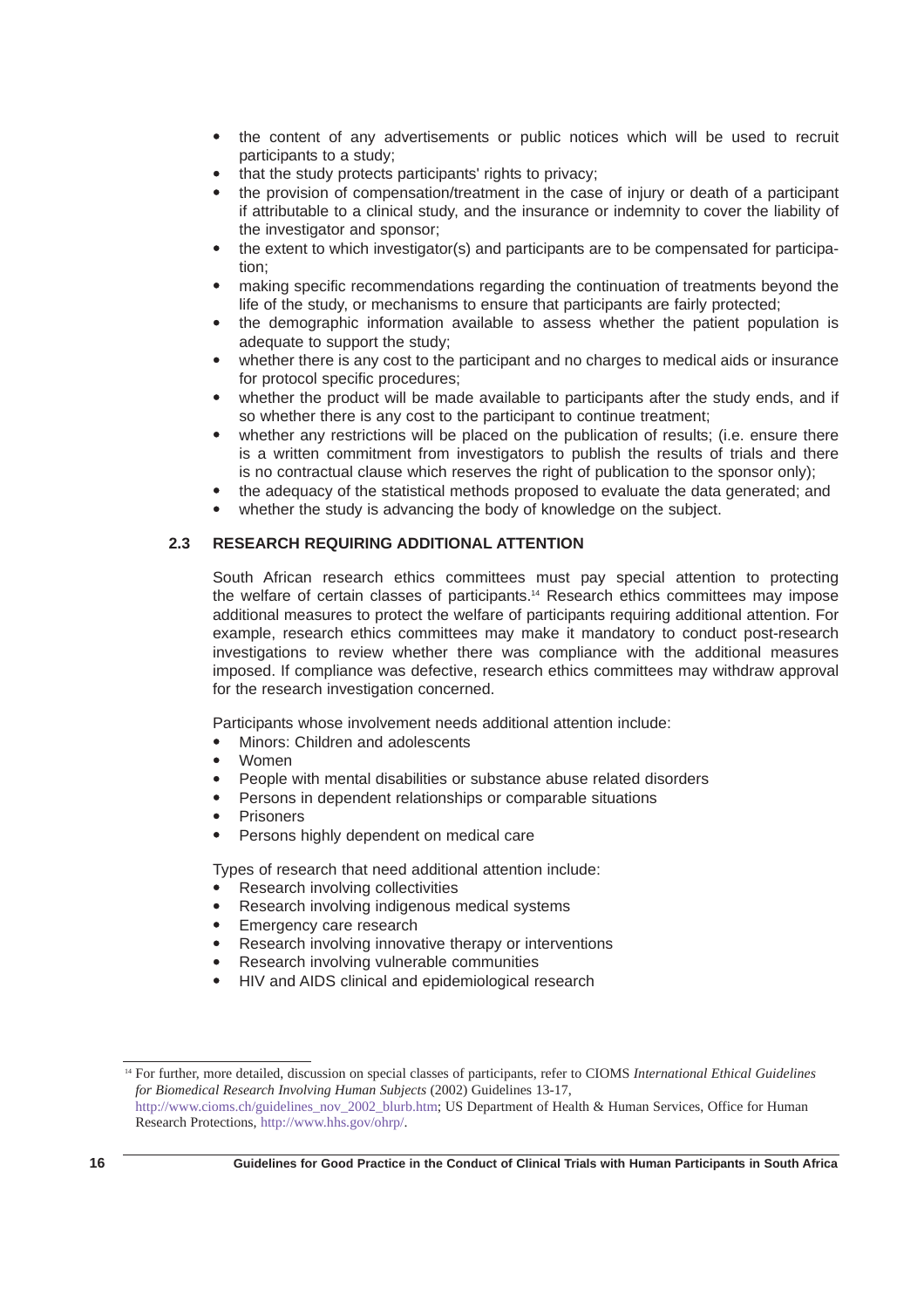**2.3.1 Minors:** Children and adolescents: A minor for the purposes of these guidelines is defined as a person under 21 years of age i.e. majority begins at 21 years of age.15 Minors should participate in research only where their participation is indispensable to the research. Where research involving minors is proposed, a research ethics committee should determine whether the research might be equally informative if carried out with consenting adults. If so, the research ethics committee should require strong justification for the inclusion of minors. The research should investigate a problem of relevance to children. Note that all types of clinical research on minors should be scrutinized carefully.

Research involving minors should be approved only if:<sup>16</sup>

- The research interventions, including those in observational research, presents the participant with no greater than minimal risk (that is, the probability and magnitude of harm or discomfort anticipated in the research are not greater in and of themselves than those ordinarily encountered in daily life or during the performance of routine medical or psychological examinations or tests – referred to as 'negligible risk' in some guidelines); or
- The research interventions present more than minimal risk but hold out the prospect of direct benefit for the participant. The risks must be justified by the anticipated benefit; or
- The research interventions, including those in observational research, present more than minimal risk and do not hold out the prospect of direct benefit to the participant, but have a high probability of yielding generalizable knowledge. That is the risk should be justified by the risk-knowledge ratio. The risk should represent a minor increase over minimal risk. The intervention or procedure should present experiences to participants that are reasonably commensurate with those inherent in their actual or expected medical, dental, psychological, social or education settings.
- In all cases, the protocol must provide sufficient information to justify clearly why minors should be included as participants.
- **2.3.1.1 Consent Requirements:**<sup>17</sup> For research with minors, the following should be obtained:
	- Consent from a parent or legal guardian in all but exceptional circumstances (e.g. emergencies). A caregiver (e.g. custodian, person providing long-term day-to-day care for the child) can act on behalf of a minor;
	- Assent from the minor where s/he is capable of understanding;

**Guidelines for Good Practice in the Conduct of Clinical Trials with Human Participants in South Africa 17**

<sup>&</sup>lt;sup>15</sup> Legally, a child is a person under the age of 18 (section 28(3) Constitution of the Republic of South Africa and Child Care Act no 74 of 1983). Whilst legally, a minor is a person under the age of 21 who does not have full legal capacity to act independently (s1, Age of Majority Act, no 57 of 1972). During childhood and the period of legal minority persons have special legal protection. A difficulty in South African law is that childhood ends at 18. The Children's Act, Act No. 38 of 2005 established that the age of majority drop from 21 to 18, i.e. legal majority will be attained at the end of childhood. The National Health Act 61 of 2003 refers more to 'minors' rather than 'children' in s 71 which deals with research with human subjects.

<sup>&</sup>lt;sup>16</sup> All other legal requirements must also be met. For example, s71 of the National Health Act, Act No. 61 of 2003 requires, amongst others, that "therapeutic research" be in the best interests of the child and, and "non-therapeutic research" must be authorised by the Minister of Health. (For the purposes of these guidelines, 'therapeutic' refers to interventions that may hold out the prospect of direct benefit for the participant; whilst 'non-therapeutic' refers to interventions that may not hold out the prospect of direct benefit for the participant but results may be produced that significantly contribute to generalisable knowledge).

<sup>&</sup>lt;sup>17</sup> Section 11 of the National Health Act, Act No. 61 of 2003 requires the health care provider primarily responsible for the users' (a person receiving treatment, section 1 of the National Health Act) treatment and the Head of the Health Establishment in question to consent to any "therapeutic research" being undertaken in that establishment.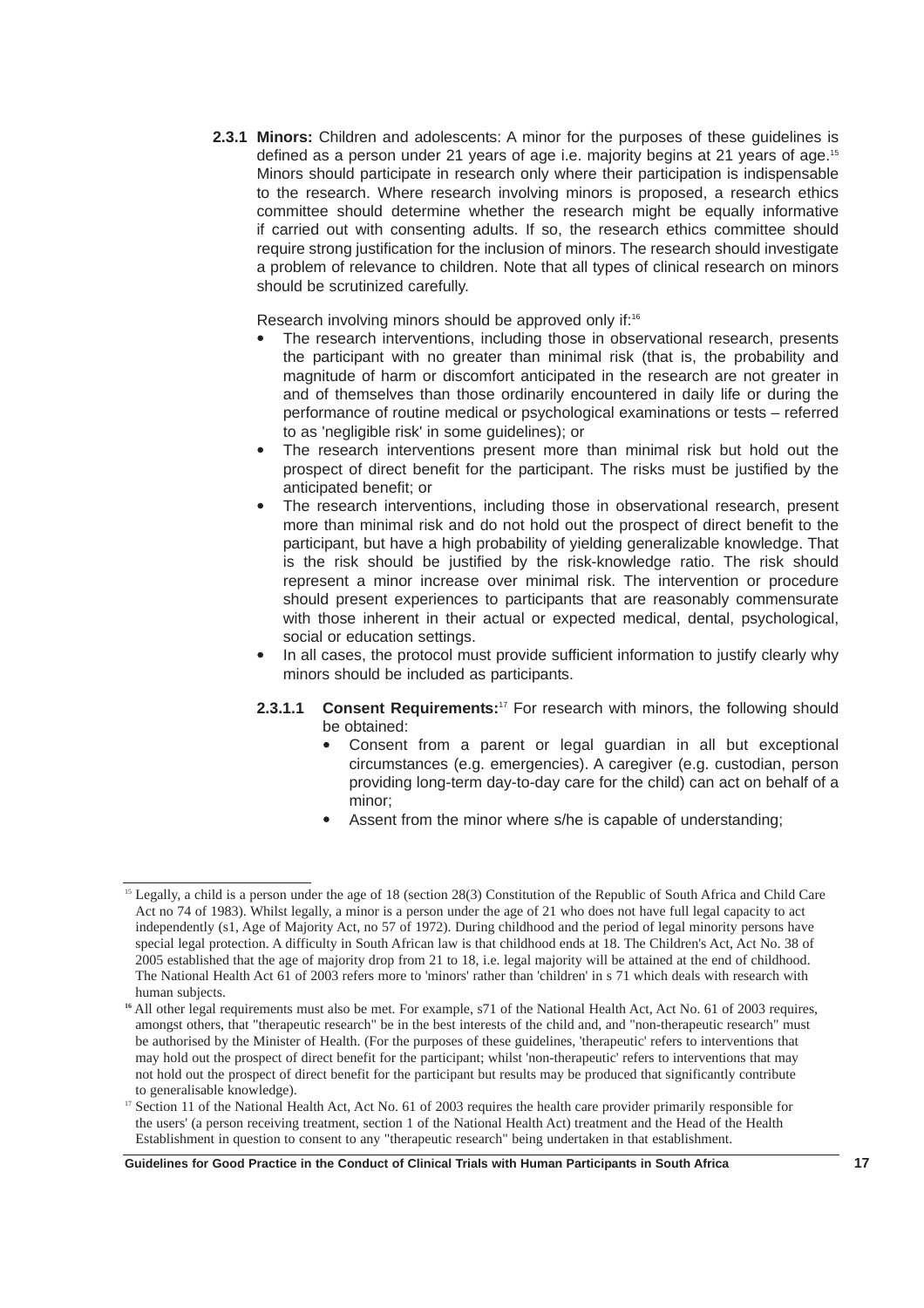- Any organization or person required by law, e.g. National Health Act, Act No 61 of 2003.
- A child's refusal to participate in research must be respected, i.e. such refusal settles the matter.
- **2.3.1.2 Assent Requirements:** Assent means a minor's affirmative agreement to participate in research. Mere failure to object should not be construed as assent. The research ethics committee must ensure that adequate steps are outlined in the protocol to obtain the minor's assent when, in the judgement of the research ethics committee, the minor is capable of providing such assent. When the research ethics committee decides that assent is required, it must also indicate whether and how such assent must be documented.
- **2.3.2 Women:** Exclusion of women as research participants has led to a lack of data needed to promote women's health. Research ethics committees should consider whether the exclusion of women is justified in terms of research priorities and the specific research question under consideration.As part of advocating improved health for women, researchers have ethical obligations to conduct research that does not perpetuate discriminations against women by unfairly or unjustifiably excluding them from study protocols.
- **2.3.2.1 Women and Pregnancy:** Research ethics committees must give extra attention to research that involves women who are, or may become pregnant, because of the additional health concerns during pregnancy and the need to avoid unnecessary risk to the foetus. Reasons for excluding women from research should be adequately justified both from the point of protecting the health of a foetus and from the perspective of whether such exclusion is scientifically supportable.

No research activities involving pregnant women and foetuses may be undertaken unless:

- Appropriate studies on animals and non-pregnant individuals have been completed;
- The purpose of the activity is to meet the health needs of the mother of the particular foetus, the risk to the foetus is minimal and, in all cases, presents the least possible risk for achieving the objectives of the activity.
- Individuals engaged in the activity will have no part in 1) any decision as to the timing, method and procedures used to terminate the pregnancy, and 2) determining the viability of the foetus at the termination of the pregnancy; and
- No procedural changes which may cause greater than minimal risk to the foetus or the pregnant woman will be introduced into the procedure for terminating the pregnancy solely in the interest of the activity.

The father's informed consent need not be secured if:

- the purpose of the activity is to meet the health needs of the mother;
- his identity or whereabouts cannot reasonably be ascertained;
- he is not reasonably available; or
- the pregnancy results from rape.

**2.3.2.2 Foetuses In-Utero as Participants:** No foetus in utero may be involved as a participant in any research activity unless:

 $\bullet$  the purpose of the activity is to meet the health needs of the particular foetus and the foetus will be placed at risk only to the minimum extent necessary to meet such needs; or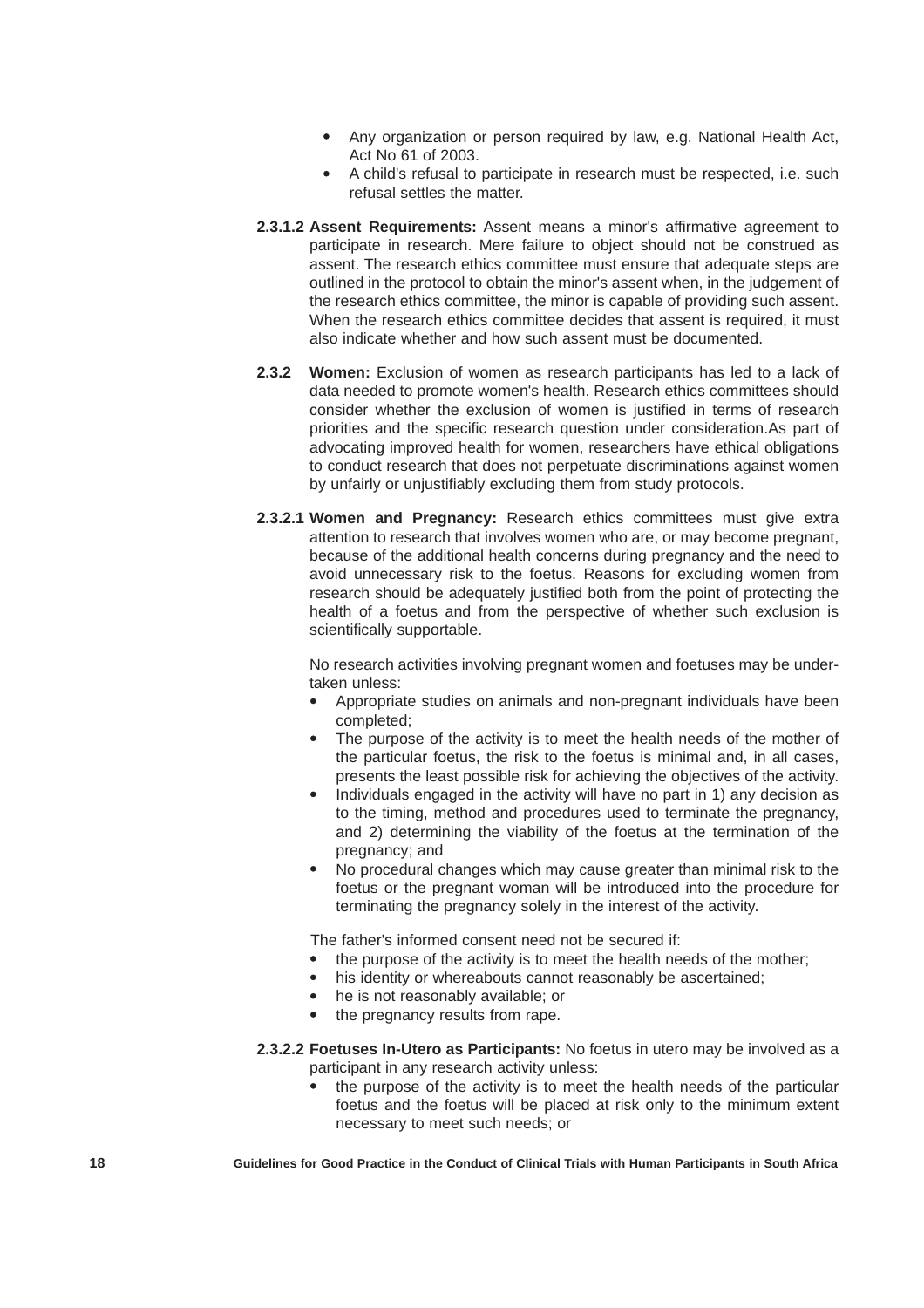the risk to the foetus imposed by the research is minimal and the purpose of the activity is the development of important biomedical knowledge which cannot be obtained by other means.

Any activity permitted above may be conducted only if the mother and father are legally competent and have given their informed consent.

The father's informed consent need not be secured if:

- his identity or whereabouts cannot reasonably be ascertained;
- he is not reasonably available; or
- the pregnancy resulted from rape.
- **2.3.2.3 Foetuses Ex Utero, including Nonviable Foetuses, as Participants:**Until it has been ascertained whether or not a foetus ex utero is viable, a foetus ex utero may not be involved as a participant in any research activity unless
	- there will be no added risk to the foetus resulting from the activity, and the purpose of the activity is the development of important biomedical knowledge which cannot be obtained by other means, or
	- the purpose of the activity is to enhance the possibility of survival of the particular foetus to the point of viability.

No nonviable foetus may be involved as a participant in any research activity unless:

- vital functions of the foetus will not be artificially maintained;
- experimental activities which of themselves would terminate the heartbeat or respiration of the foetus will not be employed; and
- the purpose of the activity is the development of important biomedical knowledge which cannot be obtained by other means.

Any activity permitted above may be conducted only if the mother and father are legally competent and have given their informed consent, except that the father's informed consent need not be secured if:

- his identity or whereabouts cannot reasonably be ascertained;
- he is not reasonably available; or
- the pregnancy resulted from rape.

Individuals engaged in the activity will have no part in (1) any decision as to the timing, method and procedures used to terminate the pregnancy, and/or (2) determining the viability of the foetus at the termination of the pregnancy.

No procedural changes, which may cause greater than minimal risk to the foetus or the pregnant woman, will be introduced into the procedure for terminating the pregnancy solely in the interest of the activity.

Any activity permitted above may be conducted only if the mother is legally competent and has given informed consent after having been fully informed about the possible impact on the foetus.

**2.3.3 People with Mental Disabilities or Substance Abuse Related Disorders:** People with mental disabilities include those people with psychiatric, cognitive or developmental disorders.The issue with these groups of people as far as research is concerned, is their capacity for reason regarding participation and comprehension of information provided.This issue is also applicable to research on persons with substance abuse related disorders.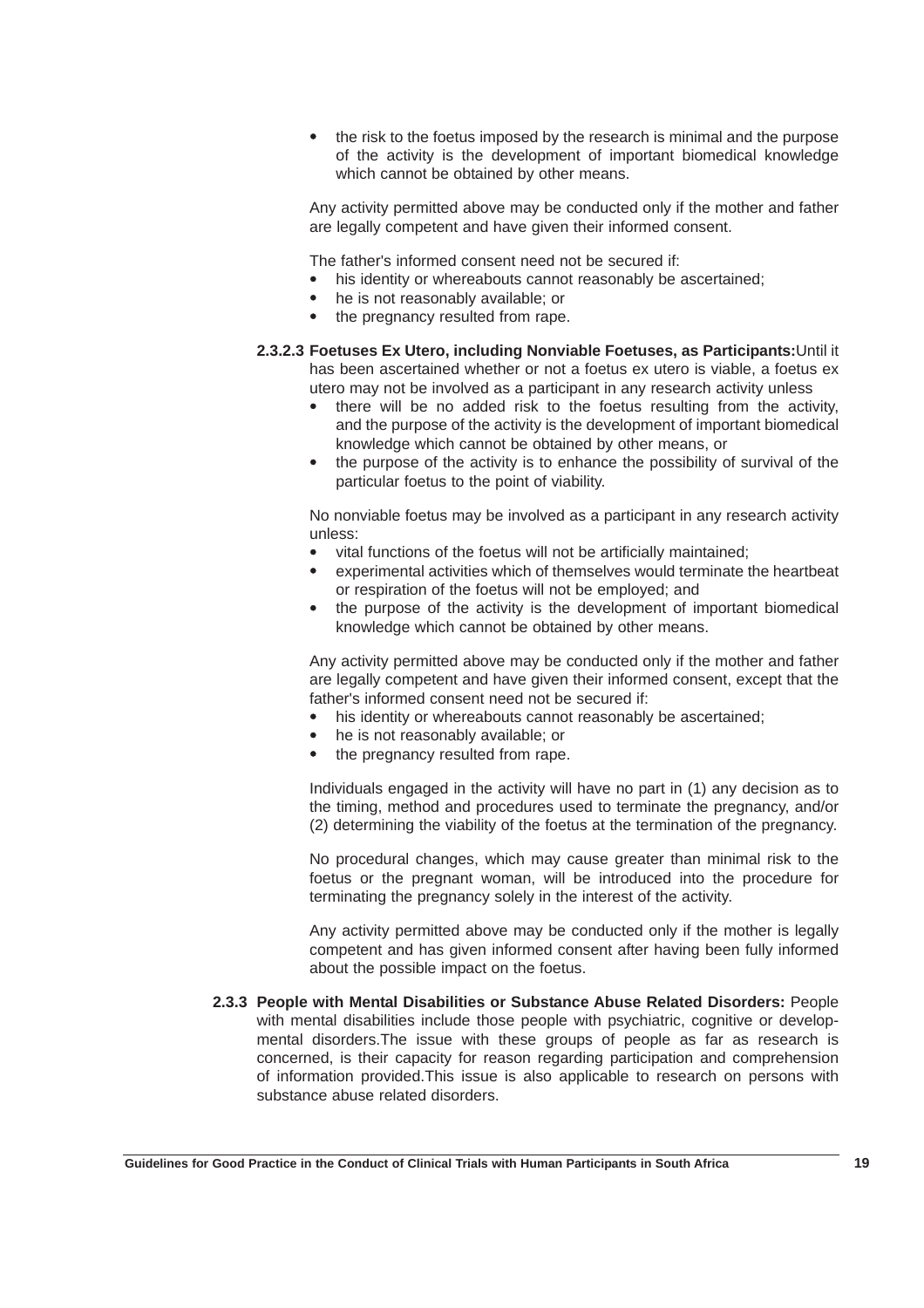Institutionalisation may also further compromise a person's ability to make a truly voluntary decision to participate in a study.

Research in people with mental disabilities or with substance abuse related disorders must therefore:

- Be relevant to mental disabilities or substance abuse related disorders so that it is necessary to involve people who have a mental disability and/or a substance abuse related disorder/s;
- Justify the involvement, as the study population, of institutionalised people with mental disabilities;
- Ensure appropriate evaluation procedures for ascertaining participants' ability to give informed consent.If participants are deemed unable to understand and to make a choice, then an appropriate individual, able to consent on their behalf must be sought;
- Ensure that consent is free from coercion and risk to participants; and
- Ensure that only minimal risk is involved, and that the risk is outweighed by the anticipated benefits for the participants and by the importance of the knowledge that will emanate from the research.

Persons with intellectual or mental impairment should not participate in research that might equally well be conducted with persons without those impairments.

Consent to research must be obtained from:

- the person with the intellectual or mental impairment, wherever he or she is competent to give informed consent;
- the person's legal guardian where the person is deemed not competent to do so; or
- an authority, organisation or person having that responsibility by law.

Consent cannot be given for participation in research that is contrary to the interests of the person with the intellectual or mental impairment.

The intellectually or mentally impaired person's refusal to participate in research must always be respected.

**2.3.4 Persons in Dependent Relationships or Comparable Situations:** Persons whose proposed involvement in research arises from dependent or comparable relationships need additional attention and the research ethics committee must be satisfied that their consent is both adequately informed and voluntary.

It is not possible to define such relationships exhaustively, but they include persons who are in junior or subordinate positions in hierarchically structured groups and may include relationships between:

- older persons and their caregivers;
- persons with chronic conditions or disabilities and their caregivers;
- wards of State and guardians;
- patients and health-care professionals;
- students and teachers;
- prisoners and prison authorities;
- persons with life-threatening illnesses;
- employees and employers, e.g. farm workers and their employers, members of the uniformed services and hospital staff and their employers.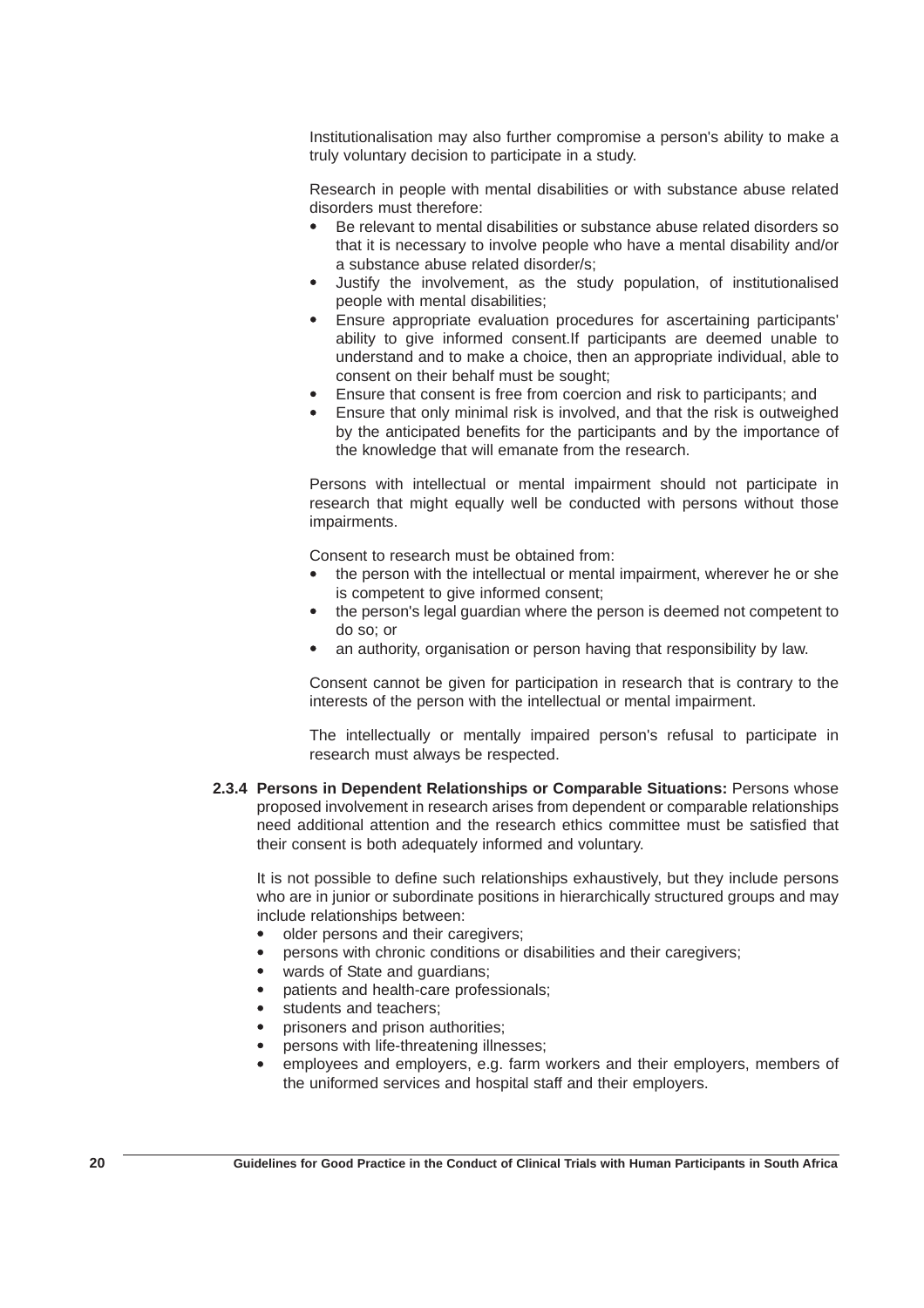- **2.3.5 Prisoners:** Ethical review must take cognisance of the impact of a prisoner's incarceration on their ability to make a voluntary decision, without coercion, on whether or not to participate in research.Research studies in South Africa may involve prisoners as participants only when the ethics committee has ensured that the clinical trial involves:
	- the study of the possible causes, effects, and processes of incarceration, and of criminal behaviour, provided;
	- no more than minimal risk and inconvenience to the participants;
	- the study of prisons as institutional structures or of prisoners as incarcerated persons,
	- research on conditions particularly affecting prisoners as a class (for example, vaccine trials and other research on diseases that may be more prevalent in prisons and research on social and psychological problems such as alcoholism, drug addiction, and sexual assaults) only after appropriate experts have been consulted; and
	- research on practices, both innovative and accepted, that have the intent and probability of improving the health or wellbeing of prisoners.

Where some prisoners may be assigned to control groups that may not benefit from the research, the research may proceed only after appropriate experts have been consulted.Research that could be conducted on a population other than prisoners should not be permitted, unless cogent motivation is presented to the research ethics committee, and the committee is satisfied that the motivation does not represent exploitative research.Research ethics committees should take into consideration the extent to which research facilitates the empowerment of prisoners as a vulnerable group.

In addition, when reviewing research involving prisoners, research ethics committees must meet the following requirements:

- A majority of the research ethics committee, other than prison members, shall have no association with the prison(s) involved, apart from their membership of the research ethics committee;
- At least one member of the research ethics committee shall be a prisoner, or a prisoners' representative with appropriate background and experience to serve in that capacity. Where a research project is reviewed by more than one ethics committee, only one research ethics committee need satisfy this requirement of a prisoners' representative.
- **2.3.6 Persons Highly Dependent on Medical Care:** The involvement in research of participants who are highly dependent on medical care raises ethical issues that deserve special attention. The gravity of their medical condition may require invasive measures carrying increased risk. Researchers need to acknowledge that informed consent may be compromised by the effect of the medical condition on the participant's capacity to form an opinion or to communicate. Additionally, there may be a perception of coercion if a participant is reluctant to refuse consent for fear that it may compromise his or her medical treatment. Researchers need to consider whether an unfair burden of participation is being placed on groups such as those referred to below.
	- **2.3.6.1 Intensive Care Research:** Characteristic features of intensive care research are the difficulties in communicating with patients receiving ventilatory assistance and the impairment of cognition in heavily sedated individuals. Whenever possible, information regarding intensive care research should be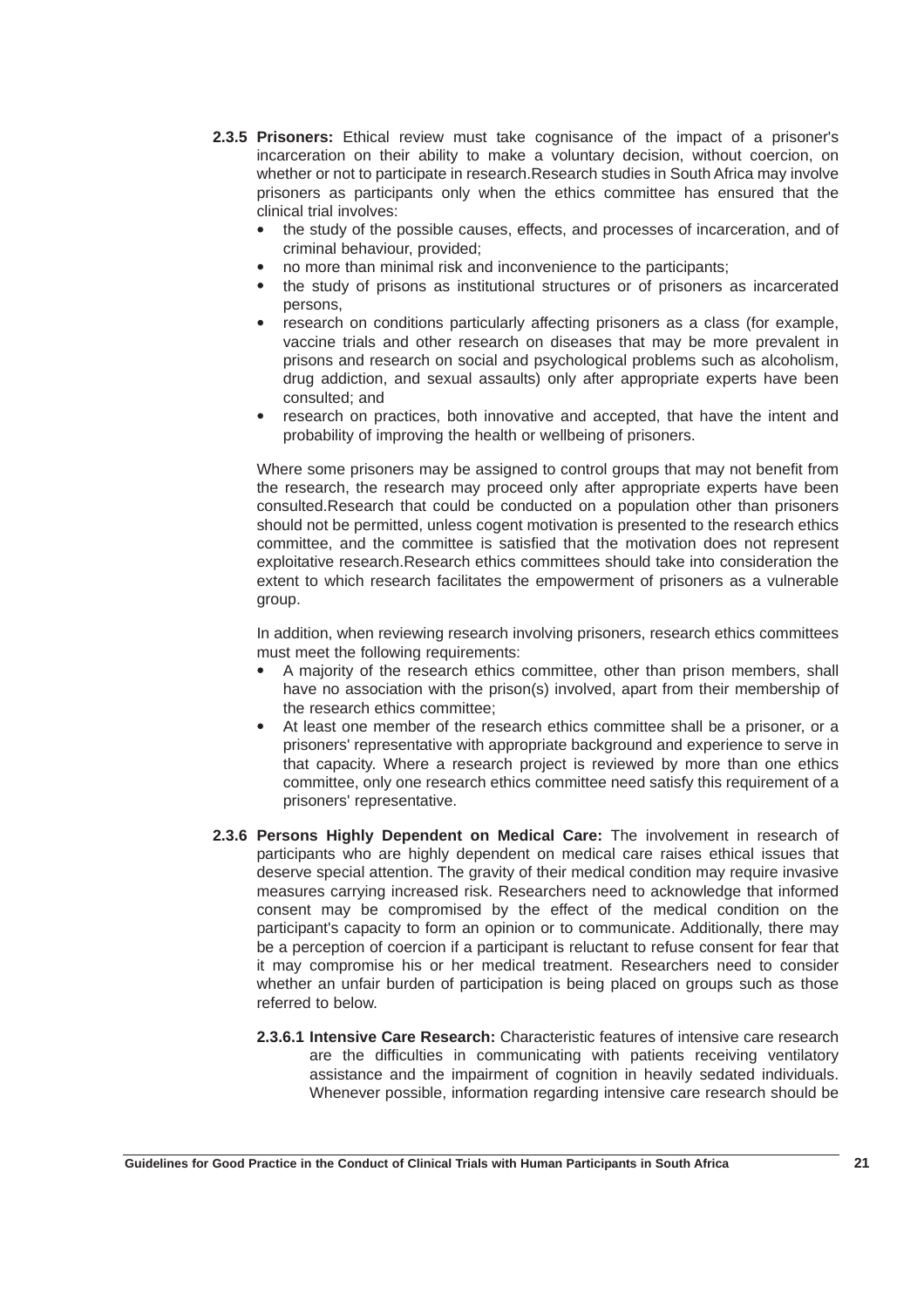obtained from potential participants before their admission to that care. Because of their extreme vulnerability such persons should be excluded from all but minimally invasive observational research.

**2.3.6.2 Neonatal Intensive Care Research:** Research involving infants receiving neonatal intensive care should be conducted in strict accordance with the principles set out in the section entitled Research Involving Children. These principles do not permit research that is contrary to the child's best interests.

The small size and vulnerability of some infants are unique features of this research, which renders all but minimal intrusion likely to be contrary to the child's best interests. The collection of even small blood samples additional to those required for diagnostic purposes, or the handling of a low birth-weight infant to make observations will demand careful scrutiny.

**2.3.6.3 Terminal Care Research:** Research in terminal care is distinguished by the short remaining life expectancy of participants and potential vulnerability to unrealistic expectations of benefits.

Researchers must take care that the prospect of benefit from research participation is neither exaggerated nor used to justify a higher risk than that involved in the patient's current treatment.

Researchers must respect the needs and wishes of participants to spend time as they choose, particularly with family members

- **2.3.6.4 Research Involving Persons with Impaired Capacity to Communicate:** The distinguishing features of research involving persons with impaired capacity to communicate include acute impairment states requiring medical care, as well as non-acute states. In the former, the condition and medical care may mask the person's degree of cognition and require different means of expression. In the latter, the condition may be such as to prevent the person expressing wishes at all.
- **2.3.6.5 Research Involving Unconscious Persons:** The distinguishing feature of research with unconscious persons is that, because of their incapacity for cognition or communication, it is impossible for them to be informed about the research or for a researcher to determine their wishes about it. Consent to participation in research by an unconscious person must be given by others, including relevant statutory authorities, on that person's behalf. Because of their extreme vulnerability unconscious persons should be excluded from all but minimally invasive observational research.

When research procedure precludes conformity to the principle of consent, and neither the prospective participant nor the participant's representative is able to give consent in advance, a research ethics committee may approve a research project without prior consent if it is satisfied that:

- inclusion in the research project is not contrary to the interest of the patient;
- the research is intended to be therapeutic and the research intervention poses no more of a risk than that inherent in the patient's condition and alternative methods of treatment;
- the research is based on valid scientific hypotheses which support a reasonable possibility of benefit over standard care; and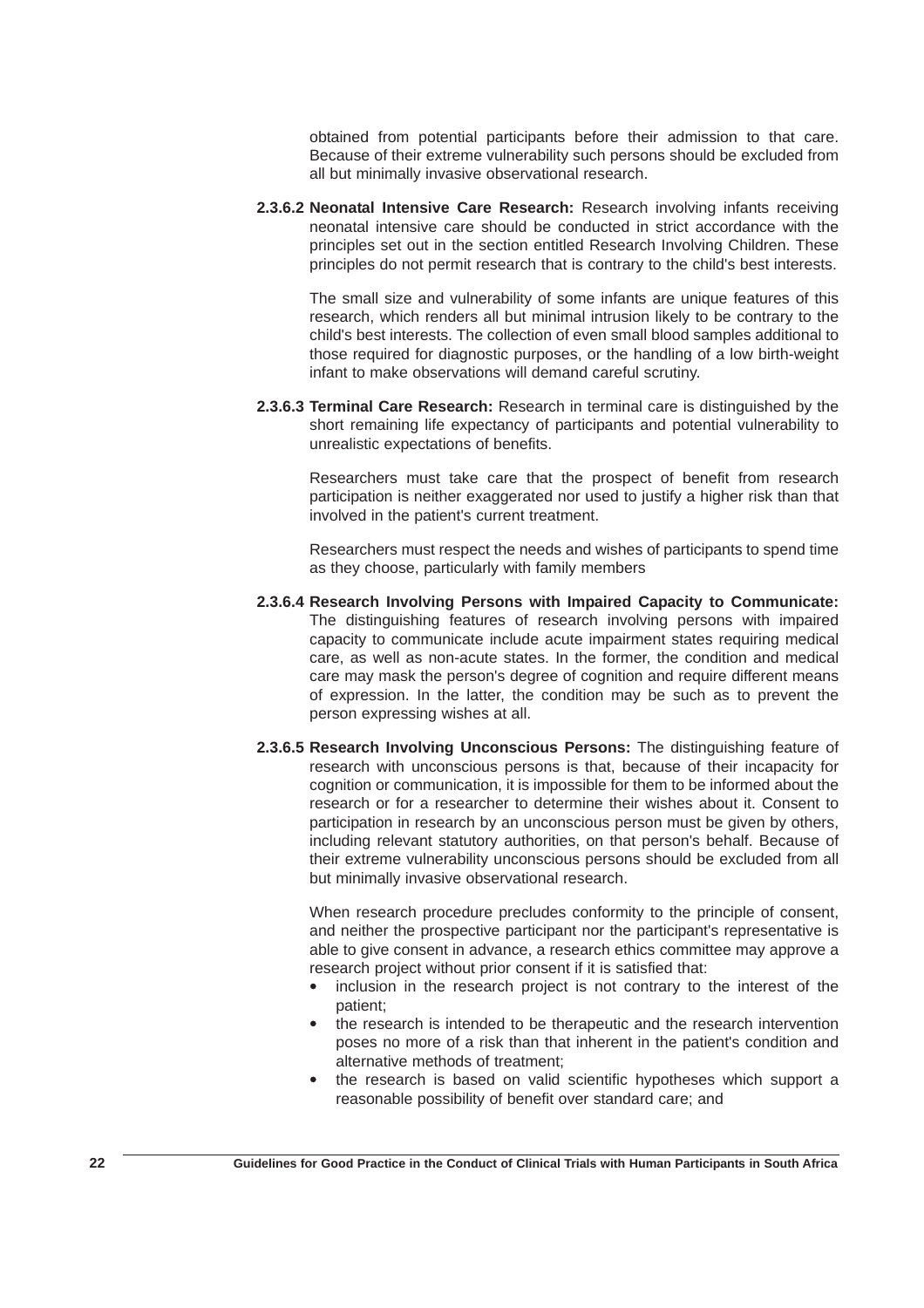as soon as reasonably possible, the participant and the participant's relatives or legal representatives will be informed of the participant's inclusion in the research, and will be advised of their right to withdraw from the research without any reduction in quality of care.

In the case of research proposals in which it is practicable to obtain consent before including in the research a participant who is highly dependent on medical care, a research ethics committee must be satisfied that:

- adequate provision will be made for informing patients and their relatives about the research, to ensure that stress and other emotional factors do not impair their understanding of it; and
- the dependency of patients and their relatives on the medical personnel providing treatment does not affect any decision to participate.
- **2.3.7 Research Involving Collectivities:** A collectivity is an expression used to distinguish some distinct groups from informal communities, commercial or social groups. Collectivities are groups distinguished by:
	- common beliefs, values, social structures and other features that identify them as a separate group;
	- customary collective decision-making according to tradition and beliefs;
	- the custom of leaders expressing a collective view;
	- members of the collectivity being aware of common activities and common interests.

Researchers must seek research ethics committee approval for research involving a collectivity when any of the following conditions apply:

- property or information private to the group as a whole is studied or used;
- the research requires the permission of people occupying positions of authority, whether formal or informal, or involves the participation of members acknowledged as representatives.

Arrangements to address these issues should follow a process of respectful negotiation, and may include:

- the manner in which anticipated or actual disagreements between the researcher and the collectivity will be resolved;
- the seeking of informed consent from both the collectivity and individual participants;
- resolution of the ownership of data and the rights of publication of research findings;
- the fair distribution of direct benefits and harms of the research among affected participants.

Research ethics committees should require that researchers provide a plan for consultation of community representatives, community involvement and feedback of results.

**2.3.8 Research Involving Indigenous Medical Systems:** Researchers must respect the cultures and traditional values of all communities. Participants involved in research of indigenous medical systems must be accorded the same degree of respect and protection from harm as participants in scientific medical research. The research must be submitted for ethics review by a registered health research ethics committee. The toxicological risk of any substance that is used on participants must be adequately assessed.Researchers should furnish proof of safety to the research ethics committee.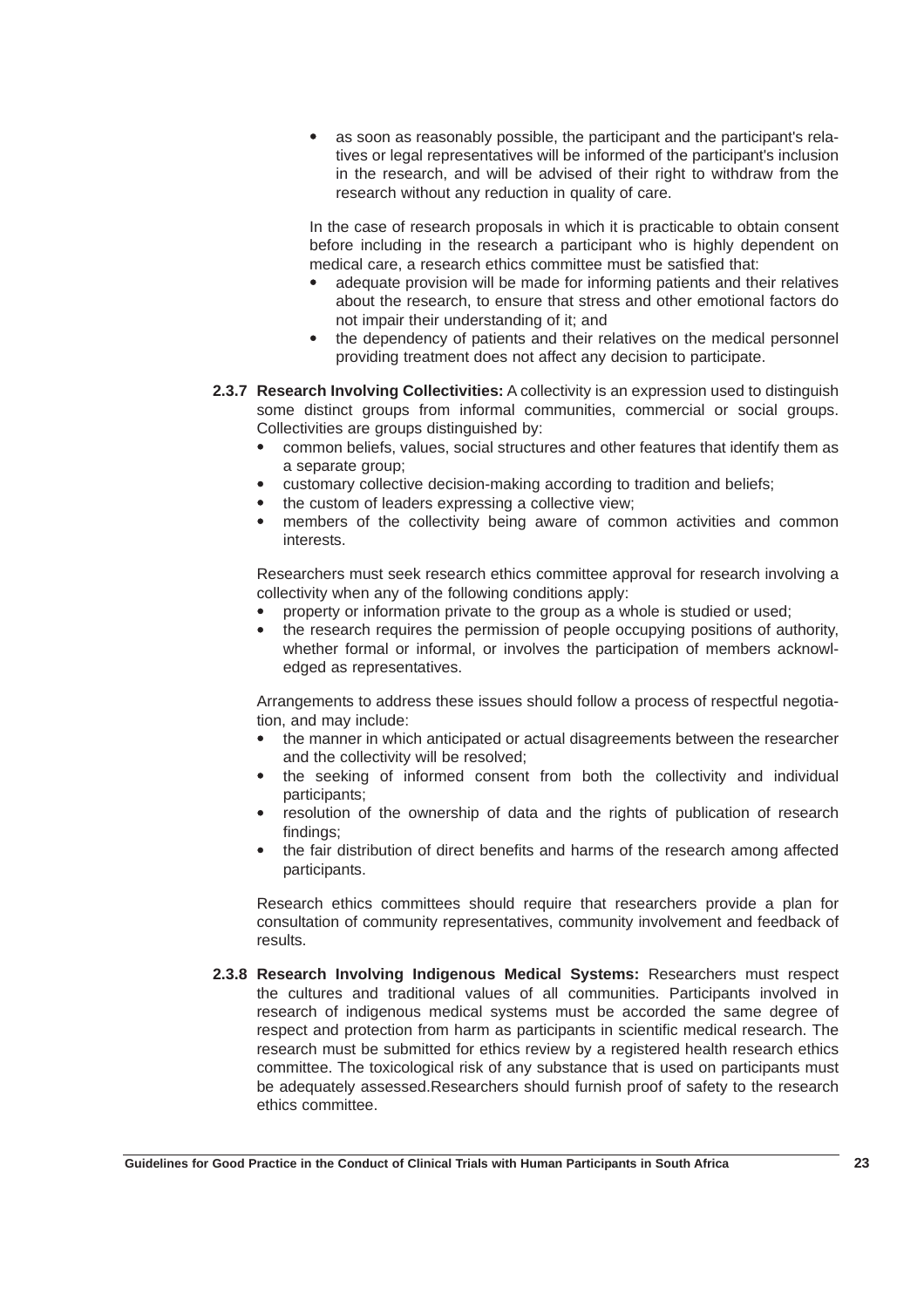**2.3.9 Emergency Care Research:** The benefits of emergency care research include improved effective treatment for life-threatening conditions and improving therapies for survival and quality of life. Research into emergency medical treatment needs to involve participants who are experiencing medical emergencies.

The distinguishing feature of emergency care research however is that consent to commence a project usually has to be obtained rapidly, when the vulnerability of patients and families is likely to be greatest. Because of their extreme vulnerability, such persons should be excluded from all but minimally invasive observational research. Research ethics committee must therefore take great care when assessing emergency care research.

Moreover, the circumstances surrounding emergency care research are such that it may not always be possible to obtain consent for inclusion without delaying the initiation of treatment, and so risking a reduction of potential benefits. As such there may be circumstances in which it is not possible to obtain consent for inclusion in emergency care research. After a protocol has been presented by a researcher giving clear reasons to justify the initiation of the emergency care research without consent, a research ethics committee may approve the research without consent provided it is satisfied that:

- reasonable steps are being taken to ascertain the religious and cultural sensitivities of patients experiencing medical emergencies;
- the condition of the patient precludes the giving of consent;
- inclusion in the trial is not contrary to the interests of the patient;
- the research is intended to be therapeutic and poses no more risk than is inherent to the patient's condition or would be caused by alternative methods of treatment;
- the patient and the patient's next of kin or legal representatives will be informed as soon as is reasonably possible of the patient's inclusion in the study and of the option to withdraw from the research project at any time;
- the patient will be informed, and consent obtained, once the patient who has undergone the necessary emergency procedures has regained consciousness; and
- the research is based on valid scientific hypotheses and offers a realistic possibility of benefit over standard care.
- **2.3.10Research Involving Innovative** Therapy or Intervention:Research, which requires additional attention from research ethics committee, includes the use of any innovative therapy or intervention that is being tested on one or more patients. A research ethics committee must ensure that appropriate provision is made for the long-term care and observation of participants and for the maintenance and security of records, before commencing new therapeutic or innovative procedures
- **2.3.11Research Involving Vulnerable Communities:** South Africa is home to a number of vulnerable communities. Attributes of a vulnerable community can include one or more of the following:limited economic development; inadequate protection of human rights; discrimination on the basis of health status; limited ability of individuals in the community to provide informed consent; limited availability of health care and treatment options; and the inadequate understanding of scientific research. Where factors relating to vulnerability are an aspect of the research, the researchers should demonstrate how they will seek to redress that vulnerability. Particular caution must be exercised before undertaking research involving participants in such communities, and ethics committees must ensure that:
	- persons in these communities will not ordinarily be involved in research that could be carried out in non-vulnerable communities;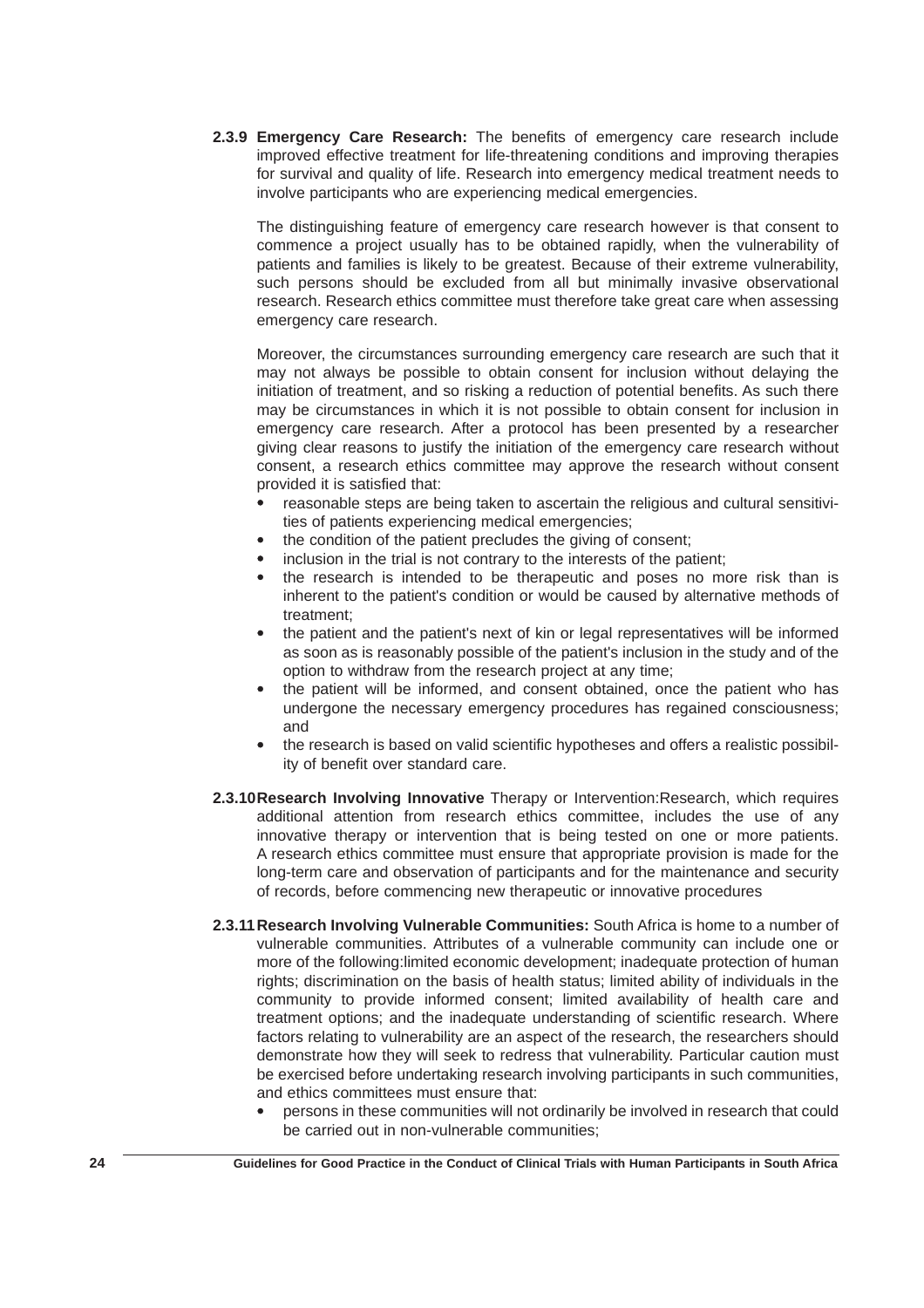- the research is relevant to the health needs and priorities of the community in which it is to be carried out;
- research participants should know that they are taking part in research and this research should be carried out only with their consent. This requires that particular attention be paid to the content, languages and procedures used to obtain informed consent;
- the research protocol does not adversely affect the routine treatment of participants, nor should it disrupt routine management protocols; and
- the research protocol demonstrates some benefit to the community involved and how feedback on the outcome of the research will be transmitted to the community.
- **2.3.12HIV/AIDS Clinical and Epidemiological Research:**<sup>18</sup> In recent years there has been an increase in HIV related clinical and epidemiological research. This has included advances in anti-retroviral therapy, which has influenced the clinical course of HIV infection, reduced mother to child HIV transmission and HIV transmission following occupational exposure to HIV. There has also been an increase HIV vaccine research that is now an international priority.HIV related clinical research includes strategies to prevent HIV infection (i.e. vaginal microbicides) and to investigate medications that may increase the risk of HIV infection (i.e. long acting progestins). This research often necessitates determining the HIV status of individuals involved in clinical trials.
	- **2.3.12.1HIV Related Drug Trials:** HIV related clinical trials not only refer to antiretroviral drugs but also to trials with medications such as immune modulators, and drugs for the treatment and prevention of HIV related opportunistic infections.
		- **2.3.12.1.1 Access to HIV Related Medication:** Drug trials are conducted to determine various outcomes such as efficacy, safety, impact on health status of the individual, possible short and long term side effects, survival benefits, quality of life, adherence to drugs regimens, compliance with therapy and comparisons with other therapeutic options.

The rationale for drug trials should be independently assessed and evaluated on its merits. Researchers must ensure that patients in drug trials provide informed consent and understand the implications of the trial. This includes the advantages and disadvantages of all drug regimens, and the potential limitations in taking medications only for the period of the drug trial.

Ethics committees should consider these advantages and disadvantages to the trial participants and the general community to determine whether such trials are appropriate and relevant in the South African context.

Patient autonomy needs to be respected. Endeavours to promote autonomy should be pursued through seeking opinions of representatives of vulnerable communities including persons living with HIV/AIDS.

<sup>&</sup>lt;sup>18</sup> This section emanated out of a series of consultations held by the Task Group on Ethical Guidelines for HIV research. While this document aims to provide broad ethical guidelines that address the current challenges posed by HIV/AIDS research, it is understood that new problems will continue to present themselves. For this reason this section will be continuously reviewed and revised when necessary.

**Guidelines for Good Practice in the Conduct of Clinical Trials with Human Participants in South Africa 25**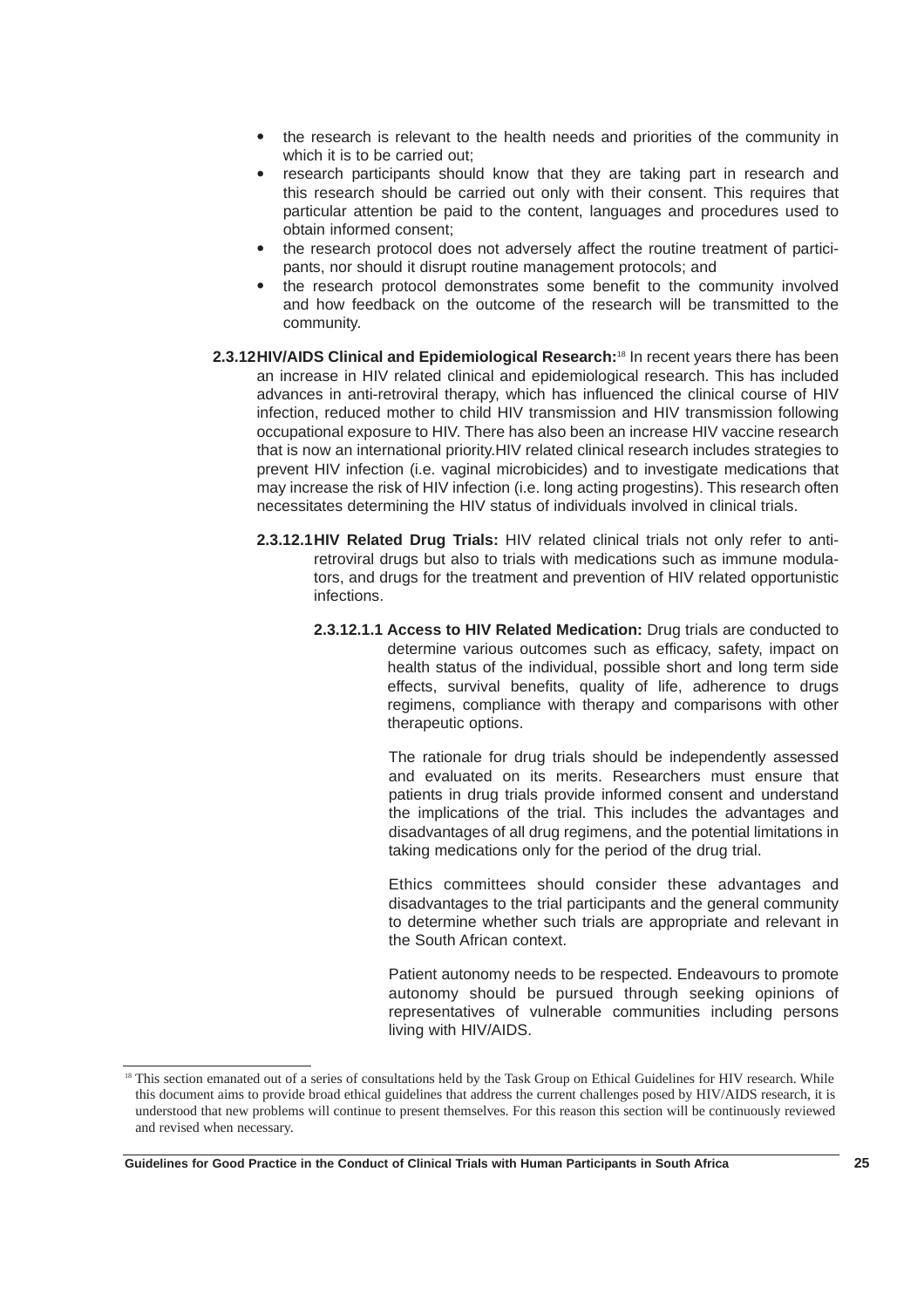**2.3.12.1.2 Placebo and HIV Preventive Vaccine Trials:** As long as there is no known effective HIV preventive vaccine, a placebo control arm should be considered ethically acceptable in an HIV preventive vaccine trial. A vaccine with proven efficacy in preventing infection or disease from HIV does not currently exist. Therefore, the use of a placebo control arm is ethically acceptable in appropriately designed protocols. Participants in the control arm of future HIV preventive vaccine trials should receive an HIV vaccine known to be safe and effective when such is available, unless there are compelling scientific reasons which justify the use of a placebo.

> Compelling scientific reasons to use a placebo rather than a known effective HIV vaccine in the research population include:

- i. Evidence that the HIV vaccine is highly unlikely to be effective against the virus that is prevalent in the research population; and
- ii. Convincing reasons to believe that the biological conditions that prevailed during the initial trial demonstrating efficacy were so different from the conditions in the proposed research population, that the results of the initial trial cannot be directly applied to the research population under consideration.

All participants should receive the benefit of active promotion of HIV preventive interventions. Based on scientific requirements, the balance of risks and benefits to active versus control arms, and the wishes of participants, due consideration could be given to the use in the control arm of a vaccine to prevent a relevant condition other than HIV.19

- **2.3.12.1.3 Patient Management after Withdrawal from a Study:** If a patient withdraws from a study for any reason, or where a study is completed, they should be advised about the ongoing management of their condition. Except in cases where therapeutic efficacy is demonstrated, ongoing therapy should be according to the universal standard of care. It is the responsibility of the sponsor to provide the same standard of care for a period of ten years starting from termination of the study. Costs of this care should be borne by the sponsor.
- **2.3.12.1.4 Access to Study Medications Following the Completion of a Clinical Trial:** On completion of a trial, trial participants should be referred to existing health care services, with the understanding that there is progressive implementation of state supported Anti-Retroviral Therapy (ART).
- **2.3.12.2HIV Testing:** HIV testing is frequently required in clinical and epidemiological research. These areas include:
	- Epidemiological studies, e.g. sentinel surveillance on pregnant women;<br>• Observational studies, e.g. the effect of long acting progestins on the risk
	- Observational studies, e.g. the effect of long acting progestins on the risk of HIV transmission in women;
	- Drug trials, e.g. establish the efficacy and safety, etc; and,
	- Vaccine trials

<sup>19</sup> http://www.sahealthinfo.org/ethics/book5control.htm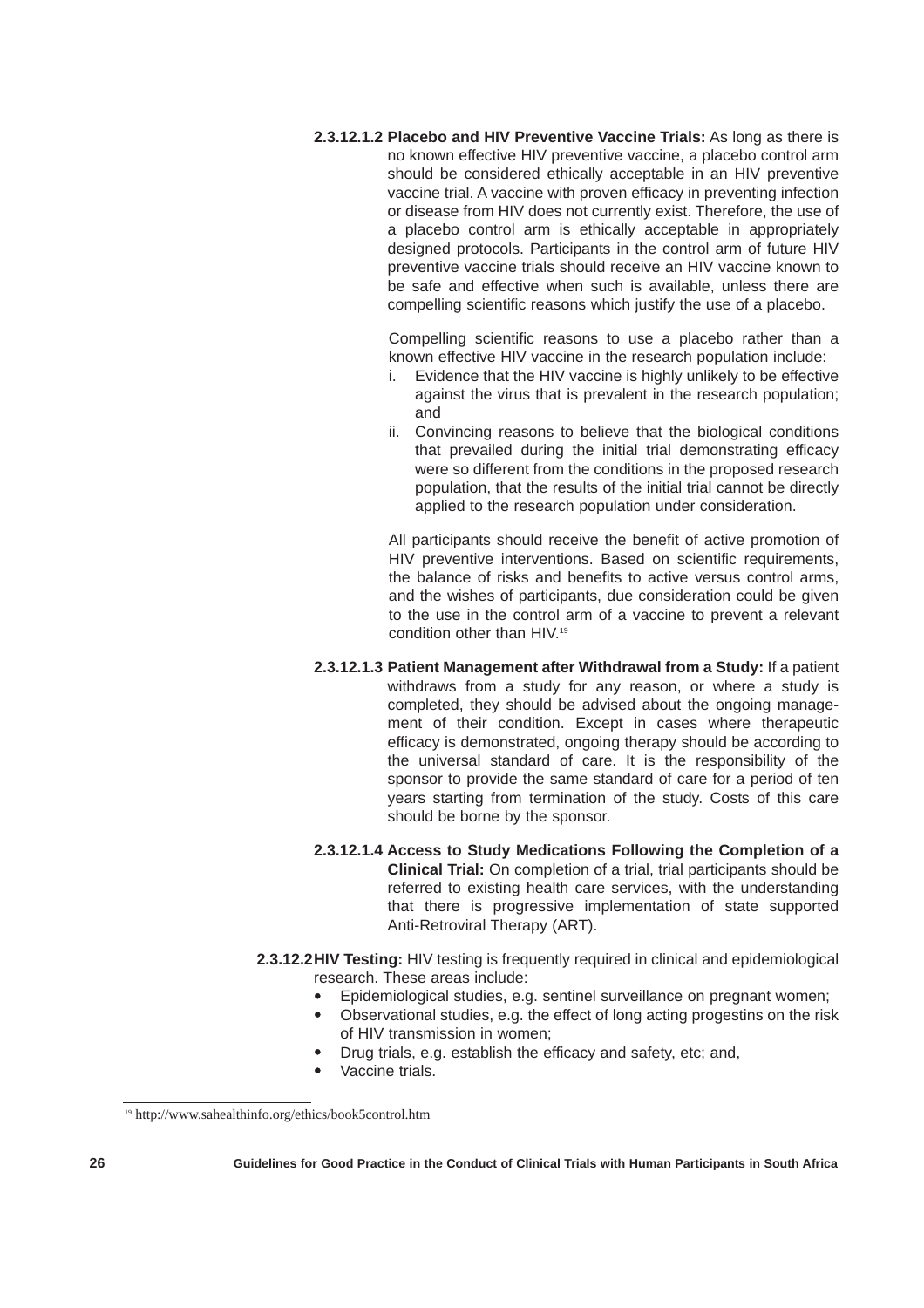HIV testing is a complex issue with important implications and consequences to the individual. Informing persons that they are HIV positive impacts on their quality of life, and should be considered to be a major intervention. Knowing one's HIV status may have important advantages and disadvantages.

Selected advantages may include:

- Availing oneself to health care and counselling for HIV which has many benefits;
- Preventing the transmission of the HIV to sexual partners:
- Informing one's partner so that he/she can also prevent the spread of  $HIV$
- Avoiding blood donations; and<br>• Preventing mother to child HIV
- Preventing mother to child HIV transmission

Selected disadvantages may include:

- Mental stress, depression and despair;
- Stigmatisation;
- Discrimination; and
- Rejection by family, friends, sexual partners and/or spouse.

The advantages and disadvantages of HIV testing should be carefully considered and included in informed consent forms.

**2.3.12.2.1 Confidential HIV Testing:** In confidential HIV testing, the following criteria need to be met:

- Adequate pre-test counselling:
- Informed consent. In the case of children informed consent must be obtained from the parent or lawful guardian, as well as from the child if sufficiently mature. Consent for HIV testing should form part of the consent document for research that requires HIV testing of an individual;
- Adequate post-testing counselling; and
- Referral to an accessible centre for ongoing psychosocial support and basic medical care. The centre should provide care that conforms at least to the national standard of care for HIV prevention and treatment including the provision of condoms.
- **2.3.12.2.2 Unlinked Anonymous HIV testing:** This form of HIV testing is done for surveillance purposes such as the national antenatal survey. It is considered ethically acceptable to do anonymous unlinked testing without consent if the following criteria are met:
	- Blood is routinely collected for a reason other than HIV testing;
	- After routine testing personal identifiers are removed;
	- Leftover blood or blood products are then used for HIV testing; and,
	- No other non-routine interventions (including questionnaires) may be done.

Ideally, confidential HIV testing should be available to individuals in the target population where unlinked HIV testing is conducted. Referring individuals to voluntary counselling and testing centres should be considered.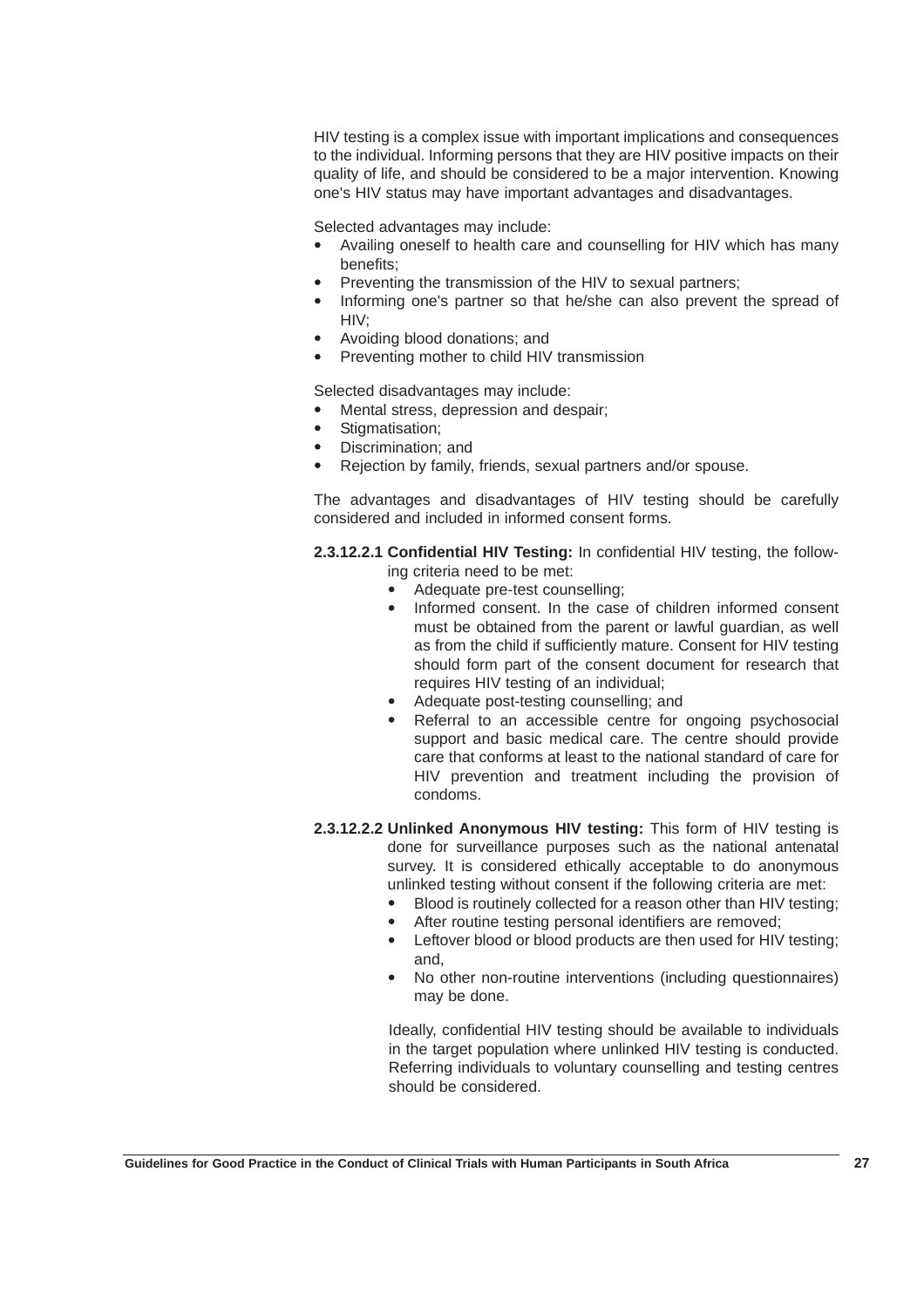**2.3.12.2.3 Linked Anonymous HIV testing:** In linked anonymous testing the HIV result is linked to a patient's other clinical data, but this is done without being able to identify the patient who remains anonymous. An independent person randomly assigns code numbers to patients' serum prior to HIV testing. The patients' identities are then removed from the database and the order of patients is then changed. The HIV result is added to the database and "linked" to the other data obtained before being returned to the investigators. This form of testing is best suited to research where HIV infection is a major confounder and not when HIV infection is the endpoint. Patients should provide informed consent to linked anonymous testing and be offered confidential HIV testing.

> In unlinked anonymous and linked anonymous HIV testing, researchers should not be able to directly or indirectly identify HIV test results of individuals.

**2.3.12.3Population Based Studies to Prevent HIV Transmission:** These are studies designed to assess the impact of an existing or proposed intervention on the transmission of HIV in a particular population. Examples include studies to determine the impact of improved STD care in a community on the incidence of HIV; the effect of long term use of contraceptives on the risk of acquiring HIV infection, post sexual abuse antiretroviral prophylaxis, or placebo controlled mother to child transmission.

Observational research studies may not provide immediate personal benefits and usually requires large numbers of participants. Such studies require active community participation in both the design and the monitoring of this type of study if the intervention is to be applied to a population. Consent of community representatives is not a substitute for individual consent.

If an intervention has been shown to effectively reduce HIV transmission it should not be withheld from research participants. All participants must be given information and the means to prevent HIV transmission by means of practising safer sex and effective treatment for sexually transmitted diseases. Any treatment offered should conform at least to the local standard of care.

- **2.3.12.4HIV Vaccine Research:** There are a variety of international and national vaccine initiatives in South Africa. This research is highly specialised and it raises many ethical issues. This section will not address the range of issues that are being addressed by the appropriate vaccine research groups. $20$ Some of the important ethical considerations include:
	- The implications of wide spread HIV testing on high risk populations;
	- The impact of local HIV prevention initiatives on research outcomes;
	- The possible influence of the vaccine candidates to offer a disincentive for people to take necessary precautions to prevent HIV transmission;
	- The implications of 'false positive' HIV tests in patients who agree to vaccine trials; and,
	- The appropriateness of the vaccine sub-type to the local population.

Vaccine research should be done in consultation with the national and international initiatives.

<sup>20</sup> For more information on HIV vaccine research see South African Medical Research Council (2003) Guidelines on Ethics for Medical Research: HIV Preventive Vaccine Research. ISBN 1-919809-49-X (set) ISBN 1-919809-54-6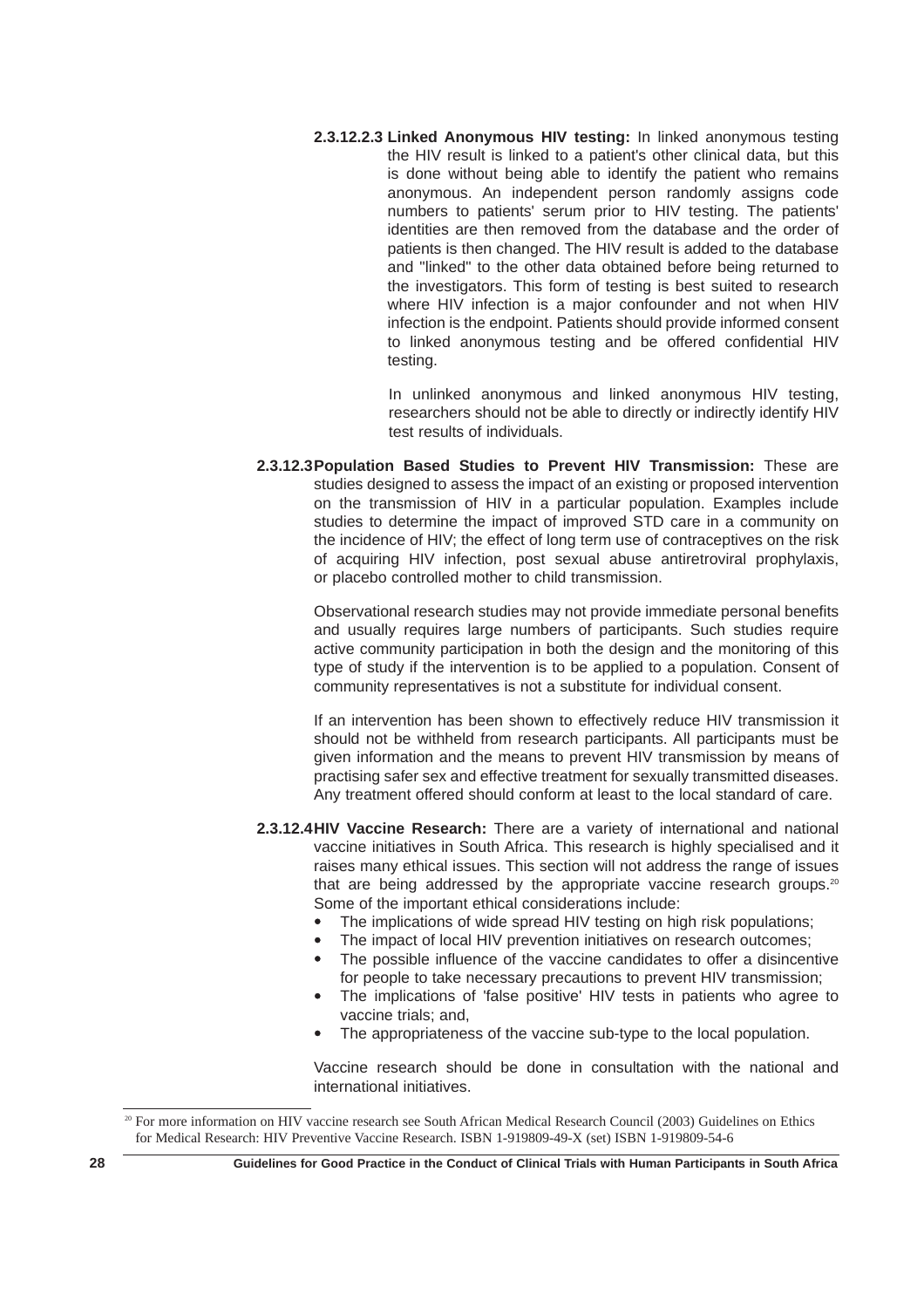- **2.3.12.5Involvement of People Living with HIV/AIDS (PWAs):** The many tensions, dilemmas and ethical considerations surrounding HIV/AIDS related research necessitates a wide consultative process. PWAs are critical to this process and should form part of the consultation from the very early stages of the research process.
- **2.3.13Other special groups:** The discussion on special groups should not be limited to those already mentioned. Other special groups/situations include: elderly or aged patients, minorities, students, persons who do not have English as a first language, employees and research necessitating ambiguous information be provided to research participants. Research ethics committees must ensure special consideration is given to all these groups, especially with regard to informed consent.

# **2.4 COMMUNICATION AND COMMUNITY INVOLVEMENT**

Research to be carried out a community level (e.g. vaccine trials) should ideally ensure adequate consultation with civil organisations that may exist within affected communities at all phases of the trial. Sponsors are encouraged to establish Community Advisory Groups (CAGs). A CAG can be viewed as a community representing body that may advocate for human rights and promote ethical conduct in clinical research; contribute to addressing and resolving grievances about the research process; give advice on accrual and retention of trial participants and voice concerns around the development, implementation and outcomes of specific clinical and related studies. Researchers are encouraged to ensure that: information flow mechanisms are developed between investigators and participating communities; and that communities are educated on the aspects of research before recruitment begins.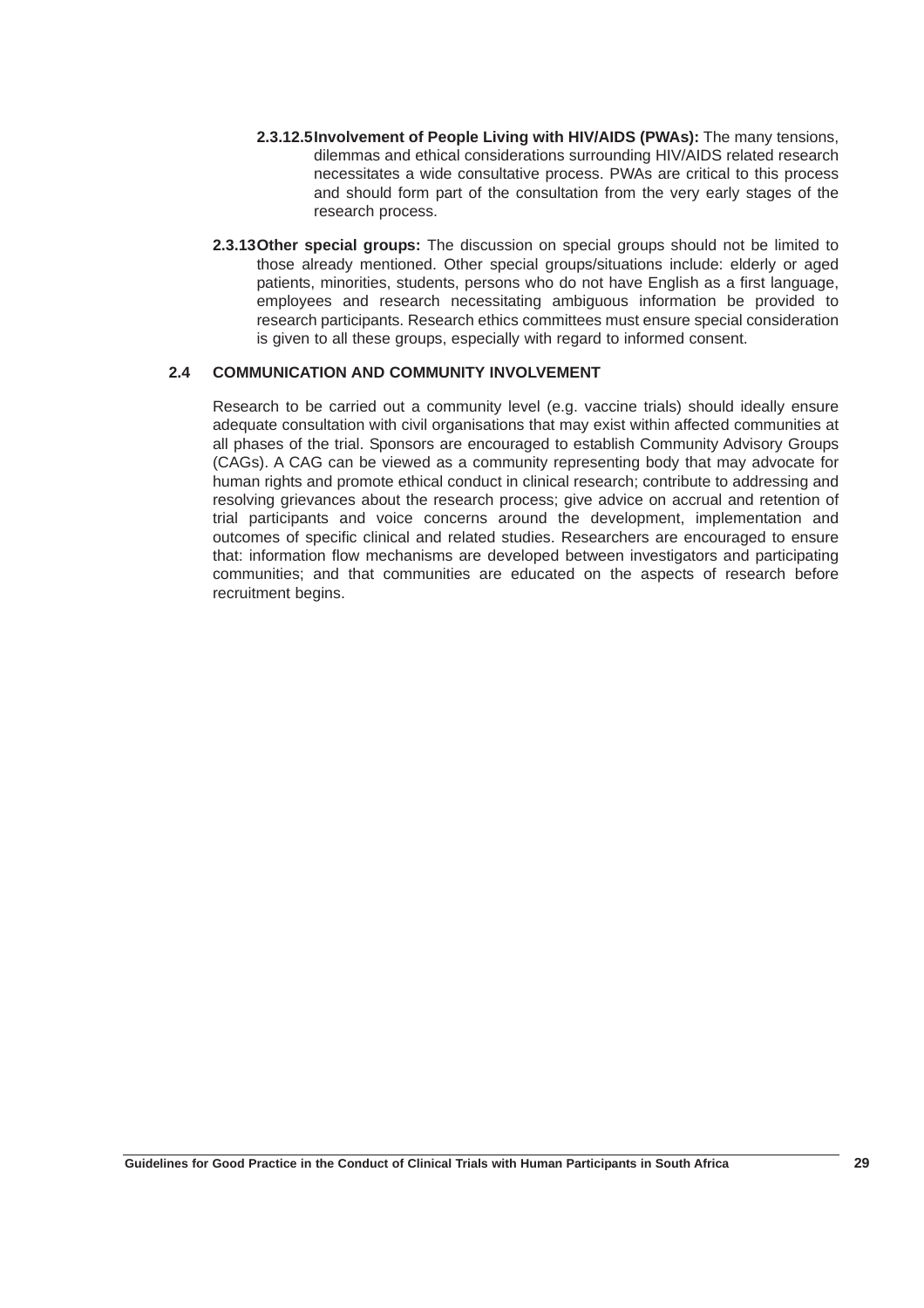# **3. RESPONSIBILITY OF THE PRINCIPAL INVESTIGATOR (PI) AND PARTICIPATING INVESTI-GATORS**

In most cases, clinical trials are conducted by a principal investigator (usually, but not limited to, a medical doctor with appropriate qualifications to undertake the study) who has entered an agreement with a sponsor to conduct a clinical trial. She/he is the person responsible for the conduct of the clinical trial at the trial site/s. Clinical trials, including multicentre studies, must be undertaken by local PI, resident in South Africa.

A clinical trial can however be conducted with or without a sponsor. If a sponsor is involved in the clinical trial, the trial must be designed, conducted and reported in collaboration with both the sponsor and the principal investigator. If there is no sponsor, the principal investigator must clearly state in the protocol who takes on the role of the sponsor in the initiation, management and/or funding of the clinical trial.

The following section outlines the responsibilities of the principal investigator and other investigators designated by the principal investigator to undertake certain trial related activities in the conduct of clinical trials.

# **3.1 COMPETENCIES AND RESPONSIBILITIES OF THE PRINCIPAL INVESTIGATOR**

Prior to commencement of the trial, the PI must:

- be a South African based scientist;
- ensure that approval(s) from the relevant accredited local research ethics committee, and, if applicable, the MCC are obtained and that the trial is issued a South African Clinical Trial Register number by the Department of Health;
- have read and accepted the relevant information package developed by the sponsor for clinical studies;
- have good knowledge of the protocol, related documents and the regulatory requirements of the MCC and other relevant legislation;
- have read, understood and agreed to work according to the protocol, the Declaration of Helsinki, ICH Guideline for Good Clinical Practice, these Guidelines and other relevant legislation:
- undertake to use the investigational and comparator product(s) only for the purposes of the study as described in the protocol;
- take responsibility for accountability of the investigational product(s);
- document clearly the sequence of events to be followed in the conduct of the clinical trial, including timeframes, roles and responsibilities;
- ensure the availability of all necessary facilities, equipment, and finance to conduct the trial;
- develop proper mechanisms to ethically obtain informed consent of participants;
- accept the involvement of monitors to review and verify the quality control procedures and conduct data verification;
- accept the possibility of an audit by an independent auditor appointed by the sponsor, and/or an inspection by the MCC, ethics committee, or applicable regulatory authority(ies) to participants' records;
- ensure that they have the responsibility to make trial results (both positive and negative) publicly available within a reasonable timeframe (see section 4.22 for more information on trial results);<sup>21</sup>
- have the responsibility to share possible benefits of research results with participants;<sup>22</sup>

<sup>&</sup>lt;sup>21</sup> However sponsors may retain the right to verify the scientific accuracy of the report.

 $22$  The benefits of research are to be made available to the research population and the local communities from which they were drawn, and adequate reports of the research must be made publicly accessible within a reasonable period of time. All research participants should be informed of the outcome of the research in which they were involved (http://www.sahealthinfo.org/ethics/ethicsmonitoring.htm)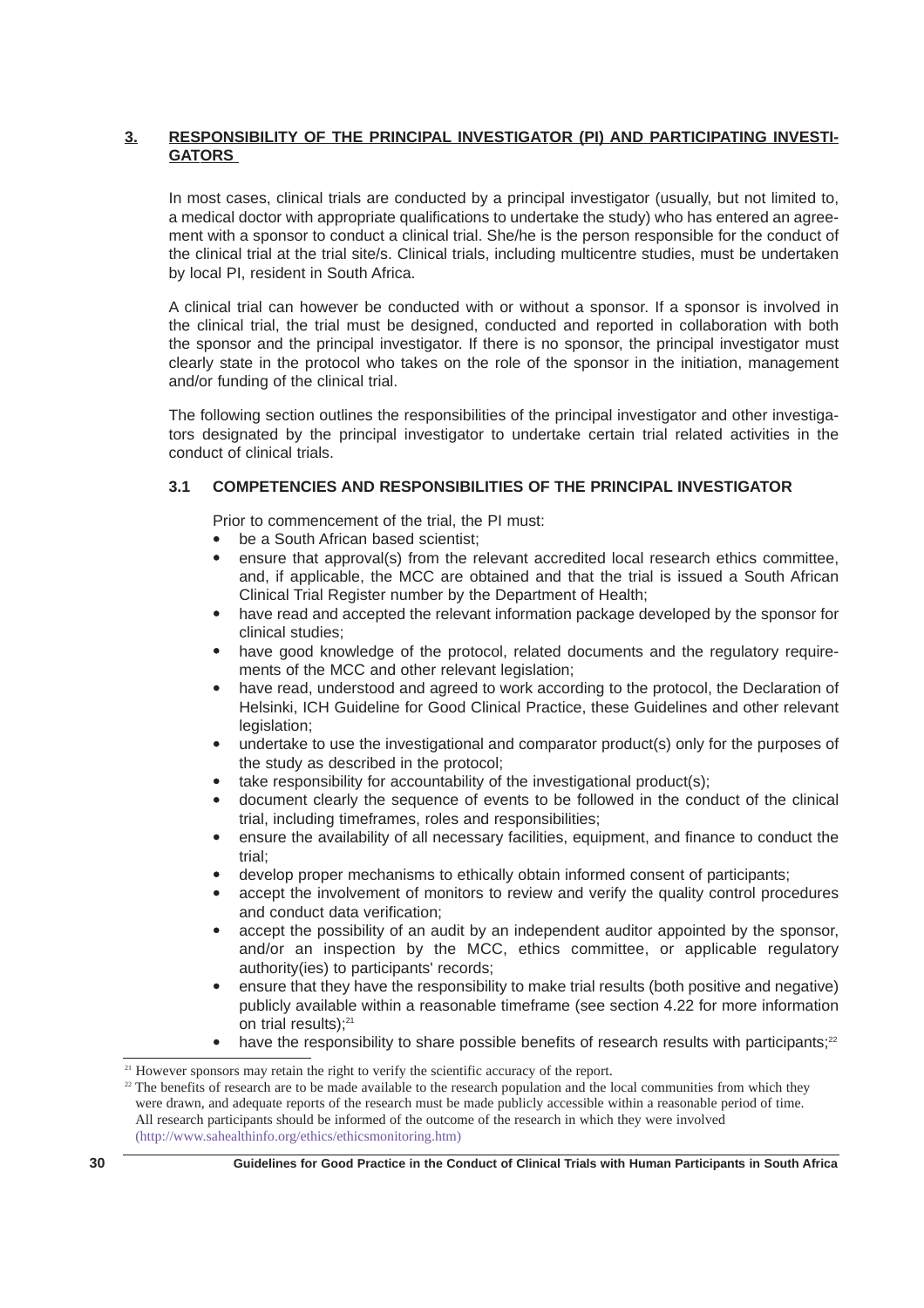- generate the information package for the participant, and where applicable with the sponsor;
- ensure proper safety reporting procedures.

## **3.2 PRINCIPAL INVESTIGATOR/INVESTIGATOR'S QUALIFICATIONS AND AGREEMENTS**

The Principal Investigator(PI)/Investigator(s) should be qualified by education, training, and experience to assume responsibility for the proper conduct of the trial, should meet all the qualifications specified by the applicable regulatory requirement(s) and should provide evidence of such qualifications through an up-to-date curriculum vitae and/or other relevant documentation requested by the sponsor, the accredited research ethics committee, and/or the MCC.

The PI/investigator should be thoroughly familiar with the appropriate use of the investigational product(s), as described in the protocol, in the current Investigator's Brochure.<sup>23</sup> in the product information and in other information sources provided by the sponsor.

The PI/investigator should be aware of, and should comply with, Good Clinical Practice (GCP) and the applicable regulatory requirements, including the registration of the clinical study with the SANCTR and reporting of Serious Adverse Events.

The PI/investigator/institution should permit monitoring and auditing by the sponsor, and inspection by the appropriate regulatory authority. (See Appendix C for more information on an MCC inspection.)

The PI/investigator should maintain a list of appropriately qualified persons to whom the PI/investigator has delegated significant trial-related duties.

#### **3.3 ADEQUATE RESOURCES**

The principal investigator should be able to demonstrate (e.g., based on retrospective data) a potential for recruiting the required number of suitable participants within the agreed recruitment period.

The principal investigator should have sufficient time to properly conduct and complete the trial within the agreed trial period.

The principal investigator should have available an adequate number of qualified staff and adequate facilities for the foreseen duration of the trial to conduct the trial properly and safely.

The principal investigator should ensure that all persons assisting with the trial are adequately informed about the protocol, the investigational product(s), and their trial-related duties and functions.

#### **3.4 MEDICAL CARE OF TRIAL PARTICIPANTS**

A qualified physician (or dentist, when appropriate), who may be the PI or a subinvestigator for the trial, should be responsible for all trial-related medical (or dental) decisions.

<sup>&</sup>lt;sup>23</sup> See ICH Guidelines:- Section 7: Investigator's Brochure for a more detailed discussion of the contents of the Investigator's Brochure.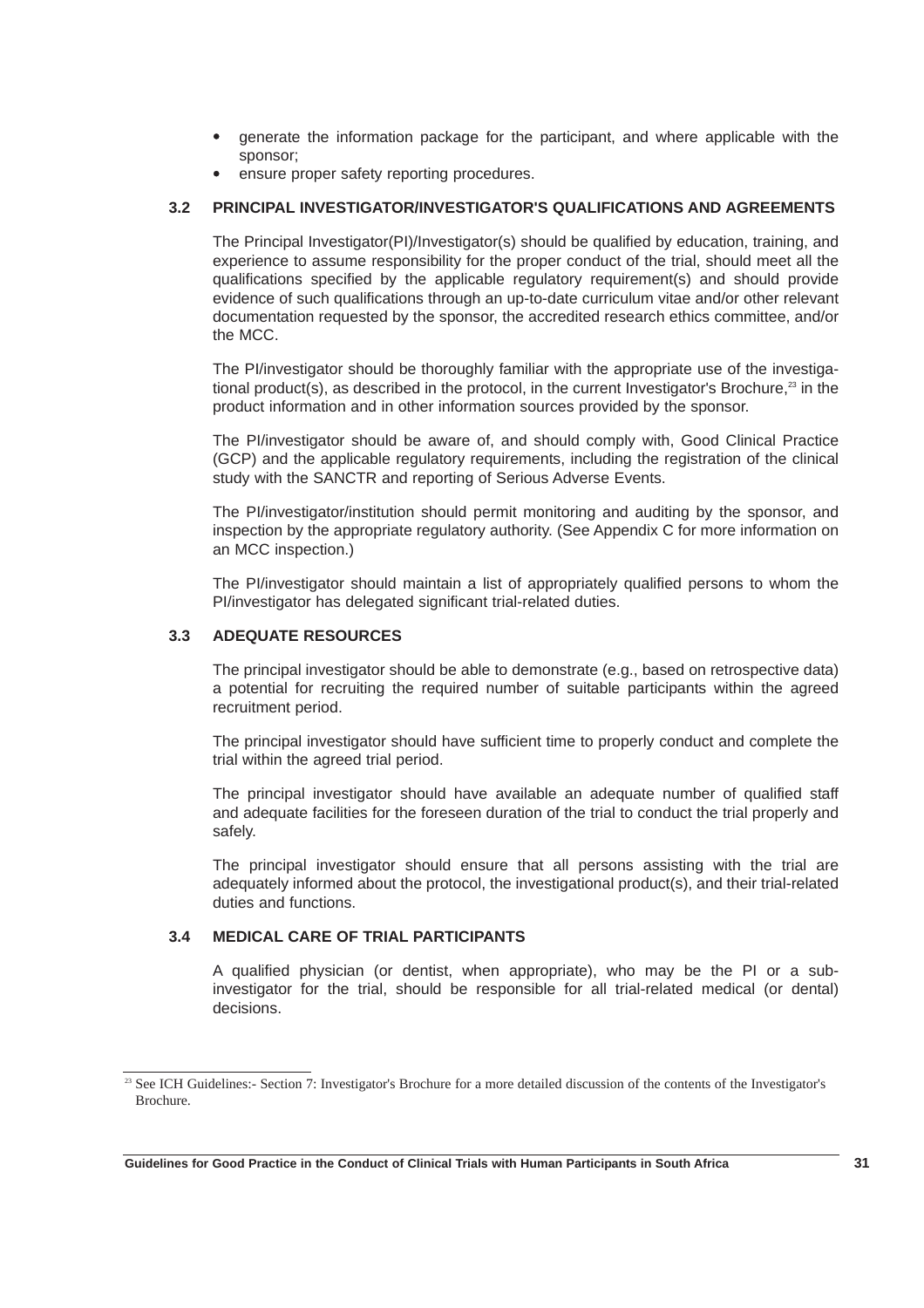During and after a participant's involvement in a trial, the PI/investigator/institution should ensure that adequate medical care is provided to a participant for any adverse events, including clinically significant laboratory values, related to the trial. The PI/investigator/ institution should inform a participant when medical care is needed for intercurrent illness(es) of which the PI/investigator becomes aware.

If the participant can identify a usual medical practitioner, the principal investigator, should seek consent from the participant to inform their usual medical practitioner of their entry into the study. The principal investigator should only inform the medical practitioner on approval from the participant.

Although a participant is not obliged to give his/her reason(s) for withdrawing prematurely from a trial, the PI/investigator should make a reasonable effort to ascertain the reason(s), while fully respecting the participant's rights.

#### **3.5 INFORMED CONSENT OF TRIAL PARTICIPANTS**

The PI is responsible for ensuring that an adequate information package, in an acceptable format, is available for use in the process of seeking informed consent from participants to participate in the study. The informed consent form must include contact details for the MCC, and the relevant research ethics committee. In all instances both written and verbal informed consent should be obtained. Where the participant is illiterate, verbal consent should be obtained in the presence of and countersigned by a literate witness.

The PI, or designated person delegated by the PI, should then seek the participant's informed consent to participate in the study in accordance with the principles outlined in the Declaration of Helsinki (Appendix A refers), and in these Guidelines.

If the trial is a multi-site, and/or multi-country study, the site PI must ensure that informed consent procedures take cognisance of the characteristics of the site participants and tailor the informed consent content and procedures accordingly. (See section 7 for more information on multi-centred studies.)

Both the informed consent discussion and the written informed consent form and any other written information to be provided to participants should include explanations of the following:

- (a) That the trial involves research;
- (b) The purpose of the trial;
- (c) The trial treatment(s) and the probability for random assignment to each treatment (where appropriate);
- (d) The trial procedures to be followed, including all invasive procedures;
- (e) The participant's responsibilities;
- (f) The fact that participation in the trial is voluntary and refusal to participate or withdrawal from the trial will not prejudice the ongoing care of the person in any way;
- (g) Those aspects of the trial that are experimental;
- (h) The foreseeable risks of harm or inconveniences to the participant and, when applicable, to an embryo, fetus, or nursing infant;
- (i) The expected benefits. When there is no intended clinical benefit to the participant, the participant should be made aware of this. (e.g. Phase I Clinical Trial);
- (j) The alternative procedure(s) or course(s) of treatment that may be available to the participant, and their important potential benefits and risks;
- (k) The compensation and/or treatment available to the participant in the event of trialrelated injury;
- (l) The anticipated prorated payment, if any, to the participant for participating in the trial;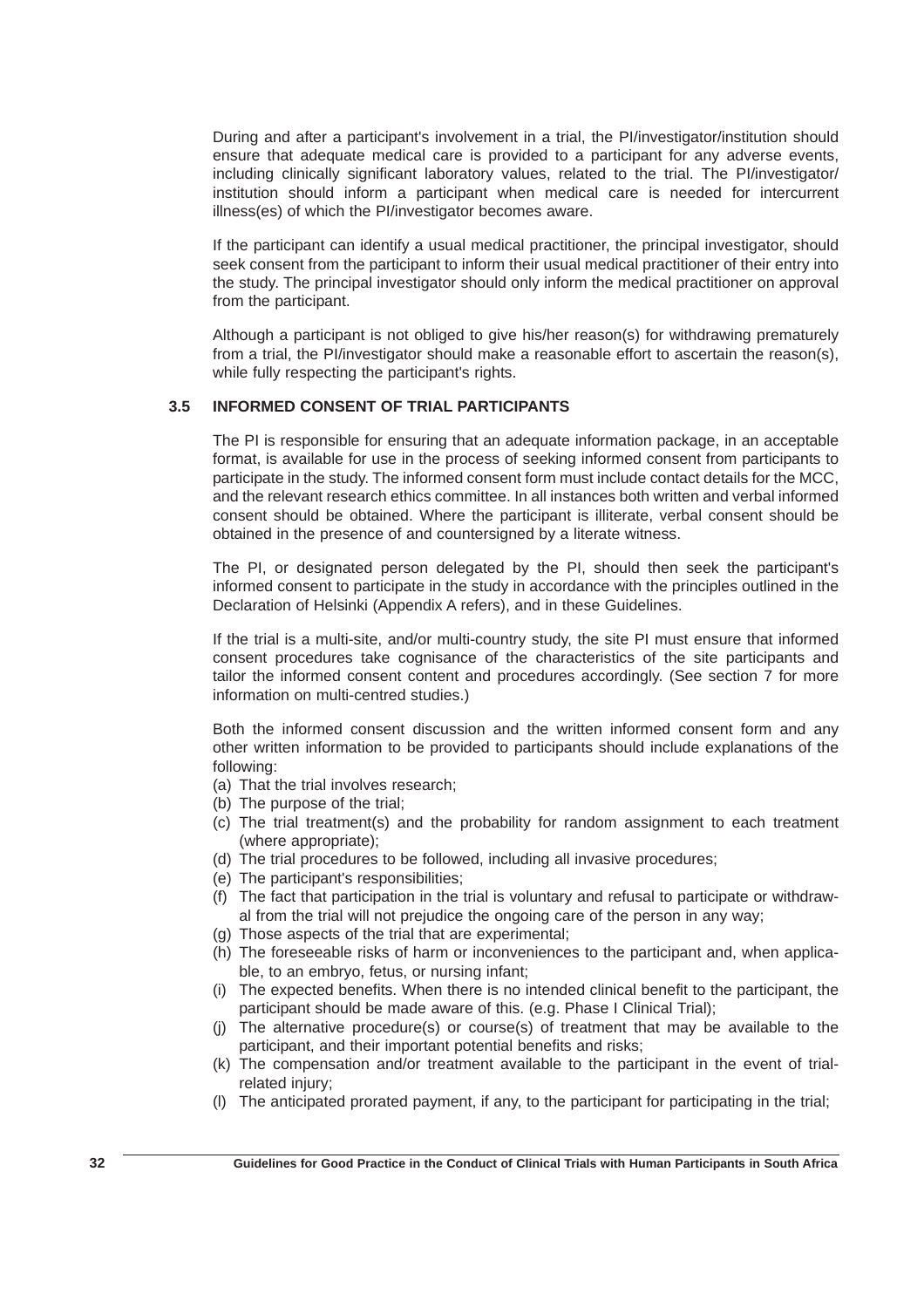- (m) The anticipated expenses, if any, to the participant for taking part in the trial;
- (n) Allow access of sponsor, MCC, National Health Research Ethics Council, relevant research ethics committee and / or other regulatory authority(ies) (pending that they have received permission to do so from the National Health Research Ethics Council) to participant records;
- (o) Provide a contact name and number of the PI and directly responsible investigator;
- (p) The identity of a sponsor and any potential conflict of interests; and
- (q) The requirement to preserve the confidentiality of the participant.
- (r) The expected duration of the subject's participation
- (s) The foreseeable circumstances and/or reasons under which the subject's participation in the trial may be terminated
- (t) The approximate number of subjects involved in the trial.

Once consent to participate in the study has been obtained, a copy of the signed informed consent form and a source document identifying the study and recording the dates of participation should be placed in the participant's medical record. The original signed informed consent form should be kept with the trial records and a copy of signed informed consent form should be offered to the participant.

#### **3.6 INVESTIGATIONAL PRODUCT(S)**

Responsibility for investigational product(s) accountability at the trial site(s) rests with the principal investigator.

Investigational products which are unregistered medicines may only be brought into the country after the protocol has been approved by the MCC. Samples of the investigational product imported before trial approval require a permit from the MCC.

Where allowed/required, the principal investigator may assign some of the principal investigator's duties for investigational product(s) accountability at the trial site(s) to an appropriate pharmacist or another appropriate individual who is under the supervision of the principal investigator.

The principal investigator and/or a pharmacist or other appropriate individual, who is designated by the principal investigator, should maintain records of the product's delivery to the trial site, the inventory at the site, the use by each participant, and the return to the sponsor or alternative disposition of unused product(s).<sup>24</sup> These records should include dates, quantities, batch/serial numbers, expiration dates (if applicable), and the unique code numbers assigned to the investigational product(s) and trial participants. Principal investigators should maintain records that document adequately that the participants were provided the doses specified by the protocol and reconcile all investigational product(s) received from the sponsor.

The investigational product(s) should be stored as specified by the sponsor, and in line with Good Pharmacy Practice (GPP) and Good Manufacturing Practice (GMP) in South Africa, and the MCC regulations and conditions.

Investigational products unused at the conclusion of a trial should be disposed of in line with the MCC approved protocol.

The principal investigator should ensure that the investigational product(s) are used only in accordance with the approved protocol.

**Guidelines for Good Practice in the Conduct of Clinical Trials with Human Participants in South Africa 33**

<sup>&</sup>lt;sup>24</sup> If it is a new investigational product, the Medicines Regulatory Authority will specify the conditions under which the product is made available in South Africa.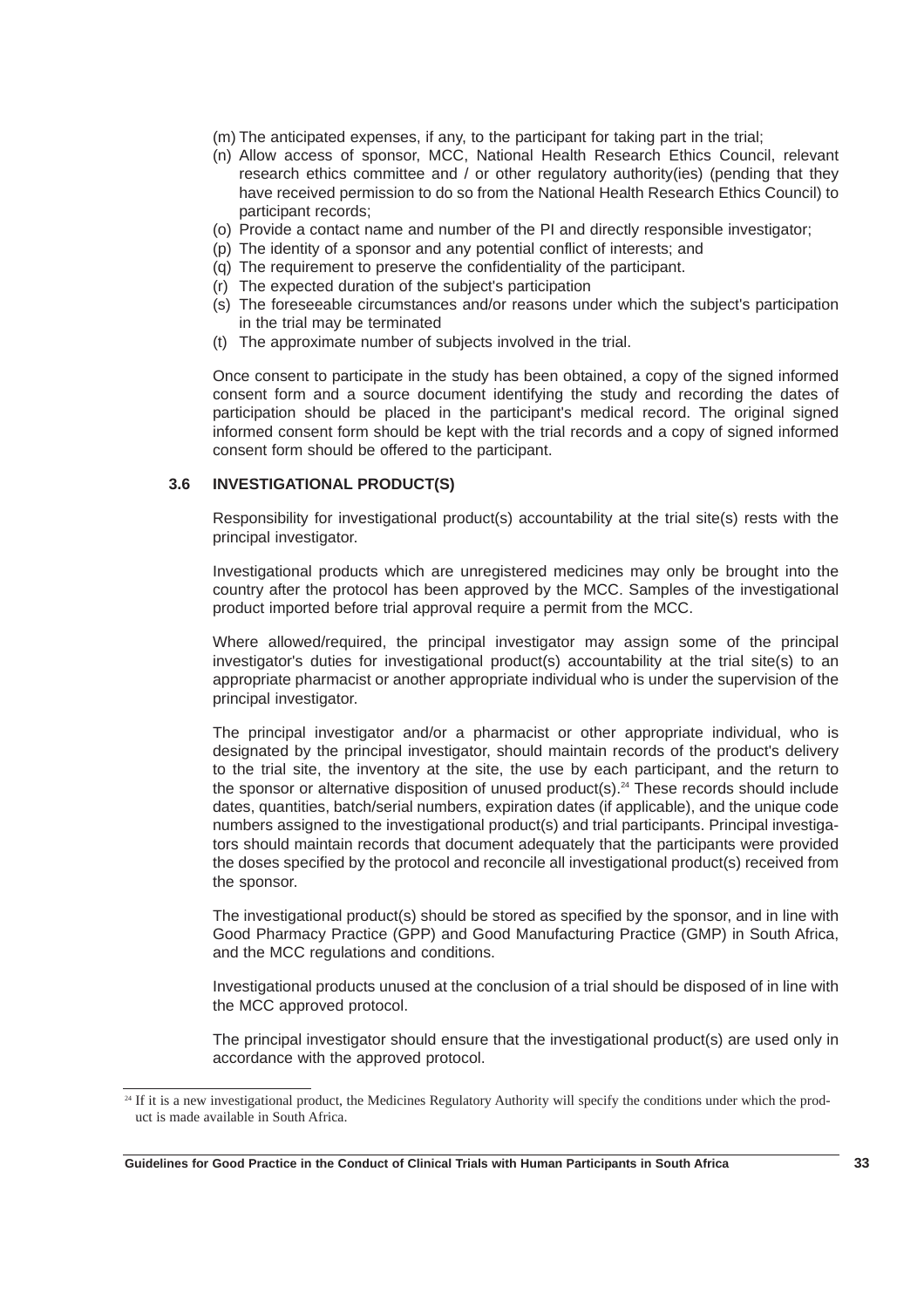The principal investigator, or a person designated by the PI/investigator, should explain the correct use of the investigational product(s) to each participant and should check, at intervals appropriate for the trial, that each participant is following the instructions properly.

#### **3.7 COMPLIANCE WITH PROTOCOL**

The principal investigator should conduct the trial in compliance with the protocol agreed to by the sponsor and, if required, by the MCC and which was given approval by the ethics committee. The principal investigator and the sponsor should sign the protocol, or an alternative contract, to confirm agreement.

The principal investigator should not implement any changes to the protocol without agreement by the sponsor and prior review and documented approval from the ethics committee and the MCC of such amendment. An exception to this would be where it is necessary to eliminate an immediate hazard(s) to trial participants, or when the change(s) involve only logistical or administrative aspects of the trial (e.g. change in monitor(s), change of telephone number(s)). As soon as possible, the implemented deviation or change, the reasons for it, and, if appropriate, the proposed protocol amendment(s) should be documented and submitted to: (a) the ethics committee for review and approval, (b) the sponsor for agreement and, (c) the MCC. The PI must also ensure that the South African Clinical Trial Register is updated accordingly.

The principal investigator, or person designated by the principal investigator, should document and explain any changes to the approved protocol. (See Appendix B for details on clinical trial protocol and protocol amendments).

#### **3.8 MONITORING AND AUDITING**

The functional relationship between the principal investigator, the monitor and the sponsor must be clearly defined and stated in writing in the study protocol or related documents.

These documents should also define a list of essential documents and detail how they are to be handled and stored. The PI/investigator(s) should attend the initial briefing between the monitor and all staff involved in the study.

The principal investigator must be prepared to receive and be available for periodic visits by the monitor(s) and accept the implications of such visits.

In addition, the PI/investigator(s) should accept the possibility of an audit or monitoring visit by an independent auditor appointed by the sponsor, and/or an inspection by the MCC, ethics committee, or applicable regulatory authority(ies).

#### **3.9 CHANGE OF PRINCIPAL AND/OR SUB-INVESTIGATOR**

If the principal and/or sub-investigator withdraw(s) for any reason(s) before completion of the study, a suitably qualified successor should be appointed by the sponsor to take over responsibility for the conduct of the study.

Before the study continues, information about the new principal and/or sub-investigator (in similar form to that submitted for the original principal and/or sub-investigator) should be presented by the sponsor for approval to the relevant regulatory authority. If practicable the change in principal and/or sub-investigator should also be notified to the participants in the study, and the South African Clinical Trial Register (SANCTR) updated.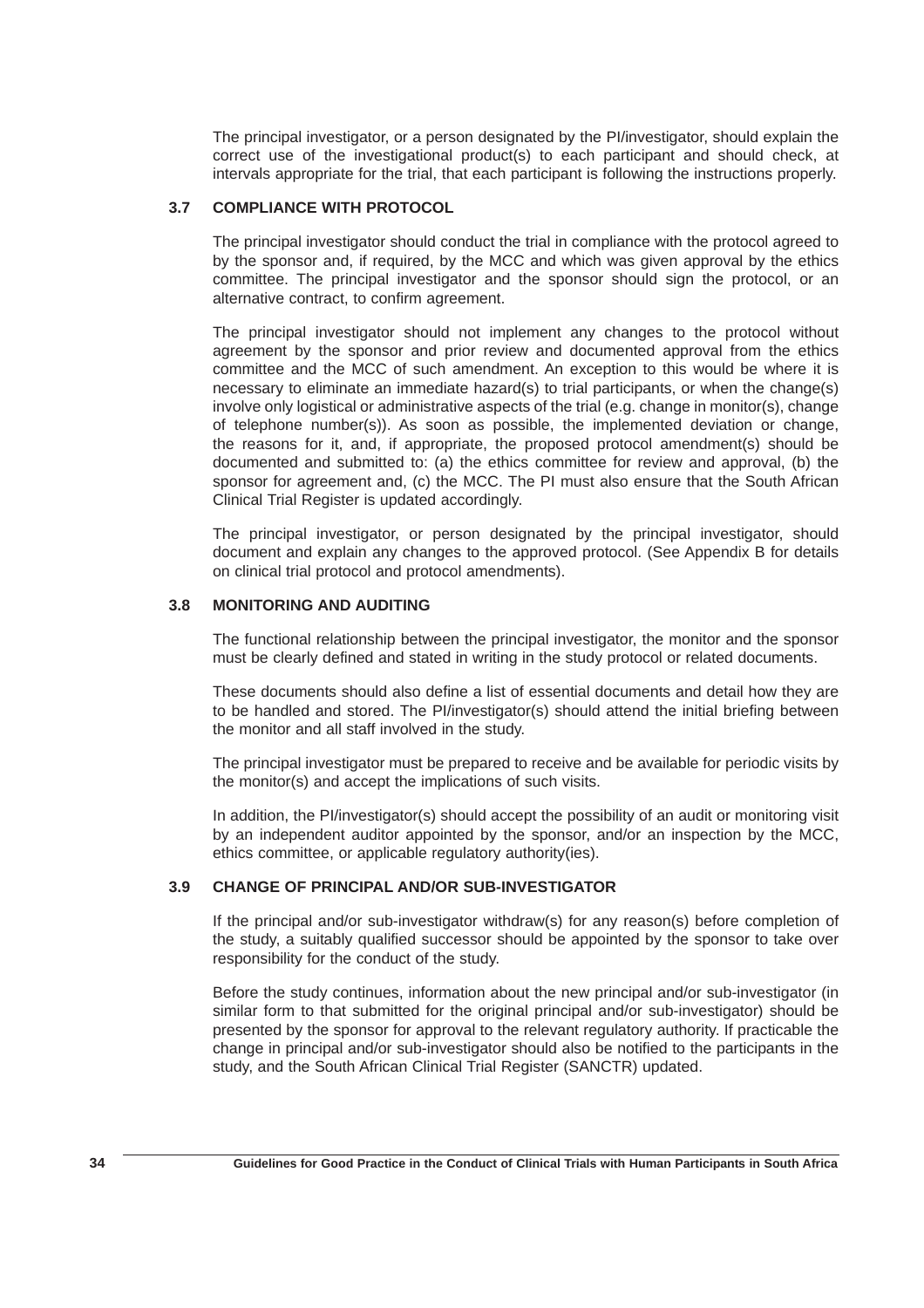#### **3.10 DATA MANAGEMENT**

The principal investigator is responsible for the collection, quality, recording, maintenance and retrieval of source data arising from the clinical study. A fully comprehensive collection of information on the participant, the administration of the investigational product(s) and the outcome of the protocol procedures should be developed using Case Report Forms (CRF). The design of the CRF should facilitate observation of the participant and should be consistent with the study protocol. The protocol should specify which data will be entered directly into the CRF and will not be supported by other source data. The source document must be signed and dated by the clinician identified in the protocol, or designated person, on a visit by visit basis and then stored securely.

The principal investigator should make the data available to the sponsor/nominee to enable the conduct of data editing and audit according to the protocol/contract.

Corrections to CRFs can only be made by the principal investigator, co-investigator or designated person. Where existing data are incorrect, a single line should be drawn through the data in such a way that the original entry is not obscured, and the correct data inserted nearby. All corrections should be initialled and dated by the corrector.

Data collected by direct entry onto a computer should only be entered by the principal investigator and or a designated person. The computer system should be virus proofed, access restricted and should ideally record a data trail of all changes made to CRFs. The system should be designed in such a way that the data changes are documented and that there is no deletion of entered data in order to maintain, audit and edit the data trail. Once a hard copy of the computer stored data has been made, procedures for editing are as for paper CRFs.

The sponsor may maintain a separate record of requests for clarification and correction (monitor's notes).

The principal investigator must be available for agreed visits by the monitor during the study and also co-operate in the data editing, quality control and audit.

# **3.11 SAFETY ISSUES**

Drug trials have the potential to cause short and long term ill effects. Decisions and actions relevant to the clinical management and safety of the participant in acute situations are the responsibility of the principal investigator.

The principal investigator is responsible for ensuring that adequate provisions are made for dealing with any expected and unexpected adverse events that may occur in the study participants.

The informed consent document should specify what action is to be taken in the event that the study drug or drugs are withdrawn due to adverse drug reactions. In such a situation appropriate therapy required to manage the adverse drug reaction should be made available within the study framework at no cost to the patient, by referral to the local health service, or through the patient's medical insurance unless exceptions have been agreed upon by all parties.

In some situations it may be appropriate for the sponsor to develop standard operating procedures for the clinical management of some adverse events. These operating procedures should be included in the protocol and its related documents.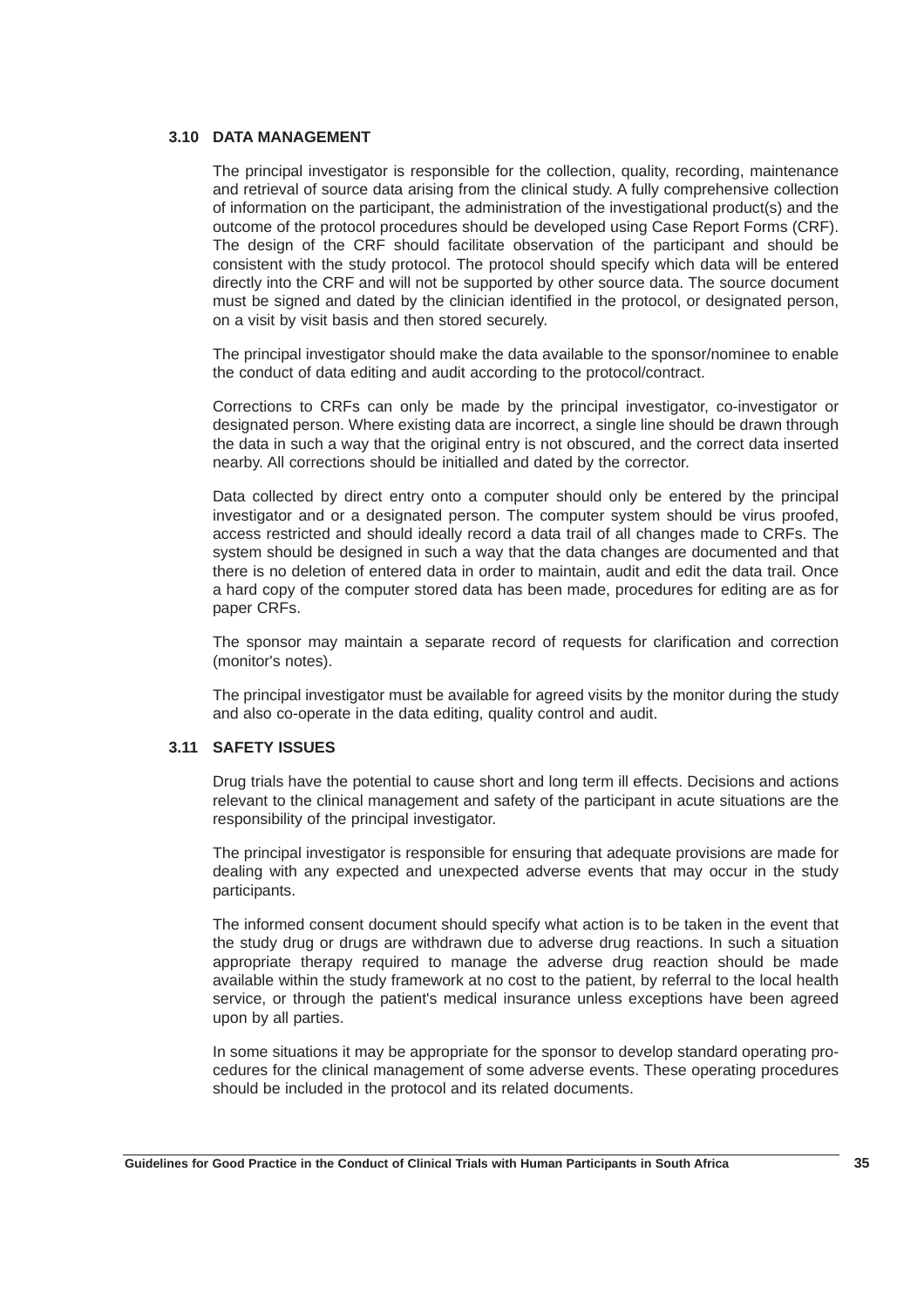During the progress of the study the principal investigator is obliged to be acquainted with, and consider, new data on the investigational product, either supplied by the sponsor or published.

#### **3.12 REPORTING OF SERIOUS ADVERSE EVENTS**

The principal investigator must inform the sponsor, within the time specified in the protocol, of any serious or unexpected adverse events occurring during the study.

The initial serious adverse event report form and any relevant follow-up information should be sent to the sponsor, who in turn should forward the relevant information to the appropriate research ethics committee, and the MCC.

The timeframes and format for reporting of serious adverse events, adverse events and drug reactions are described in the MCC guidelines and should be strictly adhered to.<sup>25</sup>

# **3.13 BREAKING THE TREATMENT CODE**

The principal investigator should follow the trial's randomisation procedures, if any, and should ensure that the code is broken only in accordance with the protocol. In blinded studies the circumstances under which the code would be broken and the procedure for unmasking the identity of the treatment received by each participant should be stated in the protocol and known by the staff involved in the clinical management of the participants.

The principal investigator and/or a designated person should keep the treatment code list, code-break envelopes or code-break cards accessible 24 hours a day at the study site in the event of an emergency.

If the trial is blinded, the principal investigator should promptly document and explain to the sponsor any premature unblinding of the investigational product(s) (e.g. accidental unblinding, unblinding due to a serious adverse event).

Unblinded serious adverse events should be reported to the MCC by the principal investigator via the sponsor where there is a sponsor, in writing and within a time frame and manner prescribed by the MCC in their adverse drug reaction reporting guidelines. Accidental unblinding should be reported to the MCC as a protocol violation.<sup>26</sup>

#### **3.14 PROGRESS REPORTS AND FINAL STUDY REPORTS**

The principal investigator is obliged to submit progress reports as required by the sponsor, the MCC and/or the relevant ethics committee(s). These reports should contain information on how the study is progressing, the number of participants included in relation to the number expected, the number of dropouts and withdrawals, adverse events and if the planned time schedule is still appropriate. The format and frequency of reporting shall be as prescribed by the relevant authorities. (E.g. Regulation 34(6) Act 101 requires that the PI must submit progress reports to the MCC every six months from the date when the clinical trial was started and provide a final report 30 days after the completion of the trial.) Also on completion of the trial, the PI, where applicable, should provide the ethics committee, MCC and other relevant regulatory authorities with a summary of the trial's outcomes and a statement that the trial has been conducted in accordance with these guidelines.

<sup>&</sup>lt;sup>25</sup> For more information on reporting of adverse drug reactions refer to, Medicines Control Council/Department of Health (2003) Reporting of Adverse Drug Reactions in South Africa, Version NRA2003/1, http://www.mccza.com

<sup>&</sup>lt;sup>26</sup> For more information on reporting of adverse drug reactions refer to, Medicines Control Council/Department of Health (2003) Reporting of Adverse Drug Reactions in South Africa, Version MCC2003/1, h**ttp://www.mccza.com**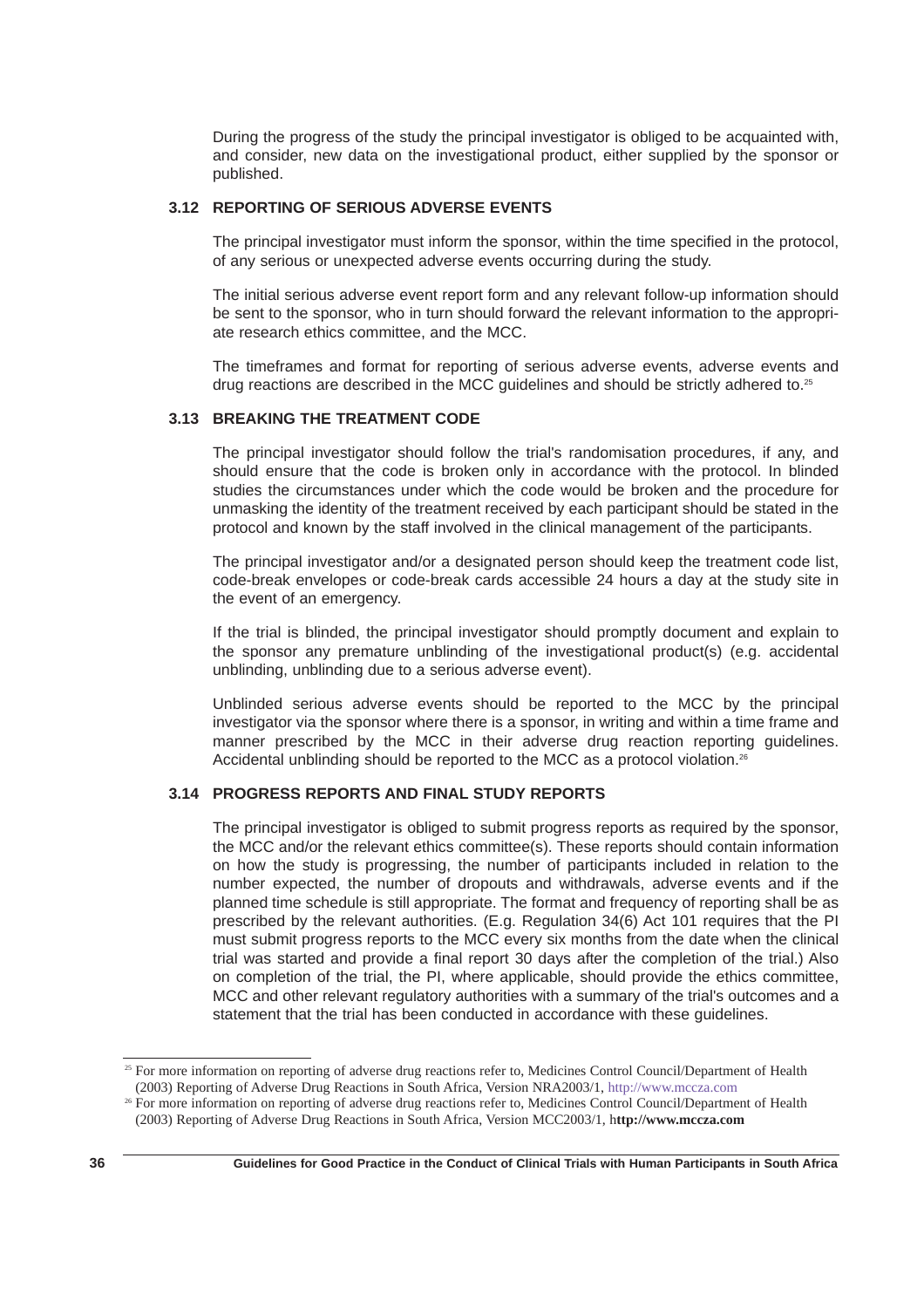#### **3.15 TRIAL RESULTS**

Sponsors and investigators have an ethical obligation to disseminate research results, whether positive or negative, in a timely manner. It is however important that the release of research findings be done in an ethical manner, to ensure that false expectations are not raised in a vulnerable population. Research results should not be prematurely released or published, or unreasonably delayed. It is advisable that the main results should be disseminated, using appropriate communication formats, to the participants and other interested members of the communities in which the study was conducted. $27$ 

In collaborative research with pharmaceutical or other companies, the conditions of publication should be spelt out clearly in the protocol. Research ethics committees and the relevant regulatory authorities should be satisfied that there is no interference with the right to publish.

The sponsor, and where there is no sponsor, the PI, is responsible for ensuring that a summary of trial results is submitted to the South African Clinical Trial Register within a year of trial completion.

<sup>&</sup>lt;sup>27</sup> The importance of publishing results is unquestionable, however, in recent years some investigators have released preliminary research data prematurely to the press with serious and negative consequences, particularly in relation to HIV/AIDS trials. This may result in the release of sensational, inaccurate, misleading and irresponsible information on HIV/AIDS. Unfounded claims may mislead the public and create unrealistic expectations. In order not to create unrealistic or misleading expectations the following must be carefully considered:

Researchers should not communicate the results of clinical trials to the public without first subjecting the study to peer review and to the normal rigorous scientific scrutiny needed for therapeutic and vaccine trials.

Phase I and II trials should be published in scientifically refereed journals or presented to scientific forums where the results can be openly viewed and scrutinised. These results should not be released to the mass media before peer review because they may be misinterpreted, misunderstood, sensationalised and result in serious public misunderstanding.

Important findings, which need to be urgently released, should be done via the 'fast track' system employed by most reputable scientific journals. Most medical journals have now developed this system to fast track review and publish important research findings.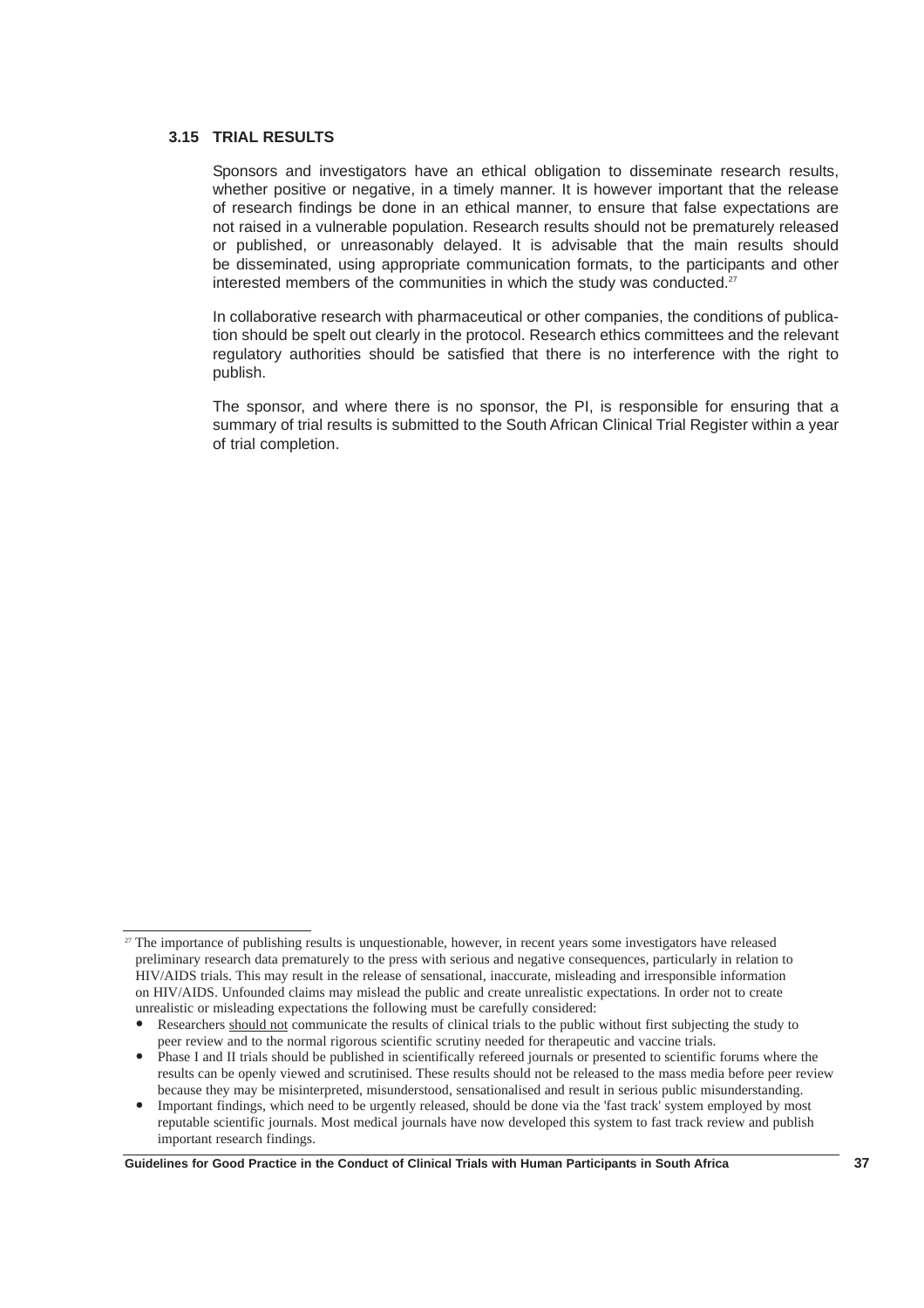## **4. RESPONSIBILITIES OF THE SPONSOR**

A sponsor is the person or organisation responsible for the initiation, management or financing of a clinical trial.28 A sponsor can be a pharmaceutical company, the principal investigator, a funding body or an individual or organisation designated by the funding body or principal investigator. It is important that the sponsor's roles and responsibilities must be clearly articulated in the protocol and related documents. To follow is a description of the roles and responsibilities of the sponsor in the conduct of clinical trials in South Africa.

## **4.1 SUBMISSION TO THE MCC FOR APPROVAL**

Before initiating a clinical trial(s) in South Africa, the sponsor and the principal investigator must obtain approval from the MCC to begin the trial(s). The protocol should be submitted in triplicate. It is the responsibility of both the sponsor and the PI to ensure that the protocol satisfies the requirements of the protocol checklist.<sup>29</sup>

## **4.2 CONFIRMATION OF REVIEW BY RESEARCH ETHICS COMMITTEE**

The sponsor should obtain from the principal investigator the name and address of the relevant accredited research ethics committee and documented research ethics committee approval.

If the research ethics committee conditions its approval upon change(s) in any aspect of the trial, such as modification(s) of the protocol, written informed consent form and any other written information to be provided to participants, and/or other procedures, the sponsor should obtain from the principal investigator/institution a copy of the modification(s) made and the date approval was given by the research ethics committee.

The sponsor should obtain from the principal investigator documentation and dates of any ethics committee re-approvals/re-evaluations, and of any withdrawals or suspensions of approval.

## **4.3 THE SOUTH AFRICAN CLINICAL TRIAL REGISTER (SANCTR)**

All clinical trials to be conducted in South Africa are required to be registered with the SANCTR. Registration on the SANCTR requires that a trial is approved by a Research Ethics Committee and meets the requirements of the National Regulatory Authority. SANCTR facilitates registration of trials in accordance with the World Health Organisation's International Clinical Trials Registry Platform initiative requiring prior entry of clinical trials in a public registry as a condition for publication.

Sponsors/funders are responsible for ensuring that a trial is fully registered on the SANCTR before enrolling participants. It is the responsibility of the principal investigator and the trial sponsor to communicate information required for registering the trial. For unfunded trials, the primary investigator takes responsibility for registering the trial.

Multi-site trials and multi-sponsor trials are susceptible to duplicate registration, thus care must be taken in how the trials are registered. For multi-sponsor trials it is the lead sponsor who should take responsibility for registration. It is critical that investigators and sponsors work together to ensure that a trial is registered once and only once for this national register.

<sup>28</sup> IRB (1997)

<sup>29</sup> For more information on the NRA (MCC) go to http://www.mccza.com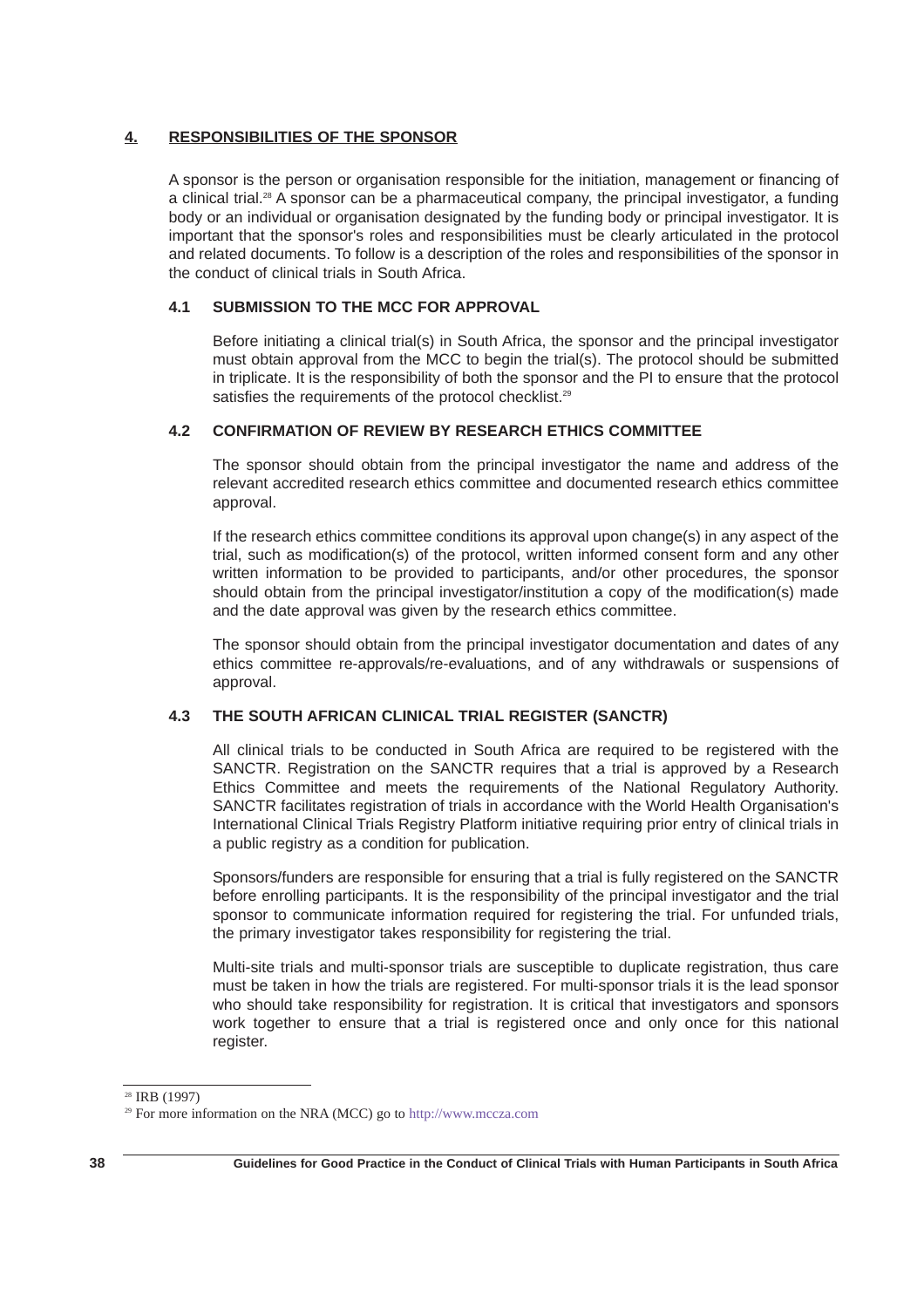Clinical trials are registered at http://www.saclinicaltrials.gov.za/ via a web based data entry system called the SANCTR Toolkit.

## **4.4 QUALITY ASSURANCE AND QUALITY CONTROL**

The sponsor is responsible for implementing and maintaining quality assurance and quality control systems with written Standard Operating Procedures (SOPs) to ensure that trials are conducted and data are generated, documented (recorded), and reported in compliance with the protocol, GCP, and the applicable regulatory requirement(s).

The sponsor is responsible for securing agreement from all involved parties to ensure direct access to all trial related sites, source data/documents, and reports for the purpose of monitoring and auditing by the sponsor, and inspection by domestic and foreign regulatory authorities.

Quality control should be applied to each stage of data handling to ensure that all data are reliable and have been processed correctly.

Agreements, made by the sponsor with the principal investigator and any other parties involved with the clinical trial, should be in writing, as part of the protocol or in a separate agreement.

#### **4.5 CONTRACT RESEARCH ORGANIZATION (CRO)**

A sponsor may transfer any or all of the sponsor's trial-related duties and functions to a CRO, but the ultimate responsibility for the quality and integrity of the trial data always resides with the sponsor. The CRO should implement quality assurance and quality control.

The CRO, to which trial related duties have been delegated, must have the required skills, experience and competencies to conduct clinical trials.

Any trial-related duty and function that is transferred to and assumed by a CRO should be specified in writing.

Any trial-related duties and functions not specifically transferred to and assumed by a CRO are retained by the sponsor.

All references to a sponsor in this guideline also apply to a CRO to the extent that a CRO has assumed the trial related duties and functions of a sponsor.

## **4.6 MEDICAL EXPERTISE**

The sponsor should designate appropriately qualified medical personnel who will be readily available to advise on trial related medical questions or problems. If necessary, outside consultant(s) may be appointed for this purpose. (See Section 3 on PI responsibilities).

#### **4.7 TRIAL DESIGN**

The sponsor should utilise qualified individuals (e.g. biostatisticians, clinical pharmacologists, and physicians) as appropriate, throughout all stages of the trial process, from designing the protocol and CRFs and planning the analyses to analysing and preparing interim and final clinical trial reports.

If the study is a multicentre and/or multi-country study, any differences in trial designs between the South African site and other sites, must be clearly documented and explained in the study protocol and related documents. (See Section 7 on Multi-centred Studies)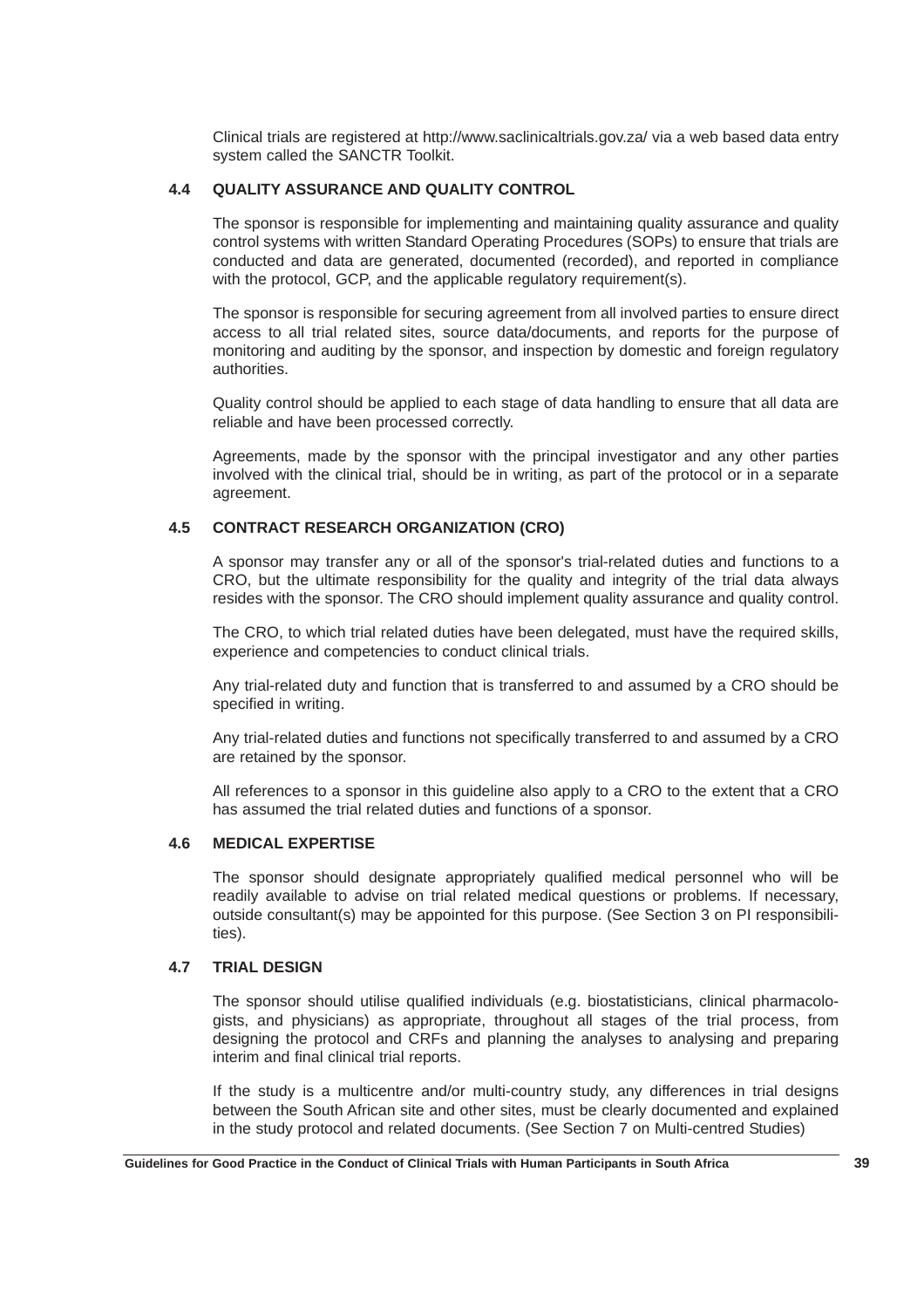#### **4.8 TRIAL MANAGEMENT, DATA HANDLING, AND RECORD KEEPING**

The sponsor should utilise appropriately qualified individuals to supervise the overall conduct of the trial, to handle the data, to verify the data, to conduct the statistical analyses, and to prepare the trial reports.

The sponsor may consider establishing an independent data-monitoring committee (IDMC) to assess the progress of a clinical trial, including the safety data and the critical efficacy endpoints at intervals, and to recommend to the sponsor whether to continue, modify, or stop a trial. The IDMC should have written operating procedures and maintain written records of all its meetings.

When using electronic trial data handling and/or remote electronic trial data systems, the sponsor should:

- (a) Ensure and document that the electronic data processing system(s) conform(s) to the sponsor's established requirements for completeness, accuracy, reliability, and consistent intended performance (i.e. validation).
- (b) Maintains SOPs for using these systems.
- (c) Ensure that the systems are designed to permit data changes in such a way that the data changes are documented and that there is no deletion of entered data (i.e. maintain an audit trail, data trail, edit trail).
- (d) Maintain a security system that prevents unauthorized access to the data.
- (e) Maintain a list of the individuals who are authorized to make data changes.
- (f) Maintain adequate backup of the data.
- (g) Safeguard the blinding, if any (e.g. maintain the blinding during data entry and processing).

If data are transformed during processing, it should always be possible to compare the original data and observations with the processed data.

The sponsor should use an unambiguous participant identification code that allows identification of all the data reported for each participant.

The sponsor, or other owners of the data, should retain all of the sponsor-specific essential documents pertaining to the trial.

The sponsor should retain all sponsor-specific essential documents in conformance with the applicable regulatory requirement(s) of South Africa.

If the sponsor discontinues the clinical development of an investigational product (i.e. for any or all indications, routes of administration, or dosage forms), the sponsor should maintain all sponsor-specific essential documents for at least 15 years after formal discontinuation or in conformance with the applicable regulatory requirement(s).

If the sponsor discontinues the clinical development of an investigational product, the sponsor should notify all the trial investigators/institutions and all the regulatory authorities.

Any transfer of ownership of the data should be reported to the appropriate authority(ies), as required by the applicable requited requirement(s).

The sponsor specific essential documents should be retained for not less than 15 years or until, at least, two years after the last approval of a marketing application and until there are no pending or contemplated marketing applications or at least 15 years have elapsed since the formal discontinuation of clinical development of the investigational product. These documents should be retained for a longer period however if required by the applicable regulatory requirement(s) or if needed by the sponsor.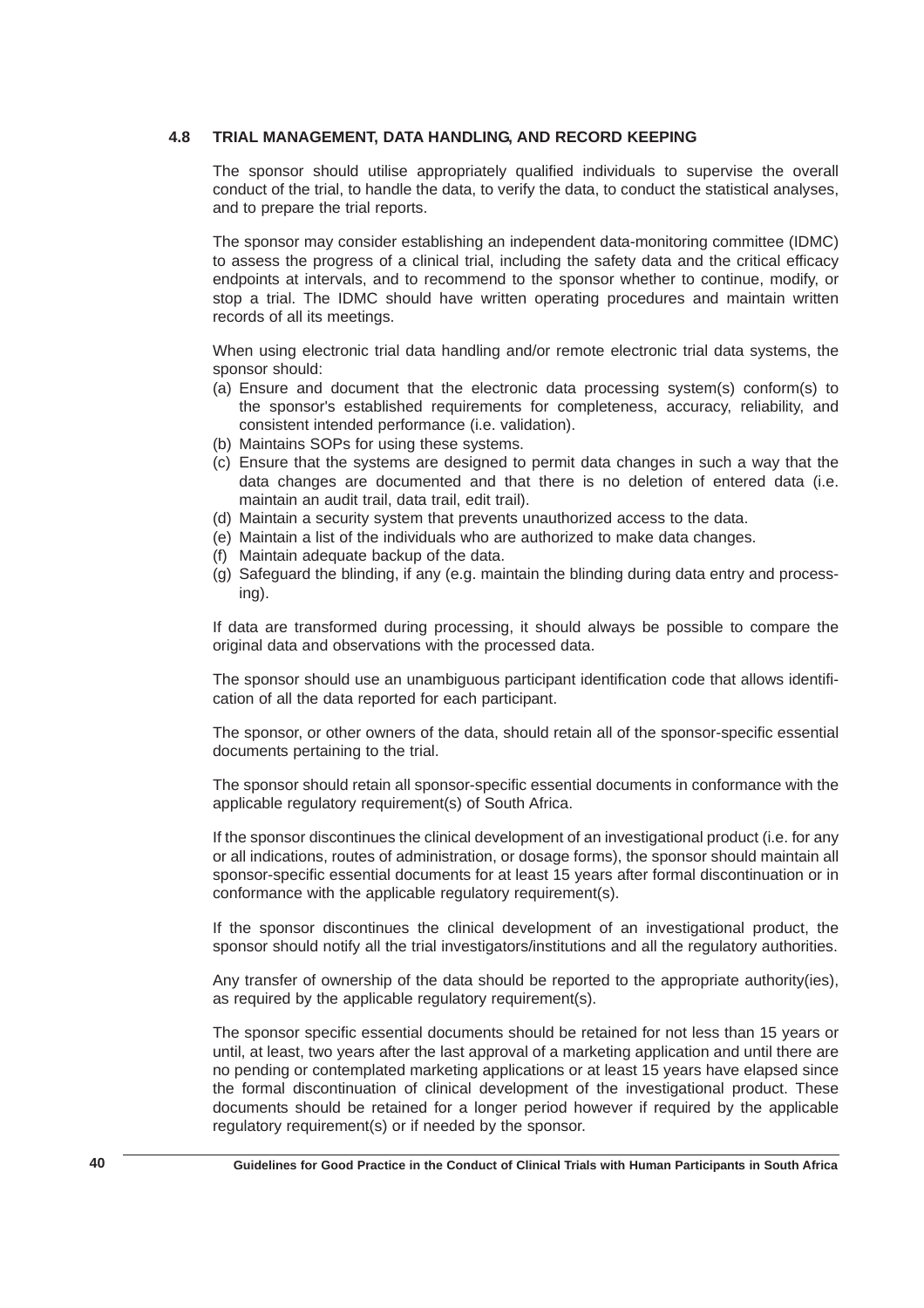The sponsor should inform the investigator(s)/institution(s) in writing of the need for record retention and should notify the investigator(s)/institution(s) in writing when the trial related records are no longer needed.

#### **4.9 INVESTIGATOR SELECTION**

The sponsor is responsible for selecting the investigator(s). Each investigator should be qualified by training and experience and should have adequate resources to properly conduct the trial for which the investigator is selected. If the organisation of a coordinating committee and/or selection of coordinating investigator(s) are to be utilised in multicentre trials, their organisation and/or selection are the sponsor's responsibility.

Before entering an agreement with an investigator to conduct a trial, the sponsor should provide the investigator(s) with the protocol and an up-to-date Investigator's Brochure, and should provide sufficient time for the investigator to review the protocol and the information provided.

The sponsor should obtain the investigator's agreement:

- (a) to conduct the trial in compliance with these Guidelines, GCP, the requirements of the MCC and with the protocol agreed to by the sponsor and given approval by the relevant ethics committee;
- (b) to comply with procedures for data recording/reporting;
- (c) to permit monitoring, auditing and inspection; and
- (d) to retain the trial related essential documents until the sponsor informs the investigator/ institution that these documents are no longer needed.

The sponsor and the principal investigator should sign the protocol, or an alternative document, to confirm this agreement.

#### **4.10 ALLOCATION OF RESPONSIBILITIES**

Prior to initiating a trial, the sponsor should define, establish, and allocate all trial-related duties and functions. These must be clearly documented in the protocol related documents.

## **4.11 COMPENSATION TO PARTICIPANTS AND INVESTIGATORS<sup>30</sup>**

The MCC, ethics committees and other relevant regulatory authorities require that all participants in clinical trials are covered by comprehensive insurance for injury and damage. Notwithstanding the absence of legal commitment, the sponsor should pay compensation to patient-volunteers suffering bodily injury, including death, in accordance with these Guidelines.

Compensation should be paid when, on the balance of probabilities, the injury was attributable to the administration of a medicinal product under a trial or any clinical intervention or procedure provided for by the protocol that would not have occurred but for the inclusion of the participant in the trial.

Compensation should be paid to a child injured in-utero through the participation of the participant's mother in a clinical trial as if the child were a patient-volunteer with the full benefit of these Guidelines.

<sup>&</sup>lt;sup>30</sup> Association of the British Pharmaceutical Industry Compensation Guidelines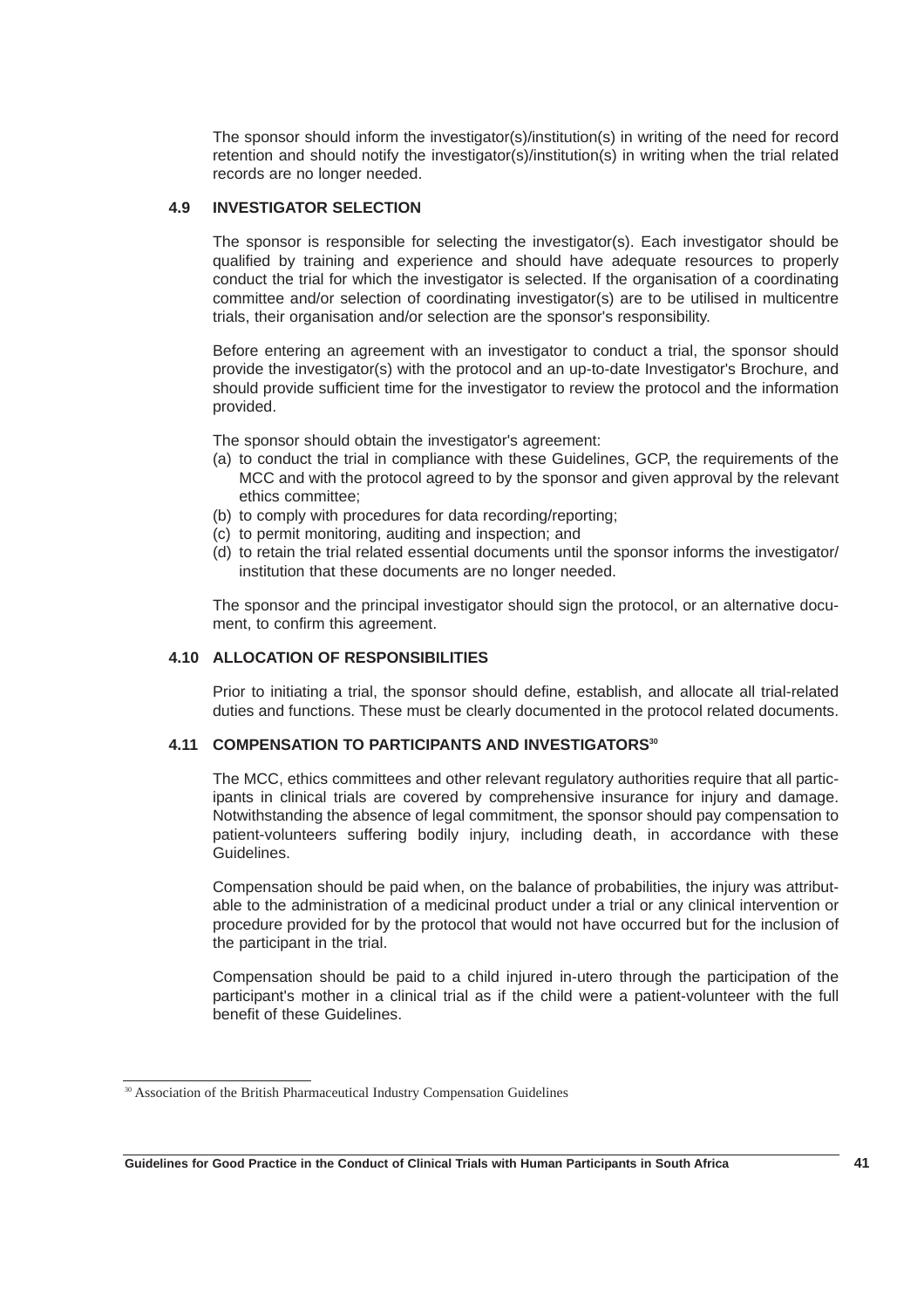Compensation should only be paid for the more serious injury of an enduring and disabling character (including exacerbation of an existing condition) and not for temporary pain or discomfort or less serious or curable complaints.

Where there is an adverse reaction to a medicinal product under trial and injury is caused by a procedure adopted to deal with that adverse reaction, compensation should be paid for such injury as if it were caused directly the medicinal product under trial.

Neither the fact that the adverse reaction causing the injury was foreseeable or predictable, nor the fact that the participant has freely consented (whether in writing or otherwise) to participate in the trial should exclude a participant from consideration for compensation under these guidelines.

For the avoidance of doubt, compensation should be paid regardless of whether the participant is able to prove that the sponsor has been negligent in relation to research or development of the medicinal product under trial or that the product is defective and therefore, the sponsor is under strict liability in respect of injuries caused by it.

No obligation to pay compensation:

- For the failure of a medicinal product to have its intended effect or to provide any other benefit to the participant.
- For injury caused by other licensed medicinal products administered to the participant for the purpose of comparisons with the product under trial.
- To participants receiving placebo in consideration of its failure to provide a therapeutic benefit.
- (or it should be abated as the case may be) to the extent that the injury has arisen through:
	- a significant departure from the agreed protocol;
	- the wrongful act or default of a third party, including a doctor's failure to deal adequately with an adverse event; or
	- through contributory negligence by the participant.

The amount of compensation should be paid appropriate to the nature, severity and persistence of the injury and should in general terms be consistent with the quantum of damages commonly awarded for similar injuries by a South African Court in cases where legal liability is admitted.

Compensation should be abated, or in certain circumstances excluded, in the light of the following factors (which will depend on the level of risk the participant can reasonably be expected to accept):

- the seriousness of the disease being treated, the degree of probability that adverse reactions will occur and any warning given; and
- the risks and benefits of the established treatments relative to those known or suspected of the trial medicines.

This reflects the fact that flexibility is required given the particular participant's circumstances. As an extreme example there may be patient suffering from a serious or life-threatening disease who is warned of certain defined risk of adverse reaction. Participation in the trial is then based on an expectation that the benefit/risk ratio associated with participation may be better than that associated with alternative treatment. It is, therefore, reasonable that the participant accepts the high risk and should not expect compensation for the occurrence of the adverse drug reaction of which he or she was told.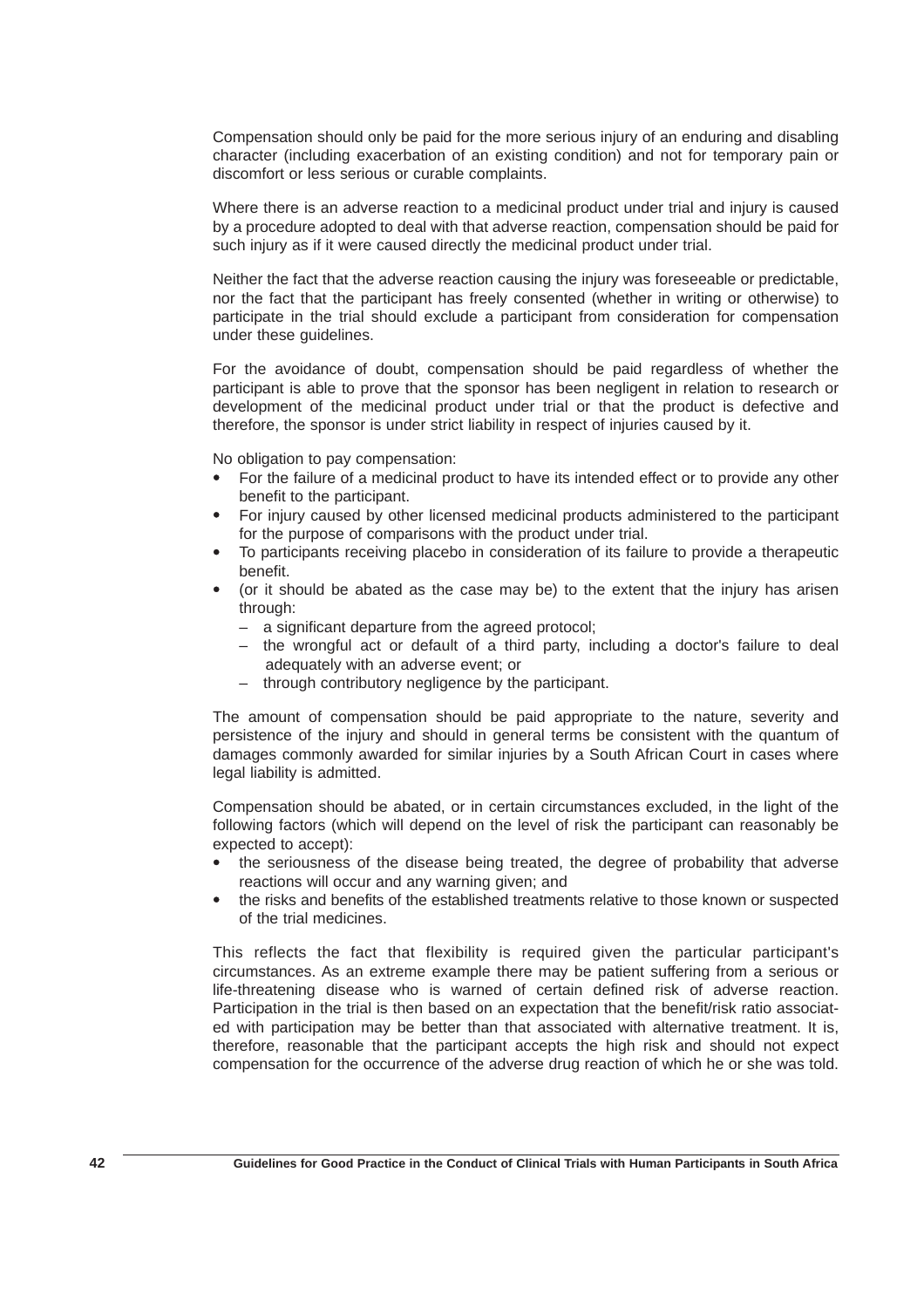In any case where the sponsor concedes that payment should be made to a participant but there exists a difference of opinion between sponsor and participant as to the appropriate level of compensation, it is recommended that the sponsor agrees to seek at its own cost (and make available to the participants) the opinion of a mutually acceptable independent expert, and that his/her opinion should be given substantial weight by the sponsor in reaching its decision on the appropriate payment to be made.

Claims in pursuant to the Guidelines should be made by the participant to the sponsor, preferably via the investigator, setting out details of the nature and background of the claim and, subject to the participant providing on request an authority for the sponsor to review any medical records relevant to the claim, the sponsor should consider the claim expeditiously.

The undertaking given by a sponsor extends to injury arising (at whatever time) from all administrations, clinical interventions or procedures occurring during the course of the trial but not to treatment extended beyond the end of the trial at the instigation of the sponsor. The use of unlicensed products beyond the trial is wholly the responsibly of the treating doctor. The MCC must be informed in writing of any such activities.

The fact that a sponsor has agreed to abide by these Guidelines in respect of a trial does not affect the right of a participant to pursue a legal remedy in respect of injury alleged to have been suffered as a result of participation. Nevertheless, participants will normally be asked to accept that any payment made under the Guidelines will be in full settlement of their claims. Clinical trials insurance in no way replaces a clinician's malpractice insurance.

#### **4.12 TRIAL INCENTIVES**

Incentives for potential trialists to submit themselves for research purposes need careful consideration. Incentives should not be so excessive so as to unfairly influence a participant's inclusion in a trial. Incentives such as financial, transport, and food should be fair and reasonable without 'making the patient an offer they cannot refuse' and thereby influence the potential participant to overlook other important considerations. The sponsor must ensure that participants are reimbursed for all reasonable costs incurred by their participation in the trial.

The sponsor must also ensure that information on incentives offered to participants involved in the trial is included in the protocol. If the study is multi-centered, information on the incentives given to participants at all the different trial sites, irrespective if these are multinational, must also be provided. Differences in the incentives across sites must be explained.

#### **4.13 FINANCING**

The financial aspects of the trial should be documented in an agreement between the sponsor and the principal investigator/Contracted Research Organisation/institution.

A declaration must be signed by both the sponsor and the principal investigator which states that there are sufficient funds available to complete the study.

#### **4.14 INFORMATION ON INVESTIGATIONAL PRODUCT(S)**

When planning trials, the sponsor should ensure that sufficient safety and efficacy data from pre-clinical studies and/or clinical trials are available to support human exposure by the route, at the dosages, for the duration, and in the trial population to be studied.

The sponsor should update the Investigator's Brochure as significant new information becomes available.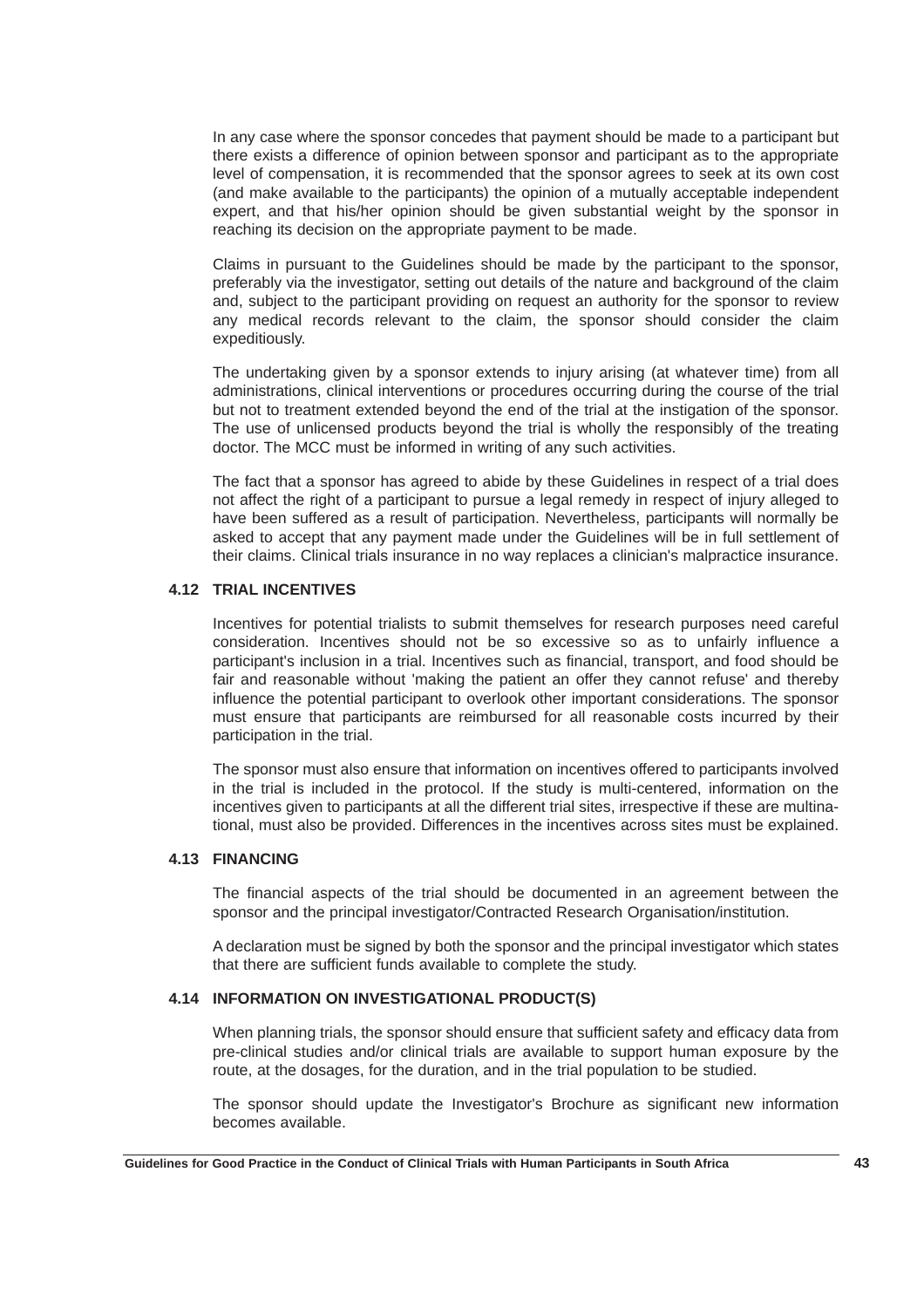## **4.15 MANUFACTURING, PACKAGING, LABELLING, AND CODING INVESTIGATIONAL PRODUCT(S)**

The sponsor should ensure that the investigational product(s) (including active comparator(s) and placebo, if applicable) is characterised as appropriate to the stage of development of the product(s), is manufactured in accordance with any applicable Good Manufacturing Practice (GMP), and is coded and labeled in a manner that protects the blinding, if applicable. The labeling should comply with MCC requirement(s). (e.g. Labels of materials used in clinical trials should clearly state that it is clinical trial material, provide information on the expiry date and give sponsor contact details).

The sponsor should determine, for the investigational product(s), acceptable storage temperatures, storage conditions (e.g. protection from light), storage times, reconstitution fluids and procedures, and devices for product infusion, if any. Compliance with the Good Pharmacy Practice (GPP), where applicable, will be required. The sponsor should inform all involved parties (e.g. monitors, investigators, pharmacists, storage managers) of these determinations.

The investigational product(s) should be packaged to prevent contamination and unacceptable deterioration during transport and storage. In blinded trials, the coding system for the investigational product(s) should include a mechanism that permits rapid identification of the product(s) in case of a medical emergency, but does not permit undetectable breaks of the blinding.

If significant formulation changes are made in the investigational or comparator product(s) during the course of clinical development, the results of any additional studies of the formulated product(s) (e.g. stability, dissolution rate, bioavailability) needed to assess whether these changes would significantly alter the pharmacokinetic profile of the product should be available prior to the use of the new formulation in clinical trials.

## **4.16 SUPPLYING AND HANDLING INVESTIGATIONAL PRODUCT(S)**

The sponsor is responsible for supplying the principal investigator with the investigational product(s).

The sponsor should not supply an investigator/institution with the investigational product(s) until the sponsor obtains all required documentation (e.g. approval from the appropriate ethics committee and the MCC and other applicable regulatory authority(ies)).<sup>31</sup>

The sponsor should ensure that written procedures include instructions that the investigator/institution should follow for the handling and storage of investigational product(s) for the trial and documentation thereof. The procedures should address adequate and safe receipt, handling, storage, dispensing, retrieval of unused product from participants, and return of unused investigational product(s) to the sponsor (or alternative disposition if authorised by the sponsor and in compliance with the MCC approved protocol and/or where available, applicable regulatory requirement(s)).

The sponsor should:

- (a) Ensure timely delivery of investigational product(s) to the PI/investigator(s).
- (b) Maintain records that document shipment, receipt, disposition, return, and destruction of the investigational product(s).

<sup>&</sup>lt;sup>31</sup> The approval letter from the Medicines Regulatory Authority is also an authorization document to import unregistered medication under section 21 of Act 101 of 1965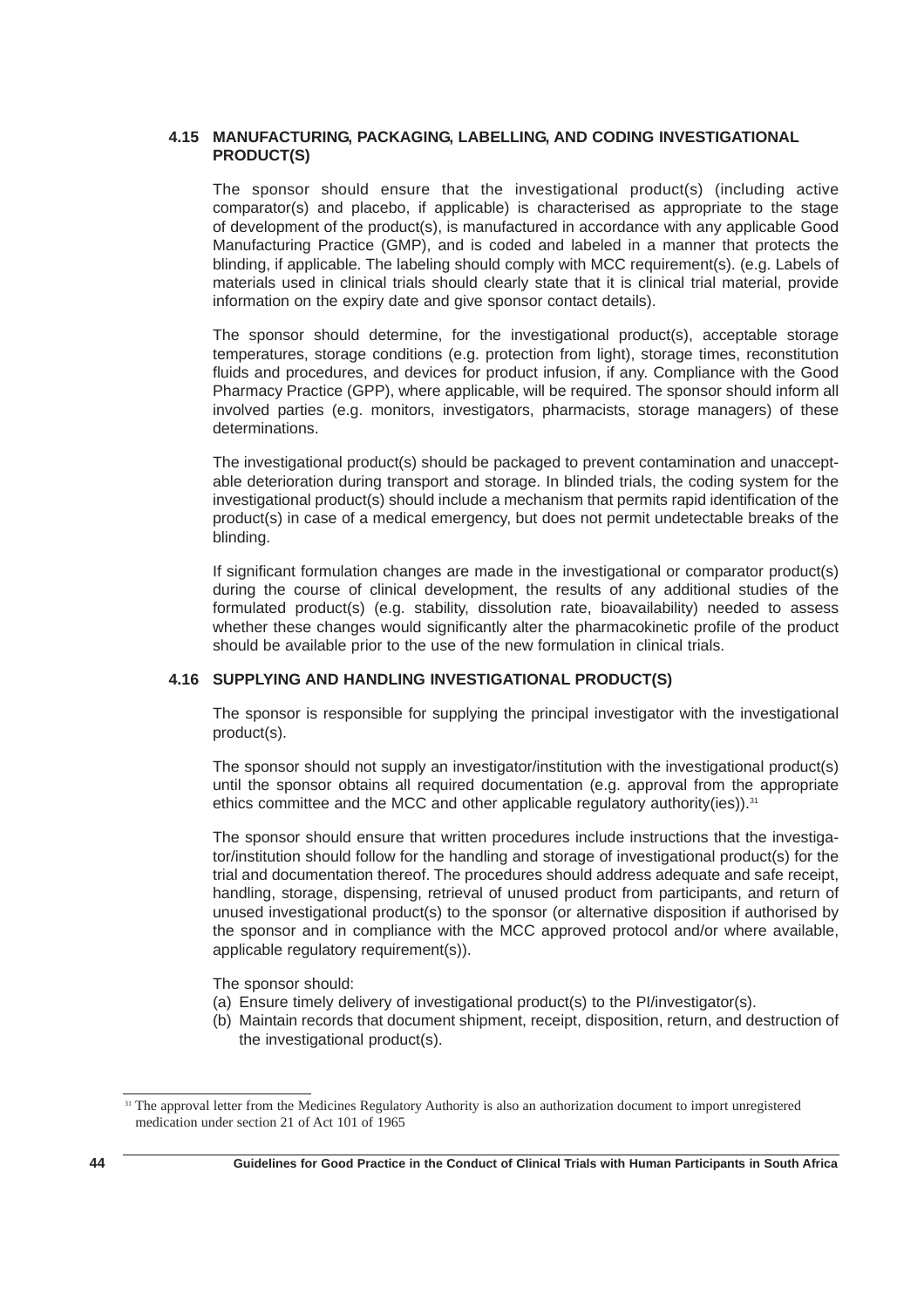- (c) Maintain a system for retrieving investigational products and documenting this retrieval (e.g. for deficient product recall, reclaim after trial completion, expired product reclaim).
- (d) Maintain a system for the disposition of unused investigational product(s) and for the documentation of this disposition. Disposal must be done according to MCC regulation.

The sponsor should:

- (a) Take steps to ensure that the investigational product(s) are stable over the period of use.
- (b) Maintain sufficient quantities of the investigational product(s) used in the trials to reconfirm specifications, should this become necessary, and maintain records of batch sample analyses and characteristics. To the extent stability permits, samples should be retained either until the analyses of the trial data are complete or as required by the applicable regulatory requirement(s), whichever represents the longer retention period.

#### **4.17 RECORD ACCESS**

The sponsor should ensure that it is specified in the protocol or other written agreement that the investigator(s)/institution(s) provide direct access to source data/documents for trial-related monitoring, audits, ethics committee review, and regulatory inspection.

The sponsor should verify that each participant has consented, in writing, to direct access to his/her original medical records for trial-related monitoring, audit, ethics committee review, and regulatory inspection.

#### **4.18 SAFETY INFORMATION**

The sponsor is responsible for the ongoing safety evaluation of the investigational product(s).

The sponsor should promptly notify, in writing all concerned investigator(s) and the MCC and ethics committee of findings that could affect adversely the safety of participants, impact the conduct of the trial, or alter the ethics committee's approval/favourable opinion to continue the trial. Study participants should also be informed of any new information that could adversely affect their safety.

## **4.19 ADVERSE DRUG REACTION REPORTING**

The sponsor should expedite the reporting of all adverse drug reactions (ADRs) that are both serious and unexpected to all concerned, including investigator(s)/institutions(s), research ethics committee(s), and to the MRA.32

The expedited reporting should occur within the timeframe and format specified by the MCC. Serious unexpected adverse events suspected to be related to the investigational product/s or investigation procedures should be reported to the relevant research ethics committee as soon as possible, and in line with the requirements of the MCC adverse events reporting guideline.

If the study is multi-centred, the sponsor should ensure that all serious and unexpected adverse drug events that occur in other study sites are also reported without delay on a six monthly basis to all appropriate parties including, investigator(s), research ethics committee(s), and to the MCC.

<sup>&</sup>lt;sup>32</sup> For more information on reporting of adverse drug reactions refer to, Medicines Control Council/Department of Health (2003) Reporting of Adverse Drug Reactions in South Africa, Version MCC2003/1, http://www.mccza.com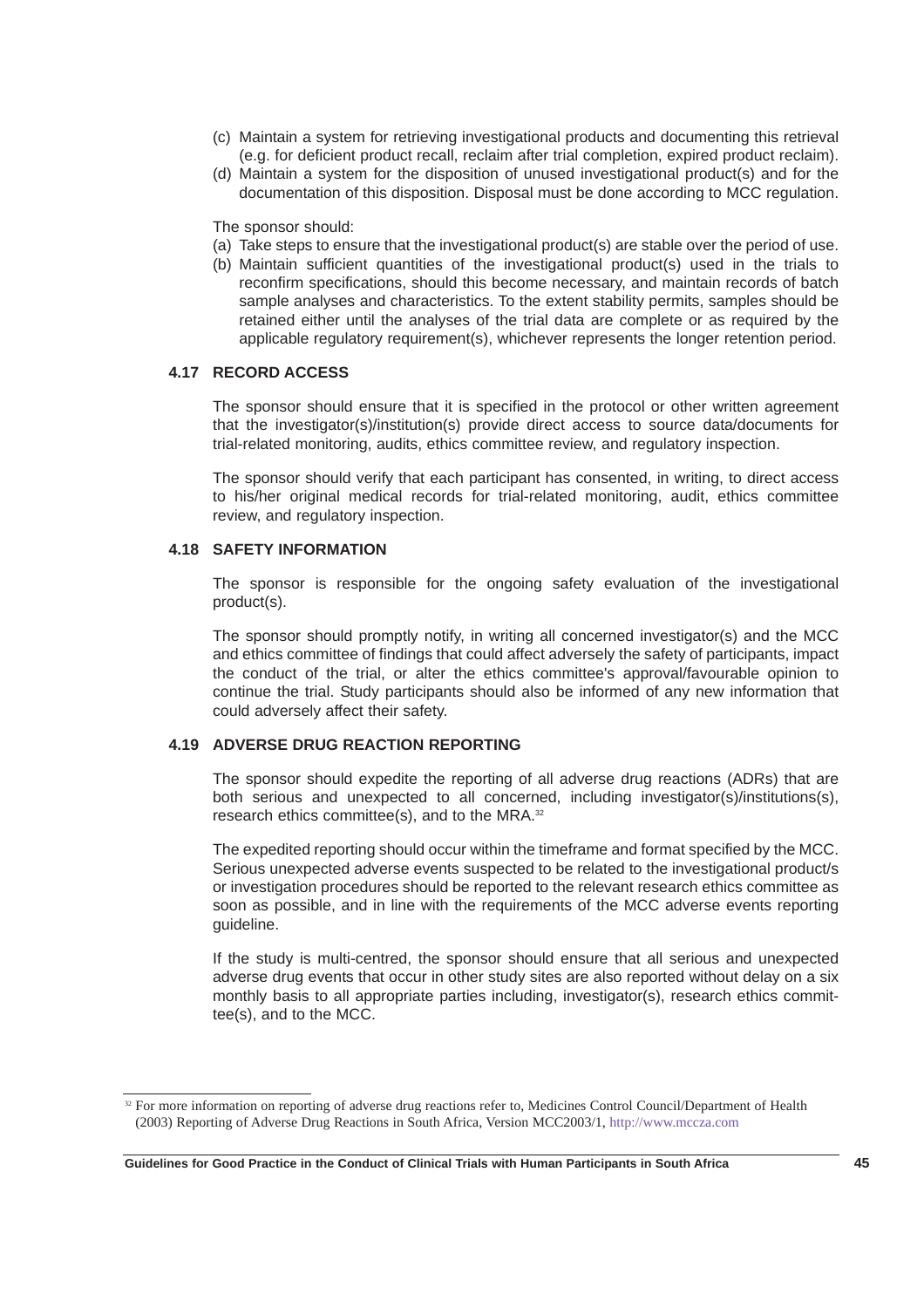The sponsor should submit to the MCC and research ethics committees all safety updates and periodic reports, as required by applicable regulatory requirement(s). Review of reported serious and unexpected adverse drugs events need to include analysis, evaluation and complete account of the entire body of safety information of the drug, as such data may have emerged during the course of clinical trials by the PI and in the international data set.

#### **4.20 PREMATURE TERMINATION**

The sponsor must ensure that the procedures for unblinding on the account of adverse events or by accident and the premature termination of a trial are clearly documented within the study protocol. Such events must be reported to all concerned including the PI/investigator(s)/institutions(s), the research ethics committee(s), and the MCC.

#### **4.21 REPORTING AND RELEASE OF TRIAL RESULTS**

The sponsor is responsible for ensuring that trial activities and outcomes are routinely reported to the appropriate research ethics committee and the MCC.

The results of all trials must be communicated to the appropriate ethics committee, the MCC and the Director General of Health. The sponsor and the principal investigator are responsible for the appropriate dissemination of the trial findings.

The sponsor must notify the MCC of all Phase IV trials.

#### **4.22 PUBLICATION OF TRIAL RESULTS**

The principal investigator has a duty and right to publish trial results, irrespective of the sponsor's consent. Trial results should always be reported to the relevant accredited research ethics committee, the MCC and the Department of Health via the South African National Clinical Trial Register. Results should be disclosed within one year of study completion (i.e. one year after the actual date that analysis is concluded for the protocol). Results of trials of commercially developed drugs may be disclosed within one year of first product launch. For collaborative studies and multi-centre trials, publication conditions need to be clearly outlined in the protocol, and approved by the relevant regulatory authorities.

#### **4.23 NON-COMPLIANCE PROCEDURES**

The sponsor has an ethical duty to inform the appropriate research ethics committee and MCC of possible instances of serious contravention of GCP during the course of a clinical trial that affect participant's safety, the credibility of data and/or the ethics of the trial.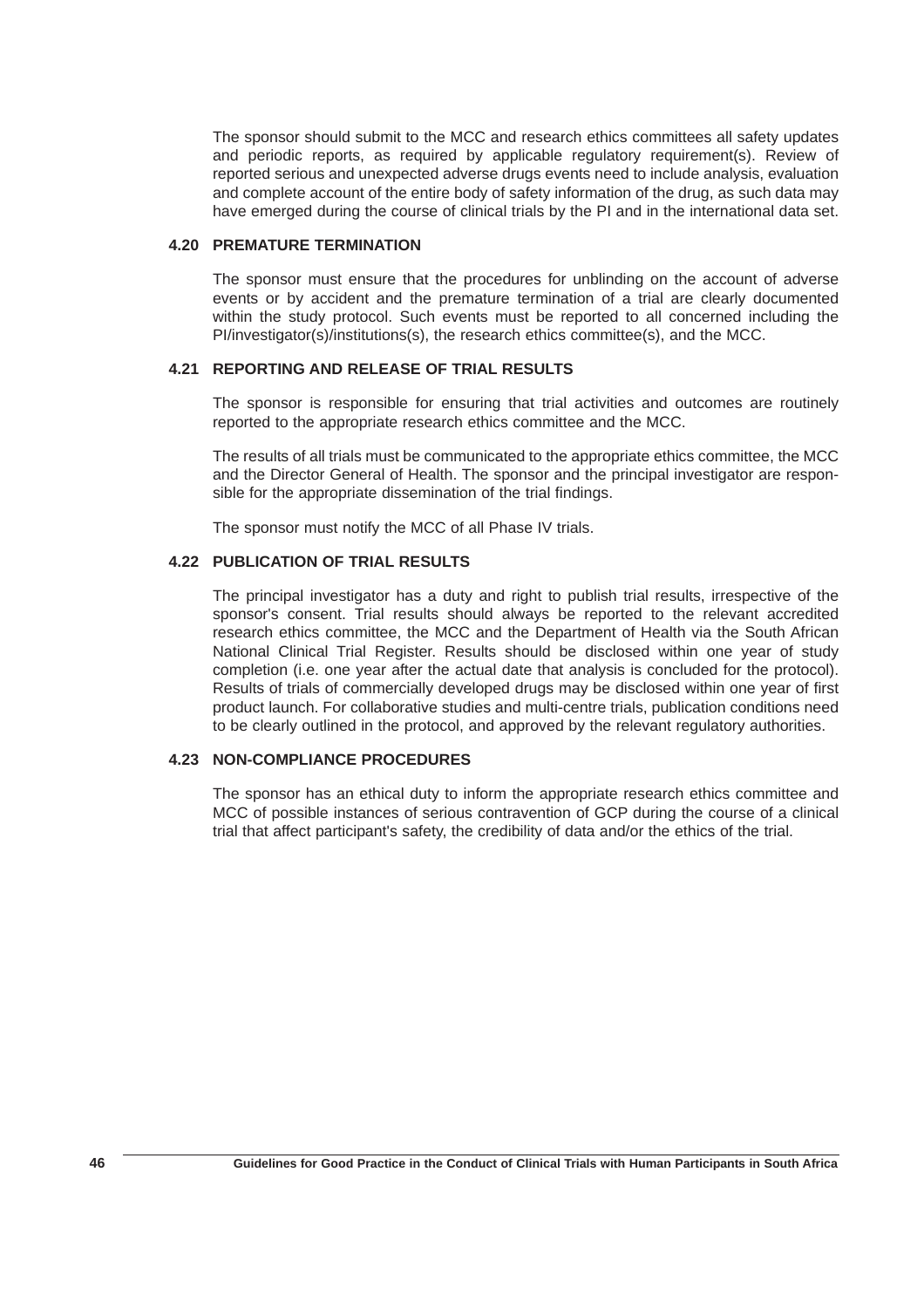## **5. QUALITY ASSURANCE**

Quality assurance has been defined as, "All those actions that are established to ensure that the trial is performed and the data are generated, documented (recorded), and reported in compliance with these quidelines ... and the applicable regulatory requirements."<sup>33</sup> Quality assurance of clinical trials in South Africa is achieved at a number of levels, through monitoring, audits and inspections.

## **5.1 THE MONITOR**

The monitor is appointed by the sponsor and is an important communication link between the sponsor and the investigator(s).

**5.1.1 Responsibilities of the Monitor:** The main responsibility of the monitor is to oversee and report on the progress of a study. The monitor should follow standard operating procedures (SOPs) to ensure that a study is conducted and reported in accordance with the protocol, SOPs, and appropriate legislation, and that the rights and well-being of the participants are protected.

The monitor should ideally have adequate medical, pharmaceutical and/or scientific qualifications. Acceptable qualifications for a monitor depend upon the type of study and the investigational product. The monitor should be fully cognisant of the product under investigation, clinical research procedures and the requirements of the protocol and related documents.

A written record should be kept of the monitor's visits, telephone calls and letters to the principal investigator.

The monitor or other contact person, appointed by the sponsor and known to the principal and co-investigator, should be available at any time for consultation or reporting of serious adverse events.

**5.1.2 Prior to Commencing the Study:** Prior to the start of the study the monitor should visit the principal investigator to verify that the site, staff and facilities for the study comply with the requirements of the protocol and sponsor SOPs. The monitor may be accompanied by the sponsor's staff during this visit.

Laboratories participating in the study should be checked by the monitor to ensure that they are accredited by an appropriate accreditation organisation and that they have adequate quality assurance.

- **5.1.3 Contacts with the Principal investigator and Co-Investigator(s):** The monitor should ascertain:
	- the qualifications of the principal and co-investigator(s), i.e. written curriculum vitae;
	- the principal and co-investigator's understanding of the data on the investigational product, including pharmaceutical, pre-clinical and if appropriate, clinical data (investigator's brochure);
	- the investigator(s) awareness of their obligations in undertaking the study;
	- that the investigator(s) agree to conduct the clinical study in accordance with the protocol, these Guidelines, the Declaration of Helsinki, Standard Operating Procedures (SOPs), relevant legislation and good clinical research practice;

<sup>33</sup> MRC (1998) Guidelines for Good Clinical Practice in Clinical Trials, 20 Park Crescent, London, W1N 4AL, United Kingdom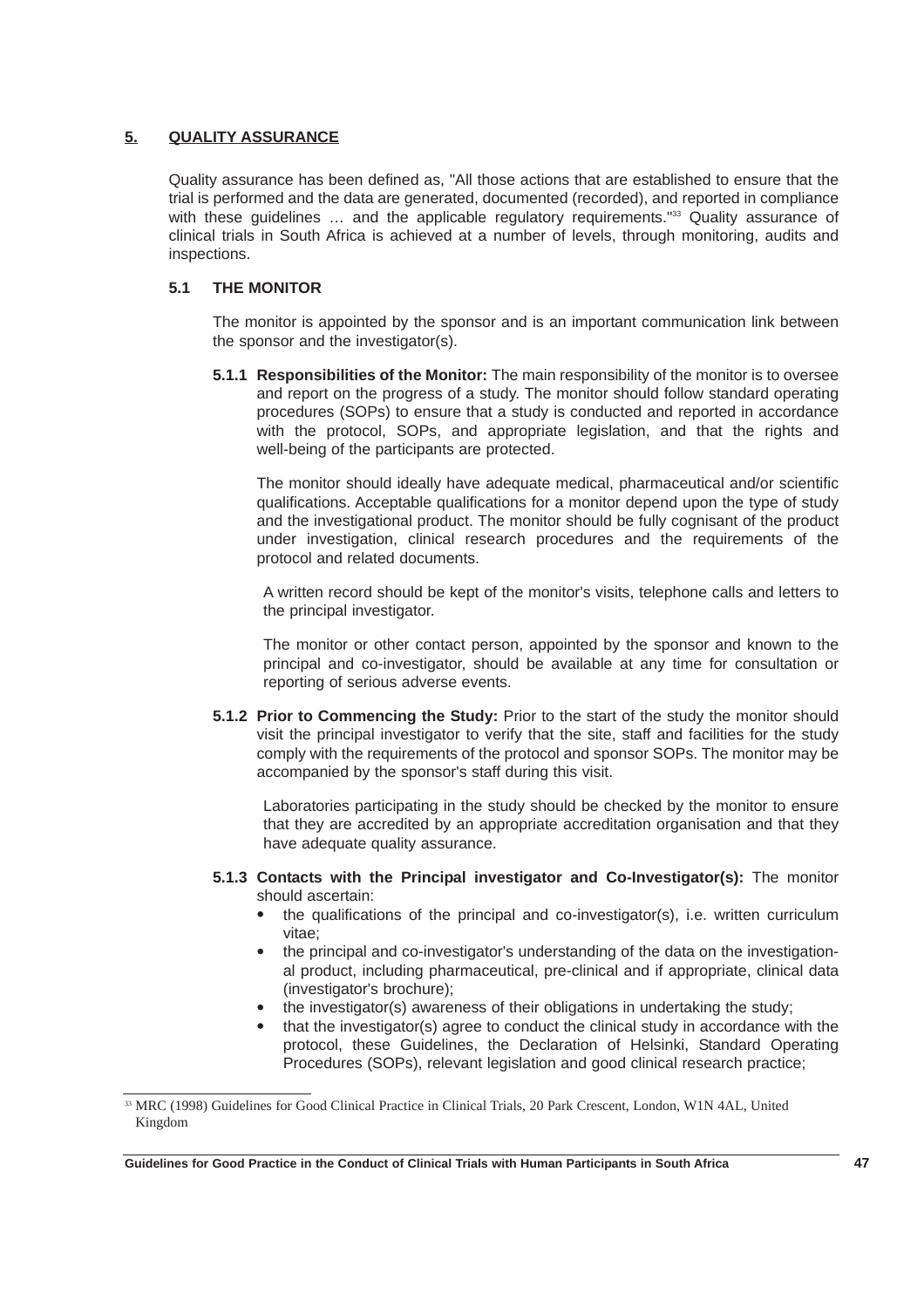- that the investigator(s) will accept the relevant controls, including data verification procedures, audit and/or inspection;
- that each investigator has the means necessary to carry out the study safely with regard to factors such as availability of participants for recruitment, facilities, medical, paramedical staff and clerical support; and
- the compatibility of the proposed study with the principal and co-investigator's research and other commitments.

The monitor should also:

- inform each principal investigator of the names of the other principal investigators working on the same protocol in South Africa and other principal investigator(s) overseas;
- check that storage, dispensing and documentation of the supply of investigational product(s) is safe and appropriate and in accordance with local regulations and SOPs;
- explain the treatment code and the procedures for breaking of the code, under conditions described in the protocol and how to reach the appropriate person(s) in an emergency;
- ascertain the membership of the research ethics committee and check that it is accredited by the National Health Research Ethics Council;
- confirm that the regulatory requirements, research ethics committee review procedures and informed consent procedures are followed and recorded;
- inform the investigator(s) of the established requirements concerning the retention of records and retrieval of data (see also section 6);
- discuss in detail the protocol and protocol related documents prior to obtaining the principal investigator's signed approval;
- check the descriptions of the methods, normal and reference values for the tests to be performed during the study;
- provide the principal investigator with written information suitable for developing the patient information package;
- obtain a copy of the relevant approval(s) from the local ethics committee and, where applicable, clinical institution prior to study commencement;
- obtain a copy of relevant approval from the MCC; and
- obtain a copy of the SANCTR number issued by the Department of Health.
- **5.1.4 Contacts with Staff:** The monitor should check that all staff involved in the study are informed about its scope and procedures by:
	- obtaining a signed and dated list of names of the staff directly involved in the study and a description of the functions of each person in the study;
	- making contact with the senior doctor or head of department/centre who is responsible for research and receive assurance that the study is compatible with the work at the study site from both medical and administrative points of view; and
	- discussing, preferably at a single meeting, the study protocol and the conduct of the study with the staff involved and their superiors e.g. medically responsible senior doctor or head of department/centre.

Immediately prior to the proposed starting date it is advisable for the monitor to visit the study site to ensure the investigator has all the required materials, e.g. CRFs, investigational product supplies, consent forms and information leaflets.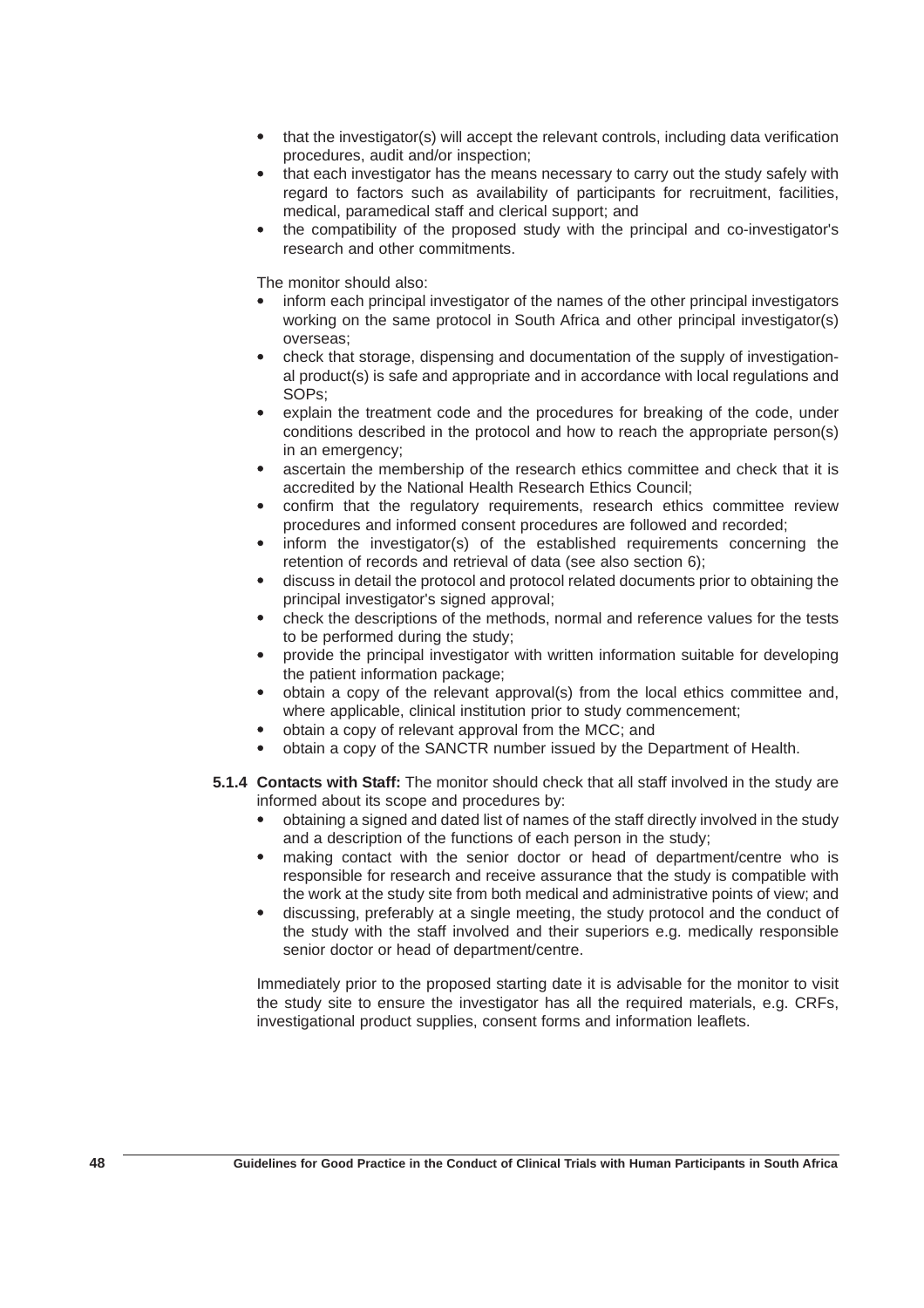**5.1.5 During the Course of the Study:** The monitor should maintain personal contact with the principal investigator by visiting the study site regularly and, if necessary, assemble and meet with the participating staff. The frequency of these visits will depend on the SOPs, the number of participants involved and the nature of the study.

The monitor should ensure:

- that each investigator has access to a mechanism to identify the treatment of a particular participant:
- that informed consent for each participant has been obtained prior to commencement of any protocol required activity for that participant:
- that all investigational products are used according to the conditions in the protocol;
- that participant compliance is properly documented;
- that the principal investigator retains all necessary study documentation;
- that source data are available, to ascertain the existence of the participant and enable information recorded in the CRFs, e.g. biological results, radiographs, to be verified where possible. The source data should also be checked for correct labelling, dating, signatures, etc. (Source data may be the original or a signed and verified copy, as agreed with the sponsor). Access to source data must take place within the requirements of the privacy legislation and is dependent on the express informed consent of the participant which may be collected at the time of original enrolment into the study;
- that any changes to the CRFs are properly documented, signed and dated;
- that any problems which arise in the course of the study, or may be foreseen, are discussed; and
- that the investigational product(s) are managed in accordance with Section 4 and that full dispensing or distribution records of the investigational product(s) are maintained.

The monitor must make every effort to maintain confidentiality of information about the participant, including the participant's identity when checking documentation. The monitor should ensure that all information relating to an individual participant is collected and stored by the investigator in compliance with the privacy legislation.

Completed and signed CRFs should be collected during the course of the study or immediately upon their completion or in the event of premature termination of a study.

The monitoring visit should normally include an evaluation of:

- the progress of the study, determination of recruitment status, number of withdrawals and adverse events;
- the activities of the principal investigator and his or her staff and the continuing ability of the centre to participate in the study;
- adherence to the protocol and related documents. In particular the monitor should make an effort to obtain maximum information on any missing or unclear data;
- the conformity of the data presented in the CRFs with source data;
- the essential documents to ensure that they are being correctly filled in and stored in compliance with the protocol;
- monitoring (including observation where appropriate) of the informed consent procedure.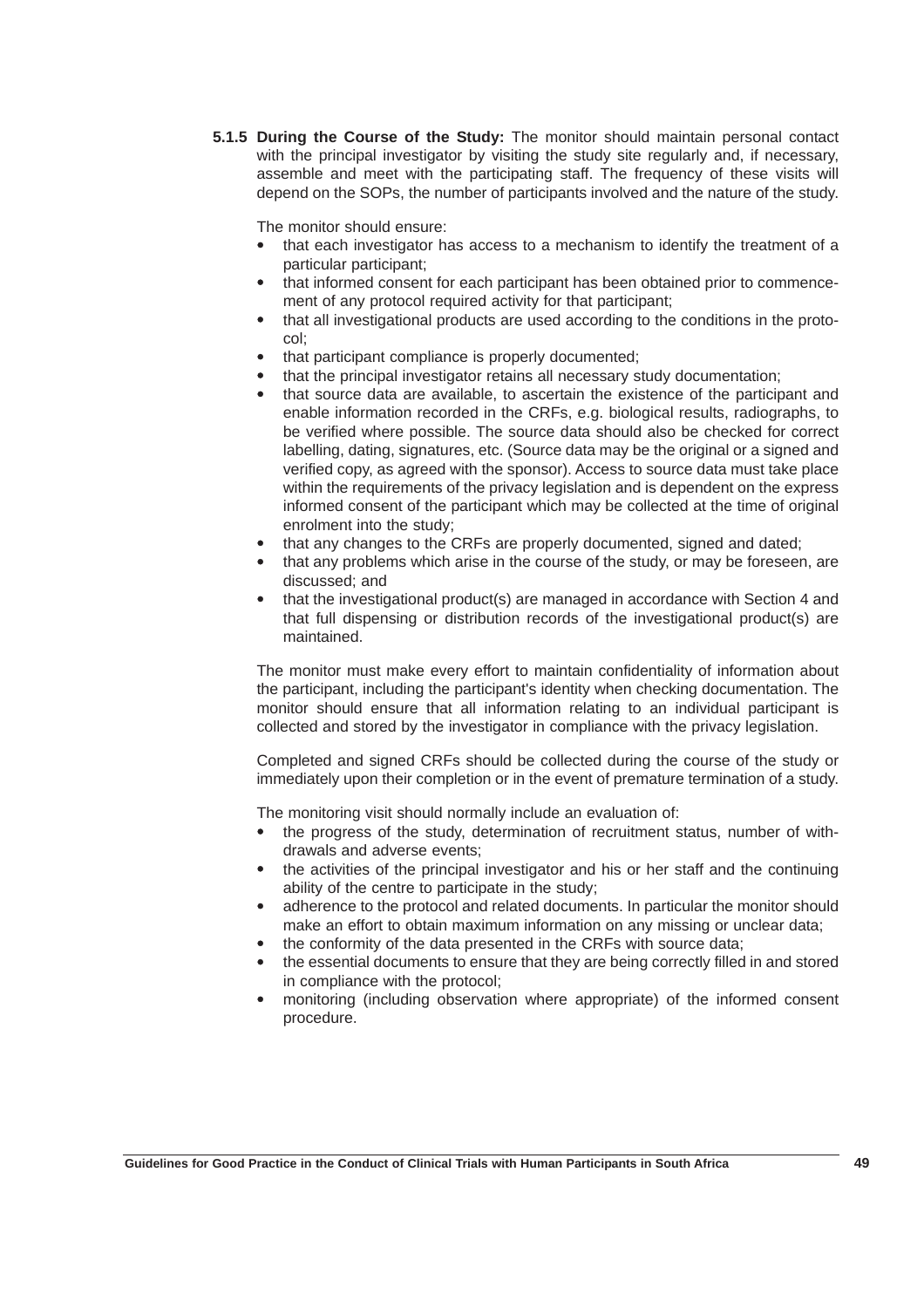The monitor should check that a report is prepared every six months to fulfil the reporting requirements of the sponsor, ethics committees and MCC.

The monitor should inform and discuss with the principal investigator and coinvestigators the possible effects on the safety or ethics of the study of any new data relating to the investigational product(s). All proposed protocol amendments must have the agreement of both the principal investigator and sponsor, and any information which is felt to have a significant effect on the safety or the ethics relating to the study should be presented to the relevant accredited ethics committee by the principal investigator.

- **5.1.6 After Completion of the Study:** When a study is completed the monitor should ensure:
	- that complete documentation of all clinical and laboratory investigations is available in the CRFs;
	- that all CRFs are collected and placed for safe keeping in accordance with regulatory requirements, privacy legislation and the sponsor's operating procedures;
	- that the principal investigator has notified the study participants, ethics committees and, if required, regulatory authorities that the study has been completed;
	- that treatment codes are collected, recording all cases where the treatment code has been broken and the reasons for doing so;
	- that the principal investigator is aware of the archiving requirements for source data and primary records;
	- that the standard operating procedure for unused supplies of the investigational product(s) is followed, i.e. unused supplies are collected or destroyed; that an appropriate record is kept in collaboration with the pharmacist or person designated as responsible for handling the investigational product(s); and
	- that the study information is collated and sent to the reporting centre for multinational studies.

## **5.2 AUDIT**

If or when sponsors perform audits, as part of implementing quality assurance, they should consider:

- **5.2.1 Purpose:** The purpose of a sponsor's audit, which is independent of and separate from routine monitoring or quality control functions, should be to evaluate trial conduct and compliance with the protocol, SOPs, GCP, GPP, Good Laboratory Practices (GLP), where appropriate, and the applicable regulatory requirements.
- **5.2.2 Selection and Qualifications:** The sponsor should appoint individuals, who are independent of the clinical trials/systems, to conduct audits.

The sponsor should ensure that the auditors are qualified by training and experience to conduct audits properly. An auditor's qualifications should be documented.

**5.2.3 Auditing Procedures:** The sponsor should ensure that the auditing of clinical trials/ systems is conducted in accordance with the sponsor's written procedures on what to audit, how to audit, the frequency of audits, and the form and content of audit reports.

The sponsor's audit plan and procedures for a trial audit should be guided by the importance of the trial to submissions to regulatory authorities, the number of participants in the trial, the type and complexity of the trial, the level of risks to the trial participants, and any identified problem(s).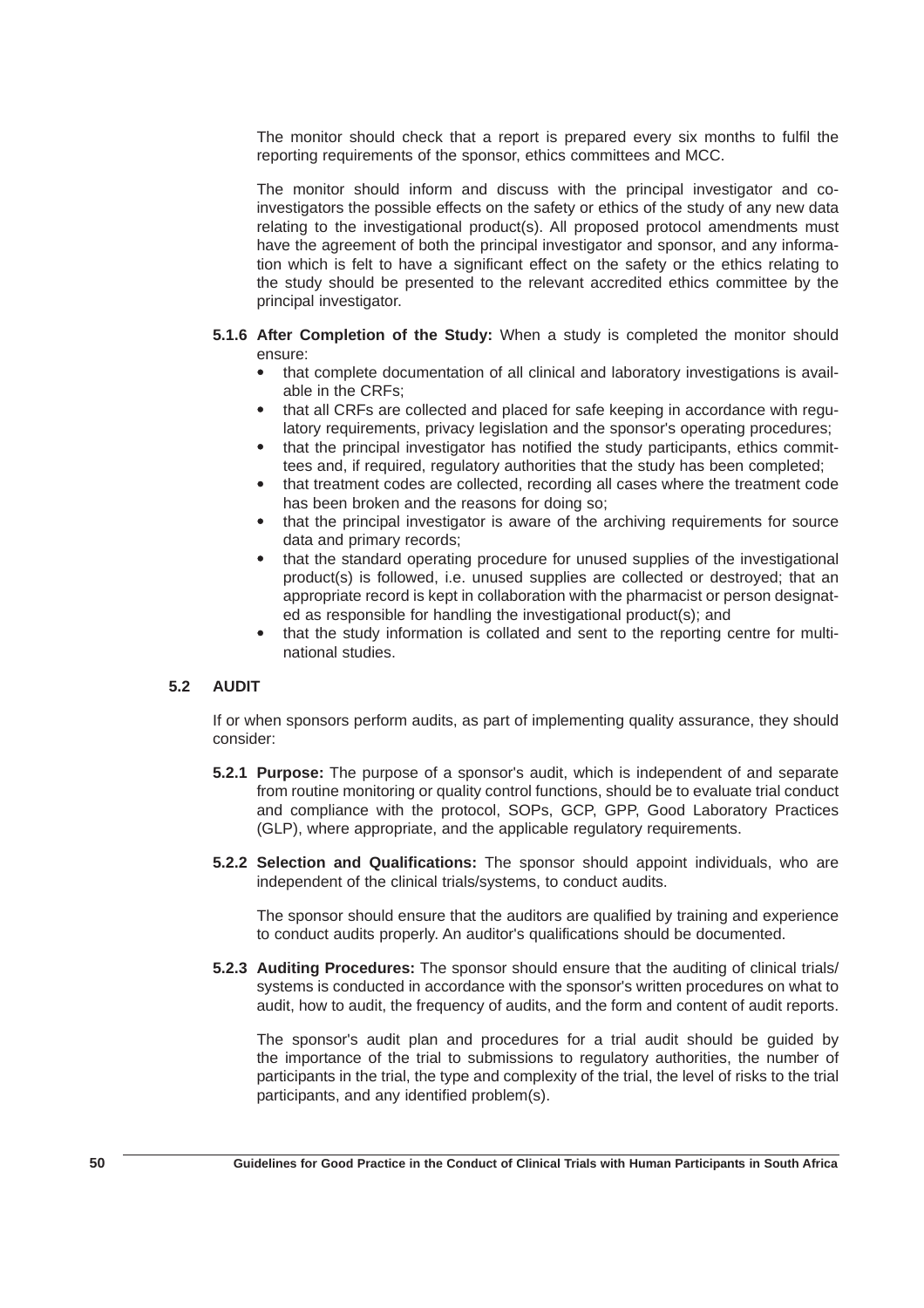The observations and findings of the auditor(s) should be documented and accessible to the ethics committee and/or the MCC.

The person responsible for auditing must submit a report to the MCC when evidence of GCP non-compliance exists, or in the course of legal proceedings.

When required by applicable law or regulation, the sponsor should provide an audit certificate.

**5.2.4 Non-compliance:** Non-compliance with the protocol, SOPs, GCP, GLP, GPP and/or applicable regulatory requirement(s) by an investigator, or by member(s) of the sponsor's staff should lead to prompt action by the sponsor to secure compliance.

If the monitoring and/or auditing identify serious and/or persistent non-compliance on the part of an investigator, the sponsor should terminate the investigator's participation in the trial. The sponsor must promptly notify the MCC, ethics committee and/or other relevant regulatory authority(s) of serious and/or persistent non-compliance on the part of an investigator, and also promptly inform the relevant authorities when an investigator's participation is terminated because of non-compliance.

- **5.2.5 Premature Termination or Suspension of a Trial:** If a trial is prematurely terminated or suspended, the sponsor should promptly inform the principal investigators, and the MCC of the termination or suspension and the reason(s) for the termination or suspension. The research ethics committee should also be informed promptly and provided the reason(s) for the termination or suspension by the sponsor or by the investigator, as specified by the applicable regulatory requirement(s). The sponsor is also responsible for ensuring that the SANCTR is updated accordingly.
- **5.2.6 Clinical Trial/Study Reports:** Whether the trial is completed or prematurely terminated, the sponsor should ensure that the clinical trial reports are prepared and provided to the regulatory agency(ies) as required by the applicable regulatory requirement(s).<sup>34</sup>

## **5.3 INSPECTIONS (Appendix C)**

As prescribed by regulations of the MCC (Medicines and Related Substances Act, 1965), the MCC may inspect the conduct of a clinical trial by on-site visits. Inspections are reserved to situations where there is a reason to believe the competency of the clinical trial site needs review, or there is some evidence of GCP non-compliance. Inspectors have the power to conduct both announced and unannounced inspections.

Such an inspection should consist of a comparison of the procedures and practices of the clinical investigator with the commitments set out in the protocol and reports submitted to the MCC by the investigator or the sponsor. Inspections may include a data audit. The MCC should have easy access to all patient files and raw data utilised for and generated during the trial.

All site data and documents must be available for verification. All observations and findings should be verifiable in order to ensure the credibility of data and to assure that the conclusions presented are derived correctly from the raw data. Verification processes must, therefore, be specified and justified.

<sup>&</sup>lt;sup>34</sup> In South Africa regulations require this to be done in 30 days.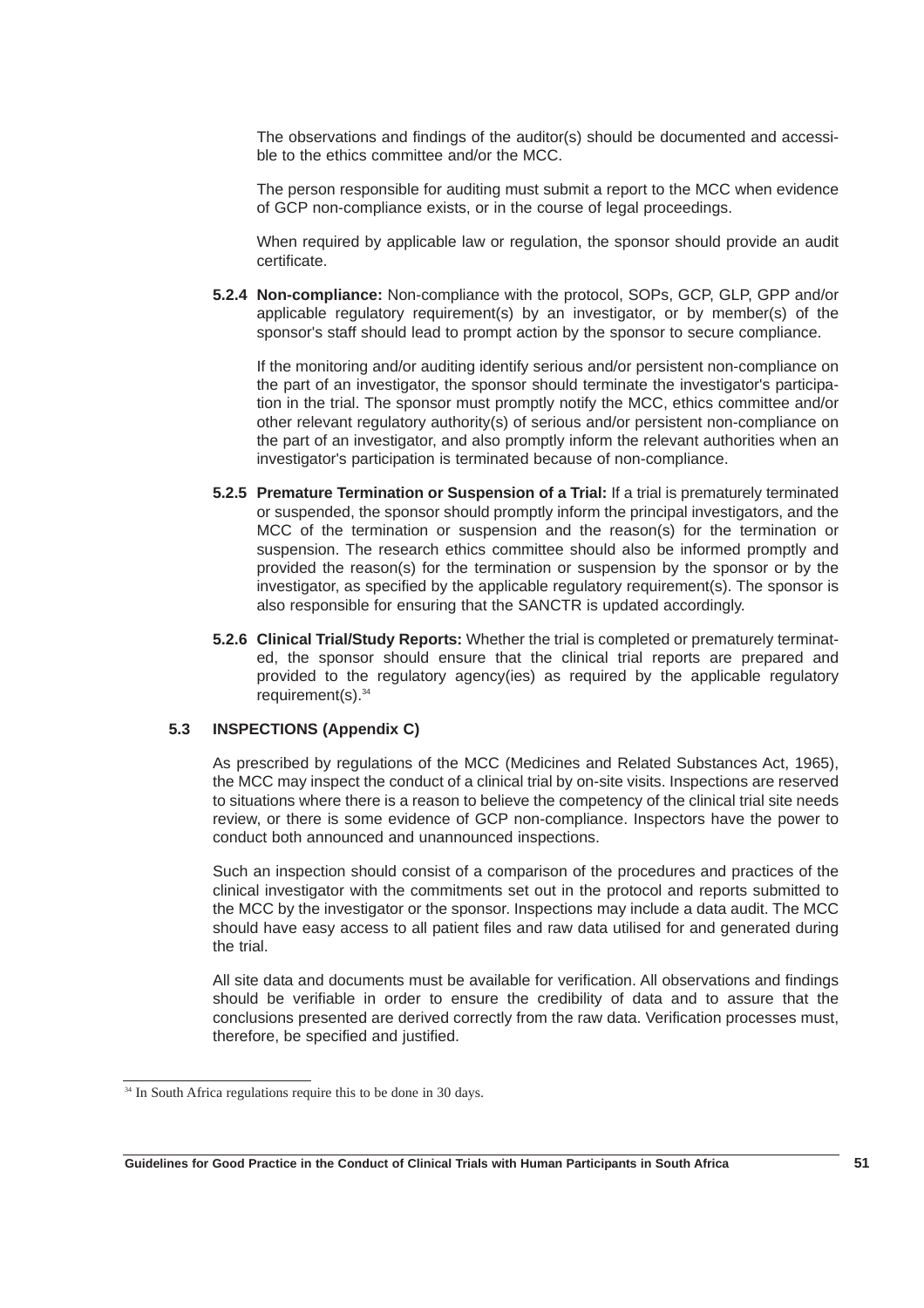Inspections may be carried out randomly, and/or for specific reasons. MCC inspectors should be given easy access to the trial sites and laboratories at all times, announced or unannounced.

The inspection should determine whether the principal investigator has custody of the required records or, if not, who has assumed this responsibility. The archives should be tested for retrieval.

Sponsor and investigational sites, facilities and laboratories, and all data (including source data) and documentation and reports concerning the data including participant files must be available for inspection by the MCC.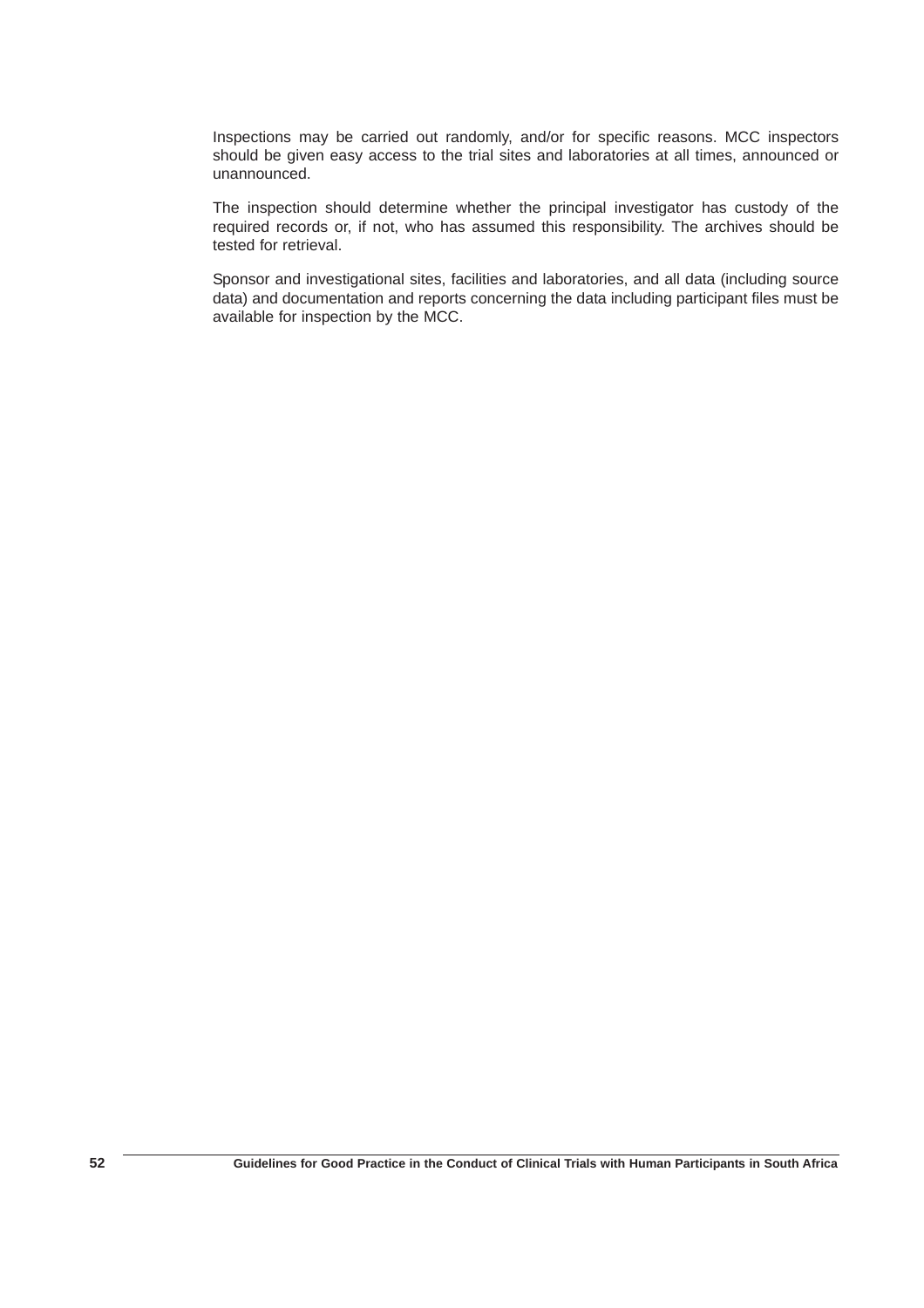## **6. DATA MANAGEMENT AND STATISTICS**

Statistical considerations must be an integral part of study design and the description and analysis of the final results. The aim should be to integrate the clinical and statistical aspects as fully as possible through all phases of a clinical study.

Statisticians and data managers should have advisory and operative functions in the design of clinical studies, in reviewing study protocols, CRFs and manuscripts, and in the design of computer systems for data processing. The operative functions consist of writing or advising on statistical sections in protocols and reports, adapting or developing appropriate methods for the statistical analysis, performing the analysis and making the statistical interpretation of the results.

The protocol and the final study report should be reviewed and commented upon by a statistician.

## **6.1 PROTOCOL**

Statistical considerations in a study protocol should be an integral part of the document and special attention should be paid to the following aspects:

- that the experimental design of the study is appropriate to the purpose of the study and the nature of the study condition;
- that the sample size is large enough to allow detection of clinically meaningful differences or to document clinical equivalence as appropriate, in variables specifically related to the hypotheses stated in the protocol;
- that the calculation of the sample size is based on sufficient statistical power and adequate levels of significance specified before commencement of the study;
- that the calculation of sample size takes into account any planned interim or sub-group analyses;
- that the randomisation procedures must be scientifically justified in the protocol;
- that for comparative, open-label studies measures taken to avoid bias are specified (preferably assigned by central randomisation);
- that the reasons and procedures for any planned interim analyses, whether used in sequential design for possible early termination or for any other purpose, are clearly specified in writing. It is advisable to have an independent supervisory committee to perform interim analyses to maintain study blindness among investigators and others involved;
- that the general approach to the statistical analysis is described, including methods of adjusting for possible imbalance in prognostic factors at baseline;
- that criteria which can be foreseen for including and/or removing participants from certain analyses are defined;
- that the use of intention-to-treat analysis and/or per protocol analysis is specified. (This will usually only apply to analyses of efficacy variables.);
- that methods for dealing with/analysing incomplete data (missing observations, premature withdrawals, etc.) are specified; and
- that specific statistical models and methods which can be foreseen are used even if some flexibility must be allowed at the time of analysis.

## **6.2 RANDOMISATION**

In the case of randomisation of participants, the procedure must be documented. In a blinded, randomised study it is usually necessary to supply and keep the treatment code for each individual participant at both the study site and with the sponsor.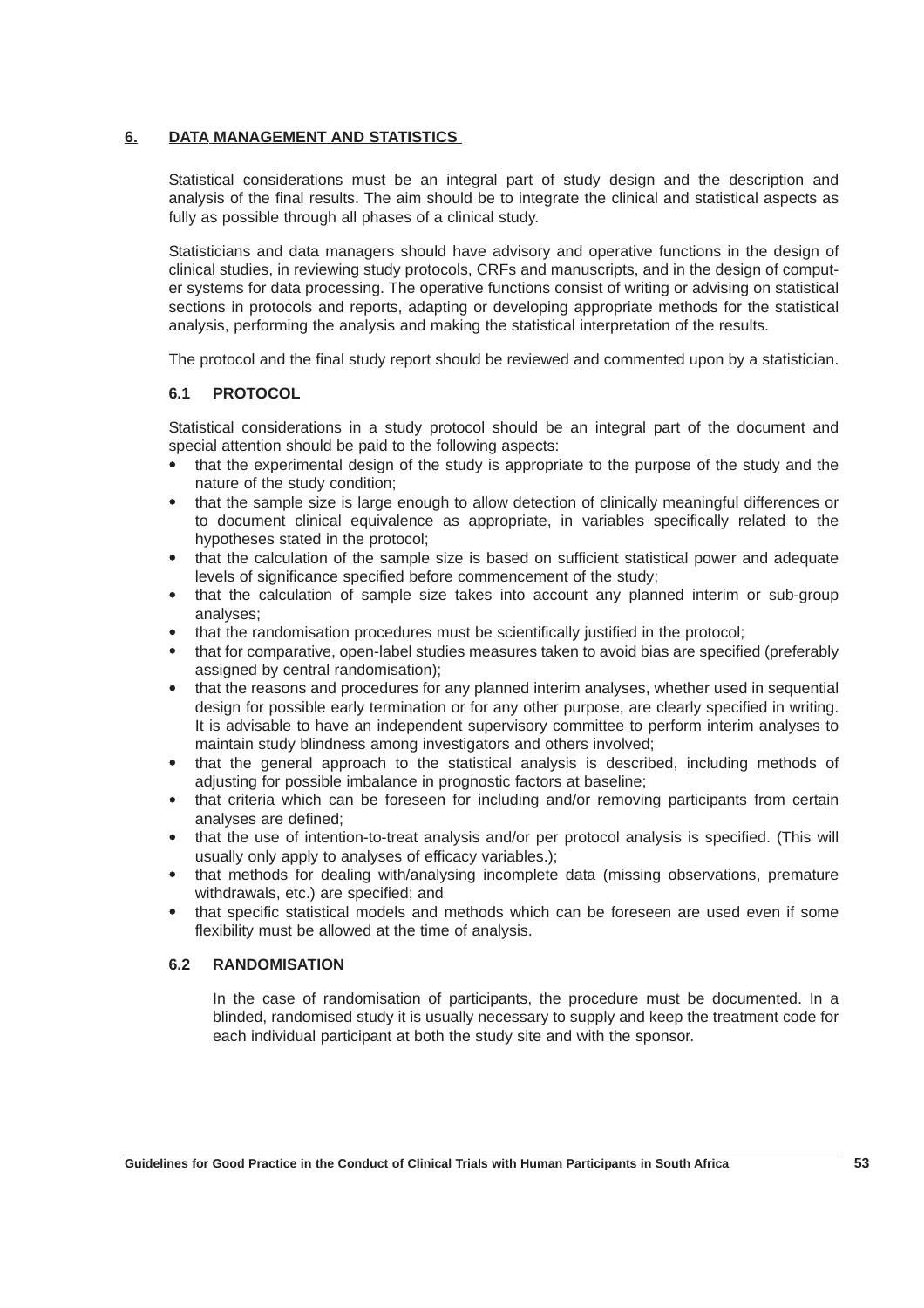The protocol must state when the treatment code for an individual participant may or may not be broken. Breaking the treatment code must be possible 24 hours a day in case of an emergency and the procedures and persons involved clearly designated in the protocol and related documents. The date, reasons for, and name of the individual breaking the study code must be documented.

Before the treatment code is broken for statistical analysis, the code for each participant must be returned to the sponsor with a documented explanation for each episode where the code was broken. Any master code supplied (e.g. to the pharmacy) must be returned to the sponsor. No copies of the code should be taken by any person involved in the study. Copies of the treatment code will be available to the investigator at the end of the study after the database is 'locked'.

## **6.3 DATA MANAGEMENT**

The aim of data management is to turn the information from the participant, efficiently and without errors, into data in the statistical database.

All steps involved in data management should be part of a standard operating procedure and should be documented to allow for a step-by-step retrospective assessment of data quality and study performance; i.e. an audit trail. Documentation is facilitated by the use of such means as checklists and forms giving details of action taken, dates and the individuals responsible.

**6.3.1 Data Integrity and Transfer:** A basic aspect of the integrity of data is the safeguarding of "blindness" with regard to treatment assignment. It starts with the randomisation of participants into treatment groups and it is maintained through all steps of data processing up until the decision to break the code is formally taken.

The confidentiality of the database must be secured by appropriate standard operating procedures including passwords for all staff involved in the case of a computer database. The use of a computer system which logs who has had access to the information, and logs and dates all changes to the information is recommended. Satisfactory maintenance and back-up procedures for computer databases must be provided.

- **6.3.2 Case Report Form (CRF):** The design of the case report form should meet the specific data requirements set out in the study protocol. In addition, basic form design concepts should be adopted where feasible. Such concepts relate to consistency in the use of reference codes, terminology and format. Standardisation in the design of forms and computer programmes used in the data processing and statistical analysis will save time and prevent errors.
- **6.3.3 Data Quality Control:** The aim of quality control procedures is to minimise the effects of missing and inaccurate data. The data editing process should be part of the standard operating procedures documentation which describe the process for confirmation and correction of data. The standard operating procedure for data editing should guarantee that any queries about data validation are brought rapidly to the attention of the investigators.

An audit trail should be available to trace the nature of any changes to data, the dates of changes and the person responsible for the changes.

Data collection and entry should be performed continuously during the course of the study. It should be checked either by double-entry (preferable) or by proof-reading for the primary variables and on a random basis for other parameters.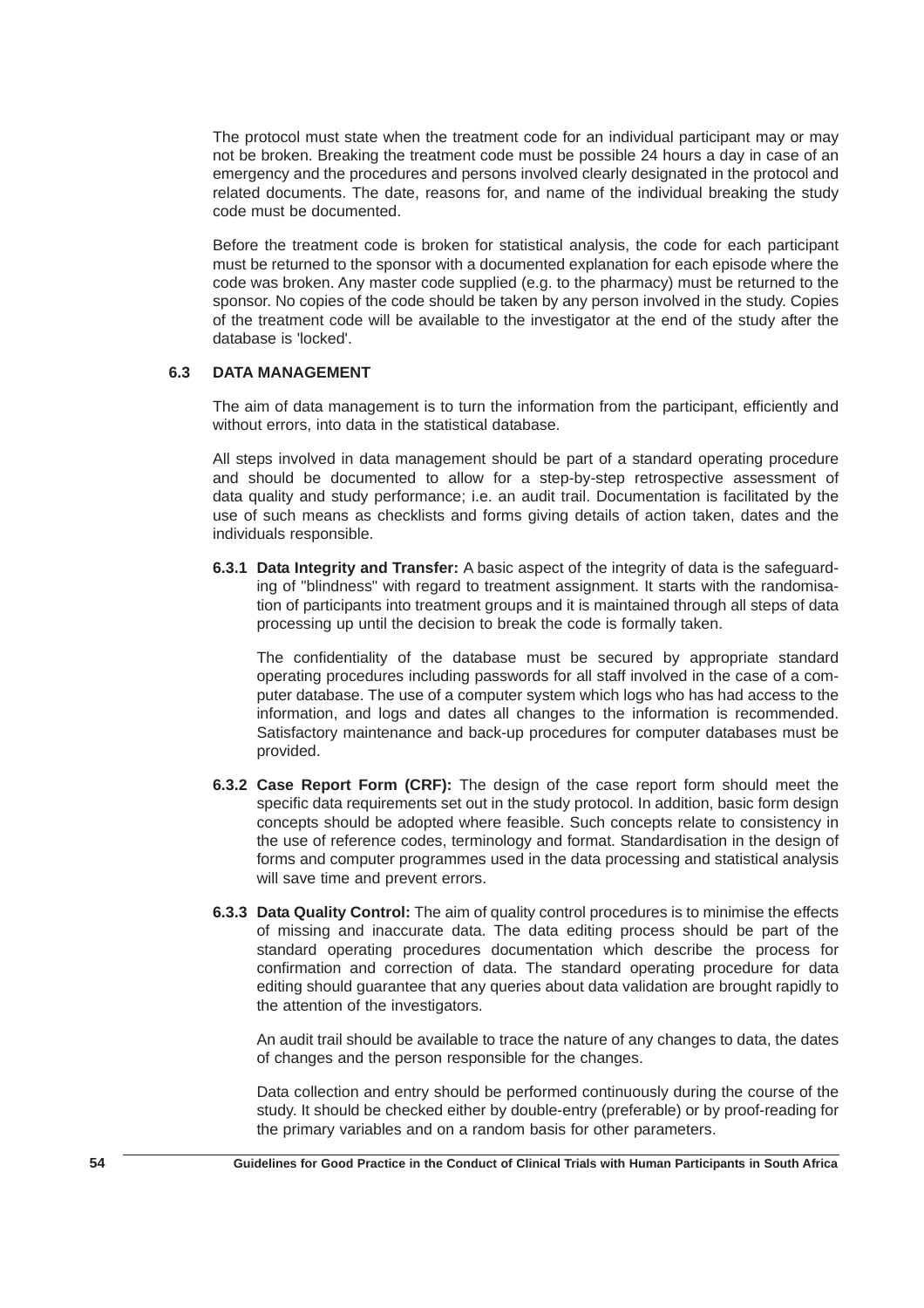Checks for validity and consistency of the database should be on separate items as well as on predetermined combinations of items in the CRFs.

Checks should be manual as well as computerised. In the latter case it should be combined with data entry (e.g. immediate automatic checks or batch checking) in order to speed up feed-back on data requiring clarification.

To supplement the continuous checking of each individual's data during the study, descriptive statistics on each important variable in the database (performed without breaking the code) are useful in the detection of doubtful and/or unusual data.

6.3.4 Code Breaking for Data Analysis: When the validation and editing process is concluded the formal 'locking' of the database should be documented.

Data for each individual participant should be classified and coded with respect to its inclusion in the various statistical analyses planned in the study and the code entered into the data base.

After the above actions have been documented the treatment code can be broken and included in the data base for each individual participant.

## **6.4 THE FINAL STUDY REPORT**

The protocol, statistical and clinical aspects should be integrated in order to obtain a final study report that is entirely consistent with the study data generated. Essential elements in the presentation of the results of a study of an investigational product are:

- baseline comparisons between the treatment groups;
- the number of participants actually randomised into the study by treatment group and the number of participants excluded from any of the analyses, by reason and by treatment group;
- major efficacy and safety results by treatment group in the form of tables, graphs, test variables and statistical parameters (e.g. p-values) as appropriate;
- an assessment of between-group differences with confidence intervals; and
- in multicentre studies, an evaluation of centre effect may be a valuable addition and should always be conducted where significant inter-centre variation is suspected.

An account must be made of missing, unused or spurious data during statistical analyses. All omissions of this type must be documented to enable review to be performed.

The final study results must be recorded in the SANCTR of the Department of Health within one year of completion of the study. (See sections 4.3 and 4.22 for further details on SANCTR.)

#### **6.5 PRESERVATION OF RECORDS**

Both the principal investigator and the sponsor are obliged to retain records and data from the study for safety reasons and for audit and inspection subsequent to study completion. The time frames depend on the nature and duration of the study and must conform to the requirements of the privacy legislation and the South African Constitution. Samples, documents and any computer records should be retained in a secure place to prevent undue access, loss or tampering.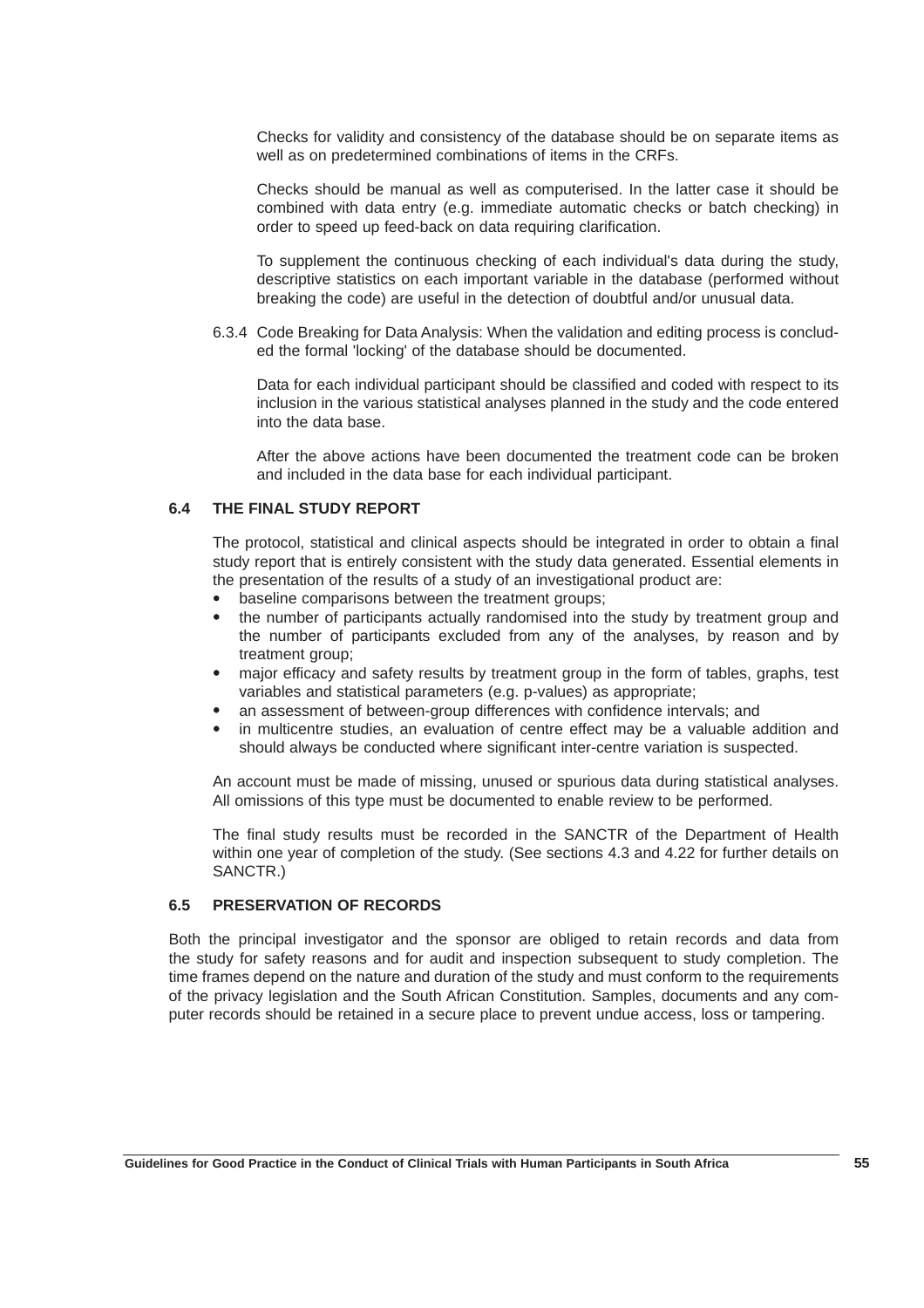#### **6.6 ARCHIVING BY THE PRINCIPAL INVESTIGATOR**

The principal investigator is responsible for maintaining copies of all documentation which contains identifying source data and other essential documentation including, the study protocol and amendments, applications to the ethics committee, serious adverse event reports and all other correspondence relating to the study.

All correspondence between the principal investigator and the sponsor must be preserved and be available on the request of the study sponsor, the MCC, independent auditors or ethics committee. Investigational product accountability records detailing the storage and use of the product should also be retained.

Adequate steps must be taken to ensure that the hospital case records of all participants in clinical research are retained for 15 years or until, at least, two years after the last approval of a marketing application and until there are no pending or contemplated marketing applications or at least 15 years have elapsed since the formal discontinuation of clinical development of the investigational product, which is longer than the time to destruction interval in some hospitals and institutions. These documents should be retained for a longer period however if required by the applicable regulatory requirement(s).

If the principal investigator is unable to maintain custody of the study documents and samples, the sponsor should be informed in writing about the location of the records and the name of the person responsible for their retention. If necessary the sponsor may inventory and retain, in a sealed container, the investigator's documents. The means by which prompt access can be assured should also be stated.

## **6.7 ARCHIVING BY THE SPONSOR**

The sponsor should retain copies of all essential documentation relating to the study which do not contain participant identifying information. These include reports to the MCC, records of monitor-investigator contacts and investigational product supplies.

The files should also include information on the person(s) at the study site maintaining custody of the participant lists and responsibility for the archiving of the investigator's documents.

The period and conditions under which the documents should be saved is no different than those imposed on the principal investigator; i.e. 15 years after termination of the study and preferably for the commercial lifetime of the product.

Computer records must be reproduced in hard copy, which are to be signed and dated as a verified accurate copy of the original data. The verified hard copy should then be stored with other paper-based records, to overcome the possibility of loss or inability to read the information due to technological redundancy.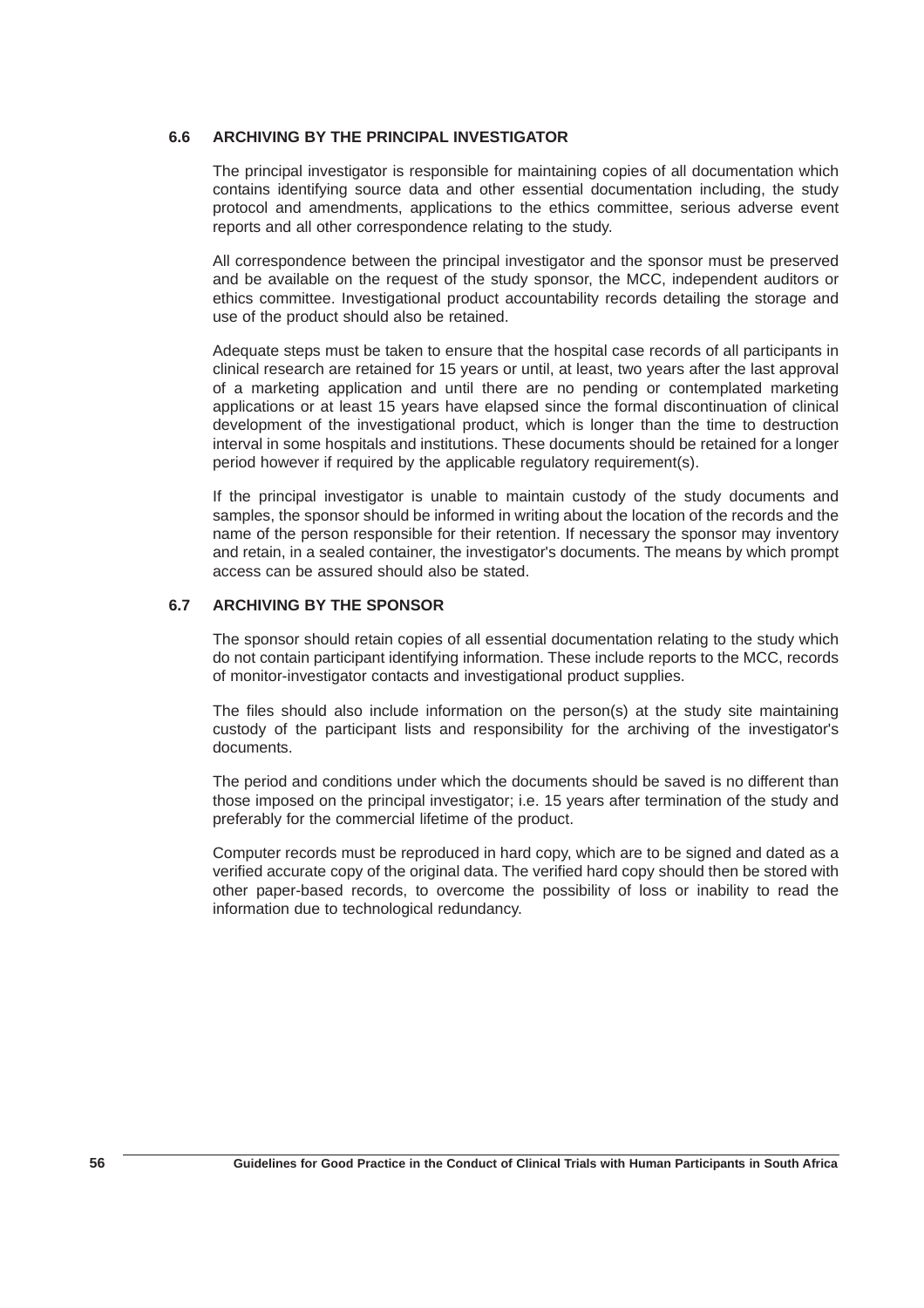## **7. MULTI-CENTRED STUDIES**

A multi-centred study is a study conducted simultaneously by several investigators at different centres, with standardised methods and protocol.

In South Africa, multi-centred trials must adhere to all national regulatory requirements. Moreover, the design of the multi-centre trial must ensure that local realities are considered and well integrated into the design of the study. In particular the following must be addressed within the protocol:

- Inclusion and exclusion criteria must be appropriate for local realities;
- Informed consent procedure must be tailored to local conditions;
- Study design differences between South Africa site/s and other sites must be fully explained; and
- Awareness of the need to ensure that study extrapolations and conclusions are relevant to the South African context.

To ensure these aspects and others are addressed within the protocol and that the proposed research is ethical, local investigators must always critically evaluate the protocol before submission to the MCC, an accredited ethics committee and other relevant regulatory authorities.

The person responsible for the overall clinical care of the patient should be closely involved with or informed of the running of the research project. This is to avoid any uncertainty on the part of others in the clinical team, if there should seem to be conflict between the apparent demands of the research protocol on the one hand and the interests of the individual patients on the other. At all times the patient's interests take precedence.

Except for in exceptional circumstances (with the permission of the Department of Health (DOH)) the DoH would like to strengthen national institutions in conducting clinical trial research. The principal investigator or overall project manager should therefore be a South African based scientist. This condition also applies to collaborating projects with international research groups and multi-country studies. In the case of international (multi-centre) trials, there will be a requirement that a reasonable proportion of significant project team members (managers and technical experts) be South African based scientists.

For multi-centre trials the sponsor should ensure that:<sup>35</sup>

- All investigators conduct the trial in strict compliance with the protocol agreed to by the sponsor and, if required, by the MCC, and given approval/favourable opinion by the research ethics committee;
- The CRFs are designed to capture the required data at all multi-centre trial sites. For those investigators who are collecting additional data, supplemental CRFs should also be provided that are designed to capture the additional data;
- The responsibilities of coordinating investigator(s) and the other participating investigators are documented prior to the start of the trial;
- All investigators are given instructions on following the protocol, on complying with a uniform set of standards for the assessment of clinical and laboratory findings, and on completing the CRFs; and
- Communication between investigators is facilitated.

<sup>35</sup> ICH Harmonised Tripartite Guideline. Guidelines for Good Clinical Practice. Recommended for Adoption at Step 4 of the ICH Process on 1 May 1996 by the ICH Steering Committee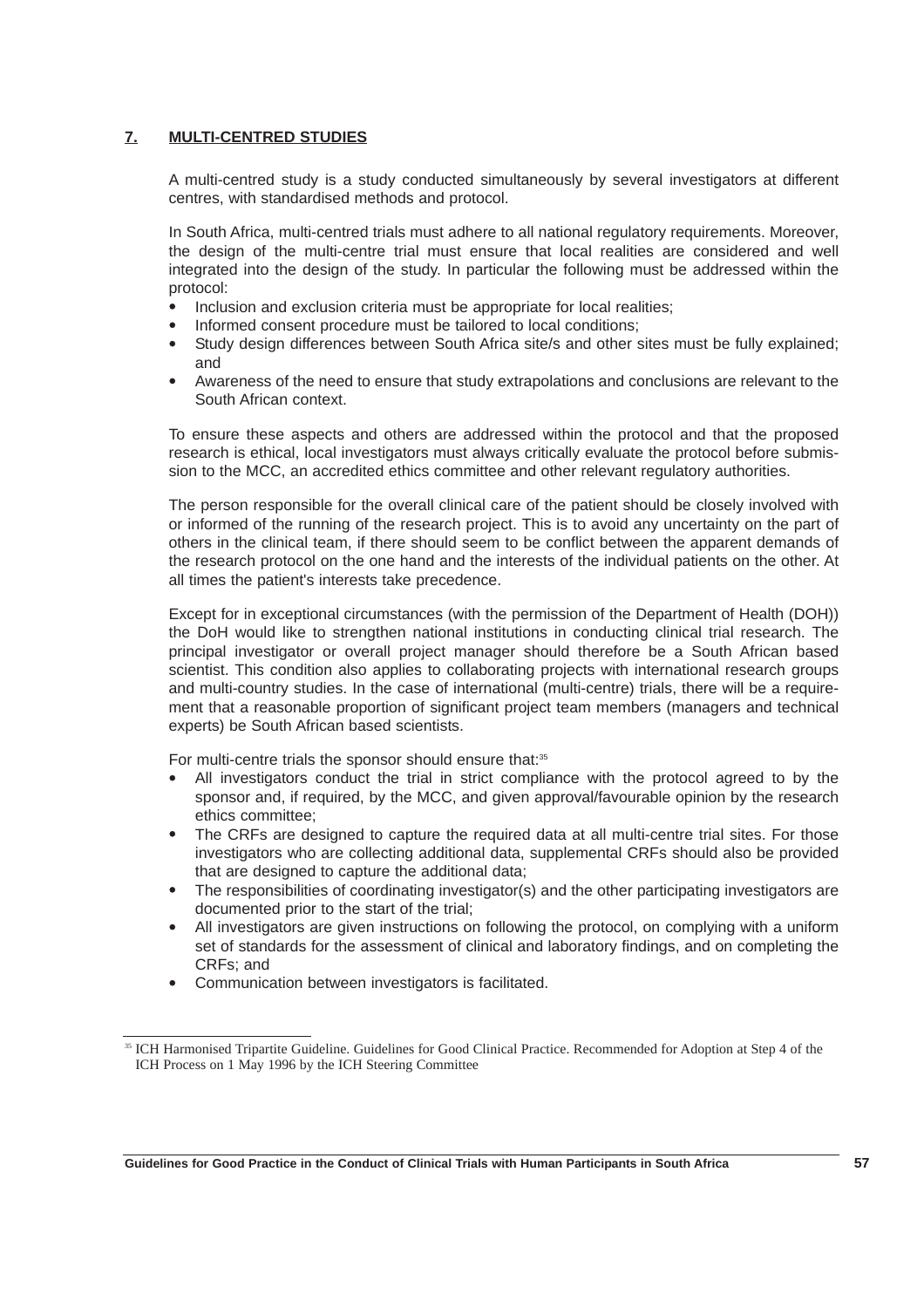## **8. RESEARCH ETHICS COMMITTEES**<sup>36</sup>

## **8.1 RESPONSIBILITIES**

To be ethical, all health research on animals and on human participants must be scientifically sound. Ethics are as important as scientific considerations when reviewing a research project. An independent South African based research ethics committee must review the ethical and scientific rigour of all clinical trials to be conducted in South Africa.

The primary role of a research ethics committee is to safeguard the dignity, rights, safety, and well-being of all trial participants. The primary responsibility of each member is to decide, independently, whether in his or her opinion, the conduct of the proposed clinical trial will so protect participants.

Institutions or organisations that undertake research involving human participants should ensure that there are adequate resources to establish and maintain a research ethics committee.<sup>37</sup>

Terms of reference must be set out by the institution or organisation when establishing a research ethics committee. Terms of reference must include the scope of its responsibilities, remuneration, if any, for members.

The institution or organisation must accept legal responsibility for the decision and advice received from the research ethics committee and indemnify the research ethics committee's members.

Researchers without affiliation to an institution or organisation with a research ethics committee must ensure that their projects are approved by an accredited research ethics committee.

## **8.2 ETHICS AND LEGISLATION**

The National Health Act, 2003 (Act No.61 of 2003) proposes the functions of research ethics committees include:

- Review of research proposals and protocols to ensure that research will be conducted in the spirit of endeavouring to promote health, and to prevent or cure disability and disease;
- Ensuring that humans involved in research are treated with dignity and that their well-being is not compromised, and that animals involved in research are treated compassionately;
- Ensuring that informed consent is obtained in the case of human participants; and
- Granting approval in instances where research proposals and protocols meet ethical standards.

The National Health Research Ethics Council is established in terms of the National Health Act, 2003 (Act No.61 of 2003). The role of the Council is to promote and monitor compliance of South African research ethics committees with relevant legislation and regulations, ethical guidelines and standards. All research ethics committees must be registered with and accredited by the National Health Research Ethics Council.

<sup>&</sup>lt;sup>36</sup> This section should be read in conjunction with the Department of Health ethics guidelines i.e. Department of Health (2004) Ethics in Health Research: Principles, Structures and Processes. ISBN: 1-920031-04, http://www.doh.gov.za

<sup>&</sup>lt;sup>37</sup> Declaration made by representatives of South African ethics committees in a meeting held in Johannesburg on 31<sup>st</sup> October 2005, supports this statement. The Declaration states: "In the interests of protecting human research participants, we, as representatives of research ethics committees for health research declare that the respective committees should be:

Autonomous and free of any conflicts of interest that impact on our ethical decision-making processes based on the Department of Health guidelines "Ethics in Health Research: Principles, Structures and Processes", and the Constitution of South Africa; and

Adequately supported by our institutions in order to ensure optimal human research participant protections."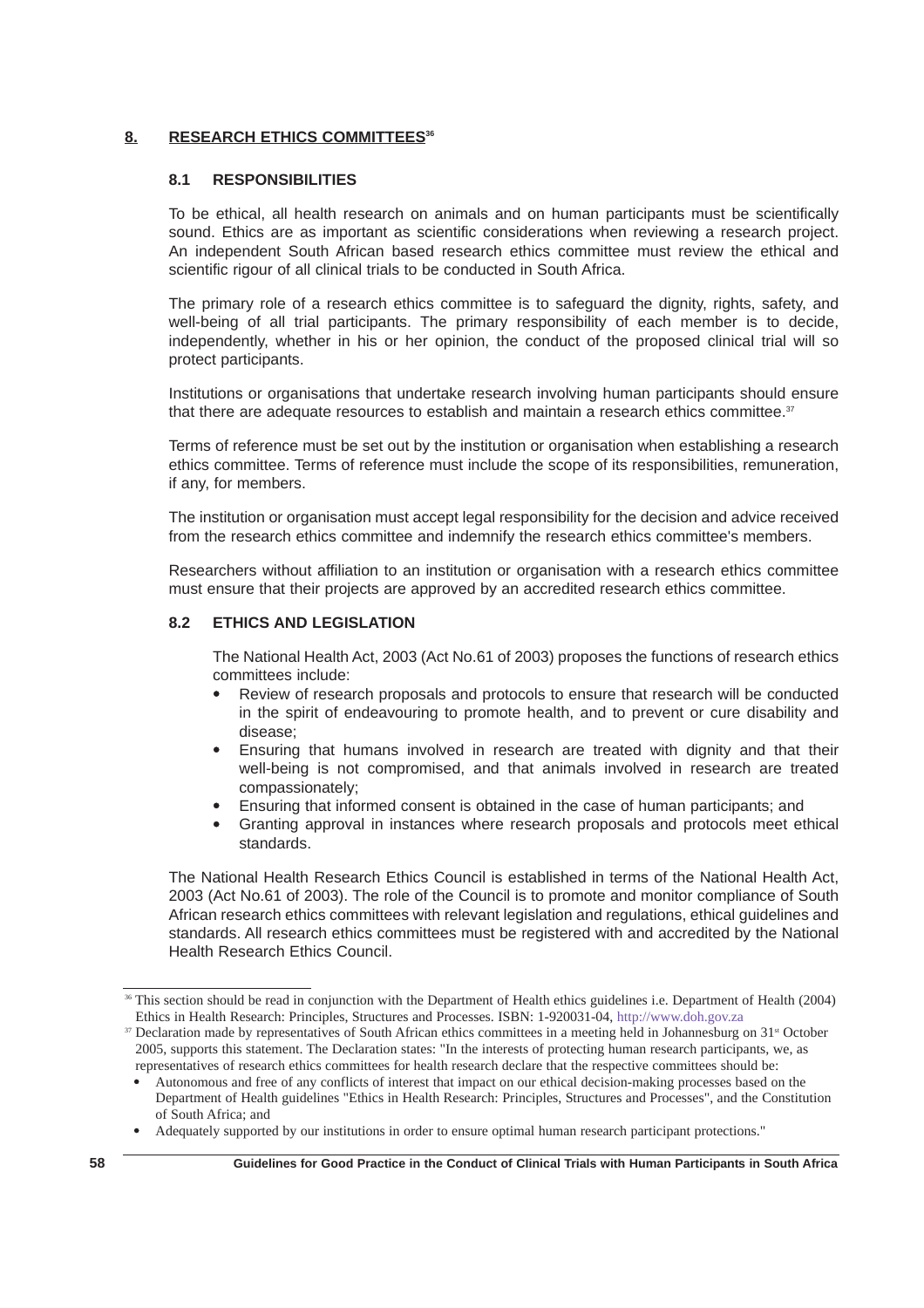## **8.3 COMPOSITION**

The research ethics committee should consist of a reasonable number of members, who collectively have the qualifications and experience to review and evaluate the science, medical aspects, and ethics of the proposed trial. It is recommended that the research ethics committee must be:

- Representative of the communities they serve and reflect the demographic profile of the population of South Africa;
- Have at least nine members, with 60% representing a quorum;
- Have a chairperson:
- Include members of both gender and not more than 70% of its members should either be male or female;
- Include at least two lay person who have no affiliation to the institution, are not currently involved in medical, scientific or legal work and preferably are from the community in which the research is to take place;
- Include at least one member with knowledge of, and current experience in areas of research that are likely to be regularly considered by the research ethics committee;
- Include at least one member with knowledge of and current experience in the professional care, counselling or treatment of people (e.g. medical practitioner, psychologist, social worker, nurse);
- Include at least one member who as professional training in both qualitative and quantitative research methodologies;
- Include at least one member who is legally trained:
- The institution or organisation must ensure that the membership is equipped to address all relevant considerations arising from the categories of research likely to be submitted to it; and
- adequately informed on all aspects of a research protocol, including its scientific and statistical validity, that are relevant to deciding whether the protocol is acceptable on ethical grounds.

## **8.4 APPOINTMENT OF MEMBERS**

The institution or organisation must determine procedures for recruitment and appointment to the research ethics committee. Members must be given formal notice of appointment and assurance that the institution or organisation will provide legal protection in respect of liabilities that may arise in the course of bona fide conduct of their duties as committee members.

## **8.5 PROCEDURES**

The research ethics committee should establish, document in writing, and follow its procedures, which should include:

- Frequency of meetings;
- Preparation of agenda and minutes;
- Distribution of papers prior to meetings;
- Presentation of research protocols;
- Presentation of all documents and other materials used to inform potential research participants;
- Quorum and methods of decision-making;
- Requirements for submission of research projects for ethical approval;
- Registration of applications;
- Timely review and notification of decisions to researchers;<br>• The recording in writing of decisions made by the com
- The recording in writing of decisions made by the committee and reasons for the decisions;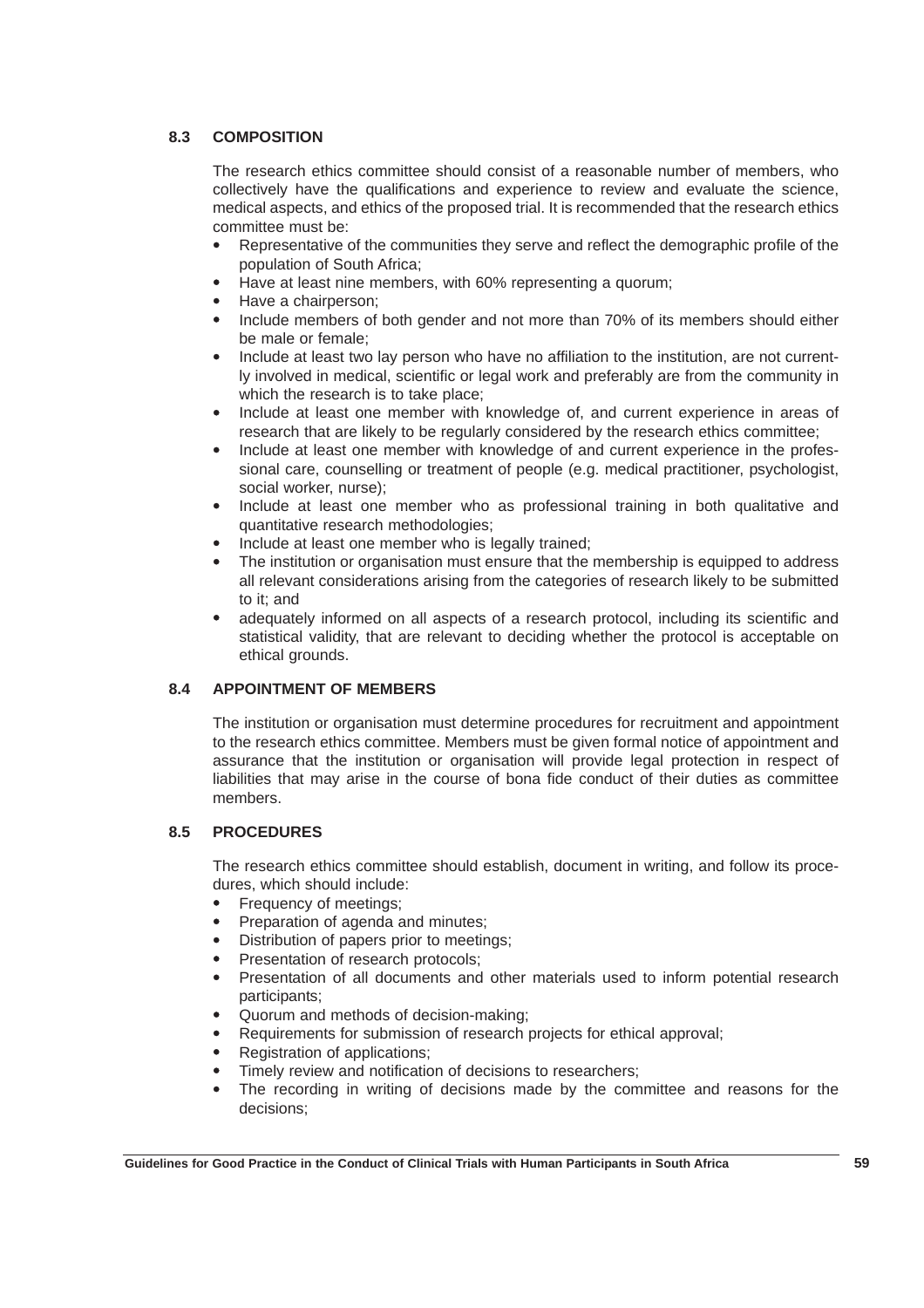- Confidentiality of the content of the protocols and of a committee's proceedings;
- Reporting of adverse events;
- Reporting of amendments to protocols;
- Access to documents;
- Regular monitoring;
- Complaints procedures;
- Procedures for easy and adequate access to member of research ethics committees;
- Fees charged, if any; and
- Fnd of trial review

The research ethics committee may approve, require amendment to, or reject a research proposal on ethical grounds. The research ethics committee must record its feedback in writing and should include where appropriate reasons for rejection. A research ethics committee's feedback should be structured so as to be instructive to the investigators concerned. Investigators should be made aware that their statement of ethical considerations should not be a rote checklist but a real engagement with ethical issues.

In considering a research protocol, a research ethics committee may seek assistance from experts, but the committee must be satisfied that such experts have no conflict of interest in relation to the clinical trial under consideration.

A research ethics committee must ensure that no member of the committee adjudicates on research in which that member has any conflict of interest in relation to the clinical trial under consideration.

An investigator must disclose to the research ethics committee the amount and sources, or potential sources of funding for the clinical trial and must declare any affiliation or financial interest when proposing and reporting of the clinical trial.

A clinical trial protocol must include a statement of the ethical considerations involved in the proposed trial. A research ethics committee must be satisfied that the protocol gives adequate consideration to participants' welfare, rights, beliefs, perceptions, customs and cultural heritage.

Protocols for clinical trials to be conducted in community settings must include a clear plan on how the communities will be consulted or involved in the research process, and how they will be kept informed.

Communication between sponsors and ethics committees should be directed trough the principal investigator. (In some situations, particularly in the private sector, the principal investigator may be an employee of the sponsoring company or of a clinical research organisation.)

All documents and other material used to inform potential participants should be approved by the research ethics committee, including plain-language information sheets, consent forms, questionnaires, advertisements and letters.

Research ethics committees must ensure that their members receive initial and continued education in research ethics, GCP and science, and are kept aware of current issues and developments in the broad area of ethics and science.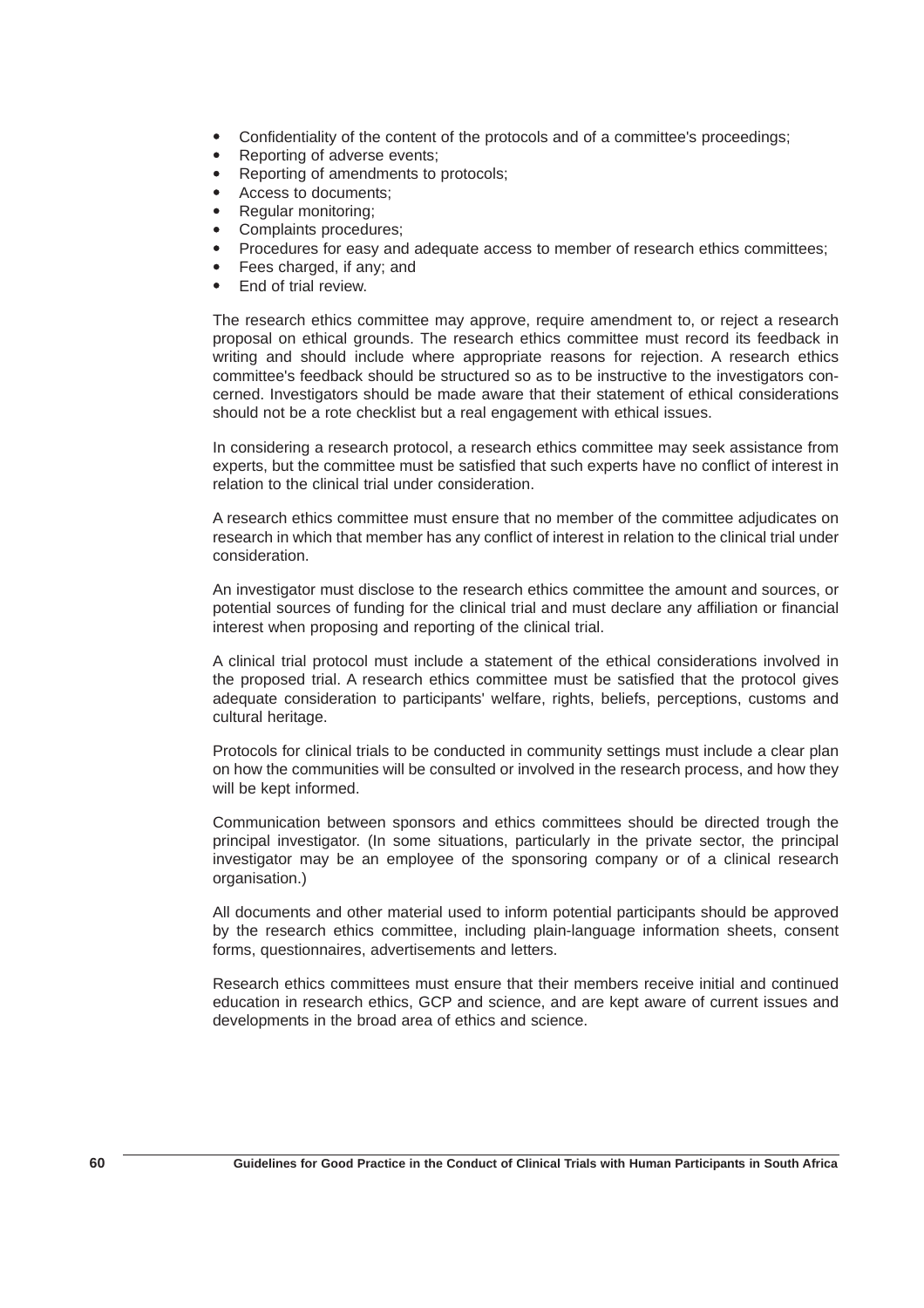#### **8.6 ADVOCACY ROLE AND INTERPRETERS**

- **8.6.1 Advocacy:** A research ethics committee must consider whether persons playing an advocacy role for any participant or group of participants should be invited to the research ethics committee meeting to ensure informed decision-making and understanding by these participants.
- **8.6.2 Interpreters:** Where a trial involves the participation of person unfamiliar with the language in which the trial is to be conducted, a research ethics committee must ensure that:
	- The participant information statement has been translated into the participants' language of choice;
	- Every effort has been made on the behalf of the principal investigator to ensure that participants understand the participant information sheet; and
	- An interpreter is present during discussions with the participants about the project.

As a rule, the interpreter should be independent, but when the research protocol is of minimum risk, a relevant language speaking relative or friend of the participant may be acceptable.

## **8.7 EXPEDITED REVIEWS FOR MAXIMAL PUBLIC BENEFIT**

A research ethics committee may establish procedures for expedited review of clinical trials when this is in the public interest. For example, expedited review and approval may be considered for a trial where participants have a disease that may be rapidly fatal.

In general, research with potential to cause physical or psychological harm should not be considered for expedited review. This includes drug trials, research involving invasive procedures and research involving sensitive personal or cultural issues.

## **8.8 RECORDS**

The research ethics committee should retain all relevant records (e.g. written procedures, membership lists, lists of occupations/affiliations of members, submitted documents, minutes of meetings, and correspondence) for a period of at least 15 years after completion of the trial and make them available upon request from the regulatory authority(ies).

The research ethics committee may be asked by investigators, sponsors or regulatory authorities to provide its written procedures and membership lists.

## **8.9 MONITORING**

A research ethics committee has the responsibility to ensure that the conduct of all clinical trials approved by the research ethics committee is monitored. The frequency and type of monitoring should reflect the degree of risk to participants in the trial.

A research ethics committee must request at regular intervals, at least annually, reports from the principal investigator, on matters including:

- Progress to date, or outcome in the case of completed research;
- Information concerning maintenance and security of records;
- Evidence of compliance with the approved protocol and
- Evidence of compliance with any conditions of approval.

Research ethics committees should inform the principal investigator, in writing, of any decisions made after the review of progress reports has been completed.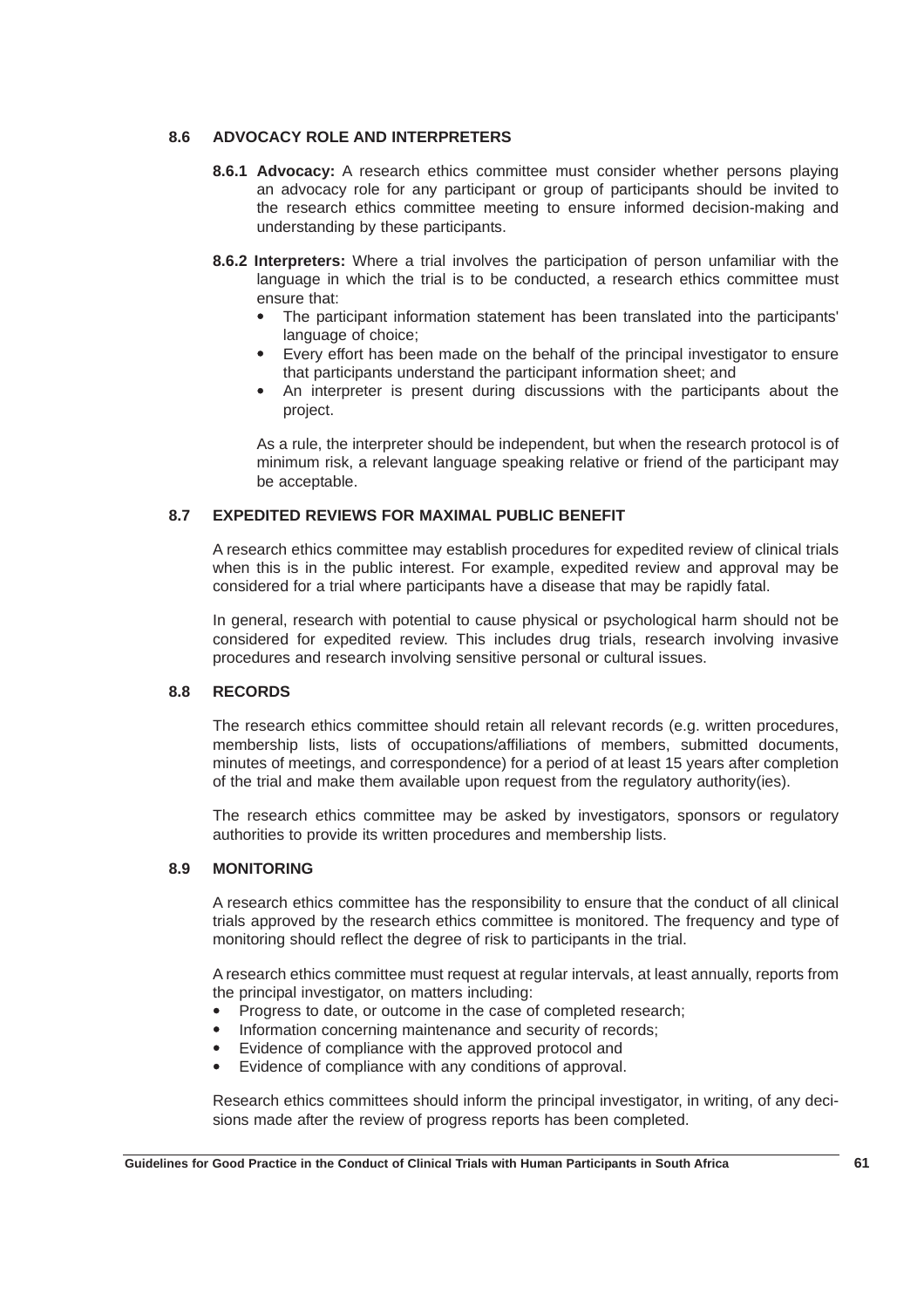A research ethics committee may recommend and adopt any additional appropriate mechanism for monitoring, including the random inspection of trial sites, data and signed consent forms, and records of interviews, with prior consent of research participants.

As a condition of approval of each protocol, a research ethics committee shall require that investigators immediately report anything that might warrant review of ethical approval of the protocol, including:

- Serious or unexpected adverse events on participants;
- Proposed changes in the protocol: and
- Unforeseen events that might affect continued ethical acceptability of the project.

A research ethics committee, as a condition of approval of the research protocol, may require the principal investigator to inform the committee, giving reasons, if the clinical trial is discontinued before expected date of completion. (Section 4.20 refers).

#### **8.10 COMPLAINTS**

Each research ethics committee should establish complaints procedures. Any person has the right to forward a complaint to the National Health Research Ethics Council if the response of the research ethics committee is considered inadequate.

## **8.11 SUSPENSION OR DISCONTINUATION OF RESEARCH**

Where a research ethics committee is satisfied that such circumstances have arisen that a clinical trial is not being conducted in accordance with the approved protocol and that, as a result, the welfare and rights of participants are not or will not be protected, the research ethics committee may withdraw approval. The research ethics committee shall also inform the principal investigator and the institution or organisation of its actions, and shall recommend that the trial be discontinued or suspended or that other appropriate steps be taken.

Where ethical approval has been withdrawn, a principal investigator must discontinue the trial and comply with any special conditions required by the research ethics committee.

#### **8.12 DISCLOSURE OF POTENTIAL CONFLICTS OF INTEREST38 (Appendix E)**

Institutions including organisations sponsored to conduct clinical trials and research ethics committees must have clearly formulated policies regarding conflicts of interest.

These institutions or organisations must formulate and advertise to their staff all policies and procedures regarding appropriate disclosure of affiliation with, or financial involvement in, any organisation or entity with a direct interest in the subject matter or materials of researchers. These procedures must cover the full range of potential interest, including the direct benefits such as sponsorship of the investigation or indirect benefits such as the provision of materials or facilities or the support of individuals such as provision of travel or accommodation expenses to attend conferences. Such disclosure should cover any situation in which the conflict of interest may, or may be perceived to, affect decisions regarding other people.

<sup>38</sup> Joint NH& MRC.AVCC Statement and Guidelines on Research Practice. Australia, 1990; Canadian Code of Ethical Conduct for Research Involving Humans, May 1997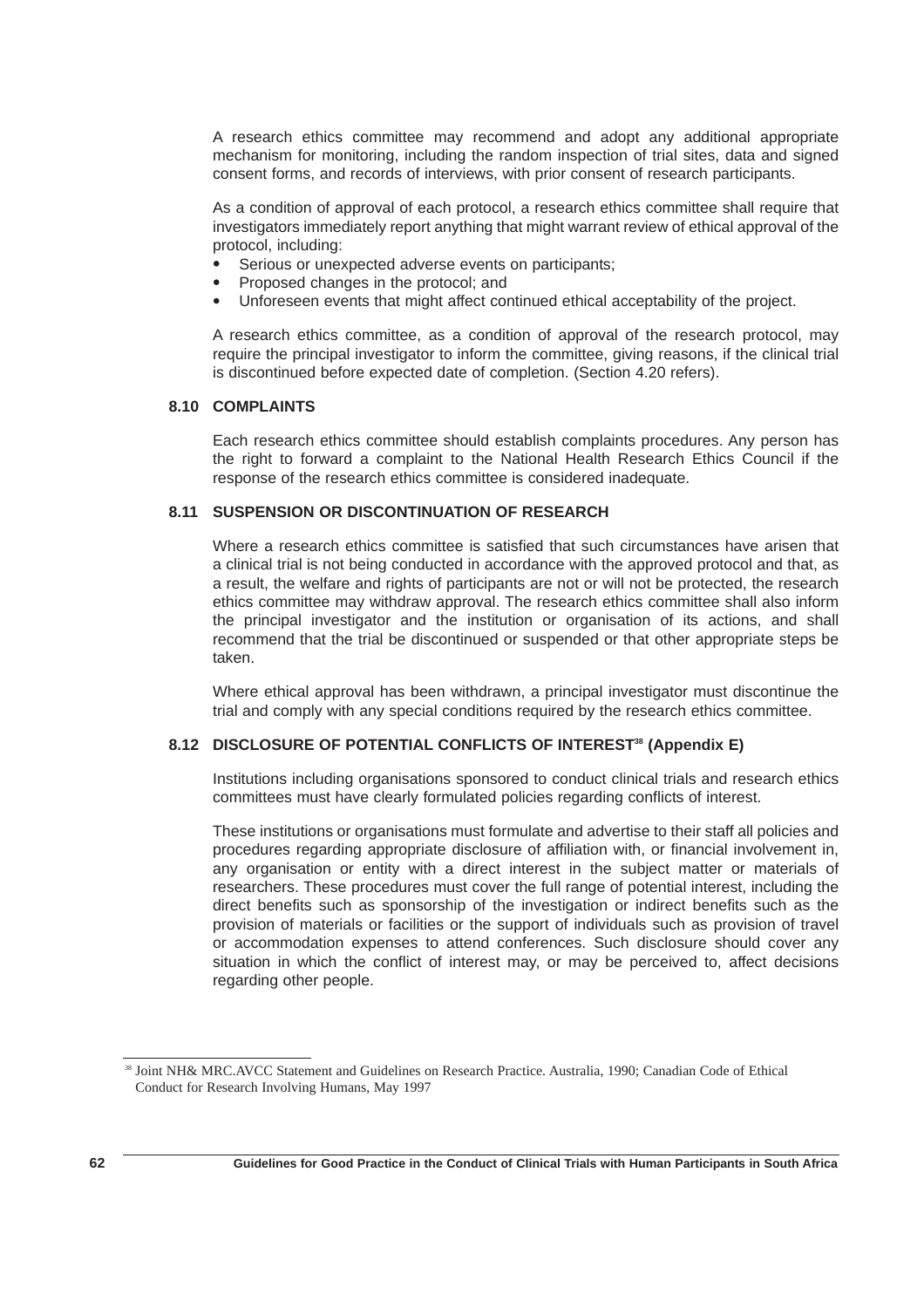The procedures should require disclosure to editors of journals, to the readers of published work, and to external bodies from which funds are sought.

Principal investigators have an obligation to disclose at the time of reporting, proposing research, or seeking approval from research ethics committees or other regulatory authorities any conflict of interest which has a potential to influence the trial and its conduct.

Members of research ethics committees must withdraw from the committee when discussion on their own projects are taken and must not use their membership on the committee to gain a favourable advantage.

Individual members of research ethics committees may also have a conflict of interest in accepting undue or excessive honoraria for their participation in for example, private ethics committees. Care must be taken to ensure financial and administrative independence of ethics committees so as to enable them to adequately fulfil their duties.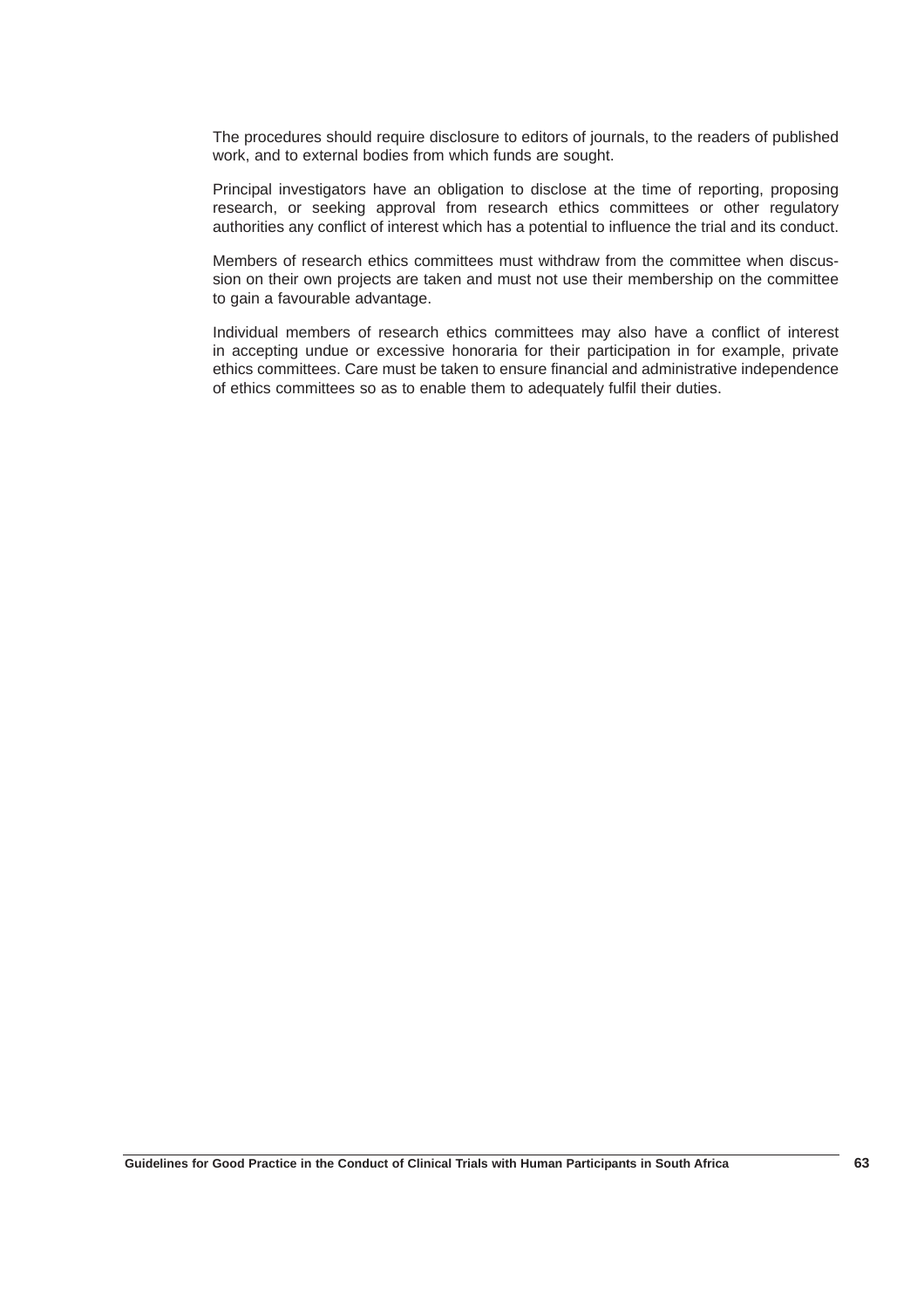#### **REFERENCES**

Christley HM. (1998) Conducting Clinical Trials in South Africa. Applied Clinical Trials. September 7(9) 56-59

CIOMS (1991) International Guidelines for Ethical Review of Epidemiological studies, Council for International Organisations of Medical Sciences (CIOMS), Geneva.

CIOMS (1993) International Ethical Guidelines for Biomedical Research Involving Human Participants, Council for International Organisations of Medical Sciences (CIOMS) in collaboration with the World Health Organisation, Geneva, ISBN 92-9036-056-9

Department of Health (2004) Ethics in Health Research: Principles, Structures and Processes. ISBN: 1-920031-04, http://www.doh.gov.za

International Conference on Harmonisation of Technical Requirements for Registration of Pharmaceuticals for Human Use. (1996) ICH Tripartite Guideline. Guideline for Good Clinical Practice. Recommended for Adoption at Step 4 of the ICH Process on 1 May 1996 by the ICH Steering Committee.

Institutional Review Board (1997) Nova South-eastern University, Institutional Review Board Policy and Procedure Manual for Research with Human Subjects. http://www.nova.edu

Joint NH& MRC/AVCC Statement and Guidelines on Research Practice. Australia, 1990

Joffe M (2000). Informal Survey of Pharmaceutical Industry Performed in September 2000 (Unpublished Research). Wits Health Consortium (Pty) Ltd: A wholly owned subsidiary of the University of Witwatersrand. South Africa.

Medicines Control Council/Department of Health (2003) Reporting Adverse Drug Reactions in South Africa. Version: MCC2003/1 http://www.mccza.com

Medical Research Council. (1998) MRC Guidelines for Good Clinical Practice in Clinical Trials. Medical Research Council, London United Kingdom.

Medical Research Council (1993) Guidelines on Ethics for Medical Research. Revised Edition, 1993, based with permission extensively on Reports from the Royal College of Physicians of London. South African Medical Research Council.

Medical Research Council Canada, Natural Sciences and Engineering Research Council of Canada, Social Sciences and Humanities Research Council of Canada (1997) Code of Ethical Conduct for Research Involving Humans. http://www.mrc.gc.ca/ethics/code/english/

New Zealand Regulatory Guidelines for Medicines. (1998) Volume 3: Interim Good Clinical Research Practice Guideline. August 1998. ISBN 0-478-22857-0

Office of the President (1998) No. 132 of 1998: South African Medicines and Medical Devices MCC Act, 1998. Gazette Number: 19615, Part 1 of 2. Volume 402. Notice Number: 1634. Date: 18 December 1998

Penslar RB & Porter JP (1993) Institutional Review Board (IRB) Guidebook. Office for the Protection from Research Risks – National Institute of Health, **http://www.nih.gov/gratns/oprr/irb/irb\_guidebook.htm**

South African Medical Research Council (2004) Book 5: HIV Preventive Vaccine Research. ISBN 1-919809-49 x (set), **http://www.sahealthinfo.org/ethics/book5.htm**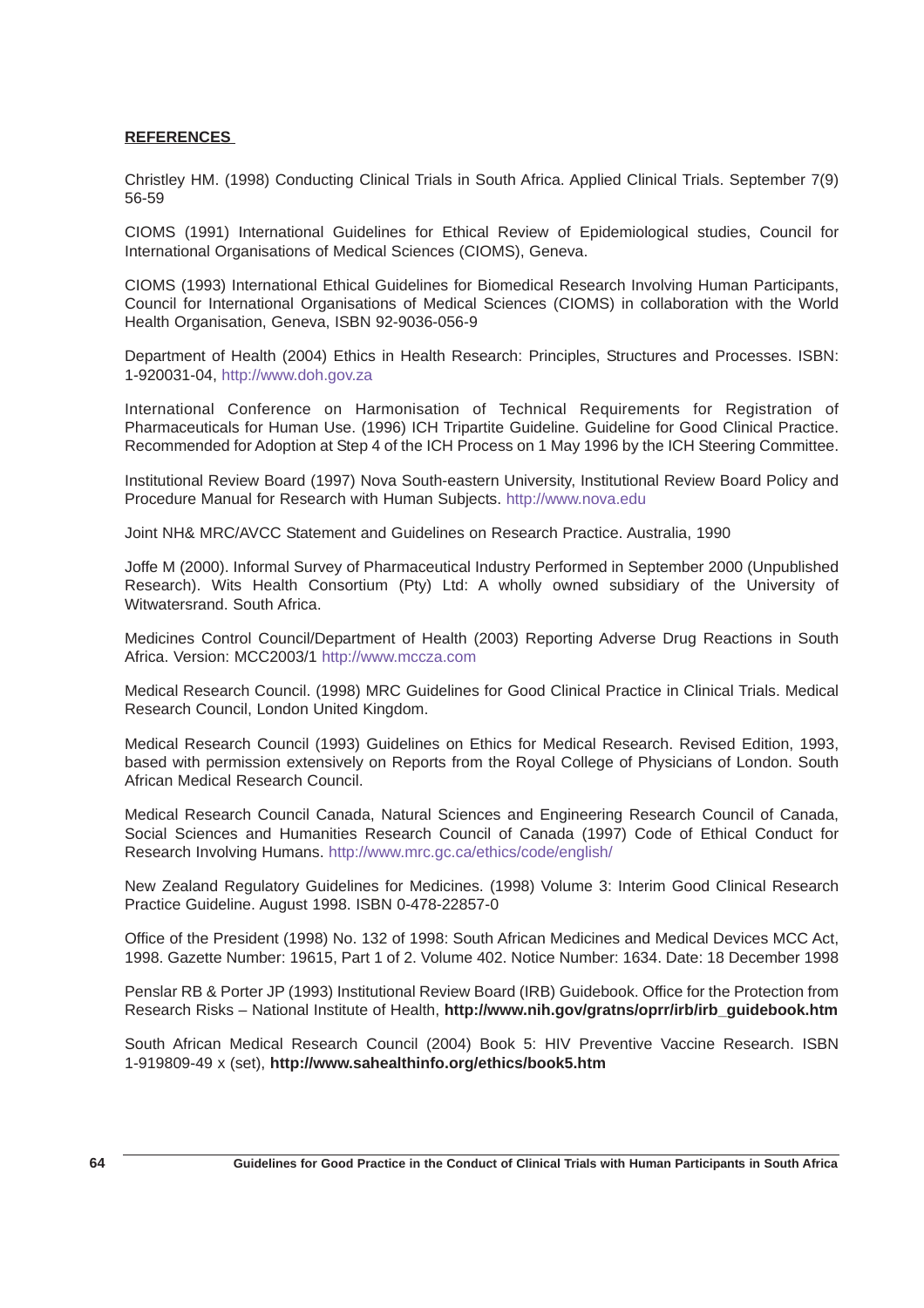Studdert DM and Brennan T A (1998) Clinical trials in developing countries: scientific and ethical issues. Medical Journal of Australia, 169:545-548

UNAIDS (1999) Gender and HIV/AIDS: Taking stock of research programmes, Joint United National Programme on HIV/AIDS, Geneva, Switzerland. UNAIDS/99.16E. http://www.unaids.org

World Medical Association (2000) Declaration of Helsinki Ethical Principles for Medical Research Involving Human Subjects, Adopted by the 18th WMA General Assembly, Helsinki, Finland, June 1964. Amended by the 29th WMA General Assembly, Tokyo, Japan, October 1975; 35th WMA General Assembly, Venice, Italy, October 1983; 41st WMA General Assembly, Hong Kong, September1989; 48th WMA General Assembly, Somerset West, Republic of South Africa, October 1996 and the 52nd WMA General Assembly, Edinburgh, Scotland, October 2000.

World Health Organisation (2000) Operational Guidelines for Ethics Committees That Review Biomedical Research. Geneva. TDR/PRD/Ethics/2000.1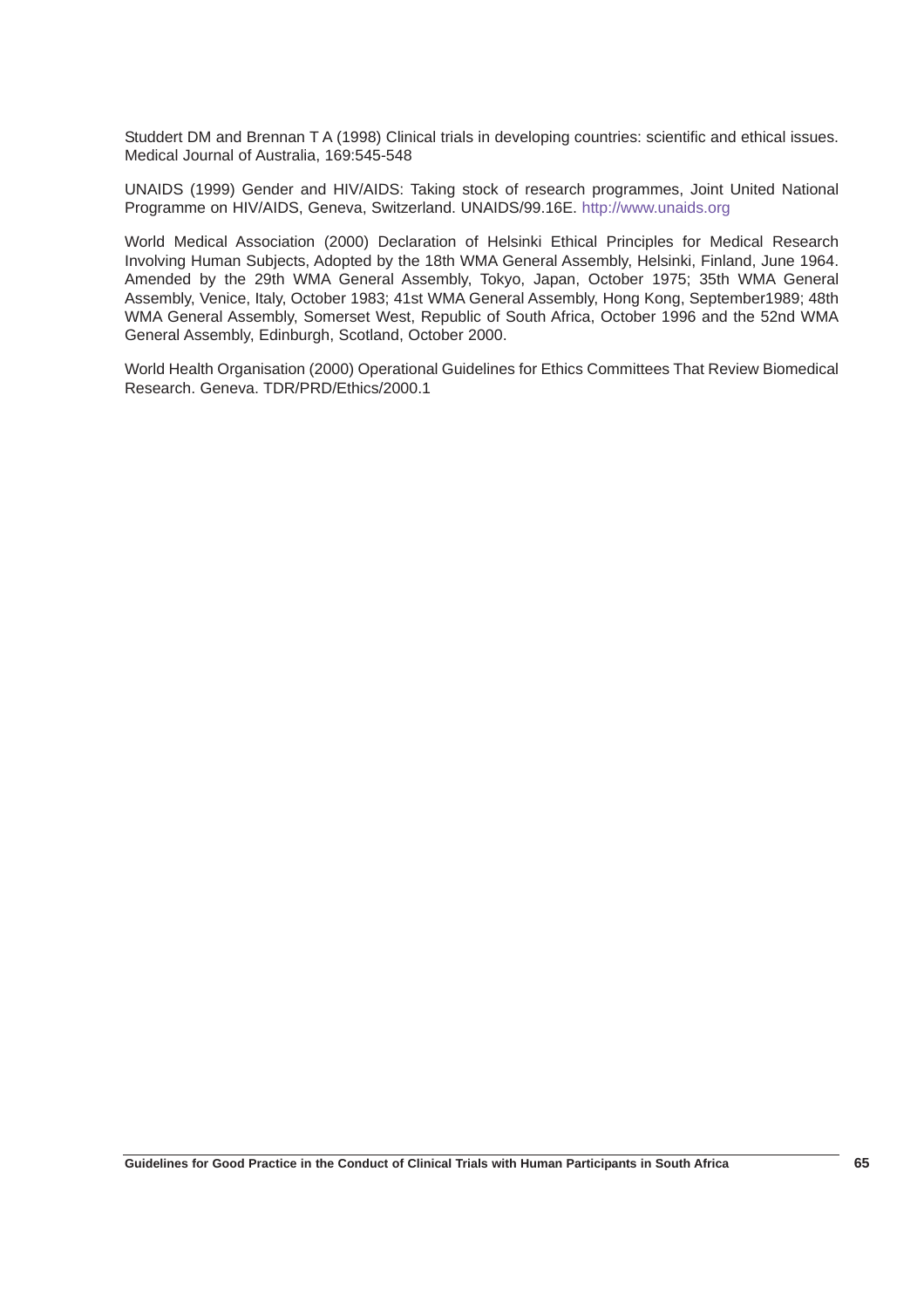#### **RECOMMENDED READINGS**

Angell M, Kassirer JP. The Ingelfinger Rule revisited. N Engl J Med 1991;325:1371-3.

Avins AL, Woods WJ, Lo B, Hulley SB. A novel use of the link-file system for longitudinal studies of HIV infection: a practical solution to an ethical dilemma.

AIDS 1993;7:109-13.

Benatar D, Benatar SR. Informed consent and research. BMJ 1998;316:1008-10

Busse P. Strident, but essential: the voices of people with AIDS. BMJ 1997;314:888-9

Cleaton-Jones PE. An ethical dilemma. Availability of antiretroviral therapy after clinical trials with HIV infected patients are ended. BMJ 1997;314:887-8

Council for International Organizations of Medical Sciences. International Ethical Guidelines for Biomedical Research Involving Human Subjects, 1993.

Gambia Government/Medical Research Council joint ethical committee. Ethical issues facing medical research in developing countries. Lancet 1998;351:286-7

Harris J. Ethical implications of phase III clinical trials of HIV vaccines. Justice issues: burdens, benefits & availability. Working paper for joint UN programme on HIV/AIDS (UNAIDS), Institute of Medicine, Law & Bioethics, University of Manchester 1998.

Lie R. Ethical issues in clinical trial collaborations with developing countries with special reference to preventive HIV vaccine trials with secondary endpoints. Department of Philosophy, University of Bergen, Norway.

Lurie P, Wolfe SM. Unethical trials of interventions to reduce perinatal transmission of the human immunodeficiency virus in developing countries. N Engl J Med 1997;337:853-6

Medical Research Council (South Africa). Guidelines on ethics for medical research, revised edition 1993.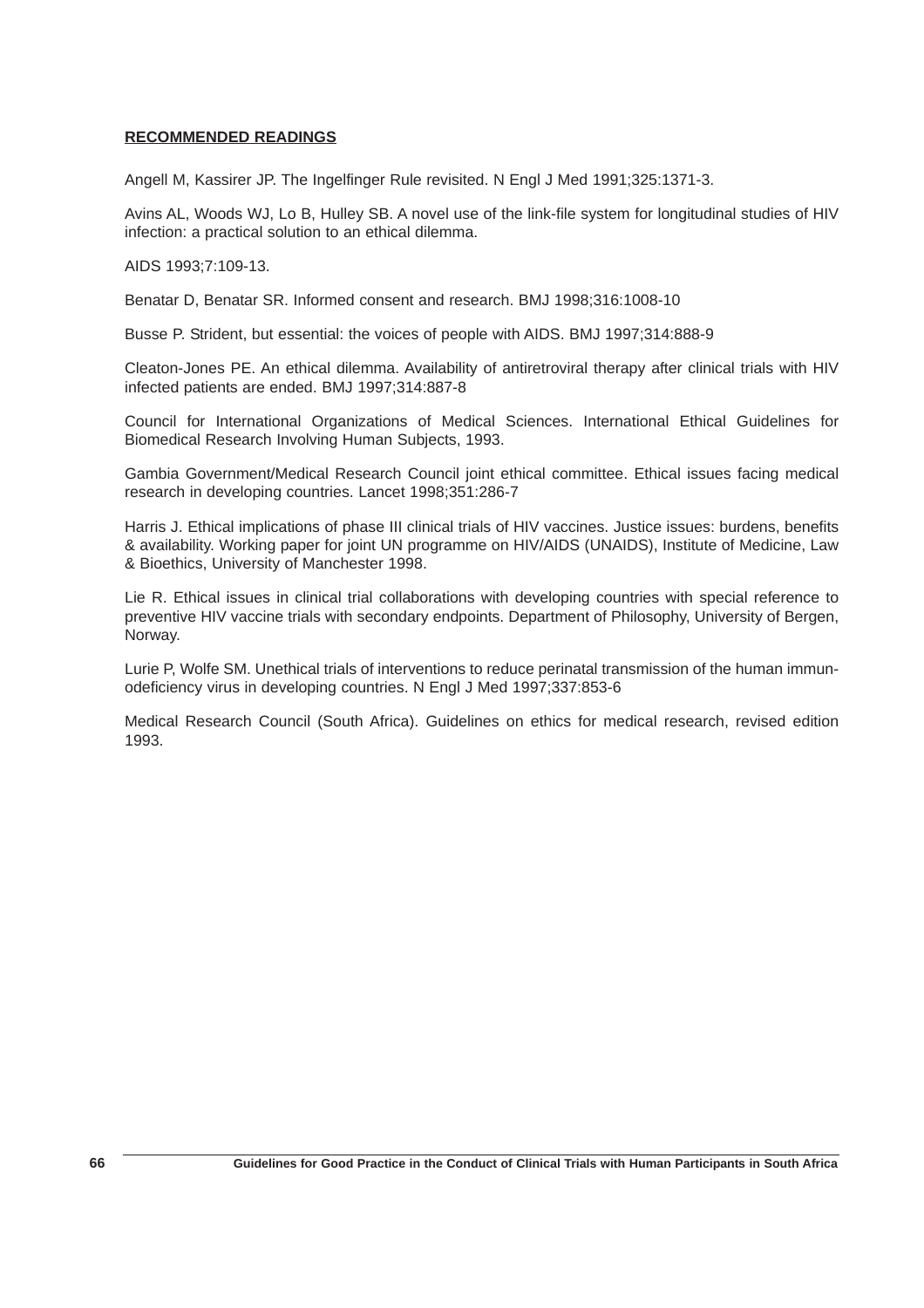## **APPENDIX A:**

# **ICH Guideline for Good Clinical Practice and World Medical Association Declaration of Helsinki**

ICH Guideline for Good Clinical Practice (GCP)

- 1. Clinical trials should be conducted in accordance with the ethical principles that have their origin in Declaration of Helsinki, and that are consistent with GCP and the applicable regulatory requirement(s).
- 2. Before a trial is initiated, foreseeable risk and inconveniences should be weighed against the anticipated benefit for the individual trial subject and society. A trial should be initiated and continued if the anticipated benefits justify the risk.
- 3. The rights, safety and well being of the trial participants are the most important considerations and should prevail over interest of science and society.
- 4. The available non-clinical and clinical information on an investigational product should be adequate to support the proposed clinical trials.
- 5. Clinical trials should be scientifically sound, and described in a clear, detailed protocol.
- 6. A trial should be conducted in compliance with the protocol that has received prior institutional review board (IRB)/independent ethics committee (IEC) approval/ favourable opinion.
- 7. The medical care given to, and medical decisions made on behalf of, participants should always be the responsibility of the qualified physician or, when appropriate, of a qualified dentist.
- 8. Each individual involved in conducting a trial should be qualified by education, training, and experience to perform his or her respective task(s).
- 9. Freely given informed consent should be obtained from every participant prior to clinical trial participation.
- 10. All clinical trial information should be recorded, handled, and stored in a way that allows its accurate reporting, interpretation and verification.
- 11. The confidentiality of records that could identify participants should be protected, respecting the privacy and confidentiality rules in accordance with the applicable regulatory requirement(s).
- 12. Investigational product should be manufactured, handled, and stored in accordance with applicable good manufacturing practice (GMP). They should be used in accordance with the approved protocol.
- 13. Systems with procedures that assure the quality of every aspect of the trial should be implemented.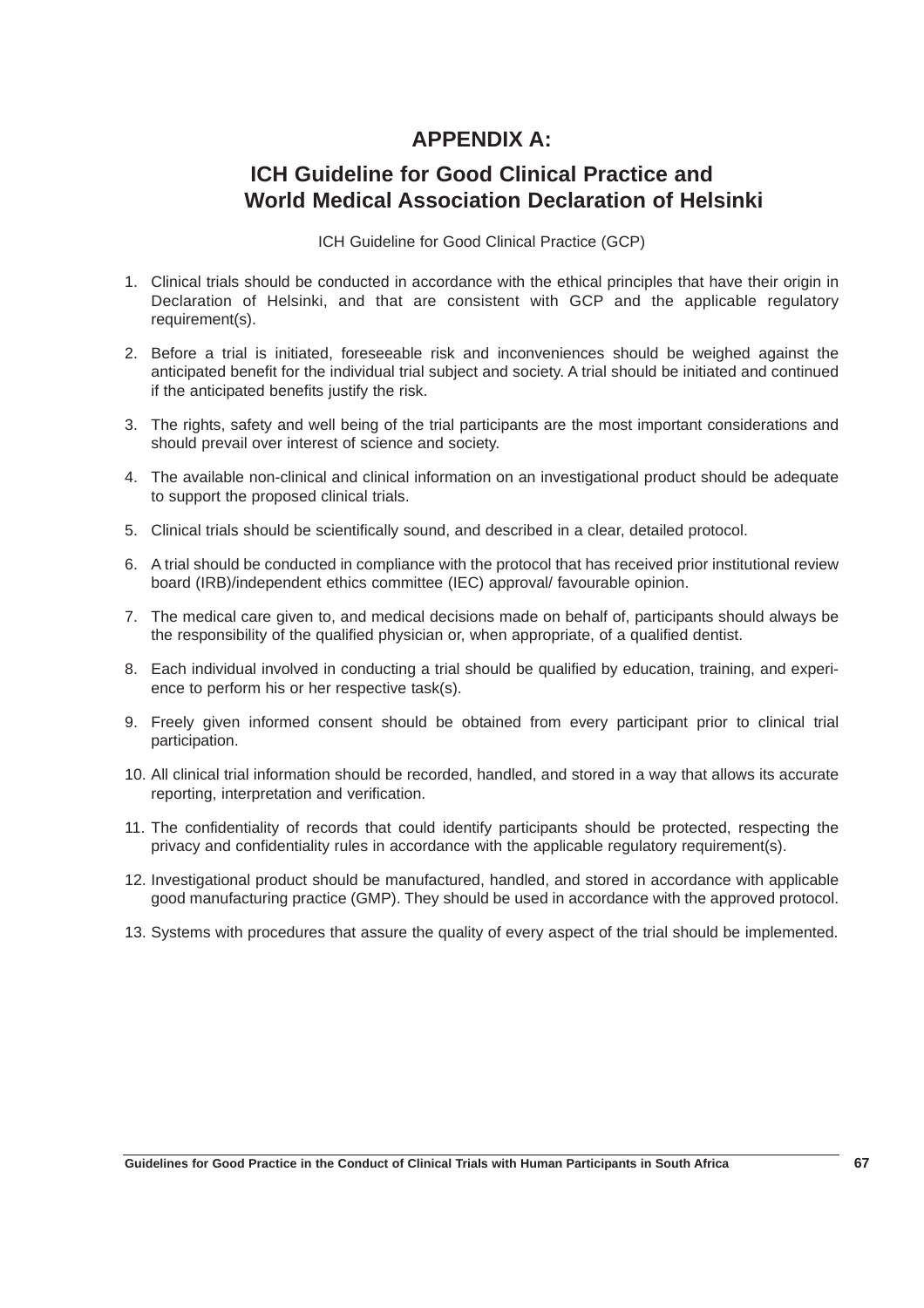## **WORLD MEDICAL ASSOCIATION DECLARATION OF HELSINKI39**

**Ethical Principles for Medical Research Involving Human Subjects**

Adopted by the 18th WMA General Assembly, Helsinki, Finland, June 1964, and amended by the

29<sup>th</sup> WMA General Assembly, Tokyo, Japan, October 1975

35<sup>th</sup> WMA General Assembly, Venice, Italy, October 1983

41st WMA General Assembly, Hong Kong, September 1989

48th WMA General Assembly, Somerset West, Republic of South Africa, October 1996 and the 52<sup>nd</sup> WMA General Assembly, Edinburgh, Scotland, October 2000

Note of Clarification on Paragraph 29 added by the WMA General Assembly, Washington 2002 Note of Clarification on Paragraph 30 added by the WMA General Assembly, Tokyo 2004

#### **INTRODUCTION**

The World Medical Association has developed the Declaration of Helsinki as a statement of ethical principles to provide guidance to physicians and other participants in medical research involving human subjects. Medical research involving human subjects includes research on identifiable human material or identifiable data.

It is the duty of the physician to promote and safeguard the health of the people. The physician's knowledge and conscience are dedicated to the fulfilment of this duty.

The Declaration of Geneva of the World Medical Association binds the physician with the words, "The health of my patient will be my first consideration," and the International Code of Medical Ethics declares that, "A physician shall act only in the patient's interest when providing medical care which might have the effect of weakening the physical and mental condition of the patient."

Medical progress is based on research which ultimately must rest in part on experimentation involving human subjects.

In medical research on human subjects, considerations related to the well-being of the human subject should take precedence over the interests of science and society.

The primary purpose of medical research involving human subjects is to improve prophylactic, diagnostic and therapeutic procedures and the understanding of the aetiology and pathogenesis of disease. Even the best proven prophylactic, diagnostic, and therapeutic methods must continuously be challenged through research for their effectiveness, efficiency, accessibility and quality.

In current medical practice and in medical research, most prophylactic, diagnostic and therapeutic procedures involve risks and burdens.

Medical research is subject to ethical standards that promote respect for all human beings and protect their health and rights. Some research populations are vulnerable and need special protection. The particular needs of the economically and medically disadvantaged must be recognized. Special attention is also required for those who cannot give or refuse consent for themselves, for those who may be subject to giving consent under duress, for those who will not benefit personally from the research and for those for whom the research is combined with care.

Research Investigators should be aware of the ethical, legal and regulatory requirements for research on human subjects in their own countries as well as applicable international requirements. No national ethical, legal or regulatory requirement should be allowed to reduce or eliminate any of the protections for human subjects set forth in this Declaration.

<sup>&</sup>lt;sup>39</sup> The Declaration of Helsinki (Document 17.C) is an official policy document of the World Medical Association, the global representative body for physicians. It was first adopted in 1964 (Helsinki, Finland) and revised in 1975 (Tokyo, Japan), 1983 (Venice, Italy), 1989 (Hong Kong), 1996 (Somerset-West, South Africa) and 2000 (Edinburgh, Scotland). Note of clarification on Paragraph 29 added by the WMA General Assembly, Washington 2002.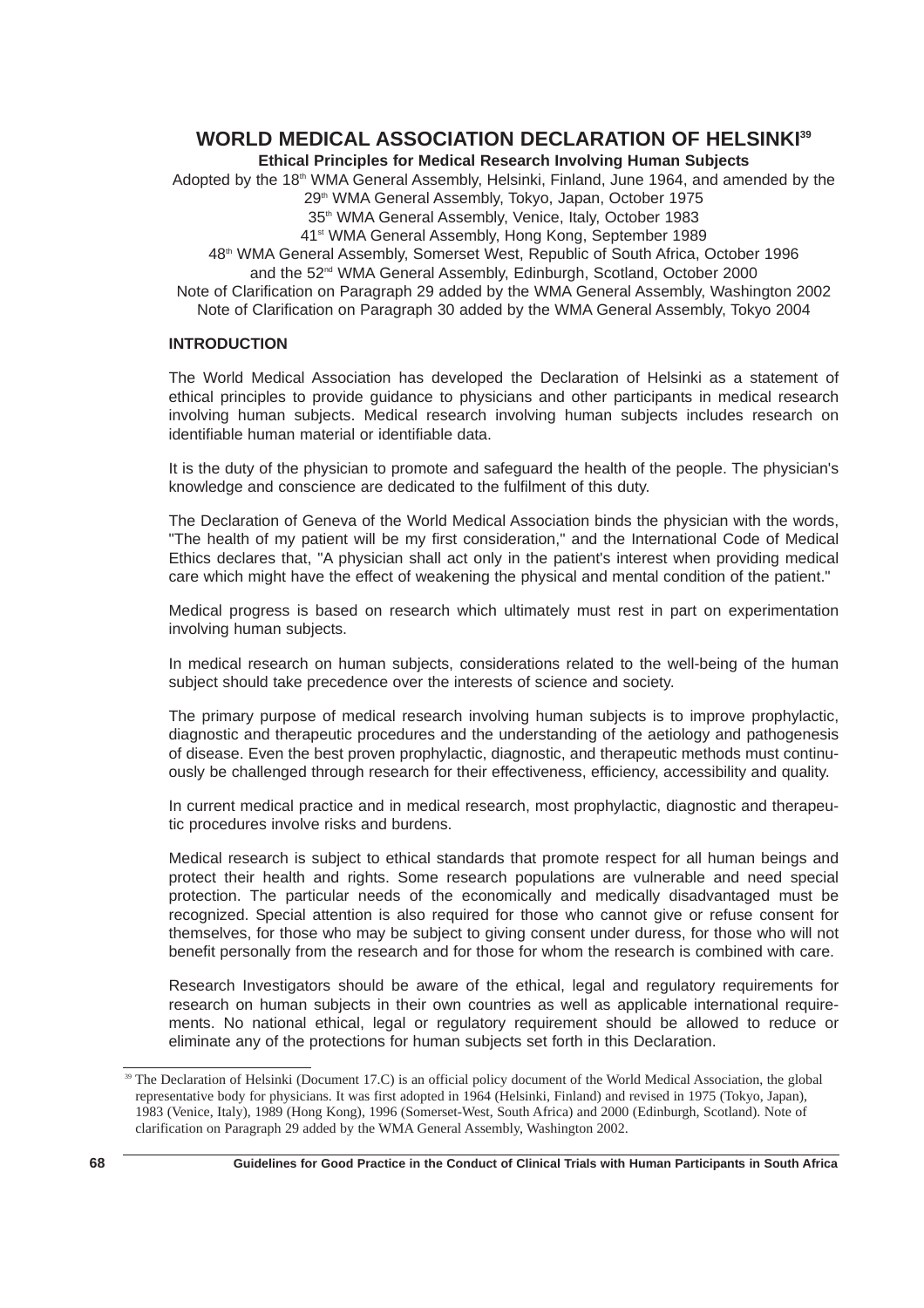#### **BASIC PRINCIPLES FOR ALL MEDICAL RESEARCH**

It is the duty of the physician in medical research to protect the life, health, privacy, and dignity of the human subject.

Medical research involving human subjects must conform to generally accepted scientific principles, be based on a thorough knowledge of the scientific literature, other relevant sources of information, and on adequate laboratory and, where appropriate, animal experimentation.

Appropriate caution must be exercised in the conduct of research which may affect the environment, and the welfare of animals used for research must be respected.

The design and performance of each experimental procedure involving human subjects should be clearly formulated in an experimental protocol. This protocol should be submitted for consideration, comment, guidance, and where appropriate, approval to a specially appointed ethical review committee, which must be independent of the investigator, the sponsor or any other kind of undue influence. This independent committee should be in conformity with the laws and regulations of the country in which the research experiment is performed. The committee has the right to monitor ongoing trials. The researcher has the obligation to provide monitoring information to the committee, especially any serious adverse events. The researcher should also submit to the committee, for review, information regarding funding, sponsors, institutional affiliations, other potential conflicts of interest and incentives for subjects.

The research protocol should always contain a statement of the ethical considerations involved and should indicate that there is compliance with the principles enunciated in this Declaration.

Medical research involving human subjects should be conducted only by scientifically qualified persons and under the supervision of a clinically competent medical person. The responsibility for the human subject must always rest with a medically qualified person and never rest on the subject of the research, even though the subject has given consent.

Every medical research project involving human subjects should be preceded by careful assessment of predictable risks and burdens in comparison with foreseeable benefits to the subject or to others. This does not preclude the participation of healthy volunteers in medical research. The design of all studies should be publicly available.

Physicians should abstain from engaging in research projects involving human subjects unless they are confident that the risks involved have been adequately assessed and can be satisfactorily managed. Physicians should cease any investigation if the risks are found to outweigh the potential benefits or if there is conclusive proof of positive and beneficial results.

Medical research involving human subjects should only be conducted if the importance of the objective outweighs the inherent risks and burdens to the subject. This is especially important when the human subjects are healthy volunteers.

Medical research is only justified if there is a reasonable likelihood that the populations in which the research is carried out stand to benefit from the results of the research.

The subjects must be volunteers and informed participants in the research project.

The right of research subjects to safeguard their integrity must always be respected. Every precaution should be taken to respect the privacy of the subject, the confidentiality of the patient's information and to minimize the impact of the study on the subject's physical and mental integrity and on the personality of the subject.

**Guidelines for Good Practice in the Conduct of Clinical Trials with Human Participants in South Africa 69**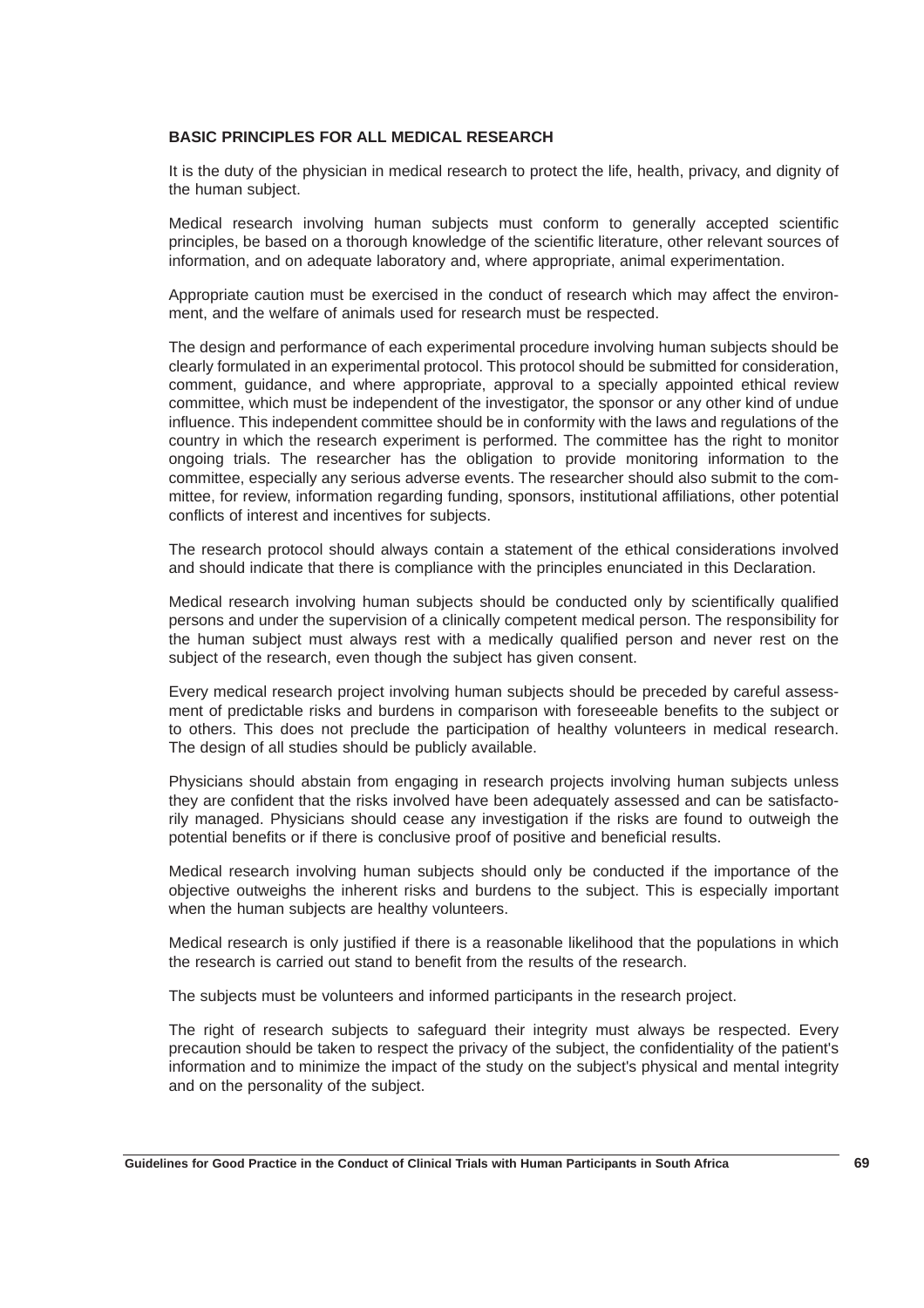In any research on human beings, each potential subject must be adequately informed of the aims, methods, sources of funding, any possible conflicts of interest, institutional affiliations of the researcher, the anticipated benefits and potential risks of the study and the discomfort it may entail. The subject should be informed of the right to abstain from participation in the study or to withdraw consent to participate at any time without reprisal. After ensuring that the subject has understood the information, the physician should then obtain the subject's freely-given informed consent, preferably in writing. If the consent cannot be obtained in writing, the non-written consent must be formally documented and witnessed.

When obtaining informed consent for the research project the physician should be particularly cautious if the subject is in a dependent relationship with the physician or may consent under duress. In that case the informed consent should be obtained by a well-informed physician who is not engaged in the investigation and who is completely independent of this relationship.

For a research subject who is legally incompetent, physically or mentally incapable of giving consent or is a legally incompetent minor, the investigator must obtain informed consent from the legally authorized representative in accordance with applicable law. These groups should not be included in research unless the research is necessary to promote the health of the population represented and this research cannot instead be performed on legally competent persons.

When a subject deemed legally incompetent, such as a minor child, is able to give assent to decisions about participation in research, the investigator must obtain that assent in addition to the consent of the legally authorized representative.

Research on individuals from whom it is not possible to obtain consent, including proxy or advance consent, should be done only if the physical/mental condition that prevents obtaining informed consent is a necessary characteristic of the research population. The specific reasons for involving research subjects with a condition that renders them unable to give informed consent should be stated in the experimental protocol for consideration and approval of the review committee. The protocol should state that consent to remain in the research should be obtained as soon as possible from the individual or a legally authorized surrogate

Both authors and publishers have ethical obligations. In publication of the results of research, the investigators are obliged to preserve the accuracy of the results. Negative as well as positive results should be published or otherwise publicly available. Sources of funding, institutional affiliations and any possible conflicts of interest should be declared in the publication. Reports of experimentation not in accordance with the principles laid down in this Declaration should not be accepted for publication.

## **ADDITIONAL PRINCIPLES FOR MEDICAL RESEARCH COMBINED WITH MEDICAL CARE**

The physician may combine medical research with medical care, only to the extent that the research is justified by its potential prophylactic, diagnostic or therapeutic value. When medical research is combined with medical care, additional standards apply to protect the patients who are research subjects.

The benefits, risks, burdens and effectiveness of a new method should be tested against those of the best current prophylactic, diagnostic, and therapeutic methods. This does not exclude the use of placebo, or no treatment, in studies where no proven prophylactic, diagnostic or therapeutic method exists.40

<sup>40</sup> Note of clarification on paragraph 29 of the WMA Declaration of Helsinki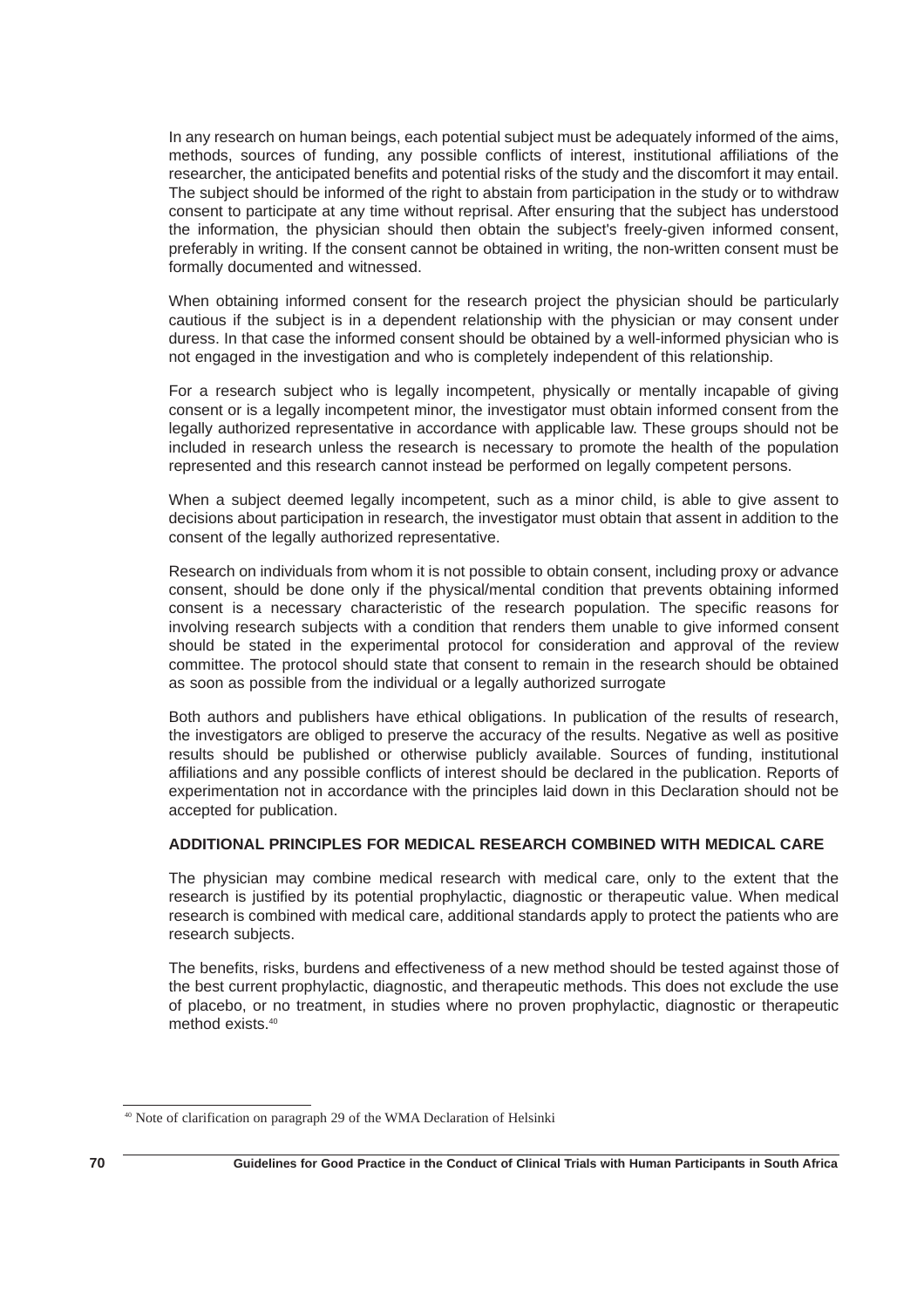At the conclusion of the study, every patient entered into the study should be assured of access to the best proven prophylactic, diagnostic and therapeutic methods identified by the study.

The physician should fully inform the patient which aspects of the care are related to the research. The refusal of a patient to participate in a study must never interfere with the patient-physician relationship.

In the treatment of a patient, where proven prophylactic, diagnostic and therapeutic methods do not exist or have been ineffective, the physician, with informed consent from the patient, must be free to use unproven or new prophylactic, diagnostic and therapeutic measures, if in the physician's judgement it offers hope of saving life, re-establishing health or alleviating suffering. Where possible, these measures should be made the object of research, designed to evaluate their safety and efficacy. In all cases, new information should be recorded and, where appropriate, published. The other relevant guidelines of this Declaration should be followed.

#### **Note: Note of Clarification on paragraph30 of the WMA Declaration of Helsinki**

The WMA hereby reaffirms its position that extreme care must be taken in making use of a placebo-controlled trial and that in general this methodology should only be used in the absence of existing proven therapy. However, a placebo-controlled trial may be ethically acceptable, even if proven therapy is available, under the following circumstances:

<sup>–</sup> Where for compelling and scientifically sound methodological reasons its use is necessary to determine the efficacy or safety of a prophylactic, diagnostic or therapeutic method; or

<sup>–</sup> Where a prophylactic, diagnostic or therapeutic method is being investigated for a minor condition and the patients who receive placebo will not be subject to any additional risk of serious or irreversible harm.

All other provisions of the Declaration of Helsinki must be adhered to, especially the need for appropriate ethical and scientific review.

The WMA hereby reaffirms its position that it is necessary during the study planning process to identify post trial access by study participants to prophylactic, diagnostic and therapeutic procedures identified as beneficial in the study or access to other appropriate care. Post-trial access arrangements or other care must be described in the study protocol so the ethical review committee may consider such arrangements during its review.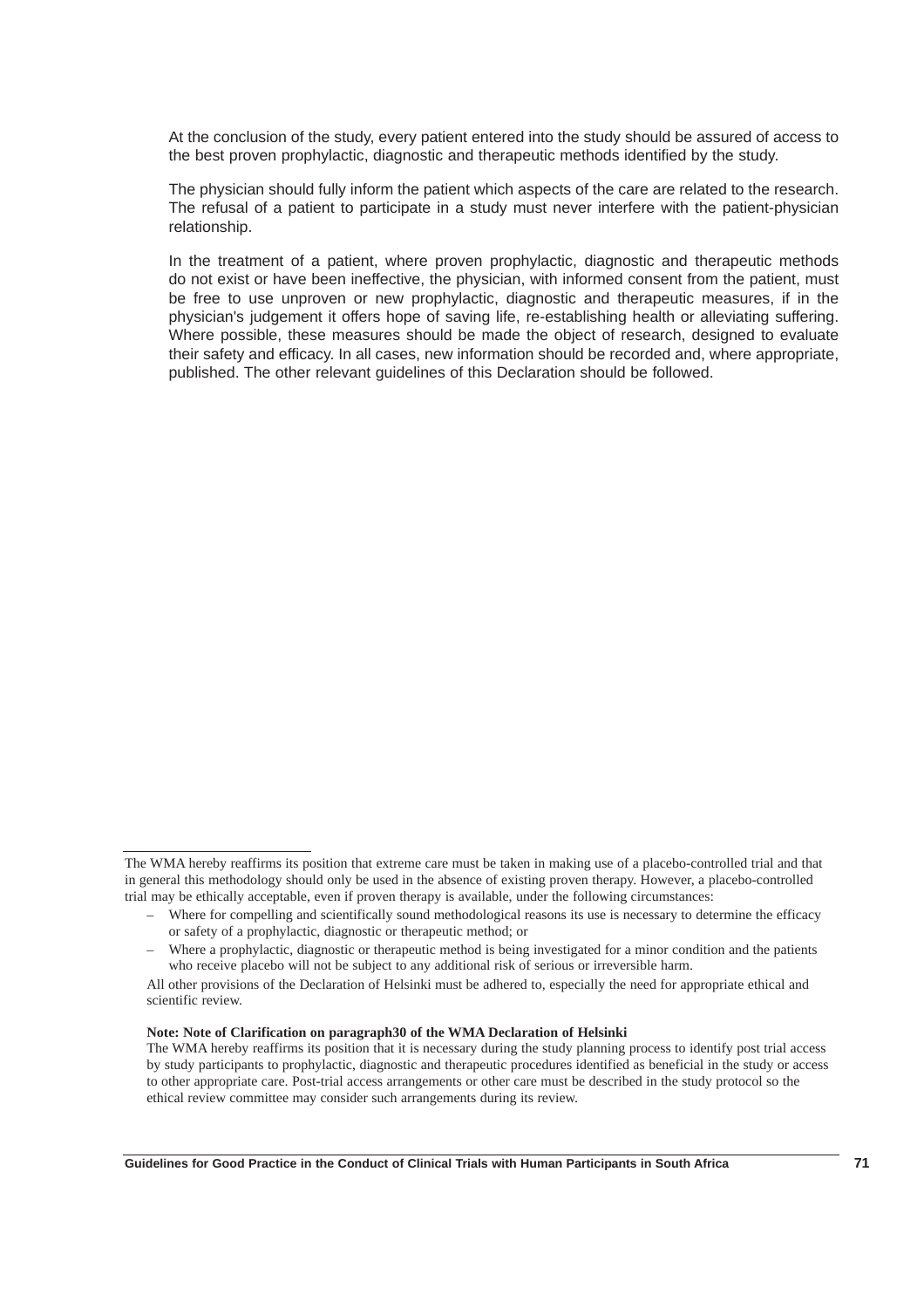# **APPENDIX B**

# **CLINICAL TRIAL PROTOCOL AND PROTOCOL AMENDMENT(S)1**

The contents of a trial protocol should generally include the following topics. However, site specific information may be provided on separate protocol page(s), or addressed in a separate agreement, and some of the information listed below may be contained in other protocol referenced documents, such as an Investigator's Brochure.

## **1. General Information**

- Protocol title, protocol identifying number, and date. Any amendment(s).
- Should also bear the amendment number(s) and date(s).
- Name and address of the sponsor and monitor (if other than the sponsor).
- Name and title of the person(s) authorized to sign the protocol and the protocol amendment(s) for the sponsor.
- Name, title, address, and telephone number(s) of the sponsor's medical expert (or dentist when appropriate) for the trial.
- Name and title of the investigator(s) who is (are) responsible for conducting the trial, and the address and telephone number(s) of the trial site(s).
- Name, title, address, and telephone number(s) of the qualified physician (or dentist, if applicable), who is responsible for all trial-site related medical (or dental) decisions (if other than investigator).
- Name(s) and address(es) of the clinical laboratory(ies) and other medical and/or technical department(s) and/or institutions involved in the trial.
- Written curriculum vitae of principal investigator, co-invetigators and other persons designated by the principal investigator to be responsible for some aspects of the study.

## **2. Background Information**

- Name and description of the investigational product(s).
- A summary of findings from nonclinical studies that potentially have clinical significance and from clinical trials that are relevant to the trial.
- Summary of the known and potential risks and benefits, if any, to human subjects.
- Description of and justification for the route of administration, dosage, dosage regimen, and treatment period(s).
- A statement that the trial will be conducted in compliance with the protocol, GCP and the applicable regulatory requirement(s).
- Description of the population to be studied.
- References to literature and data that are relevant to the trial, and that provide background for the trial.2

## **3. Trial Objectives and Purpose**

A detailed description of the objectives and the purpose of the trial.

## **4. Trial Design**

The scientific integrity of the trial and the credibility of the data from the trial depend substantially on the trial design. A description of the trial design, should include:

- A specific statement of the primary endpoints and the secondary endpoints, if any, to be measured during the trial.
- A description of the type/design of trial to be conducted (e.g. double-blind, placebocontrolled, parallel design) and a schematic diagram of trial design, procedures and stages.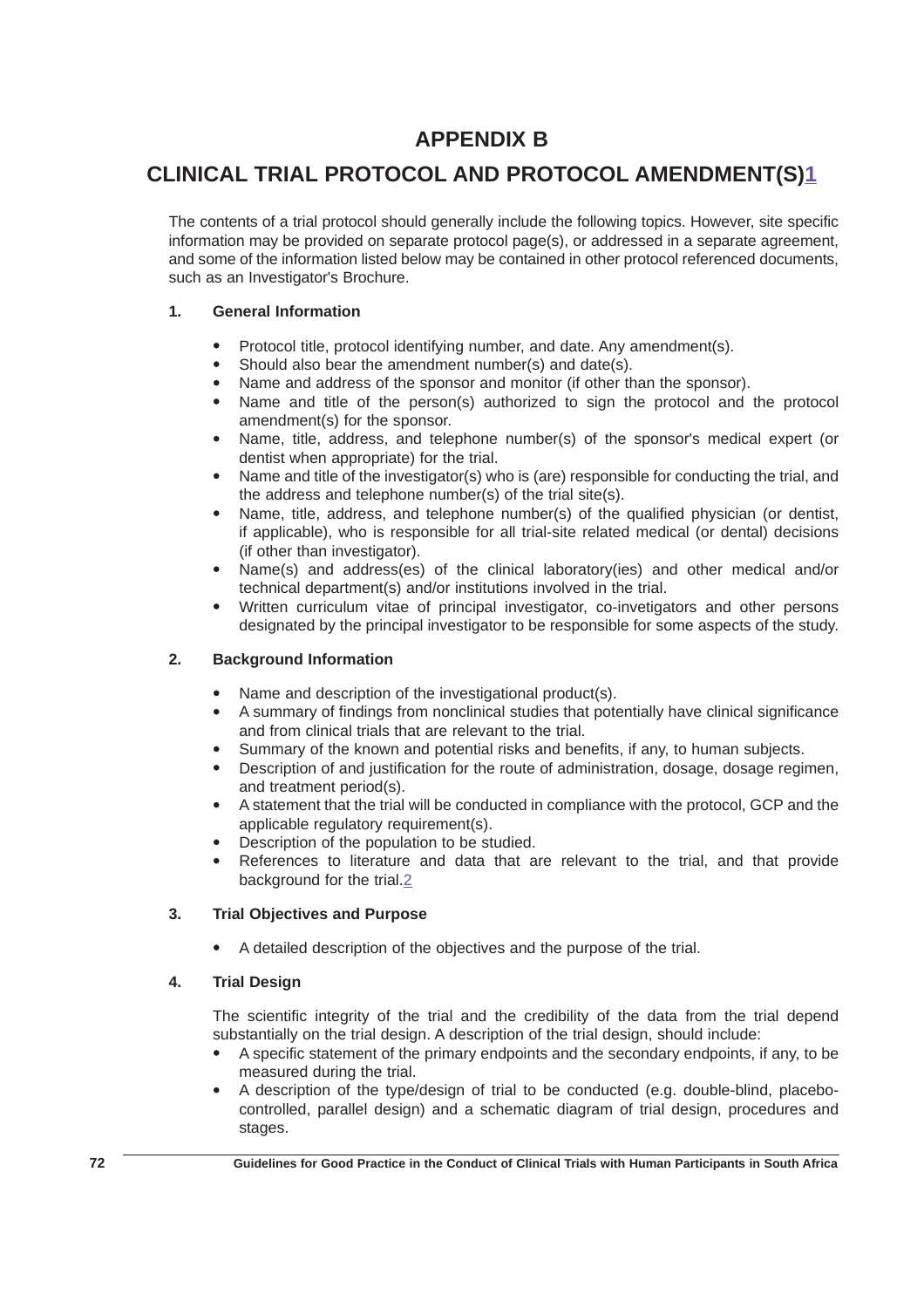- A description of the measures taken to minimize/avoid bias, including: a. Randomization.
	-
	- b. Blinding.
- A description of the trial treatment(s) and the dosage and dosage regimen of the investigational product(s). Also include a description of the dosage form, packaging, and labeling of the investigational product(s).
- The expected duration of subject participation, and a description of the sequence and duration of all trial periods, including follow-up, if any.
- A description of the "stopping rules" or "discontinuation criteria" for individual subjects, parts of trial and entire trial.
- Accountability procedures for the investigational product(s), including the placebo(s) and comparator(s), if any.
- Maintenance of trial treatment randomization codes and procedures for breaking codes.
- The identification of any data to be recorded directly on the CRFs (i.e. no prior written or electronic record of data), and to be considered to be source data.

# **5. Selection and Withdrawal of Subjects**

- Subject inclusion criteria.
- Subject exclusion criteria.
- Subject withdrawal criteria (i.e. terminating investigational product treatment/trial treatment) and procedures specifying:
	- a. When and how to withdraw subjects from the trial/investigational product treatment.
	- b. The type and timing of the data to be collected for withdrawn subjects.
	- c. Whether and how subjects are to be replaced.
	- d. The follow-up for subjects withdrawn from investigational product treatment/trial treatment.

# **6. Treatment of Subjects**

- The treatment(s) to be administered, including the name(s) of all the product(s), the dose(s), the dosing schedule(s), the route/mode(s) of administration, and the treatment period(s), including the follow-up period(s) for subjects for each investigational product treatment/trial treatment group/arm of the trial.
- Medication(s)/treatment(s) permitted (including rescue medication) and not permitted before and/or during the trial.
- Procedures for monitoring subject compliance.

# **7. Assessment of Efficacy**

- Specification of the efficacy parameters.
- Methods and timing for assessing, recording, and analysing of efficacy parameters.

# **8. Assessment of Safety**

- Specification of safety parameters.
- The methods and timing for assessing, recording, and analysing safety parameters.
- Procedures for eliciting reports of and for recording and reporting adverse event and intercurrent illnesses.
- The type and duration of the follow-up of subjects after adverse events.
- Procedures for unmasking the identity of treatment.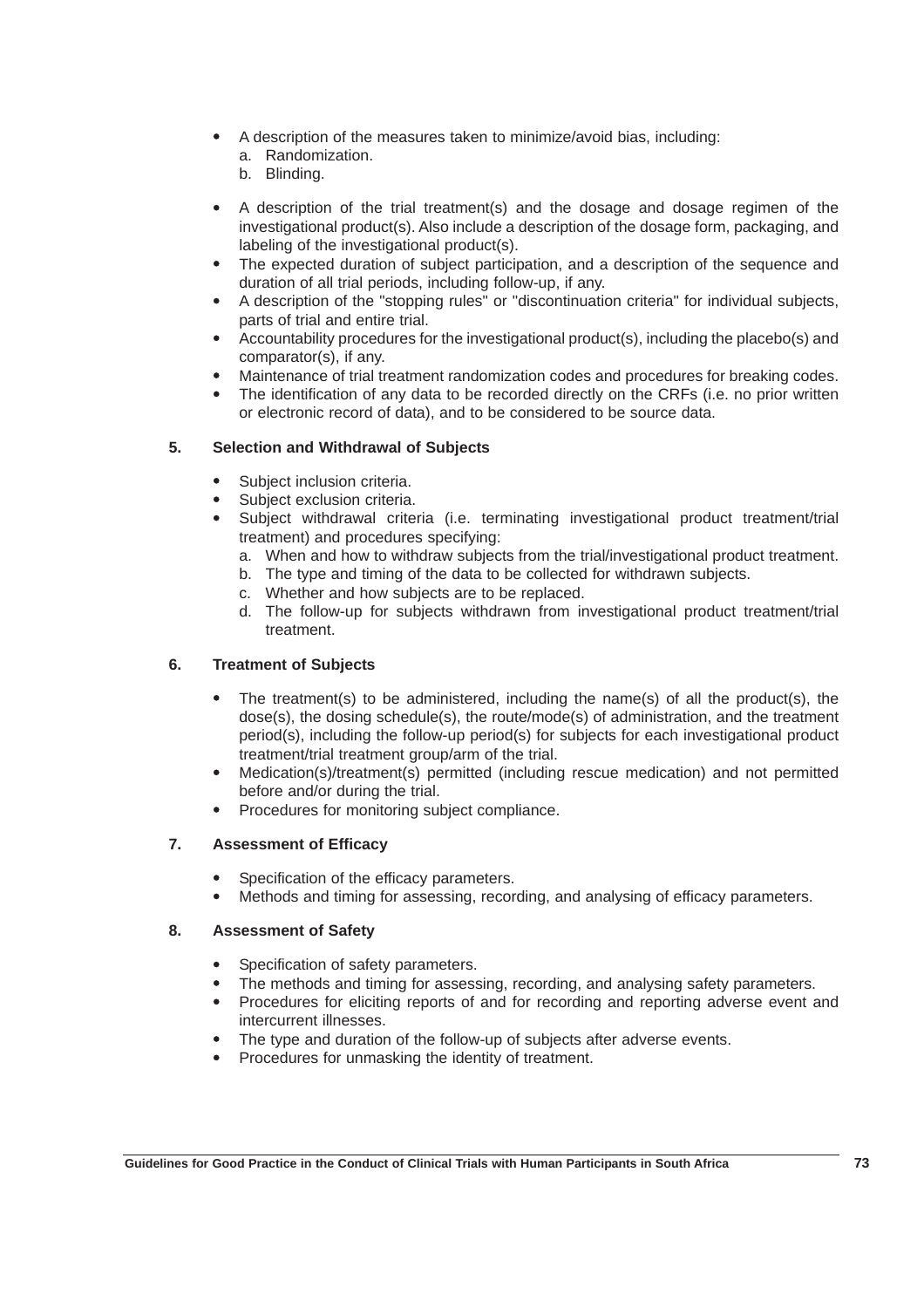# **9. Statistics**

- A description of the statistical methods to be employed, including timing of any planned interim analysis(ses).
- The number of subjects planned to be enrolled. In multicentre trials, the numbers of enrolled subjects projected for each trial site should be specified.
- Reason for choice of sample size, including reflections on (or calculations of) the power of the trial and clinical justification.
- the level of significance to be used.
- Criteria for the termination of the trial.
- Procedure for accounting for missing, unused, and spurious data.
- Procedures for reporting any deviation(s) from the original statistical plan (any deviation(s) from the original statistical plan should be described and justified in protocol and/or in the final report, as appropriate).
- The selection of subjects to be included in the analyses (e.g. all randomized subjects, all dosed subjects, all eligible subjects, valuable subjects).

# **10. Direct Access to Source Data/Documents**

• The sponsor should ensure that it is specified in the protocol or other written agreement that the investigator(s)/institution(s) will permit trial-related monitoring, audits, ethics committee review, and regulatory inspection(s), providing direct access to source data/documents.

# **11. Quality Control and Quality Assurance**

# **12. Ethics**

Description of ethical considerations relating to the trial.

# **13. Data Handling and Record Keeping**

# **14. Financing and Insurance**

Financing and insurance if not addressed in a separate agreement.

# **15. Publication Policy**

• Publication policy, if not addressed in a separate agreement.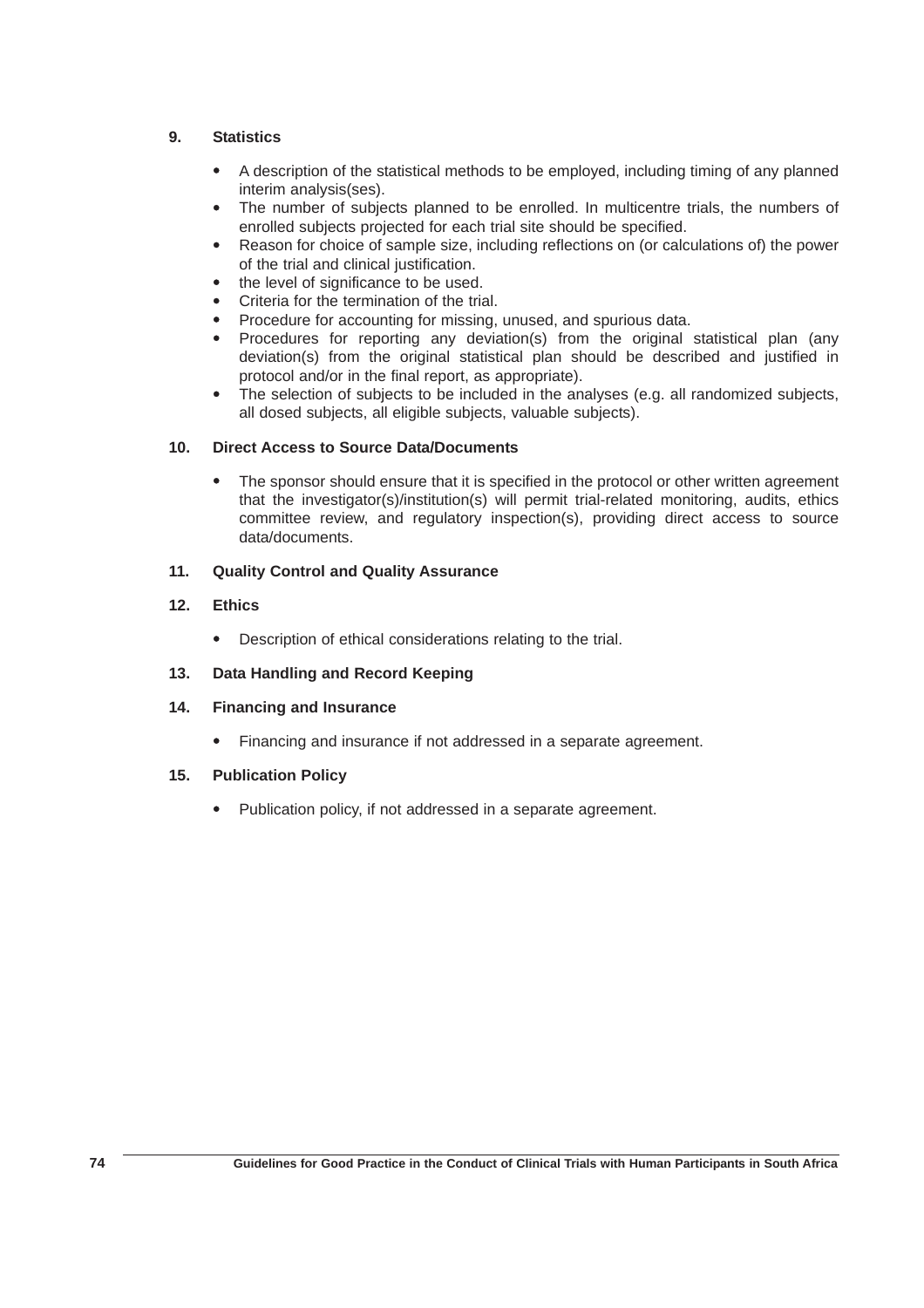# **APPENDIX C:**

# **DETAILS OF AN INSPECTION BY THE NATIONAL REGULATORY AUTHORITY**

# **1. WHAT DOES AN INSPECTION INVOLVE?**

The inspection may involve:

- a comparison of the practices and procedures of the clinical investigator with the commitments made in the application to conduct a clinical trial;
- a comparison of the data submitted to the sponsor and regulatory authority with the source data; and/or
- a system inspection of the sponsor, clinical laboratory or CRO generating data for submission to regulatory authorities. This may include inspection of both the clinical facility and analytical facility.

# **2. THE INSPECTION**

Details of the various phases of an inspection, including pre-inspection contact; the opening meeting and the actual inspection are outlined below:

- **2.1 Pre-Inspection Contact:** Where appropriate, appointments for inspection of an investigational site should be made telephonically. A written confirmation of the inspection date, time and program (if applicable) may be forwarded to the site, the sponsor company or the CRO. The Medical Director of the relevant pharmaceutical company must also be contacted, as the clinical research associate (CRA) of the company responsible for the monitoring of the specific study needs to be present during the inspection. The time span between initial contact and actual inspection should be as short as possible. Undue delay of the inspection on the part of the clinical investigator needs to be investigated.
- **2.2 Opening Meeting:** The purpose of this meeting is for the Inspector(s) to explain the purpose of the inspection, i.e. routine or for -cause, to outline the scope of the inspection and to obtain a brief review of the organisation of the site being inspected.
- **2.3 The Inspection Purpose:** The overall purpose of the conduct of the inspection should be to establish whether the investigator has fulfilled his/her GCP responsibilities. This includes the following:
	- To ascertain whether the investigator is thoroughly familiar with the properties of the investigational medical product(s) as described in the investigator's brochure.
	- To ensure that investigator has sufficient time to conduct and complete the clinical study,
	- To ensure that the investigator has adequate staff and appropriate facilities (including laboratories) available for the duration of the study, and
	- To ensure that other studies do not divert essential participants or facilities away from the study in hand.
	- To establish whether the investigator has studied the protocol and whether the assisting personnel have been adequately informed of their responsibilities.
	- To determine if Ethics Committee and National Regulatory Authority approval has been obtained.
	- To determine in what manner the investigational products are handled and stored, and that investigational products are dispensed to study participants in accordance with the protocol and that any unused products are returned to the Sponsor. Reconciliation of trial medication must be provided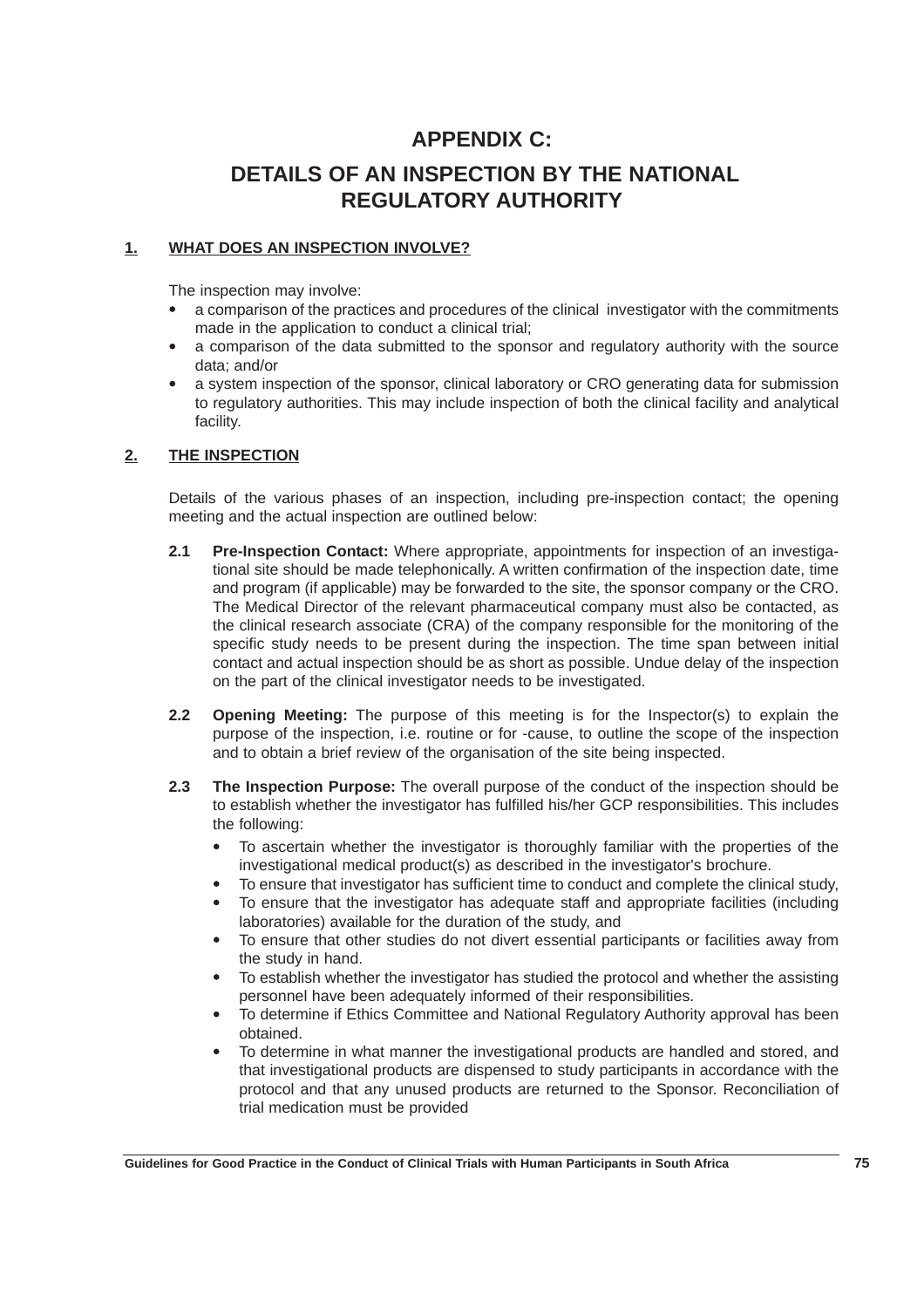To ensure that the confidentiality of all information about participants is respected (by all persons involved). to ensure that the investigator observes the following points particularly related to medical care:

In addition, the investigator needs to provide retrospective data on numbers of participants who would have satisfied the proposed entrance criteria during preceding time periods in order to assure an adequate recruitment rate for the study. The investigator also needs to provide an up-to-date curriculum vita.

The Investigator is medically responsible for those participants who are under his/her care for the duration of the study and must ensure that appropriate medical care is maintained after the study. Where appropriate, fully functional resuscitation equipment should be immediately available in case of emergency.

Clinical significant abnormal laboratory values or clinical observations must be followed up after completion of the study.

# **3. ESSENTIAL DOCUMENTS FOR THE CONDUCT OF A CLINICAL TRIAL**

Essential Documents are those documents which individually and collectively permit evaluation of the conduct of a trial and the quality of the data produced. These documents serve to demonstrate the compliance of the investigator, sponsor and monitor with the standards of Good Clinical Practice and with all applicable regulatory requirements.

Essential Documents also serve a number of other important purposes. Filing essential documents at the investigator/institution and sponsor sites in a timely manner can greatly assist in the successful management of a trial by the investigator, sponsor and monitor. These documents are also the ones which are usually audited by the sponsor's independent audit function and inspected by the regulatory authority (ies) as part of the process to confirm the validity of the trial conduct and the integrity of data collected.

The minimum list of essential documents which has been developed follows. The various documents are grouped in three sections according to the stage of the trial during which they will normally be generated:

- 1) before the clinical phase of the trial commences,
- 2) during the clinical conduct of the trial, and
- 3) after completion or termination of the trial.

A description is given of the purpose of each document, and whether it should be filed in either the investigator/institution or sponsor files, or both. It is acceptable to combine some of the documents, provided the individual elements are readily identifiable. Trial master files should be established at the beginning of the trial, both at the investigator/institution's site and at the sponsor's office. A final close-out of a trial can only be done when the monitor has reviewed both investigator/institution and sponsor files and confirmed that all necessary documents are in the appropriate files. Any or all of the documents addressed in this guideline may be subject to, and should be available for, audit by the sponsor's auditor and inspection by the regulatory authority(ies).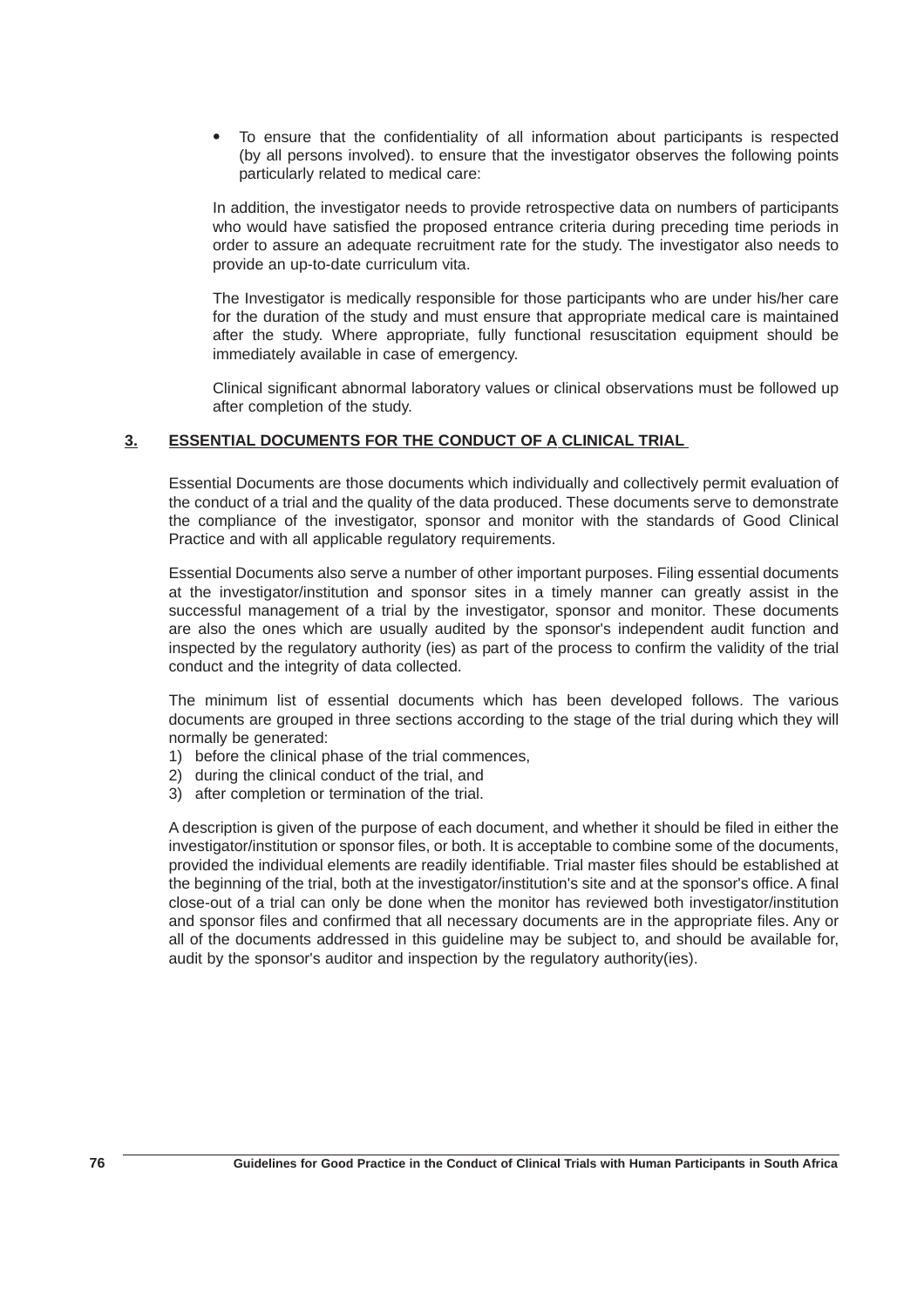# **3.1 Before the Clinical Phase of the Trial Commences:**

During this planning stage the following documents should be generated and should be on file before the trial formally starts

| <b>Title of Document</b>                                                                                                                                                                                                                                                                                                                                                                                                                                                                                    | <b>Located in Files of</b><br><b>Purpose</b>                                                                                                                                  |                                     |                          |
|-------------------------------------------------------------------------------------------------------------------------------------------------------------------------------------------------------------------------------------------------------------------------------------------------------------------------------------------------------------------------------------------------------------------------------------------------------------------------------------------------------------|-------------------------------------------------------------------------------------------------------------------------------------------------------------------------------|-------------------------------------|--------------------------|
|                                                                                                                                                                                                                                                                                                                                                                                                                                                                                                             |                                                                                                                                                                               | Investigator/<br><b>Institution</b> | <b>Sponsor</b>           |
| <b>3.1.1 INVESTIGATOR'S BROCHURE</b>                                                                                                                                                                                                                                                                                                                                                                                                                                                                        | To document that relevant and current<br>scientific information about the investigational<br>product has been provided to the investigator                                    | X                                   | X                        |
| <b>3.1.2 SIGNED PROTOCOL AND</b><br>AMENDMENTS, IF ANY, AND<br><b>SAMPLE CASE REPORT FORM (CRF)</b>                                                                                                                                                                                                                                                                                                                                                                                                         | To document investigator and sponsor<br>agreement to the protocol/amendment(s)<br>and CRF                                                                                     | X                                   |                          |
| <b>3.1.3 INFORMATION GIVEN TO TRIAL</b><br><b>PARTICIPANT – INFORMED CONSENT</b><br>FORM (including all applicable<br>translations)                                                                                                                                                                                                                                                                                                                                                                         | To document the informed consent                                                                                                                                              | X                                   | X                        |
| - ANY OTHER WRITTEN INFORMATION                                                                                                                                                                                                                                                                                                                                                                                                                                                                             | To document that participants will be given<br>appropriate written information (content and<br>wording) to support their ability to give fully<br>informed consent            | X                                   | X                        |
| - ADVERTISEMENT FOR PARTICIPANT<br><b>RECRUITMENT</b> (if used)                                                                                                                                                                                                                                                                                                                                                                                                                                             | To document that recruitment measures are<br>appropriate and not coercive                                                                                                     | X                                   |                          |
| <b>3.1.4 FINANCIAL ASPECTS OF</b><br>THE TRIAL                                                                                                                                                                                                                                                                                                                                                                                                                                                              | To document the financial agreement between<br>the investigator/institution and the sponsor for<br>the trial                                                                  | X                                   | X                        |
| <b>3.1.5 INSURANCE STATEMENT</b><br>(where required)                                                                                                                                                                                                                                                                                                                                                                                                                                                        | To document that compensation to participant(s)<br>for trial-related injury will be available                                                                                 | X                                   | X                        |
| <b>3.1.6 SIGNED AGREEMENT BETWEEN</b><br><b>INVOLVED PARTIES e.g.</b>                                                                                                                                                                                                                                                                                                                                                                                                                                       | To document agreements                                                                                                                                                        |                                     |                          |
| - investigator/institution and sponsor                                                                                                                                                                                                                                                                                                                                                                                                                                                                      |                                                                                                                                                                               | X                                   | X                        |
| - investigator/institution and CRO                                                                                                                                                                                                                                                                                                                                                                                                                                                                          |                                                                                                                                                                               | X                                   | X<br>(WHERE<br>REQUIRED) |
| - sponsor and CRO                                                                                                                                                                                                                                                                                                                                                                                                                                                                                           |                                                                                                                                                                               |                                     | X                        |
| - investigator/institution and<br>authority(ies) (where required)                                                                                                                                                                                                                                                                                                                                                                                                                                           |                                                                                                                                                                               | X                                   | X                        |
| 3.1.7 DATED, DOCUMENTED<br>APPROVAL/FAVOURABLE OPINION OF<br><b>INSTITUTIONAL REVIEW BOARD (IRB)/</b><br><b>INDEPENDENT ETHICS COMMITTEE</b><br>(IEC) OF THE FOLLOWING:<br>- protocol and any amendments<br>- CRF (if applicable)<br>- informed consent form(s)<br>- any other written information to<br>be provided to the participant(s)<br>- advertisement for participant<br>recruitment (if used)<br>- participant compensation (if any)<br>- any other documents given<br>approval/favourable opinion | To document that the trial has been participant<br>to IRB/IEC review and given approval/<br>favourable opinion. To identify the version<br>number and date of the document(s) | X                                   | X                        |
| <b>3.1.8 INSTITUTIONAL REVIEW BOARD/</b><br><b>INDEPENDENT ETHICS COMMITTEE</b><br><b>COMPOSITION</b>                                                                                                                                                                                                                                                                                                                                                                                                       | To document that the IRB/IEC is constituted in<br>agreement with GCP                                                                                                          | X                                   | X<br>(where<br>required) |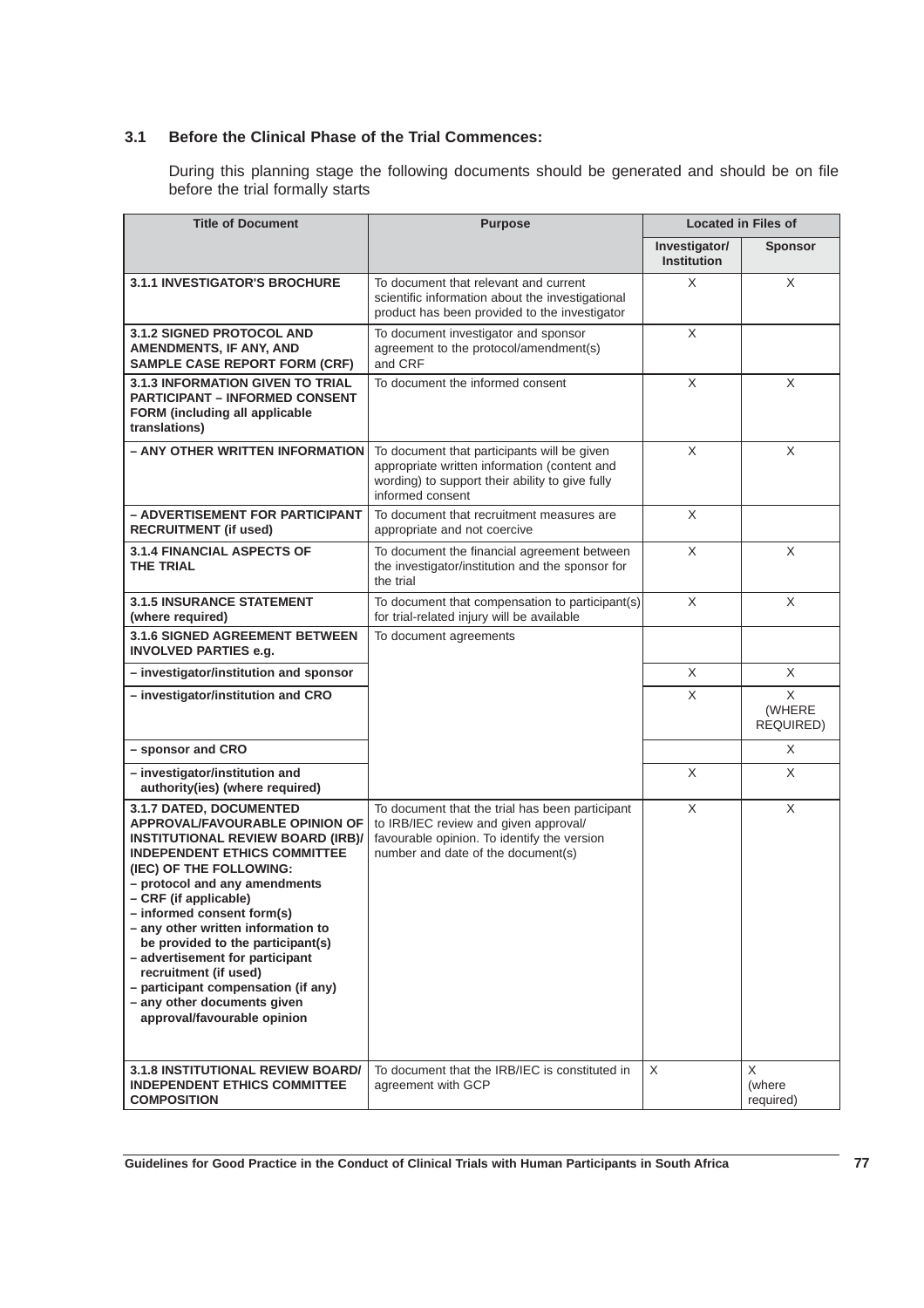|                                                                                                                                                                                                                               |                                                                                                                                                                                                                                | <b>Located in Files of</b>          |                                     |
|-------------------------------------------------------------------------------------------------------------------------------------------------------------------------------------------------------------------------------|--------------------------------------------------------------------------------------------------------------------------------------------------------------------------------------------------------------------------------|-------------------------------------|-------------------------------------|
| <b>Title of Document</b>                                                                                                                                                                                                      | <b>Purpose</b>                                                                                                                                                                                                                 | Investigator/<br><b>Institution</b> | <b>Sponsor</b>                      |
| 3.1.9 REGULATORY AUTHORITY(IES)<br>AUTHORISATION/APPROVAL/<br><b>NOTIFICATION OF PROTOCOL</b><br>(where required)                                                                                                             | To document appropriate authorisation/<br>approval/notification by the regulatory<br>authority(ies) has been obtained prior<br>to initiation of the trial in compliance with<br>the applicable regulatory requirement(s)       | X<br>(where required)               | X<br>(where required)               |
| 3.1.10 CURRICULUM VITAE AND/<br>OR OTHER RELEVANT DOCUMENTS<br><b>EVIDENCING QUALIFICATIONS OF</b><br><b>INVESTIGATOR(S) AND SUB-</b><br><b>INVESTIGATOR(S)</b>                                                               | To document qualifications and eligibility<br>to conduct trial and/or provide medical<br>supervision of participants                                                                                                           | X                                   | X                                   |
| 3.1.11 NORMAL VALUE(S)/RANGE(S)<br>FOR MEDICAL/ LABORATORY/<br><b>TECHNICAL PROCEDURE(S)</b><br><b>AND/OR TEST(S) INCLUDED</b><br>IN THE PROTOCOL                                                                             | To document normal values and/or ranges<br>of the tests                                                                                                                                                                        | X                                   | X                                   |
| 3.1.12 MEDICAL/LABORATORY/<br><b>TECHNICAL PROCEDURES/ TESTS</b><br>- certification or<br>- accreditation or<br>- established quality control and/or<br>external quality assessment or<br>- other validation (where required) | To document competence of facility to<br>perform required test(s), and support<br>reliability of results                                                                                                                       | X<br>(where required)               | X                                   |
| 3.1.13 SAMPLE OF LABEL(S)<br><b>ATTACHED TO INVESTIGATIONAL</b><br><b>PRODUCT CONTAINER(S)</b>                                                                                                                                | To document compliance with applicable<br>labelling regulations and appropriateness<br>of instructions provided to the participants                                                                                            |                                     | X                                   |
| 3.1.14 INSTRUCTIONS FOR HANDLING<br>OF INVESTIGATIONAL PRODUCT(S)<br><b>AND TRIAL-RELATED MATERIALS</b><br>(if not included in protocol or<br><b>Investigator's Brochure)</b>                                                 | To document instructions needed to ensure<br>proper storage, packaging, dispensing and<br>disposition of investigational products and<br>trial related materials                                                               | X                                   | X                                   |
| <b>3.1.15 SHIPPING RECORDS FOR</b><br><b>INVESTIGATIONAL PRODUCT(S)</b><br><b>AND TRIAL-RELATED MATERIALS</b>                                                                                                                 | To document shipment dates, batch<br>numbers and method of shipment of<br>investigational product(s) and trial-related<br>materials. Allows tracking of product batch,<br>review of shipping conditions, and<br>accountability | X                                   | X                                   |
| 3.1.16 CERTIFICATE(S) OF ANALYSIS<br>OF INVESTIGATIONAL PRODUCT(S)<br><b>SHIPPED</b>                                                                                                                                          | To document identity, purity, and strength of<br>investigational product(s) to be used in the<br>trial                                                                                                                         |                                     | X                                   |
| 3.1.17 DECODING PROCEDURES FOR<br><b>BLINDED TRIALS</b>                                                                                                                                                                       | To document how, in case of an emergency,<br>identity of blinded investigational product<br>can be revealed without breaking the blind<br>for the remaining participants' treatment                                            | X                                   | Χ<br>(third party if<br>applicable) |
| <b>3.1.18 MASTER RANDOMISATION</b><br><b>LIST</b>                                                                                                                                                                             | To document method for randomisation of<br>trial population                                                                                                                                                                    |                                     | X<br>(third party if<br>applicable) |
| 3.1.19 PRE-TRIAL MONITORING<br><b>REPORT</b>                                                                                                                                                                                  | To document that the site is suitable for the<br>trial (may be combined with the trial initia-<br>tion monitoring report)                                                                                                      |                                     | X                                   |
| <b>3.1.20 TRIAL INITIATION MONITORING</b><br><b>REPORT</b>                                                                                                                                                                    | To document that trial procedures were<br>reviewed with the investigator and the<br>investigator's trial staff (may be combined<br>with the pre-trial monitoring report)                                                       | X                                   | X                                   |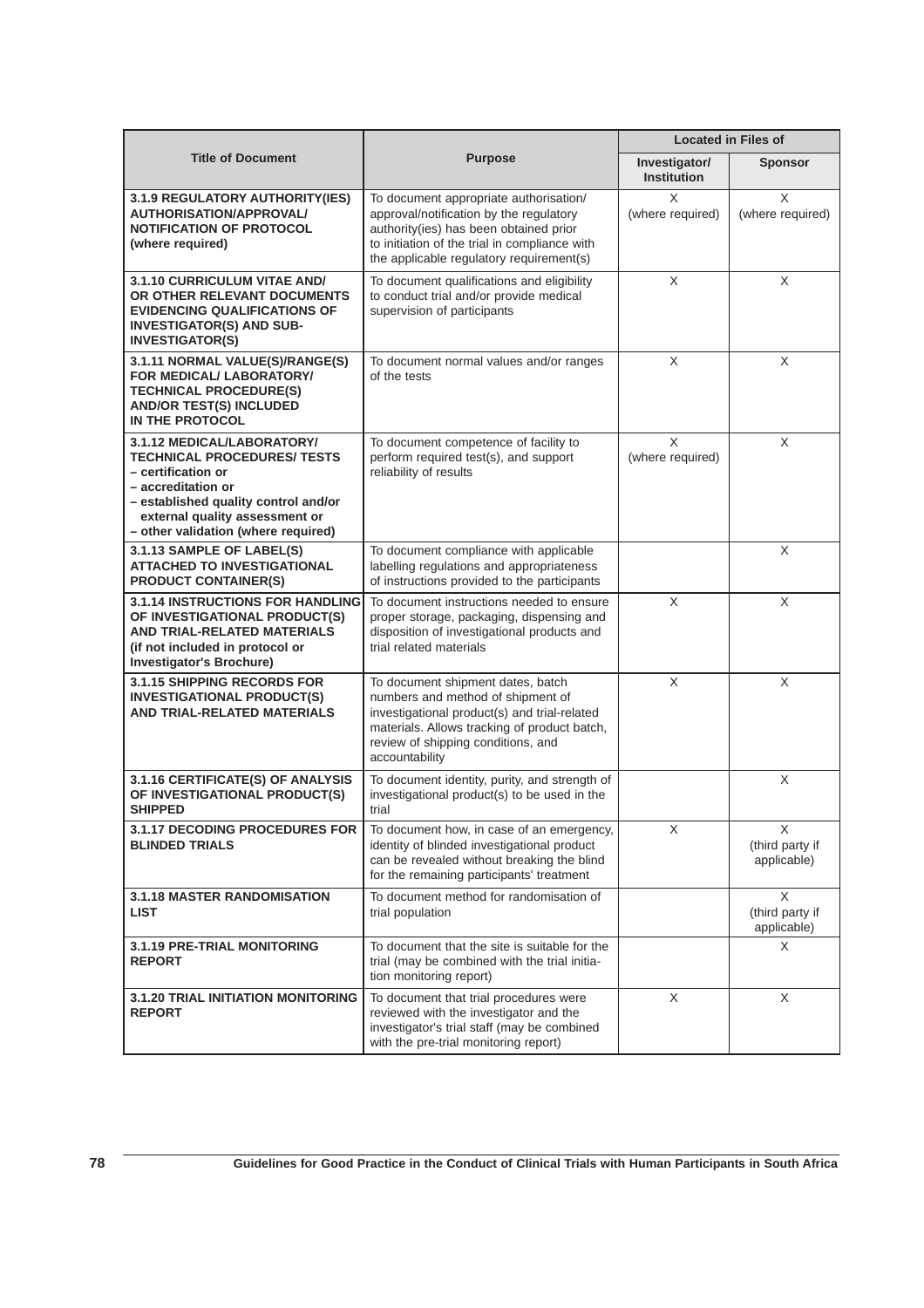## **3.2 During the Clinical Conduct of the Trial:**

In addition to having on file the above documents, the following should be added to the files during the trial as evidence that all new relevant information is documented as it becomes available.

| <b>Title of Document</b>                                                                                                                                                                                                                                                                                                                                                                                                                                                                                       | <b>Purpose</b>                                                                                                                                                                                                      | <b>Located in Files of</b>          |                |
|----------------------------------------------------------------------------------------------------------------------------------------------------------------------------------------------------------------------------------------------------------------------------------------------------------------------------------------------------------------------------------------------------------------------------------------------------------------------------------------------------------------|---------------------------------------------------------------------------------------------------------------------------------------------------------------------------------------------------------------------|-------------------------------------|----------------|
|                                                                                                                                                                                                                                                                                                                                                                                                                                                                                                                |                                                                                                                                                                                                                     | Investigator/<br><b>Institution</b> | <b>Sponsor</b> |
| <b>3.2.1 INVESTIGATOR'S BROCHURE</b><br><b>UPDATES</b>                                                                                                                                                                                                                                                                                                                                                                                                                                                         | To document that investigator is<br>informed in a timely manner of<br>relevant information as it becomes<br>available                                                                                               | X                                   | X              |
| 3.2.2 ANY REVISION TO:<br>- protocol/amendment(s) and CRF<br>- informed consent form<br>- any other written information provided<br>to participants<br>- advertisement for participant recruitment<br>(if used)                                                                                                                                                                                                                                                                                                | To document revisions of these trial<br>related documents that take effect<br>during trial                                                                                                                          | X                                   | X              |
| 3.2.3 DATED, DOCUMENTED APPROVAL/<br><b>FAVOURABLE OPINION OF INSTITUTIONAL</b><br><b>REVIEW BOARD (IRB) /INDEPENDENT</b><br>ETHICS COMMITTEE (IEC) OF THE<br><b>FOLLOWING:</b><br>- protocol amendment(s)<br>- revision(s) of:<br>- informed consent form<br>- any other written information to<br>be provided to the participant<br>- advertisement for participant<br>recruitment (if used)<br>- any other documents given approval/<br>favourable opinion<br>- continuing review of trial (where required) | To document that the amendment(s)<br>and/or revision(s) have been<br>participant to IRB/IEC review and<br>were given approval/favourable<br>opinion. To identify the version<br>number and date of the document(s). | X                                   | X              |
| 3.2.3 REGULATORY AUTHORITY(IES)<br><b>AUTHORISATIONS/APPROVALS/</b><br><b>NOTIFICATIONS WHERE REQUIRED FOR:</b><br>- protocol amendment(s) and other<br>documents                                                                                                                                                                                                                                                                                                                                              | To document compliance with<br>applicable regulatory requirements                                                                                                                                                   | X<br>(where required)               | $\times$       |
| <b>3.2.4 CURRICULUM VITAE FOR NEW INVES-</b><br>TIGATOR(S) AND/OR SUBINVESTIGATOR(S)                                                                                                                                                                                                                                                                                                                                                                                                                           | See 3.1.10                                                                                                                                                                                                          | X                                   | X              |
| 3.2.5 UPDATES TO NORMAL VALUE(S)/<br>RANGE(S) FOR MEDICAL/LABORATORY/<br>TECHNICAL PROCEDURE(S)/TEST(S)<br><b>INCLUDED IN THE PROTOCOL</b>                                                                                                                                                                                                                                                                                                                                                                     | To document normal values and<br>ranges that are revised during the<br>trial (see 3.1.11)                                                                                                                           | X                                   |                |
| <b>3.2.6 UPDATES OF MEDICAL/LABORATO-</b><br>RY/TECHNICAL PROCEDURES/TESTS<br>- certification or<br>- accreditation or<br>- established quality control and/or<br>external quality assessment or<br>- other validation (where required)                                                                                                                                                                                                                                                                        | To document that tests remain ade-<br>quate throughout the trial period (see<br>3.1.12)                                                                                                                             | X<br>(where required)               | X              |
| 3.2.7 DOCUMENTATION OF INVESTIGA-<br>TIONAL PRODUCT(S) AND TRIAL-<br><b>RELATED MATERIALS SHIPMENT</b>                                                                                                                                                                                                                                                                                                                                                                                                         | See 3.1.15                                                                                                                                                                                                          | X                                   | X              |
| 3.2.8 CERTIFICATE(S) OF ANALYSIS FOR<br><b>NEW BATCHES OF INVESTIGATIONAL</b><br><b>PRODUCTS</b>                                                                                                                                                                                                                                                                                                                                                                                                               | See 3.1.16                                                                                                                                                                                                          |                                     | X              |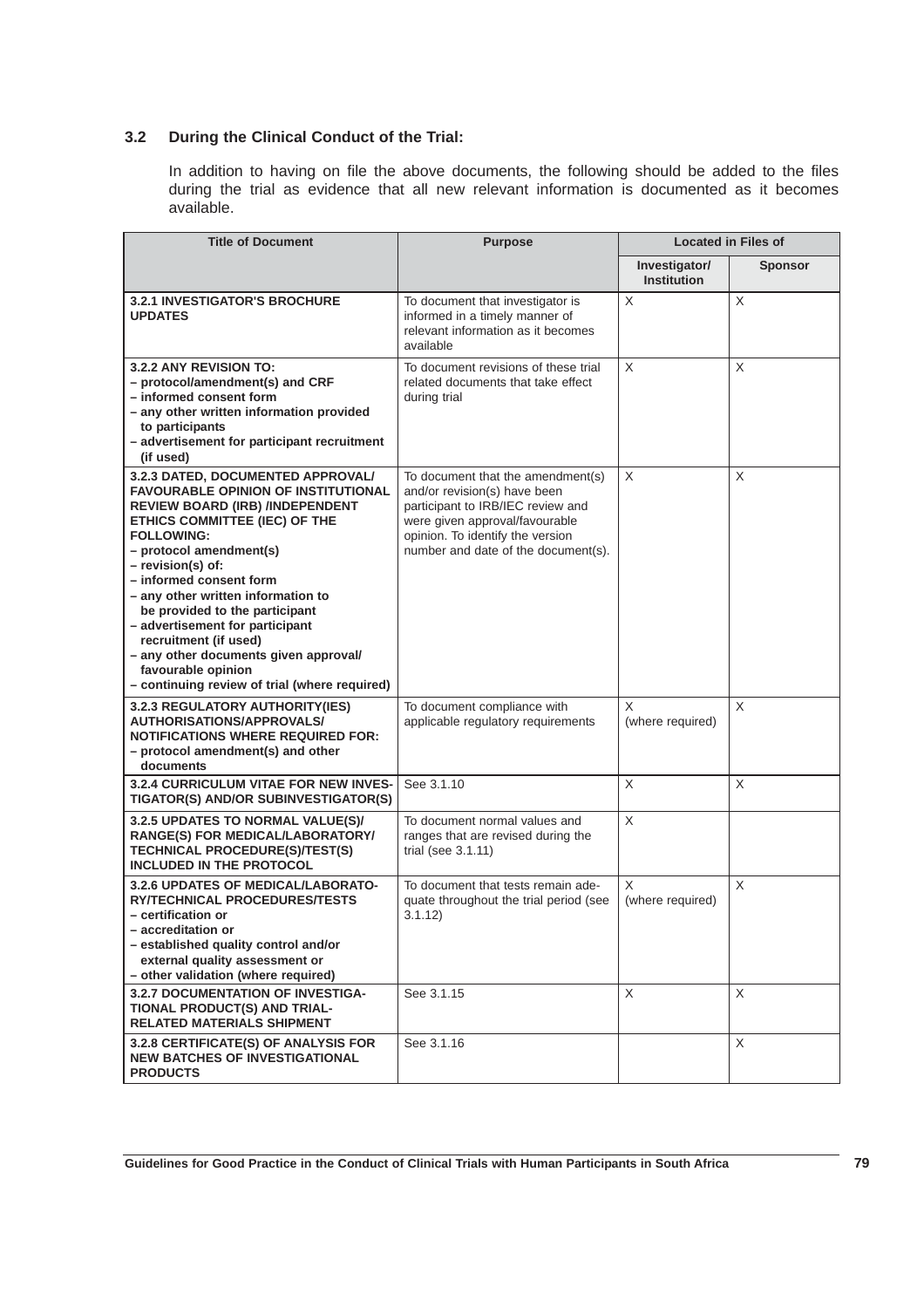| <b>Title of Document</b>                                                                                                                                                                                                        | <b>Purpose</b>                                                                                                                                                                                                                                                                                            | <b>Located in Files of</b>          |                       |
|---------------------------------------------------------------------------------------------------------------------------------------------------------------------------------------------------------------------------------|-----------------------------------------------------------------------------------------------------------------------------------------------------------------------------------------------------------------------------------------------------------------------------------------------------------|-------------------------------------|-----------------------|
|                                                                                                                                                                                                                                 |                                                                                                                                                                                                                                                                                                           | Investigator/<br><b>Institution</b> | <b>Sponsor</b>        |
| <b>3.2.9 MONITORING VISIT REPORTS</b>                                                                                                                                                                                           | To document site visits by, and<br>findings of, the monitor                                                                                                                                                                                                                                               |                                     | X                     |
| <b>3.2.10 RELEVANT COMMUNICATIONS</b><br>OTHER THAN SITE VISITS<br>- letters<br>- meeting notes<br>- notes of telephone calls                                                                                                   | To document any agreements or<br>significant discussions regarding trial<br>administration, protocol violations, trial<br>conduct, adverse event (AE) reporting                                                                                                                                           | X                                   | X                     |
| 3.2.11 SIGNED INFORMED CONSENT<br><b>FORMS</b>                                                                                                                                                                                  | To document that consent is obtained<br>in accordance with GCP and protocol<br>and dated prior to participation of<br>each participant in trial. Also to<br>document direct access permission<br>(see 3.1.3)                                                                                              | X                                   |                       |
| <b>3.2.12 SOURCE DOCUMENTS</b>                                                                                                                                                                                                  | To document the existence of the<br>subject and substantiate integrity of<br>trial data collected. To include original<br>documents related to the trial, to<br>medical treatment, and history of<br>subject                                                                                              | X                                   |                       |
| 3.2.13 SIGNED, DATED AND COMPLETED<br><b>CASE REPORT FORMS (CRF)</b>                                                                                                                                                            | To document that the investigator<br>or authorised member of the<br>investigator's staff confirms the<br>observations recorded                                                                                                                                                                            | X (copy)                            | X (original)          |
| 3.2.14 DOCUMENTATION OF CRF<br><b>CORRECTIONS</b>                                                                                                                                                                               | To document all changes/additions or<br>corrections made to CRF after initial<br>data were recorded                                                                                                                                                                                                       | X (copy)                            | X (original)          |
| 3.2.15 NOTIFICATION BY ORIGINATING<br><b>INVESTIGATOR TO SPONSOR OF</b><br><b>SERIOUS ADVERSE EVENTS AND</b><br><b>RELATED REPORTS</b>                                                                                          | Notification by originating investigator<br>to sponsor of serious adverse events<br>and related reports in accordance with<br>the Guidelines for Good Practice in<br>the Conduct of Clinical Trials in<br>Human Participants in South Africa.                                                             | X                                   | X                     |
| 3.2.16 NOTIFICATION BY SPONSOR AND/<br>OR INVESTIGATOR, WHERE APPLICABLE,<br>TO REGULATORY AUTHORITY(IES) AND<br>IRB(S)/IEC(S) OF UNEXPECTED SERIOUS<br><b>ADVERSE DRUG REACTIONS AND OF</b><br><b>OTHER SAFETY INFORMATION</b> | Notification by sponsor and/or<br>investigator, where applicable, to<br>regulatory authorities and IRB(s)/<br>IEC(s) of unexpected serious adverse<br>drug reactions in accordance with<br>the Guidelines for Good Practice<br>in the Conduct of Clinical Trials in<br>Human Participants in South Africa | $\times$<br>(where required)        | X                     |
| 3.2.17 NOTIFICATION BY SPONSOR TO<br><b>INVESTIGATORS OF SAFETY INFORMATION</b>                                                                                                                                                 | Notification by sponsor to<br>investigators of safety information<br>in accordance with the Guidelines<br>for Good Practice in the Conduct of<br>Clinical Trials in Human Participants<br>in South Africa                                                                                                 | X                                   | X                     |
| <b>3.2.18 INTERIM OR ANNUAL REPORTS TO</b><br><b>IRB/IEC AND AUTHORITY(IES)</b>                                                                                                                                                 | Interim or annual reports provided to<br>IRB/IEC and to authority(ies) in<br>accordance with accordance with the<br>Guidelines for Good Practice in the<br>Conduct of Clinical Trials in Human<br>Participants in South Africa                                                                            | Χ                                   | X<br>(where required) |
| <b>3.2.19 PARTICIPANT SCREENING LOG</b>                                                                                                                                                                                         | To document identification of<br>participants who entered pre-trial<br>screening                                                                                                                                                                                                                          | X                                   | X<br>(where required) |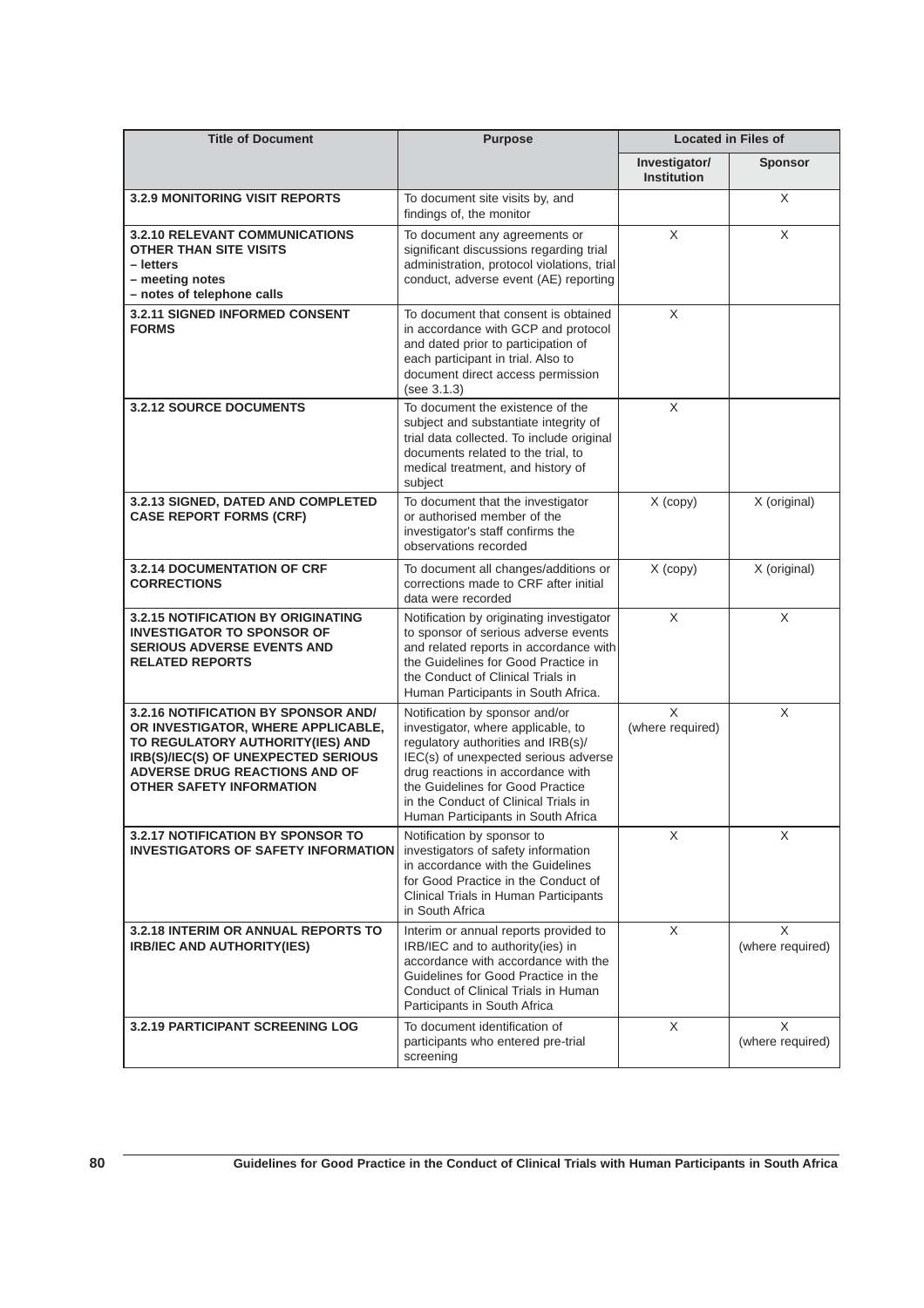| <b>Title of Document</b>                                                       | <b>Purpose</b>                                                                                                                                                                                                                           | <b>Located in Files of</b>          |                |
|--------------------------------------------------------------------------------|------------------------------------------------------------------------------------------------------------------------------------------------------------------------------------------------------------------------------------------|-------------------------------------|----------------|
|                                                                                |                                                                                                                                                                                                                                          | Investigator/<br><b>Institution</b> | <b>Sponsor</b> |
| 3.2.20 PARTICIPANT<br><b>IDENTIFICATION</b><br><b>CODE LIST</b>                | To document that investigator/institution keeps<br>a confidential list of names of all participants<br>allocated to trial numbers on enrolling in the<br>trial. Allows investigator/institution to reveal<br>identity of any participant | X                                   |                |
| <b>3.2.21 PARTICIPANT ENROLMENT</b><br><b>LOG</b>                              | To document chronological enrolment of<br>participants by trial number                                                                                                                                                                   | $\times$                            |                |
| <b>3.2.22 INVESTIGATIONAL</b><br><b>PRODUCTS ACCOUNTABILITY</b><br>AT THE SITE | To document that investigational product(s)<br>have been used according to the protocol                                                                                                                                                  | $\mathsf{X}$                        | X              |
| <b>3.2.23 SIGNATURE SHEET</b>                                                  | To document signatures and initials of all<br>persons authorised to make entries and/or<br>corrections on CRFs                                                                                                                           | X                                   | X              |
| <b>3.2.24 RECORD OF RETAINED BODY</b><br><b>FLUIDS/TISSUE SAMPLES (IF ANY)</b> | To document location and identification of<br>retained samples if assays need to be<br>repeated                                                                                                                                          | X                                   | X              |

# **3.3 After Completion or Termination of the Trial:**

After completion or termination of the trial, all of the documents identified in sections 3.1 and 3.2 should be in the file together with the following:

| <b>Title of Document</b>                                                                                                              | <b>Purpose</b>                                                                                                                                                                                                                                                                  |                                     | <b>Located in Files of</b> |
|---------------------------------------------------------------------------------------------------------------------------------------|---------------------------------------------------------------------------------------------------------------------------------------------------------------------------------------------------------------------------------------------------------------------------------|-------------------------------------|----------------------------|
|                                                                                                                                       |                                                                                                                                                                                                                                                                                 | Investigator/<br><b>Institution</b> | <b>Sponsor</b>             |
| <b>INVESTIGATIONAL PRODUCT(S)</b><br><b>ACCOUNTABILITY AT SITE</b>                                                                    | To document that the investigational<br>product(s) have been used according to the<br>protocol. To documents the final accounting<br>of investigational product(s) received at the<br>site, dispensed to participants, returned by<br>the participants, and returned to sponsor | X                                   | $\times$                   |
| <b>DOCUMENTATION OF</b><br><b>INVESTIGATIONAL</b><br><b>PRODUCT DESTRUCTION</b>                                                       | To document destruction of unused<br>investigational products by sponsor<br>or at site                                                                                                                                                                                          | X<br>(if destroyed at<br>Site)      | X                          |
| <b>COMPLETED PARTICIPANT</b><br><b>IDENTIFICATION CODE LIST</b>                                                                       | To permit identification of all participants<br>enrolled in the trial in case follow-up is<br>required. List should be kept in a confidential<br>manner and for agreed upon time                                                                                                | X                                   |                            |
| <b>AUDIT CERTIFICATE (if available)</b>                                                                                               | To document that audit was performed                                                                                                                                                                                                                                            |                                     | X                          |
| <b>FINAL TRIAL CLOSE-OUT</b><br><b>MONITORING REPORT</b>                                                                              | To document that all activities required for<br>trial close-out are completed, and copies<br>of essential documents are held in the<br>appropriate files                                                                                                                        |                                     | X                          |
| <b>TREATMENT ALLOCATION AND</b><br><b>DECODING DOCUMENTATION</b>                                                                      | Returned to sponsor to document any<br>decoding that may have occurred                                                                                                                                                                                                          |                                     | X                          |
| <b>FINAL REPORT BY INVESTIGATOR</b><br>TO IRB/IEC WHERE REQUIRED.<br>AND WHERE APPLICABLE, TO THE<br><b>REGULATORY AUTHORITY(IES)</b> | To document completion of the trial                                                                                                                                                                                                                                             | $\times$                            |                            |
| <b>CLINICAL STUDY REPORT</b>                                                                                                          | To document results and interpretation of trial                                                                                                                                                                                                                                 | X (if applicable)                   | X                          |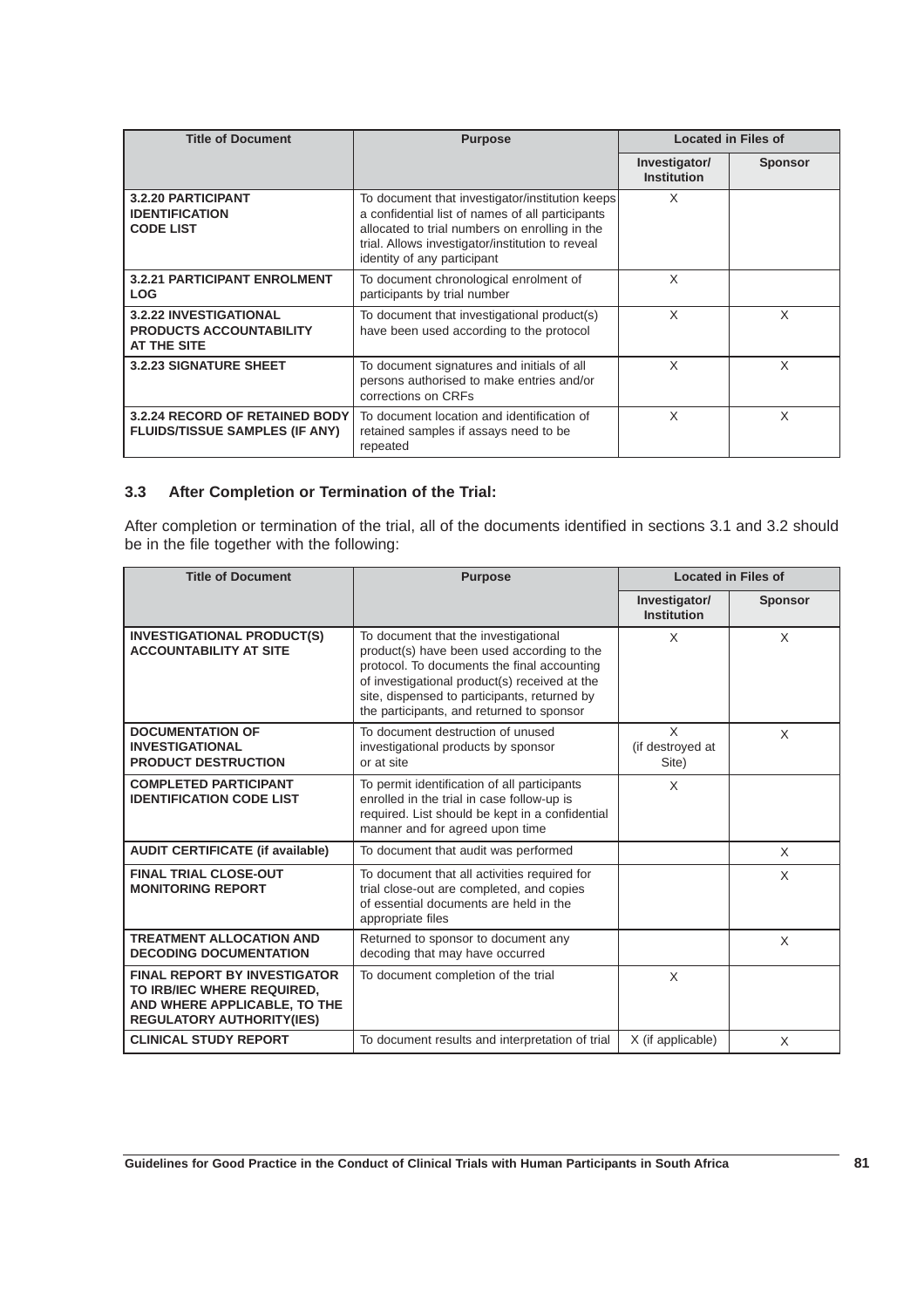# **4. INSPECTION PROCEDURES**

This part identifies the nature of the information that must be obtained during each inspection to determine if the clinical investigator is meeting his/her obligation as trialist. This outline provides only the minimal scope of the inspection and the inspector should extend the inspection as the facts evolve. The inspection conducted should be sufficient in scope to determine compliance with Good Clinical Practice. The inspector should not attempt to evaluate scientific data during the inspection, but only verify documentation and validate data.

An inspection must include the following checks:

- The protocol, included amendments must be signed by the investigator.
- Ethics Committee and regulatory approval documentation must be verified.
- Signed informed consent documents must be validated. The signatures need to be checked against evidence on patient files. It must be determined whether written informed consent was obtained for all participants prior to the entry into the study and whether this was recorded in the participants medical records. A copy of the information presented orally must be obtained.
- Participant records must be verified.
- The condition, organisation, completeness and legibility of the investigator's raw data files need to be described.
- It needs to be determined whether there is adequate documentation to assure that all inspected participants did exist and were available for the duration of their stated participation in the study.
- The raw data in the clinical investigator's records needs to be compared with the completed case record forms.

The following also need to be determined:

- whether the number and type of participants entered into the study were confined to the protocol limitations
- whether the inclusion and exclusion criteria as specified in the protocol were followed
- observations, information, and data condition of the participants at the time of entering into the trial.
- observations and data on the condition of the participant throughout participation in the investigation, including results of lab tests, development of unrelated illness and other factors which might alter the effects of the test article
- records of exposure of the participant to the test article. Whether clinical laboratory testing (including ECGs X-rays and other special investigations), as noted in the case reports, can't be evaluated by the presence of completed laboratory reports in the source documents.
- The occurrence of adverse reactions must be determined. The reporting of these events to MCC and the Ethics Committee must be documented.
- All persons obtaining raw data or involved in the collection or analysis of such data need to be identified.
- It needs to be determined whether all products, and the reasons therefore were reported to the sponsor.

# **5. TRIAL MEDICATION**

The following are important in an inspection with regard to trial medication:

- Accounting procedures for the test and comparator drugs must be determined.
- Dates and quantity of trial medication dispensed as well as the recipients must be available as well as corroboration by raw data notations.
- The blinding of medication, if appropriate, must be validated to ensure protection of the study from bias.
- It needs to be determined whether distribution of the article was limited to those persons under the investigator's direct supervision.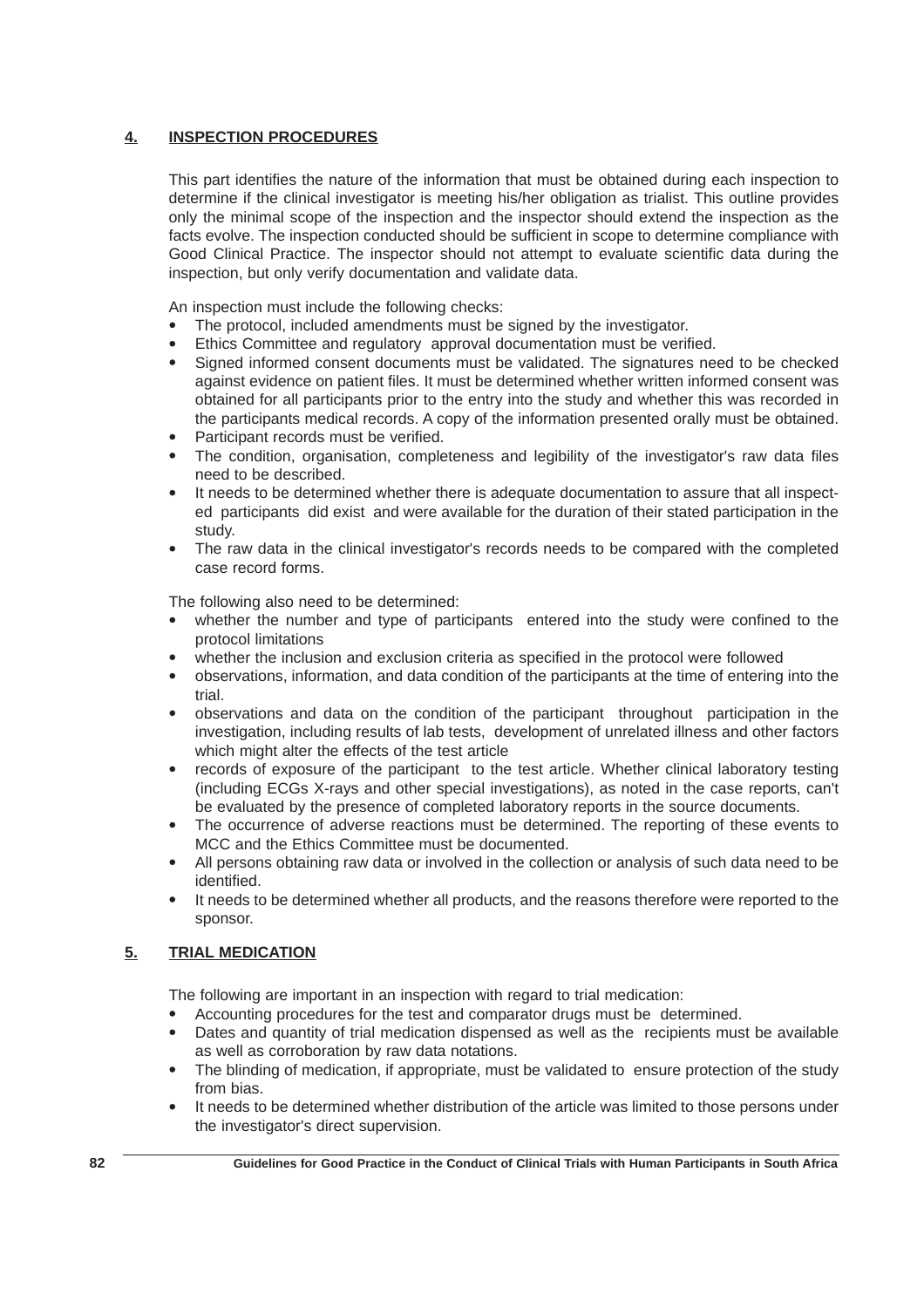- The storage area may be inspected.
- It needs to be determined whether the test article is a controlled substance and whether it is securely locked
- Access to the controlled substance must be restricted to the investigator and the responsible pharmacist.

## **6. COMPUTER ELECTRONIC DATA SYSTEMS**

If electronic data systems are involved in gathering data, storing data, or transmitting data to the sponsor, these need to be identified and their capabilities established. The following are important:

- What is the source of data entered into the computer?
- Who enters data?
- When
- Who has access to computer? Security codes?<br>• How are data previously entered changed? Aud
- How are data previously entered changed? Audit trial? By whom?
- How are data submitted to sponsor? (hard disk, floppy disk, fax, modern network, mail, messenger)
- How are errors, omissions, etc., in the data received corrected and how are they documented?

## **7. POST-INSPECTION MEETING**

At the post inspection meeting the inspectors convey the findings of the inspection to the investigator and the representative of the pharmaceutical company or contract research organisation. The matters discussed at this meeting should be in line with the report written by the inspectors.

Important matters include:

- When significant violations of GCP are observed, reports must contain sufficient narrative and accompanying documentation to support the findings. These findings also need to be presented to MCC.
- When it is apparent that the study has been conducted in substantial compliance with the guidelines, an abbreviated report may be submitted.

The following is a guide to what should be included in an abbreviated report:

- The comparison of raw data recorded in the case report forms to that of the source data, including the number of records compared and what was compared (patient charts, hospital records, lab slips and etc.)
- There should be a statement about the trial medication accountability records
- There should be a statement about protocol adherence, which should be characterised and quantified.
- There should be a statement about the obtaining of informed consent from each participant.
- There should be a statement identifying the specific individual responsible for each significant aspect of the study.
- There should be a statement on follow-up of adverse experiences (including death) if any occurred.
- If deficiencies are found during the inspection in any of these or in any of the areas it needs to be explained and documentation attached as exhibits.
- All clinical investigator inspections conducted 'for-cause' must have full reporting. (A for-cause inspection may be the result of prior knowledge or suspicion of alleged violations of the act and/or guidelines. A for-cause inspection may concentrate the data verification on specific areas of the study or may expand the data verification to cover multiple studies. This inspection may also result when a study is of singular importance to the approval of registration of a medicine, i.e. one of two adequate and well controlled studies.)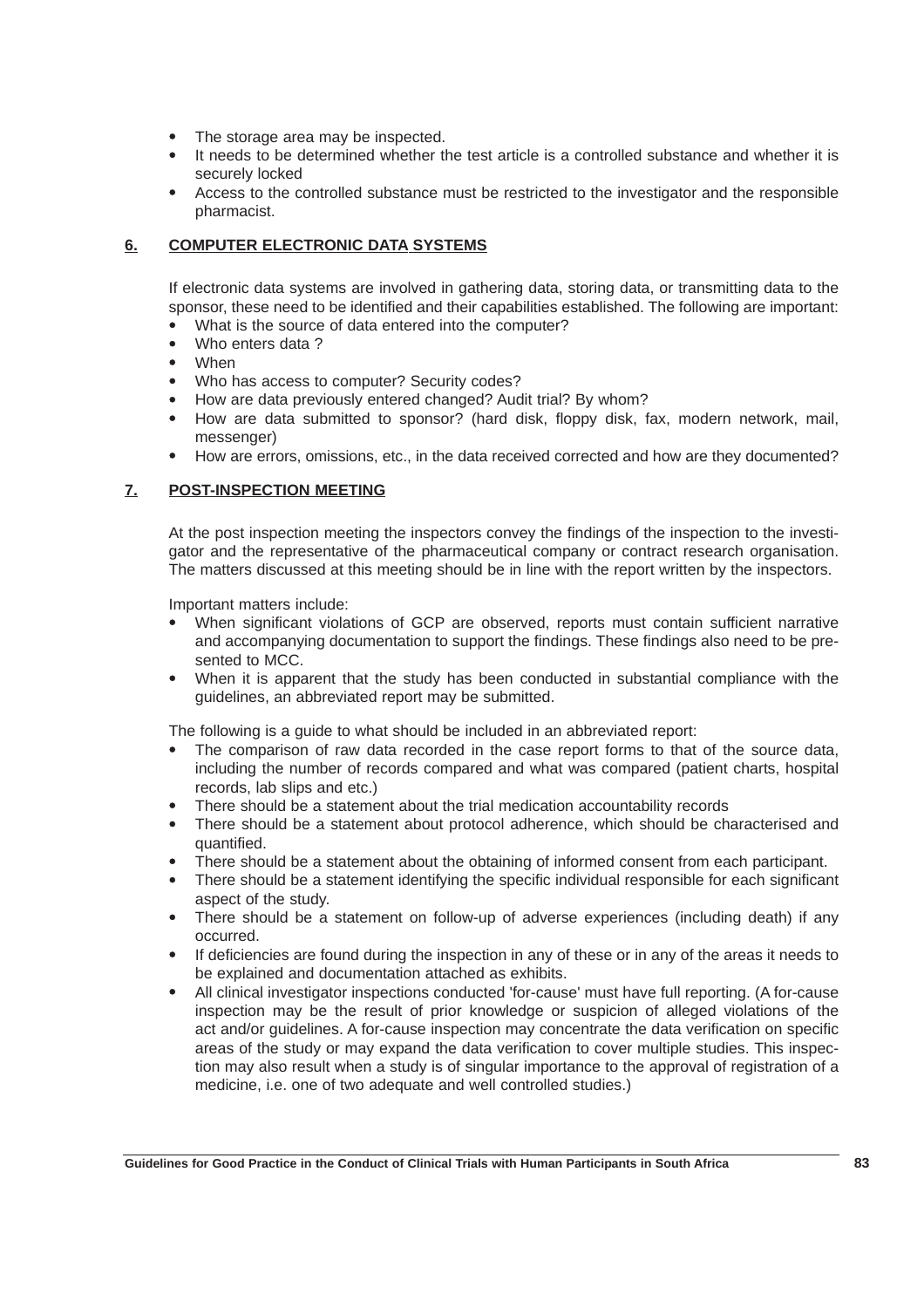# **APPENDIX D:**

# **MCC CLINICAL TRIAL EVALUATION CHECK-LIST (Draft)**

# **1.1 Previous research relating to safety and potential benefit of intervention**

- Do the results of laboratory and animal studies provide sufficient indication of the potential benefits and safety of the trial treatments in humans?
- Has appropriate information been supplied regarding the kinetics and dynamics of the trial treatments?
- Is this trial necessary? Do the investigators refer to a rigorous, preferably systematic review, of all previous trials that show the proposed trial would contribute further to existing knowledge?

# **1.2 Trial Methods**

- Are the objectives of the trial sufficiently described?
- Are the selection criteria for entry to the trial appropriate?
- Is the source of participants sufficiently described?
- Are the treatments well defined?
- What method of randomisation will be used?
- How will allocation to treatment groups be concealed?
- Will participants, providers of care or assessors of outcome be blinded?
- Are the outcome measures appropriate?
- Will both benefits and harms of treatment be assessed?
- Will both prognostic factors be considered?
- Is there an acceptable calculation of required sample size?
- Is the duration of post-treatment follow-up stated?

# **1.3 Ethical Issues**

- Will the trial be supervised by a clinically competent, medically qualified person
- Have the specific roles of each investigator been stated? Are these roles commensurate with the qualifications and experience of the investigators?
- Has the remuneration to be received by the investigators and/or participants been disclosed?
- Have all the investigation sites been listed? Do the sites have sufficient capability to carry out the study?
- Have suitable arrangements been made to monitor protocol compliance, drug dispensing, adverse effects and data processing?
- Have suitable arrangements been made for interim analyses and how will stopping rules be applied?
- Is there a clear statement confirming that the applicant has satisfactorily addressed insurance and indemnity issues?
- Do the investigators plan to obtain informed consent (in writing if possible) from study participants? Will all potential participants be adequately informed about the aims and methods of the study; the anticipated benefits; potential hazards and inconveniences associated with being in the study; and their rights to withdraw from the study without prejudicing further treatment?
- Have the investigators confirmed in writing that adequate reports of the research will be made publicly accessible within a reasonable period of time?
- Has the trial protocol been approved by a local accredited research ethics committee?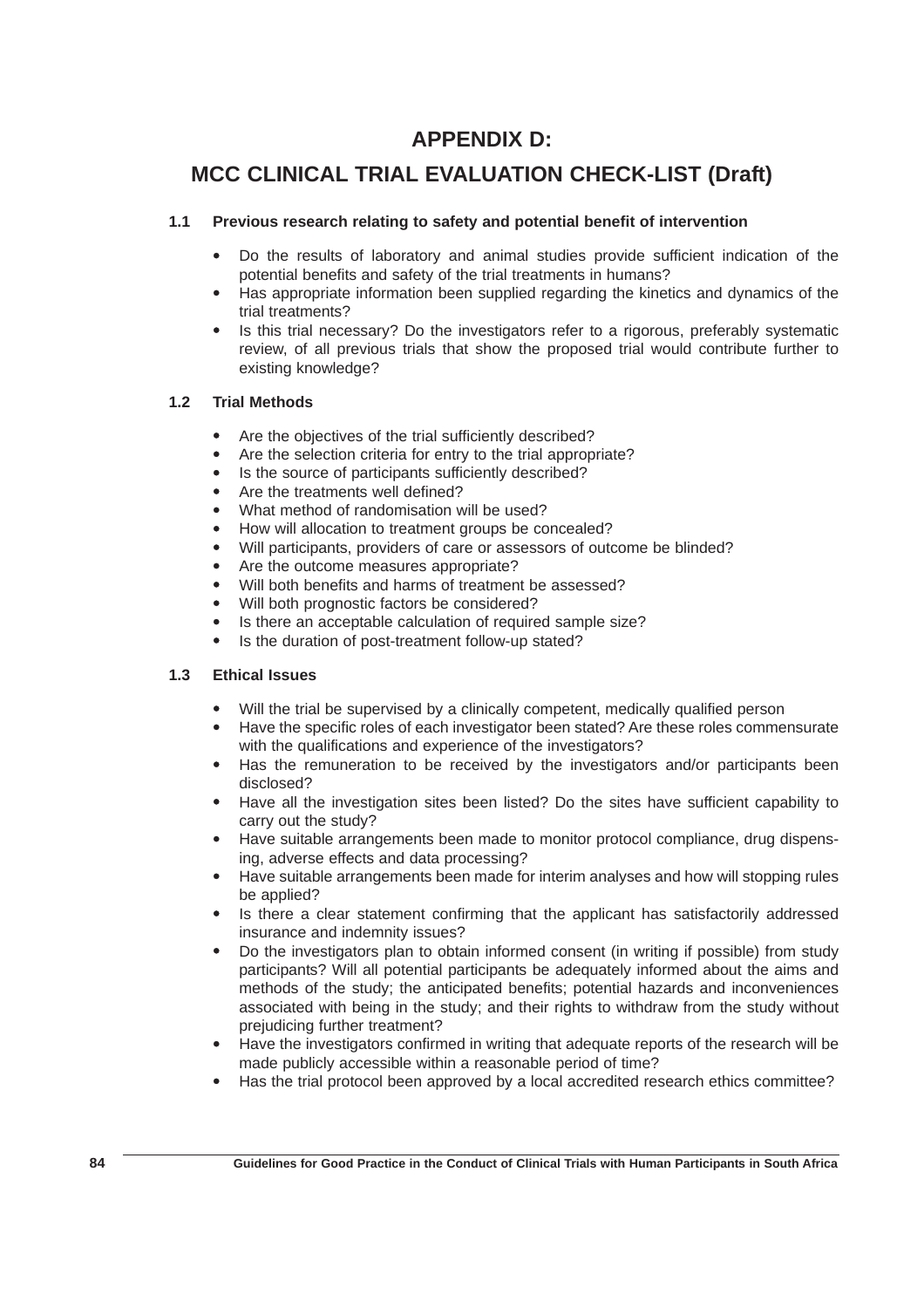# **APPENDIX E:**

# **DISCLOSURE OF CONFLICTING INTERESTS<sup>42</sup>**

- 1. A member of the Board or of the staff or of any committee of the Authority, may not vote at, attend or in any other manner participate in the proceedings of any meeting or hearing of the Board or any committee of the Authority if:
	- ( ) in relation to an application for the registration of a medicine, complementary medicine, veterinary medicine, clinical trial or device, that member or that member's immediate family member or business partner is a director, member or business partner of or has an interest in the business of the applicant of any person who made representations in relation to the application; or
	- (a) in relation to any matter before the Authority, has any interest which precludes or may be perceived as to preclude that member from performing that member's functions as a member of the Authority in fair, unbiased and proper manner.
- 2. For the purpose of this section, "interest" includes, but is not limited to, any consultancy, paid or unpaid, any research grant from which the member directly or indirectly benefits, or any equity holding or any executive or non-executive directorship or any other payment or benefit in kind.
- 0. If at any stage during the course of any proceedings of the Board or committee of the Authority has an interest contemplated in subsection (1), that member:
	- ( ) must forthwith and fully disclose the nature of that member's interest and leave the meeting or hearing in question so as to enable the remaining members of the Board or any committee of the Authority to discuss the matter and determine whether that member should be preclude from participating in such proceedings by reason of a conflict of interests, and
	- ( ) such disclosure and the decision taken by the remaining members of the Board or any committee of the Authority regarding such determination, must be recorded in the minutes of the proceedings in question.

**Guidelines for Good Practice in the Conduct of Clinical Trials with Human Participants in South Africa 85**

<sup>42</sup> Office of the President (1998) No. 132 of 1998: South African Medicines and Medical Devices Regulatory Authority Act, 1998. Gazette Number: 19615, Part 1 of 2. Volume 402. Notice Number: 1634. Date: 8 December 1998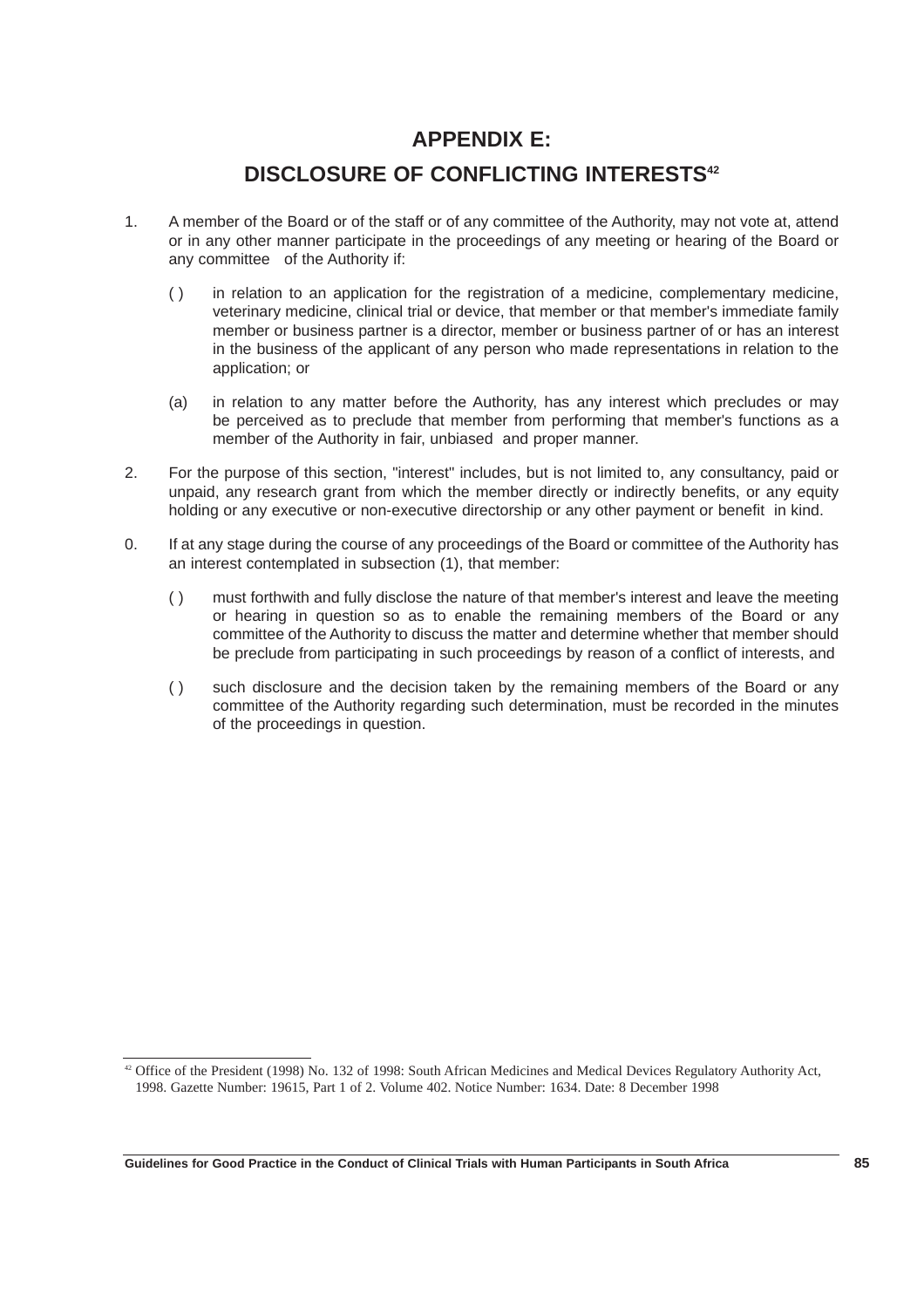# **APPENDIX F: GLOSSARY**

The definitions given below apply specifically to the terms used in this guideline. They may have a different meaning in other contexts.

# **Adverse Drug Reaction (ADR)**

In the pre-approval clinical experience with a new medicinal product or its new usages, particularly as the therapeutic dose(s) may not be established: all noxious and unintended responses to a medicinal product related to any dose should be considered adverse drug reactions. The phrase responses to a medicinal product means that a causal relationship between a medicinal product and an adverse event is at least a reasonable possibility, i.e. the relationship cannot be ruled out.

Regarding marketed medicinal products: a response to a drug which is noxious and unintended and which occurs at doses normally used in man for prophylaxis, diagnosis, or therapy of diseases or for modification of physiological function (see the ICH Guideline for Clinical Safety Data Management: Definitions and Standards for Expedited Reporting).

## **Adverse Event (AE)**

Any untoward medical occurrence in a clinical trial participant or clinical investigation participant administered a pharmaceutical product and which does not necessarily have a causal relationship with this treatment. An adverse event (AE) can therefore be any unfavourable and unintended sign (including an abnormal laboratory finding), symptom, or disease temporally associated with the use of a medicinal (investigational) product, whether or not related to the medicinal (investigational) product (see the ICH Guideline for Clinical Safety Data Management: Definitions and Standards for Expedited Reporting).

## **Amendment (to the protocol)**

See Protocol Amendment.

# **Applicable Regulatory Requirement(s)**

Any law(s) and regulation(s) addressing the conduct of clinical trials of investigational products.

# **Approval (in relation to Institutional Review Boards)**

The affirmative decision of the IRB that the clinical trial has been reviewed and may be conducted at the institution site within the constraints set forth by the IRB, the institution, Good Clinical Practice (GCP), and the applicable regulatory requirements.

## **Audit of a trial**

A systematic and independent examination of trial related activities and documents to determine whether the evaluated trial related activities were conducted, and the data were recorded, analysed and accurately reported according to the protocol, sponsor's standard operating procedures (SOPs), Good Clinical Practice (GCP), and the applicable regulatory requirement(s).

# **Audit Certificate**

A declaration of confirmation by the auditor that an audit has taken place.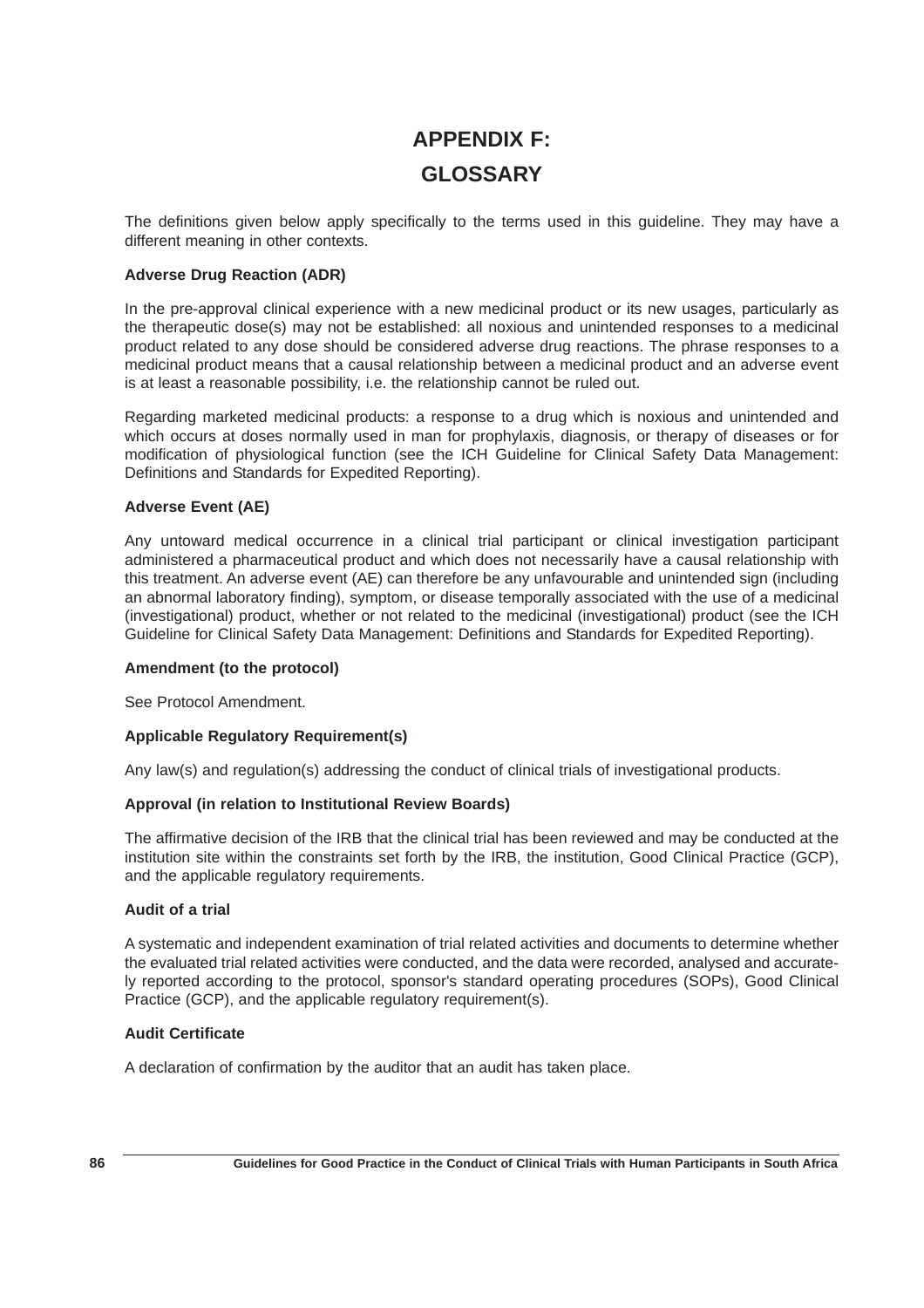# **Audit Report**

A written evaluation by the sponsor's auditor of the results of the audit.

## **Blinding/Masking**

A procedure in which one or more parties to the trial are kept unaware of the treatment assignment(s). Single-blinding usually refers to the subject(s) being unaware, and double blinding usually refers to the participant(s), investigator(s), monitor, and, in some cases, data analyst(s) being unaware of the treatment assignment(s).

## **Care-giver**

Any person other than a parent or guardian, who factually cares for a child and includes-

- (a) a foster parent;
- (b) a person who cares for a child with implied or express consent of a parent or guardian of the child;
- (c) a person who cares for a child whilst the child is in temporary safe care;
- (d) the person at the head of a child and youth care centre where a child has been placed;
- (e) the person at the head of a shelter; and
- (f) a child and youth care worker who cares for a child who is without appropriate family care in the community.

# **Case Report Form (CRF)**

A printed, optical, or electronic document designed to record data on each trial participant during the course of the trial as defined by the protocol. The data should be collected by procedures, which guarantee preservation, retention and retrieval of information and allow easy access for verification, audit and inspection.

## **Clinical Trial/Study**

Any investigation in human participants (including patients and other volunteers) intended to discover or verify the clinical, pharmacological and/or other pharmacodynamic effects of an investigational product(s), and/or to identify any adverse reactions to an investigational product(s), and/or to study absorption, distribution, metabolism, and excretion of an investigational product(s) with the object of ascertaining their safety and/or efficacy.

Clinical trials are generally classified into Phases I to IV. It is not possible to draw distinct lines between the phases, and diverging opinions about details and methodology do exist. A brief description of the individual phases, based on their purposes as related to clinical development of pharmaceutical products, are given below:

## **Phase I**

These are the first trials of a new active ingredient or new formulations in man, often carried out in healthy volunteers. Their purpose is to establish a preliminary evaluation of safety, and a first outline of the pharmacokinetic and, where possible, a pharmacodynamic profile of the active ingredient in humans.

# **Phase II**

These trials are performed in a limited number of subjects and are often, at a later stage, of a comparative (e.g. placebo-controlled) design. Their purpose is to demonstrate therapeutic activity and to assess short-term safety of the active ingredient in patients suffering from a disease or condition for which the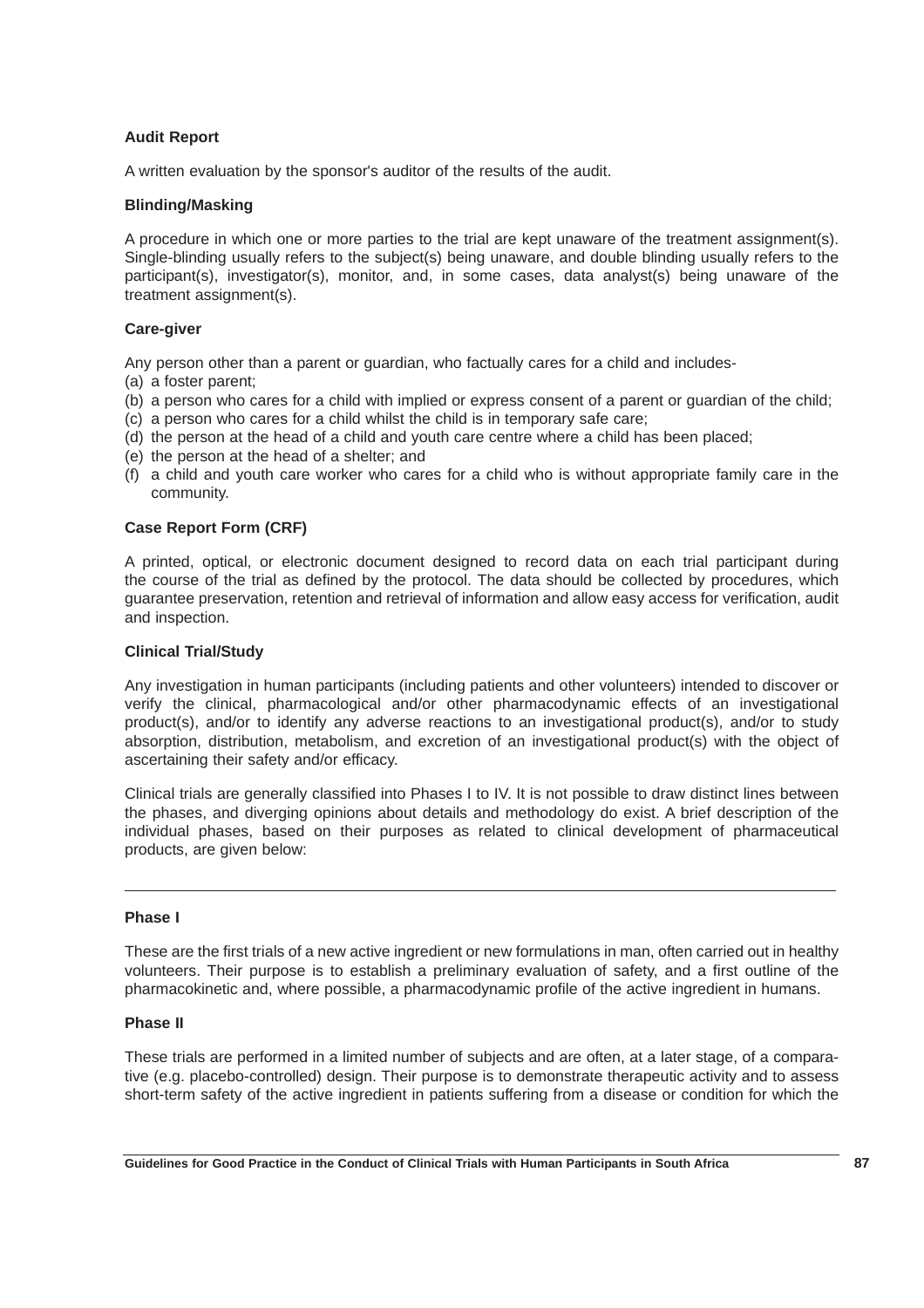active ingredient is intended. This phase also aims at the determination of appropriate dose ranges or regimens and (if possible) clarification of dose response relationships in order to provide an optimal background for the design of extensive therapeutic trials.

## **Phase III**

Trials in larger (and possibly varied) patient groups with the purpose of determining the short and long-term safety/efficacy balance of formulation(s) of the active ingredient, and of assessing its overall and relative therapeutic value. The pattern and profile of any frequent adverse reactions must be investigated and special features of the product must be explored (e.g. clinically-relevant drug interactions, factors leading to differences in effect such as age). These trials should preferably be of a randomized double-blind design, but other designs may be acceptable, e.g. long-term safety studies. Generally, the conditions under which these trials are carried out should be as close as possible to normal conditions of use.

## **Phase IV**

Studies performed after marketing of the pharmaceutical product. Trials in phase IV are carried out on the basis of the product characteristics on which the marketing authorization was granted and are normally in the form of post-marketing surveillance, or assessment of therapeutic value or treatment strategies. Although methods may differ, these studies should use the same scientific and ethical standards as applied in premarketing studies. After a product has been placed on the market, clinical trials designed to explore new indications, new methods of administration or new combinations, etc. are normally considered as trials for new pharmaceutical products.

## **Clinical Trial/Study Report**

A written description of a trial/study of any therapeutic, prophylactic, or diagnostic agent conducted in human subjects, in which the clinical and statistical description, presentations, and analyses are fully integrated into a single report (see the ICH Guideline for Structure and Content of Clinical Study Reports).

# **Comparator (Product)**

A pharmaceutical or other product (which may be a placebo) used as a reference in a clinical trial.

## **Compliance (in relation to trials)**

Adherence to all the trial-related requirements Good Clinical Practice (GCP) requirements, and the applicable regulatory requirements.

## **Confidentiality**

Prevention of disclosure, to other than authorized individuals, of a sponsor's proprietary information or of a participant(s) identity.

## **Contract**

A written, dated, and signed agreement between two or more involved parties that sets out any arrangements on delegation and distribution of tasks and obligations and, if appropriate, on financial matters. The protocol may serve as the basis of a contract.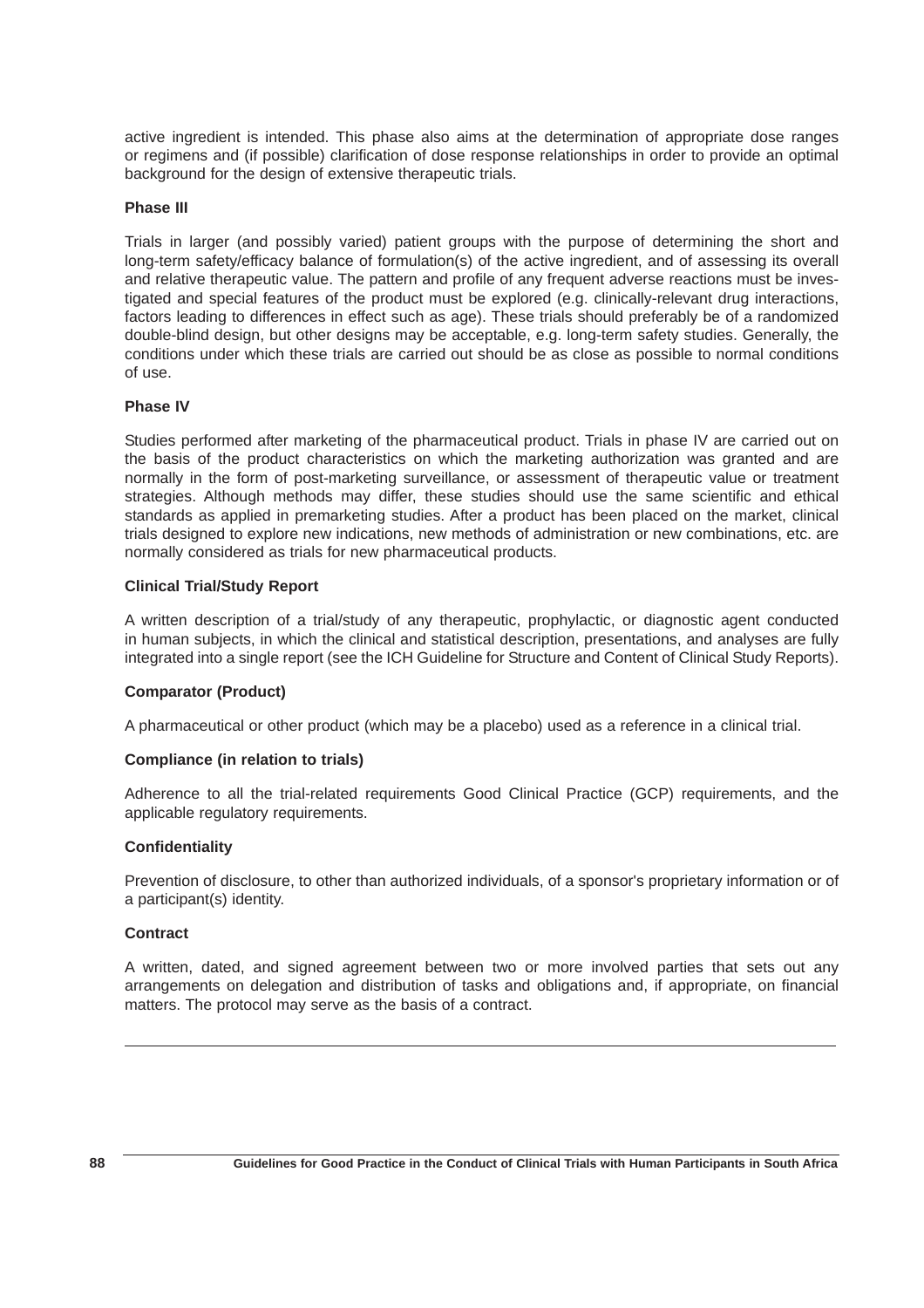# **Coordinating Committee**

A committee that a sponsor may organize to coordinate the conduct of a multicentre trial.

## **Coordinating Investigator**

An investigator assigned the responsibility for the coordination of investigators at different centres participating in a multicentre trial.

## **Contract Research Organization (CRO)**

A person or an organization (commercial, academic, or other) contracted by the sponsor to perform one or more of a sponsor's trial-related duties and functions.

## **Direct Access**

Permission to examine, analyse, verify, and reproduce any records and reports that are important to evaluation of a clinical trial. Any party (e.g., domestic and foreign regulatory authorities, sponsor's monitors and auditors) with direct access should take all reasonable precautions within the constraints of the applicable regulatory requirement(s) to maintain the confidentiality of subjects' identities and sponsor's proprietary information.

## **Documentation**

All records, in any form (including, but not limited to, written, electronic, magnetic, and optical records, and scans, x-rays, and electrocardiograms) that describe or record the methods, conduct, and/or results of a trial, the factors affecting a trial, and the actions taken.

#### **Essential Documents**

Documents which individually and collectively permit evaluation of the conduct of a study and the quality of the data produced (see Appendix C. Essential Documents for the Conduct of a Clinical Trial).

## **Good Clinical Practice (GCP)**

A standard for clinical trials/studies which encompasses the design, conduct, performance, monitoring, termination, auditing, recording, analyses, and reporting and documentation of clinical trials/studies and which ensures that the trials/studies are scientifically and ethically sound and that the clinical properties of the pharmaceutical product (diagnostic, therapeutic or prophylactic) under investigation are properly documented and the data and reported results are credible and accurate, and that the rights, integrity, and confidentiality of trial subjects are protected.

## **Good Manufacturing Practice (GMP)**

That part of pharmaceutical quality assurance which ensures that products are consistently produced and controlled to the quality standards appropriate to their intended use and as required by the marketing authorization.

Independent Data-Monitoring Committee (IDMC) (Data and Safety Monitoring Board, Monitoring Committee, Data Monitoring Committee)

An independent data-monitoring committee that may be established by the sponsor to assess at intervals the progress of a clinical trial, the safety data, and the critical efficacy endpoints, and to recommend to the sponsor whether to continue, modify, or stop a trial.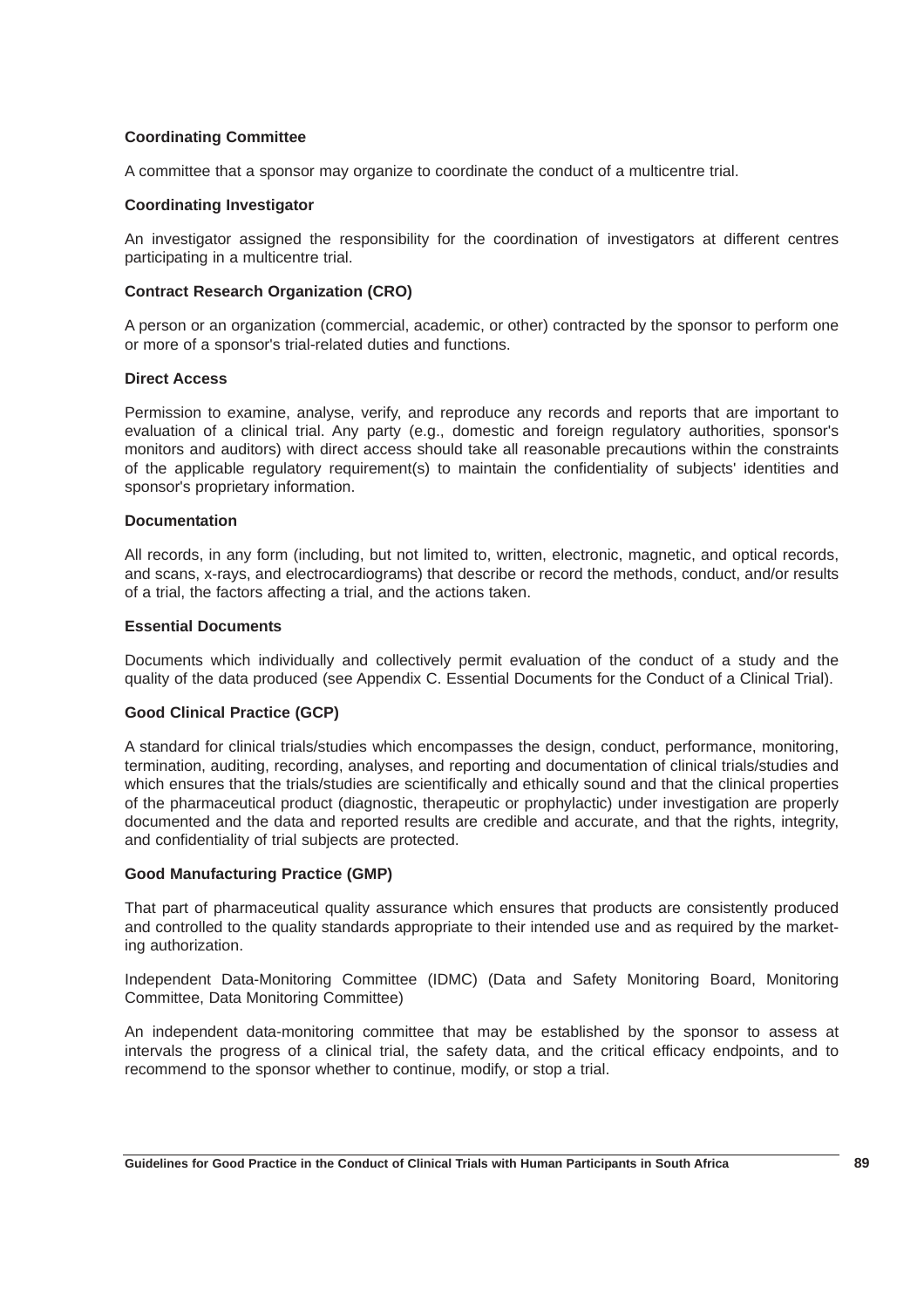## **Impartial Witness**

A person, who is independent of the trial, who cannot be unfairly influenced by people involved with the trial, who attends the informed consent process if the subject or the subject's legally acceptable representative cannot read, and who reads the informed consent form and any other written information supplied to the subject.

## **Informed Consent**

A process by which a subject voluntarily confirms his or her willingness to participate in a particular trial, after having been informed of all aspects of the trial that are relevant to the subject's decision to participate. Informed consent is documented by means of a written, signed and dated informed consent form.

## **Inspection**

The act by a regulatory authority(ies) of conducting an official review of documents, facilities, records, and any other resources that are deemed by the authority(ies) related to the clinical trial and that may be located at the site of the trial, at the sponsor's and/or contract research organization's (CRO's) facilities, or at other establishments deemed appropriate by the regulatory authority(ies). (see Appendix B).

## **Institution (medical)**

Any public or private entity or agency or medical or dental facility where clinical trials are conducted.

## **Institutional Review Board (IRB)**

An independent body constituted of medical, scientific, and non-scientific members, whose responsibility is to ensure the protection of the rights, safety and well-being of human subjects involved in a trial by, among other things, reviewing, approving, and providing continuing review of trial protocol and amendments and of the methods and material to be used in obtaining and documenting informed consent of the trial subjects.

# **Interim Clinical Trial/Study Report**

A report of intermediate results and their evaluation based on analyses performed during the course of a trial.

# **Investigational Product (Synonym: Study product)**

A pharmaceutical form of an active ingredient or placebo being tested or used as a reference in a clinical trial, including a product with a marketing authorization when used or assembled (formulated or packaged) in a way different from the approved form, or when used for an unapproved indication, or when used to gain further information about an approved use.

## **Investigational labelling**

Labelling developed specifically for products involved in a clinical trial

# **Investigator (Principal Investigator)**

A person responsible for the conduct of the clinical trial at a trial site. If a trial is conducted by a team of individuals at a trial site, the investigator is the responsible leader of the team and may be called the principal investigator. See also Sub investigator.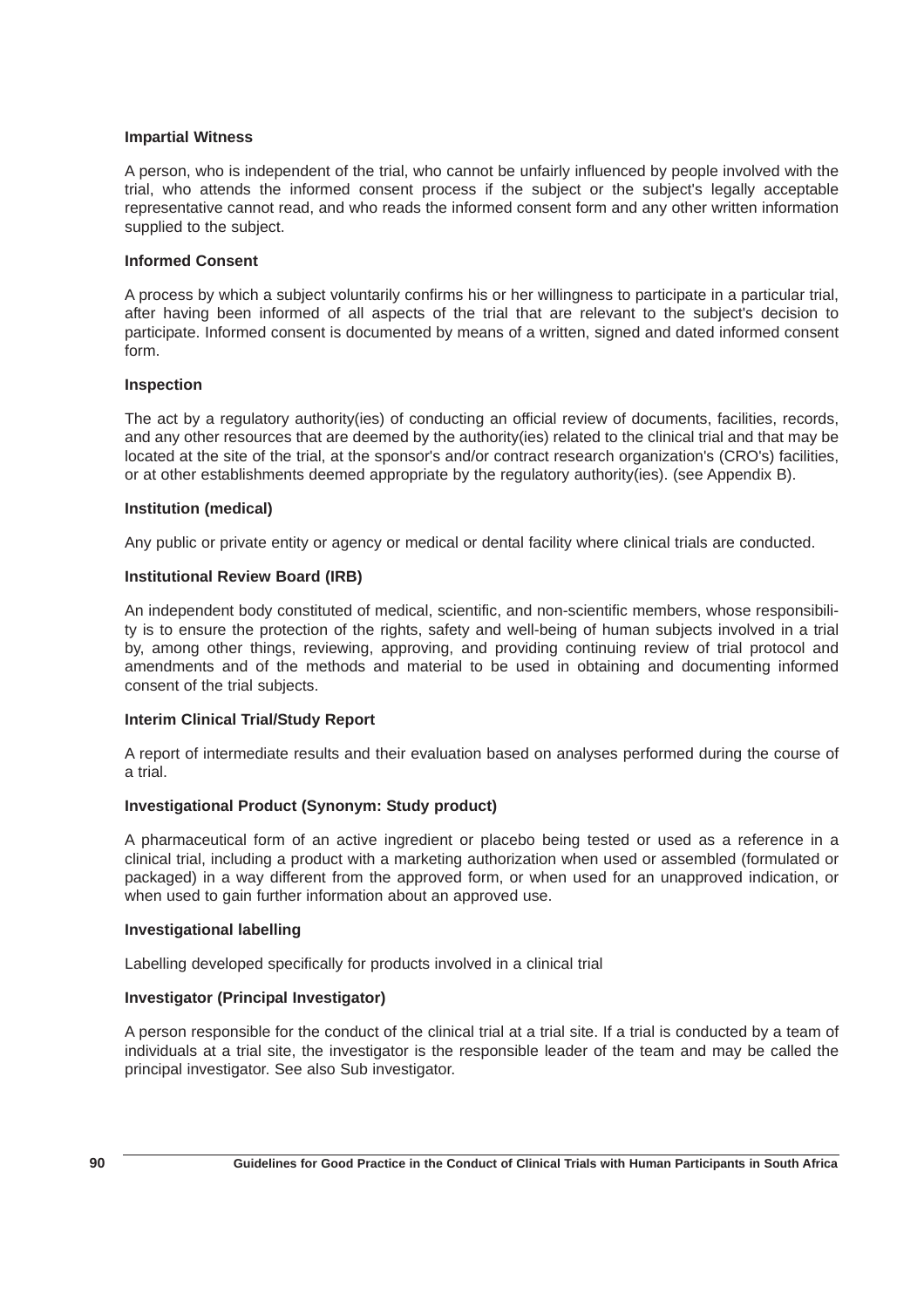## **Investigator/Institution**

An expression meaning "the investigator and/or institution, where required by the applicable regulatory requirements".

## **Investigator's Brochure**

A collection of data for the investigator consisting of all the relevant information on the investigational product(s) including chemical and pharmaceutical data and toxicological, pharmacokinetic and pharmacodynamic data obtained from studies in animals as well as in humans, and the results of earlier clinical trials. There should be adequate data to justify the nature, scale and duration of the proposed trial and to evaluate the potential safety and need for special precautions. If new data are generated, the investigator's brochure must be updated (see Investigator's Brochure).

## **Legally Acceptable Representative**

An individual or juridical or other body authorized under applicable law to consent, on behalf of a prospective subject, to the subject's participation in the clinical trial.

## **Medicines Control Council**

The Medicines Control Council (MCC) is a local institution that regulates the performance of clinical trials and registration of medicines and medical devices for use in specific diseases. The Medicines Regulatory Authority/MRA (secretariat to the MCC) coordinates applications and forward them to a relevant MCC sub-committee that is responsible to ensure that all clinical trials of both non-registered medicines and new indications of registered medicines comply with the necessary requirements for safety, quality and efficacy.

Applications for clinical trials and for registration of medicines and medical devices are reviewed by a MCC expert committee, which considers amongst other issues the scientific, medical and ethical issues of the applications. Reports on the progress of the study are sent to the MCC on a regular basis. Proof of safety, quality and efficacy must be submitted when applying to the MCC for approval and registration of a medicine for use in South Africa. For more information on the MCC refer to http://www.mccza.com

## **Monitoring**

The act of overseeing the progress of a clinical trial, and of ensuring that it is conducted, recorded, and reported in accordance with the protocol, Standard Operating Procedures (SOPs), Good Clinical Practice (GCP), and the applicable regulatory requirement(s).

## **Monitor**

A person appointed by, and responsible to the sponsor or Contract Research Organisation (CRO) for the monitoring and reporting of the trial and for verification of data.

## **Monitoring Report**

A written report from the monitor to the sponsor after each site visit and/or other trial related communication according to the sponsor's SOPs.

# **Multicentre Trial**

A clinical trial conducted according to a single protocol but at more than one site, and therefore, carried out by more than one investigator.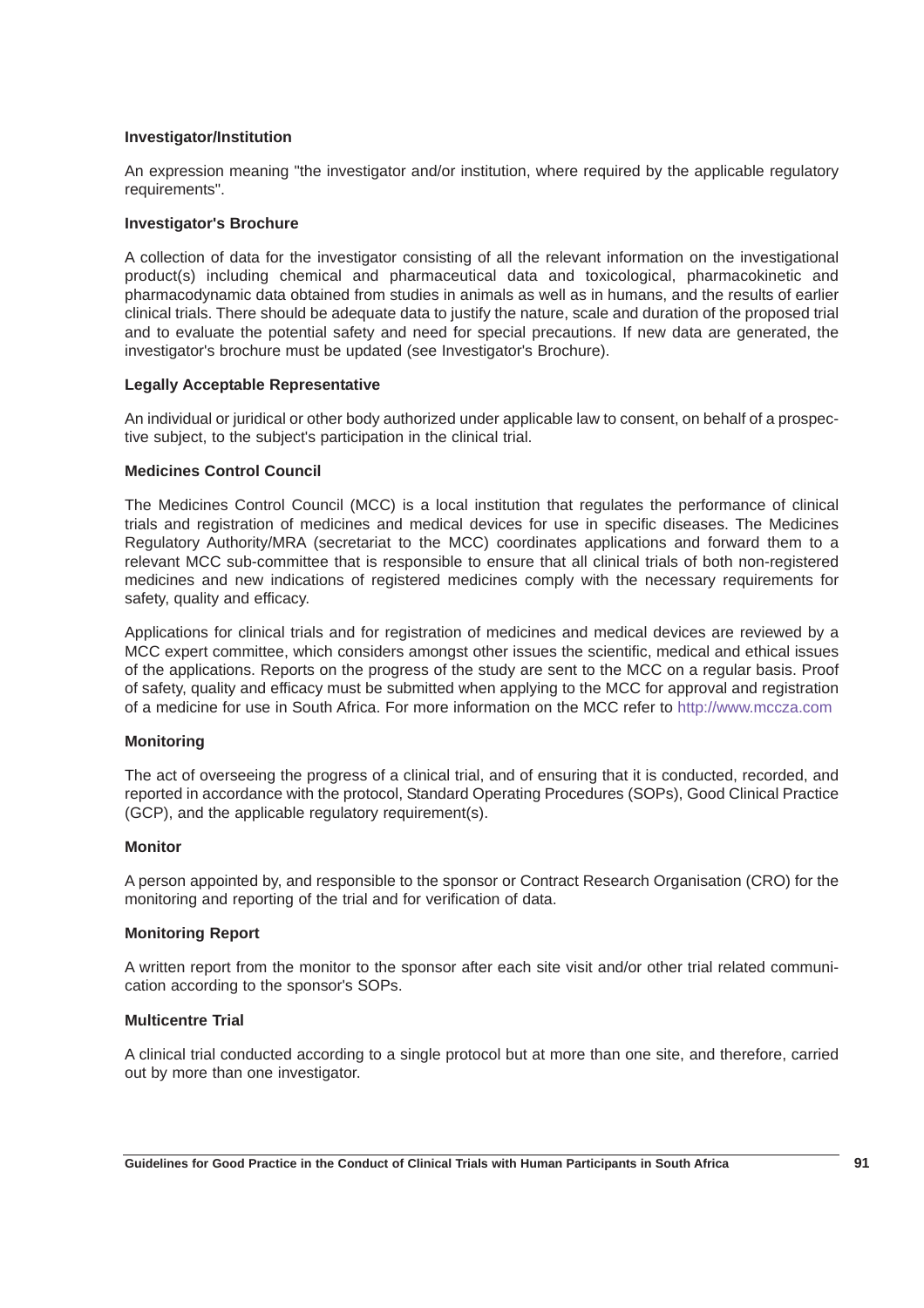# **Medicines Regulatory Authority (MRA)**

See Medicines Control Council (MCC).

# **National Health Research Ethics Council (NHREC)**

This body will have overall responsibility to promote, ensure and monitor compliance by research ethics committees in South Africa with relevant legislation, regulations and guidelines. In so doing, the National Health Research Ethics Council will accredit and audit the performance of research ethics committees. It has been established under the National Health Act, Act No. 61 of 2003. This body reports directly to the Minister of Health and is provided with secretariat support from the research directorate of the Department of Health.

# **Nonclinical Study**

Biomedical studies not performed on human subjects.

# **Opinion (in relation to Research Ethics Committee)**

The judgement and/or the advice provided by a Research Ethics Committee (REC).

## **Original Medical Record**

See Source Documents.

# **Protocol**

A document that describes the objective(s), design, methodology, statistical considerations, and organization of a trial. The protocol usually also gives the background and rationale for the trial, but these could be provided in other protocol referenced documents. Throughout the ICH GCP Guideline the term protocol refers to protocol and protocol amendments.

# **Protocol Amendment**

A written description of a change(s) to or formal clarification of a protocol.

# **Quality Assurance (QA)**

All those planned and systematic actions that are established to ensure that the trial is performed and the data are generated, documented recorded), and reported in compliance with Good Clinical Practice (GCP) and the applicable regulatory requirement(s).

# **Quality Control (QC)**

The operational techniques and activities undertaken within the quality assurance system to verify that the requirements for quality of the trial-related activities have been fulfilled.

## **Randomisation**

The process of assigning trial subjects to treatment or control groups using an element of chance to determine the assignments in order to reduce bias.

# **Regulatory Authorities**

Bodies having the power to regulate. In the ICH GCP guideline the expression Regulatory Authorities includes the authorities that review submitted clinical data and those that conduct inspections. These bodies are sometimes referred to as competent authorities.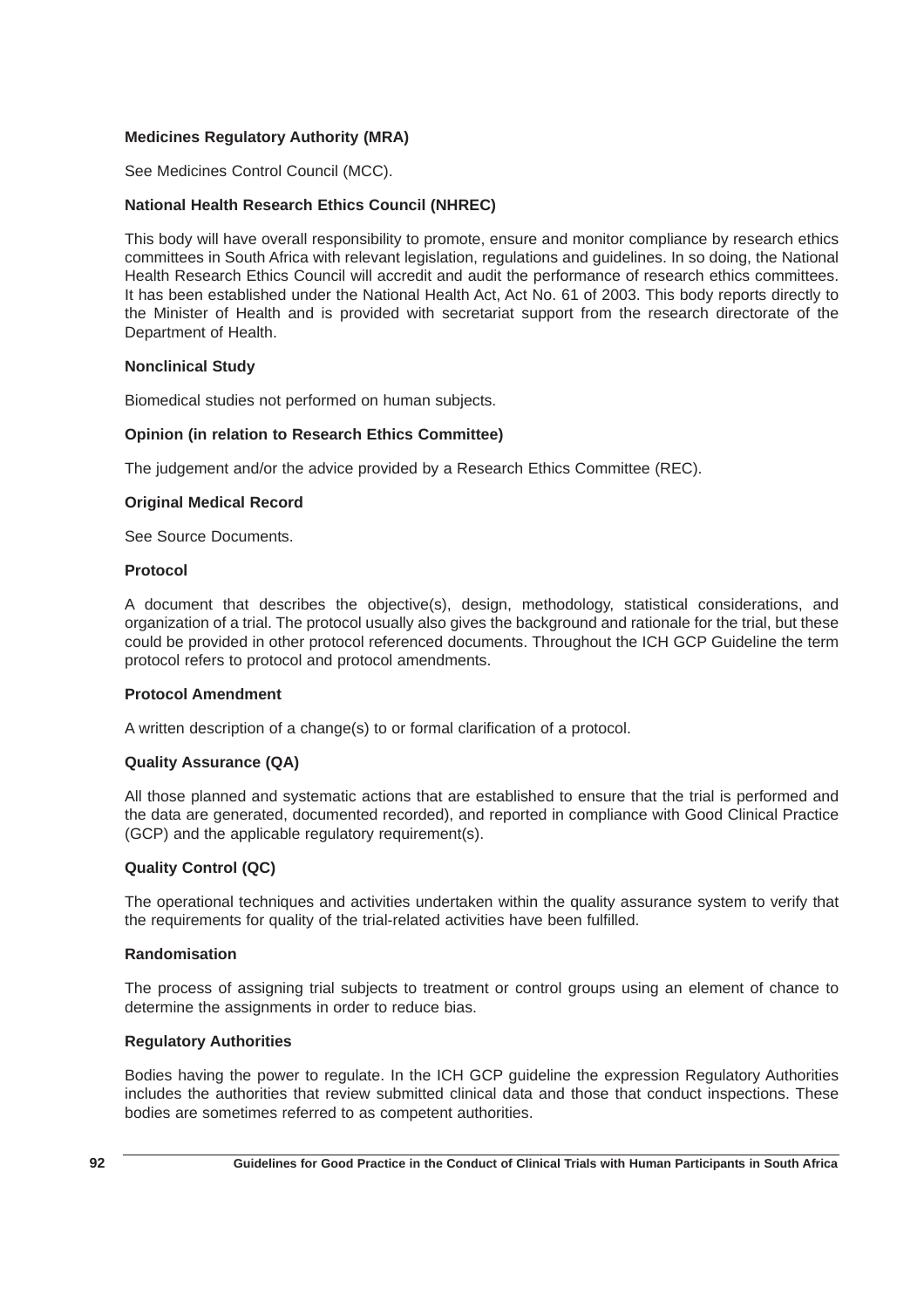## **Research Ethics Committee (REC)**

An independent body (a review board or a committee, institutional, regional, national, or supranational), constituted of medical professionals and non-medical members, whose responsibility it is to ensure the protection of the rights, safety and well-being of human subjects involved in a trial and to provide public assurance of that protection, by, among other things, reviewing and approving/providing favourable opinion on, the trial protocol, the suitability of the investigator(s), facilities, and the methods and material to be used in obtaining and documenting informed consent of the trial subjects. The legal status, composition, function, operations and regulatory requirements pertaining to Research Ethics Committees may differ among countries, but should allow the Research Ethics Committee to act in agreement with GCP as described in this Guideline. Research Ethics Committees must be registered and accredited by the National Health Research Ethics Council (NHREC).

# **Serious Adverse Event (SAE) or Serious Adverse Drug Reaction (Serious ADR)**

An event that is associated with death, admission to hospital, prolongation of a hospital stay, persistent or significant disability or incapacity, or is otherwise life-threatening in connection with the clinical trial.

## **Source Data**

All information in original records and certified copies of original records of clinical findings, observations, or other activities in a clinical trial necessary for the reconstruction and evaluation of the trial. Source data are contained in source documents (original records or certified copies).

## **Source Documents**

Original documents, data, and records (e.g., hospital records, clinical and office charts, laboratory notes, memoranda, subjects' diaries or evaluation checklists, pharmacy dispensing records, recorded data from automated instruments, copies or transcriptions certified after verification as being accurate copies, microfiches, photographic negatives, microfilm or magnetic media, x-rays, subject files, and records kept at the pharmacy, at the laboratories and at medico-technical departments involved in the clinical trial).

# **South African National Clinical Trials Register (SANCTR)**

The South African National Clinical Trials Register is a central publicly accessible clinical trials register. It provides the South African public with updated information on clinical trials on human subjects being conducted in South Africa. More specifically SANCTR provides information on a trial's purpose; who can participate, where the trial is located, and contact details. For more information on SANCTR go to: www.saclinicaltrials.gov.za

## **Sponsor**

An individual, a company, an institution, or an organization which takes responsibility for the initiation, management, and/or financing of a clinical trial.

## **Sponsor-Investigator**

An individual who both initiates and conducts, alone or with others, a clinical trial, and under whose immediate direction the investigational product is administered to, dispensed to, or used by a subject. The term does not include any person other than an individual (e.g., it does not include a corporation or an agency). The obligations of a sponsor-investigator include both those of a sponsor and those of an investigator.

# **Standard Operating Procedures (SOPs)**

Detailed written instructions to achieve uniformity of the performance of a specific function.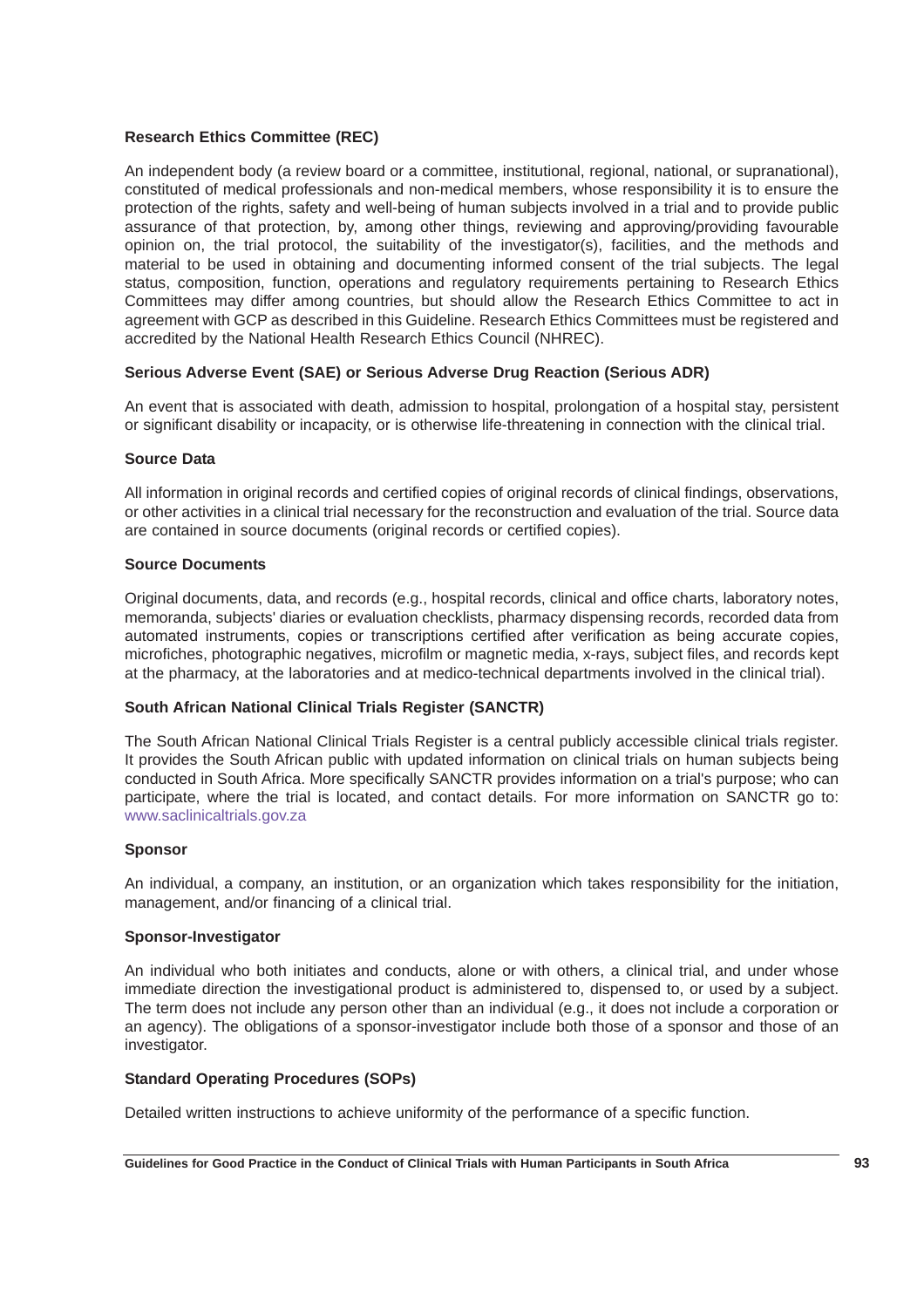## **Sub investigator**

Any individual member of the clinical trial team designated and supervised by the investigator at a trial site to perform critical trial-related procedures and/or to make important trial-related decisions (e.g., associates, residents, research fellows). See also Investigator.

## **Patient/Trial Participant**

An individual who participates in a clinical trial, either as a recipient of the investigational/pharmaceutical product(s) or as a control. The individual may be:

- a healthy person who volunteers to participate in a trial;
- a person with a condition unrelated to the use of the investigational/pharmaceutical product;
- a person (usually a patient) whose condition is relevant to the use of the investigational/pharmaceutical product.

## **Subject Identification Code**

A unique identifier assigned by the investigator to each trial subject to protect the subject's identity and used in lieu of the subject's name when the investigator reports adverse events and/or other trial related data.

## **Trial Site**

The location(s) where trial-related activities are actually conducted.

## **Unexpected Adverse Drug Reaction**

An adverse reaction, the nature or severity of which is not consistent with the applicable product information (e.g. Investigator's Brochure for an unapproved investigational product or package insert/summary of product characteristics for an approved product.

## **Vulnerable participants**

Individuals whose willingness to volunteer in a clinical trial may be unduly influenced by the expectation, whether justified or not, of benefits associated with participation, or of a retaliatory response from senior members of a hierarchy in case of refusal to participate.

Examples are members of a group with a hierarchical structure, such as medical, pharmacy, dental, and nursing students, subordinate hospital and laboratory personnel, employees of the pharmaceutical industry, members of the armed forces, and persons kept in detention. Other vulnerable participants include patients with incurable diseases, persons in nursing homes, unemployed or impoverished persons, patients in emergency situations, ethnic minority groups, homeless persons, nomads, refugees, minors, and those incapable of giving consent.

## **Well-being (of the trial participants)**

The physical and mental integrity of the participant(s) participating in a clinical trial.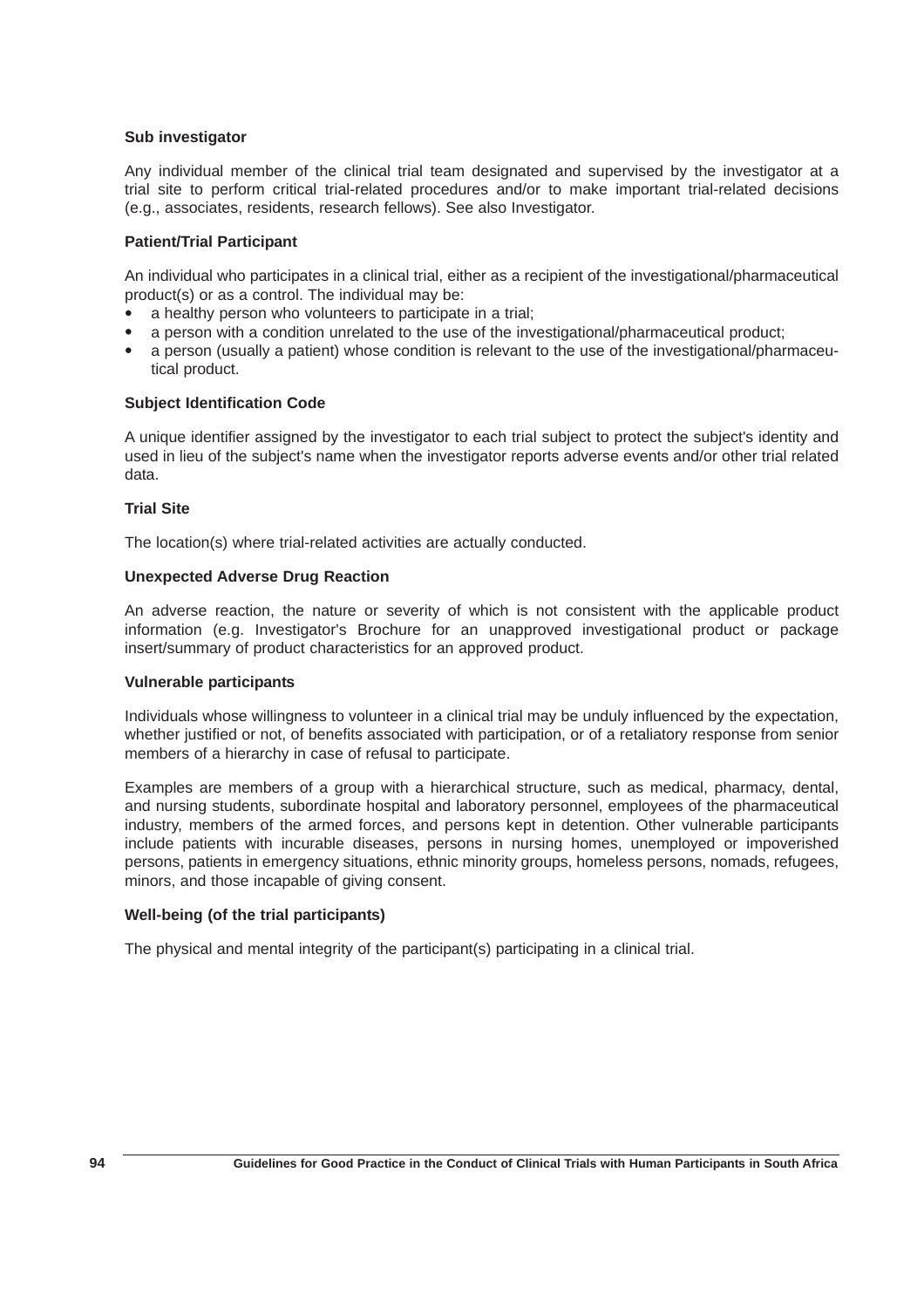# **Contributors – Clinical Trials Guidelines: First Edition (2000)**

| <b>Name</b>         | Organisation                                                        |
|---------------------|---------------------------------------------------------------------|
| Dr H Rees           | Reproductive Health and HIV Research Unit                           |
| Dr P Onyebujoh      | <b>Medical Research Council</b>                                     |
| Dr W. Bannenberg    | World Health Organisation & South African Drug Action Programme     |
| Dr NE Khomo         | <b>Medicines Control Council</b>                                    |
| Dr J Volmink        | <b>Medical Research Council</b>                                     |
| Dr S Banoo          | University of Witwatersrand                                         |
| Dr J Levin          | <b>Medical Research Council</b>                                     |
| Ms K Barret-Grant   | Lawyers for Human Rights and Consultant to the Department of Health |
| Ms B Summers        | <b>MEDUNSA School of Pharmacy</b>                                   |
| Dr G Gray           | Perinatal HIV Unit                                                  |
| Dr V Gathiram       | University of KwaZulu-Natal                                         |
| Dr F Randera        | South African Medical Association                                   |
| Dr T Jenkins        | South African Institute for Medical Research                        |
| Mrs P Matsoso       | National Department of Health and Medicines Control Council         |
| Prof SR Benetar     | University of Cape Town                                             |
| Prof B Schoub       | National Institute for Virology                                     |
| Dr U Jentsch        | University of Witvatersrand                                         |
| Dr I Franz          | National Department of Health                                       |
| Dr L Makubalo       | National Department of Health                                       |
| Ms E Dartnall       | National Department of Health                                       |
| Ms P Netshidzivhani | National Department of Health                                       |
| Mr N Ntuli          | National Department of Health                                       |
| Dr C Evian          | Department of Health Consultant                                     |
| Dr DM Allen         | Department of Health Consultant                                     |